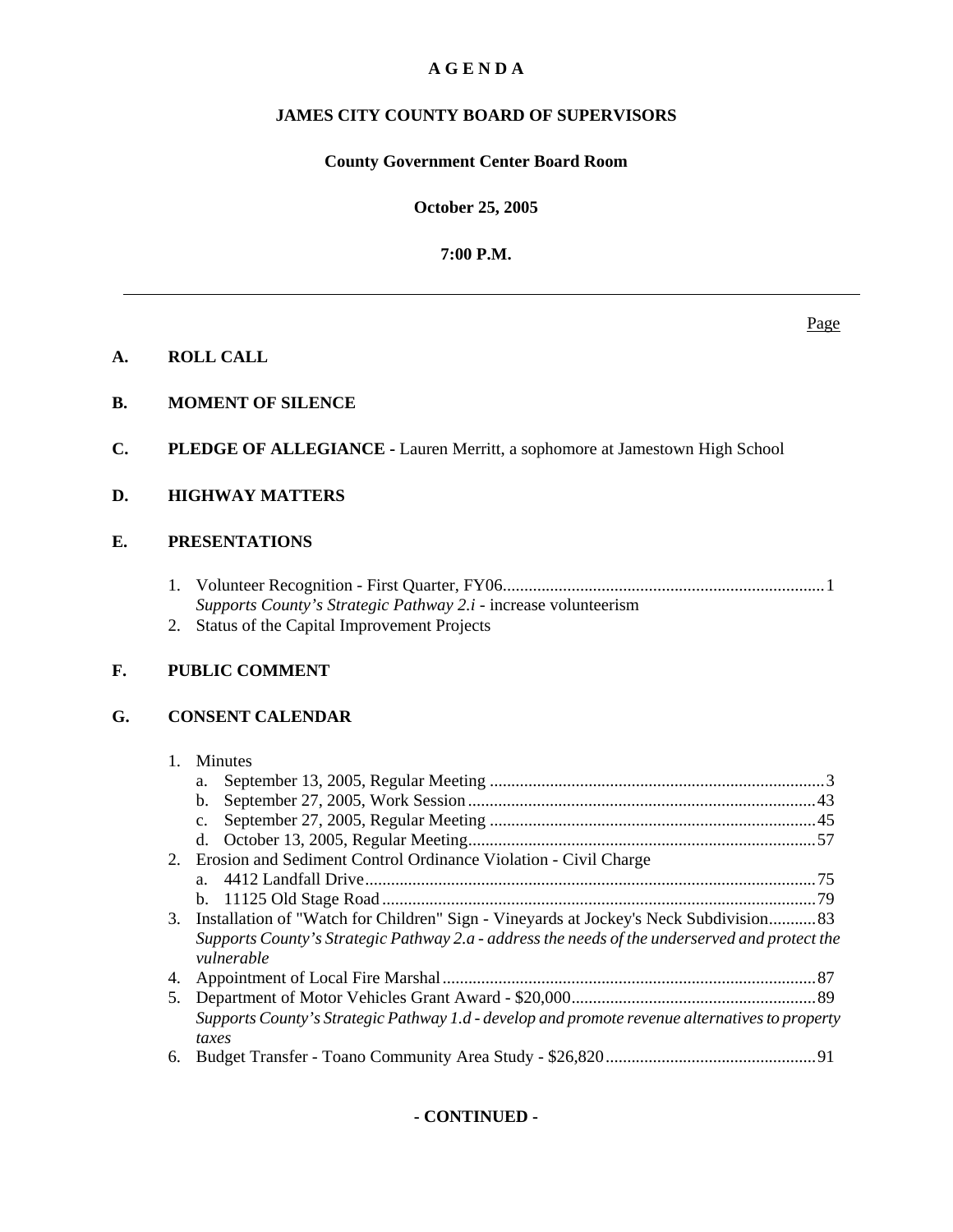# **H. PUBLIC HEARINGS**

- 1. Condemnation in Ironbound Square Watford Lane Stormwater Detention Basin ................ 93
- 2. Norge Train Depot Restoration, TEA-21 Application Endorsement ...................................... 97  *Supports County's Strategic Pathway 4.a - highlight our natural environment and rich history in County facilities and publications*

# **I. PUBLIC COMMENT**

# **J. REPORTS OF THE COUNTY ADMINISTRATOR**

# **K. BOARD REQUESTS AND DIRECTIVES**

# **L. ADJOURNMENT**

102505bos.age2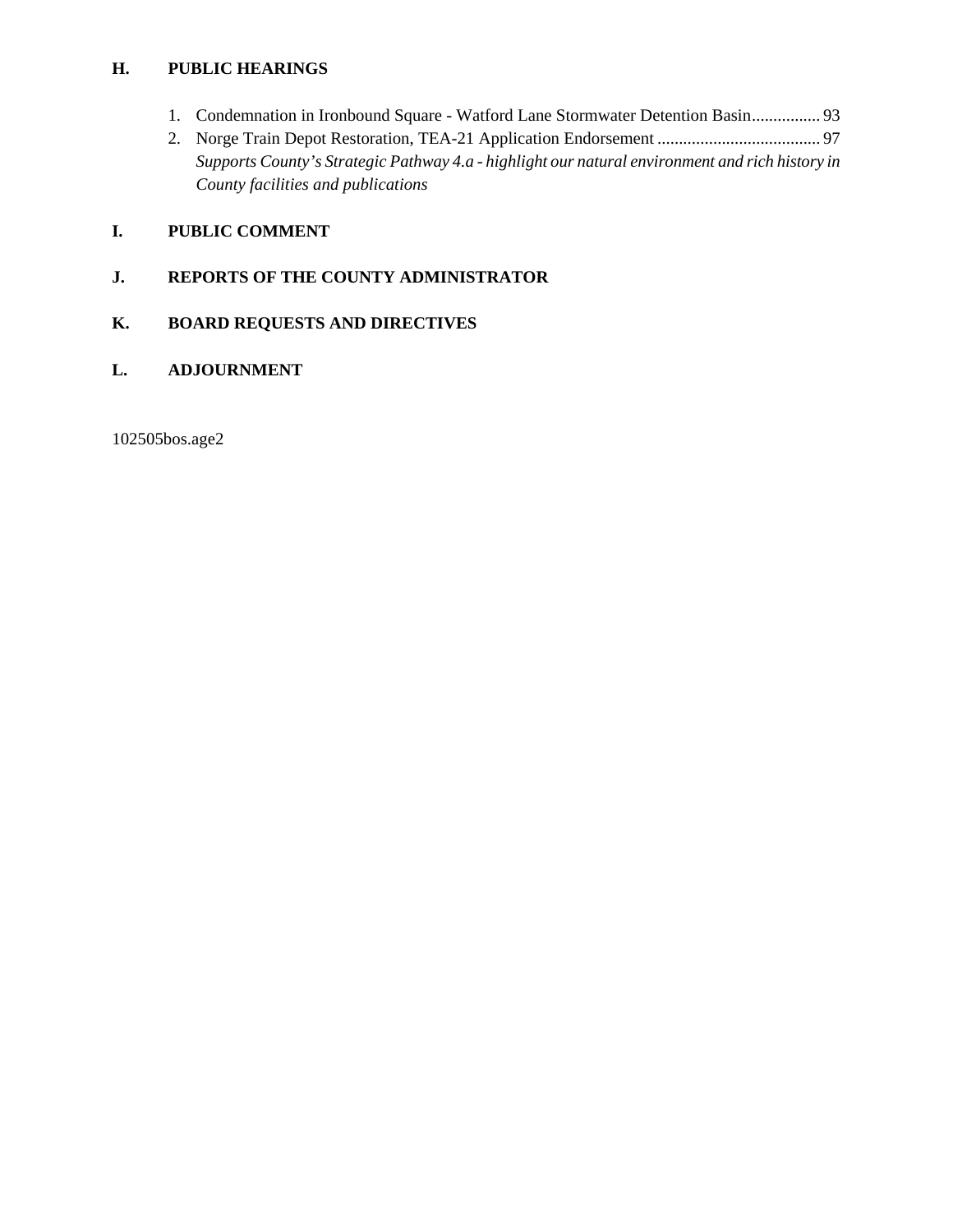## **M E M O R A N D U M**

| DATE:           | October 25, 2005                             |
|-----------------|----------------------------------------------|
| TO:             | The Board of Supervisors                     |
| FROM:           | Carol A. Schenk, Human Resource Specialist I |
| <b>SUBJECT:</b> | Volunteer Recognition - First Quarter, FY 06 |

James City County is fortunate to have outstanding employees who donate their time and talents to enhance our community. This quarter, staff would like to recognize our County Administrator, Sandy Wanner.

Sandy continually strives to improve the lives of citizens and foster a sense of community through his work as the County Administrator. He has dedicated his life to public service. His leadership and commitment is seen on all levels of government and in the non-profit sector.

He served as Chairman of the Colonial Virginia Council of the Boy Scouts of America where he was honored by the National Court of the Boy Scouts of America for his distinguished service and received the Silver Beaver Award. He was a member of the United Way Board and he served on the Board of Directors at Jamestown 4-H Center, Child Development Resources, and Big Brothers/Big Sisters.

We are very honored and privileged to have him as not only the County Administrator for James City County, but as a volunteer in our community as well.

Carol A. Schenk

CONCUR:

 $\overline{a}$ 

l

Carol M. Luckam

CAS/tlc wanner.mem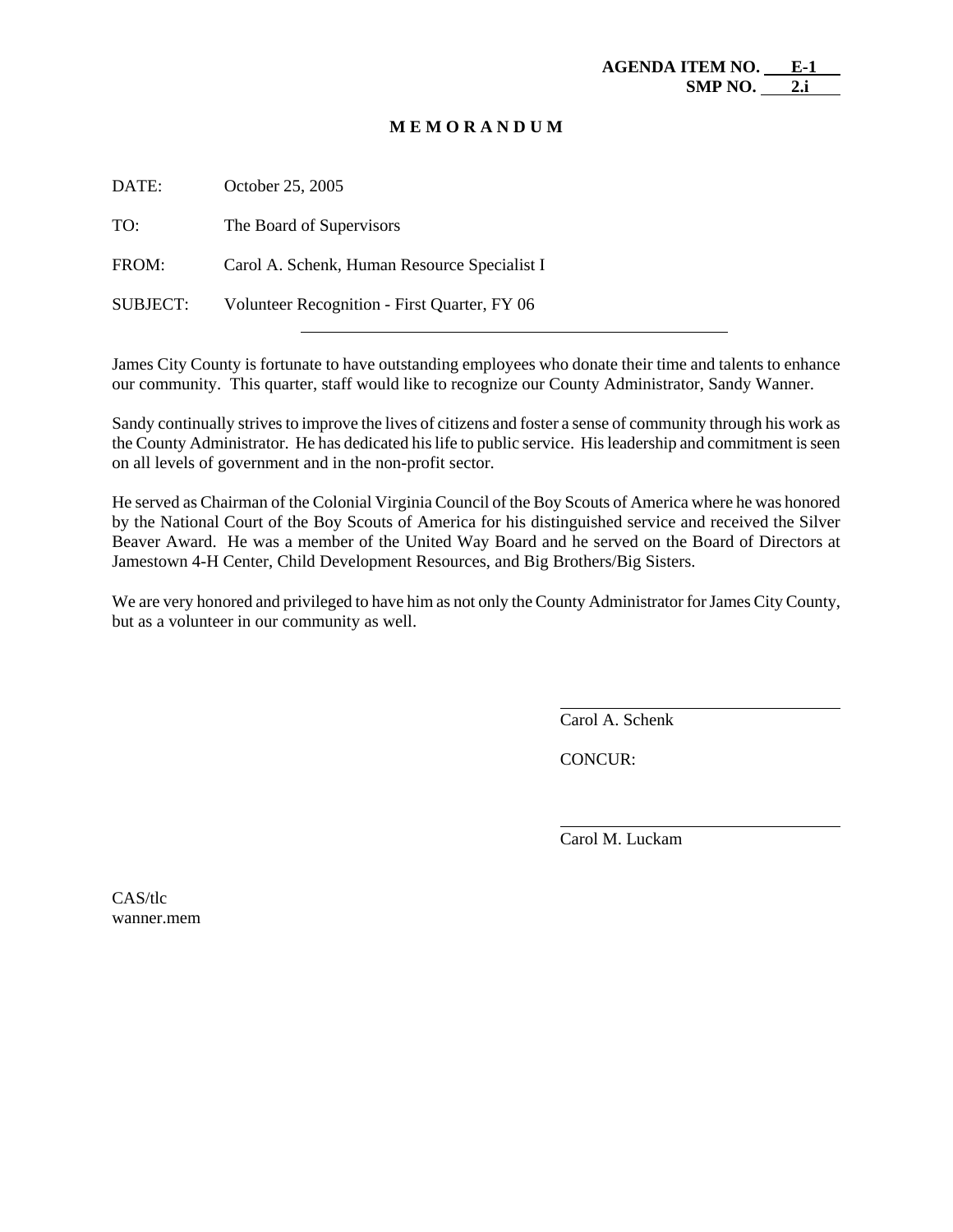# **AT A REGULAR MEETING OF THE BOARD OF SUPERVISORS OF THE COUNTY OF JAMES CITY, VIRGINIA, HELD ON THE 13TH DAY OF SEPTEMBER 2005, AT 7:00 P.M. IN THE COUNTY GOVERNMENT CENTER BOARD ROOM, 101 MOUNTS BAY ROAD, JAMES CITY COUNTY, VIRGINIA.**

# **A. ROLL CALL**

 Michael J. Brown, Chairman, Powhatan District Jay T. Harrison, Sr., Vice Chairman, Berkeley District Bruce C. Goodson, Roberts District John J. McGlennon, Jamestown District M. Anderson Bradshaw, Stonehouse District

 Sanford B. Wanner, County Administrator Leo P. Rogers, County Attorney

# **B. MOMENT OF SILENCE**

Mr. Brown requested the Board and citizens observe a moment of silence.

# **C. PLEDGE OF ALLEGIANCE**

Sarah Phillips, a fifth-grade student at D. J. Montague Elementary School, and Matthew Phillips, a second–grade student at D. J. Montague Elementary School, led the Board and citizens in the Pledge of Allegiance.

# **D. PRESENTATION**

# 1. Exceptional Service Award—Mr. Brian Williamson

 Mr. Brown presented Brian Williamson with an Exceptional Service Award for his quick response of first aid on June 9, 2005. When Mr. Bill Brown was working in Stonehouse and was struck by a six-foot shard of timber traveling at roughly 60 MPH, Mr. Williamson immediately came to his aid, providing treatment for shock and injuries until emergency services arrived. Mr. Williamson's speedy response in a time of emergency directly resulted in Mr. Brown's survival.

# **E. PUBLIC COMMENT**

1. Mr. Richard Streko, 6061 Allegheny Road, referenced a referendum voted for in November for school construction; inquired how the funding to cover the shortfall will be covered; and requested an additional referendum or delay until construction costs level off.

2. Mr. John E. Hall, 117 Olde Jamestown Court, addressed the Board stating that the requirement of a plastic ID card to ride a bus was unfair to younger riders that may not have an acceptable ID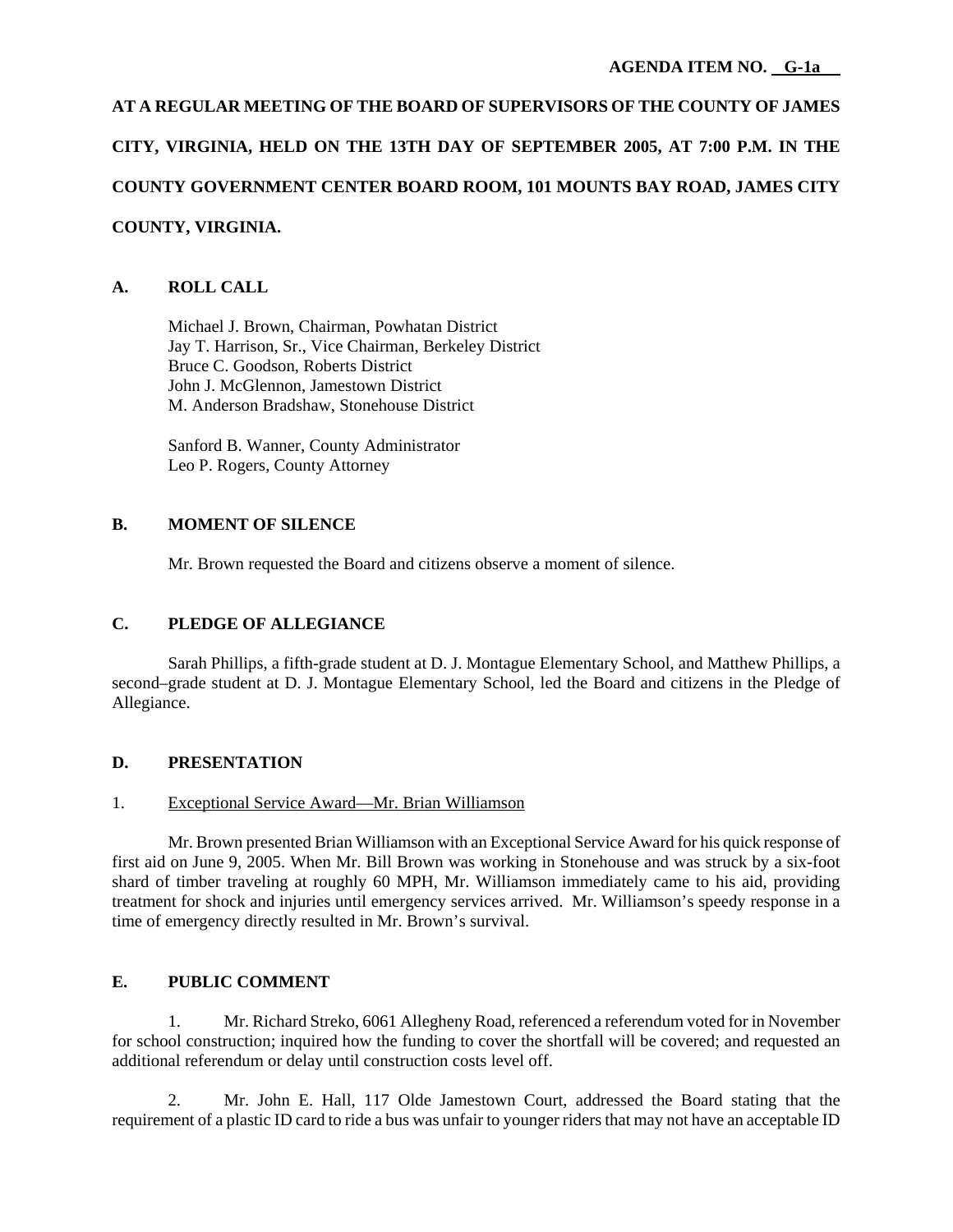card, and requested adequate heating and cooling as well as gymnasium space be offered at all three high school facilities.

3. Mr. Richard Foley, 2780 Jonas Profit Trail, stated that the current price gouging by oil companies should be investigated by the Commonwealth with the County's support for the investigation.

4. Mr. Kenneth Eastman, 2804 Ann Johnson Lane, stated that real property tax dollars are based on the County's assessments which he deemed unreasonable. Mr. Eastman requested for the Board to immediately correct the situation. He suggested that assessments be made by larger areas rather than by subdivisions.

5. Ms. Elli Williams, 3509 Mott Lane, introduced herself as the new PTA Council president and requested the Board to keep the needs of the community's youth in mind in all its deliberations. She also invited the Board to contact the PTA Council regarding any concerns.

6. Mr. Brian Oyer, 9025 Barnes Road, stated that growth has gotten out of control in the County and the Board has not monitored or controlled the growth in the community that negatively impacts the public services of the community. Mr. Oyer commented on the assessment increases in the past few years. He also stated that the appeals process for real estate assessment is inadequate in its support to the citizens.

7. Mr. Ed Oyer, 139 Indian Circle, commented on the work of the military and reserve. Mr. Oyer also stated that realtors need to justify the sale prices of homes in the Grove community. He was also concerned that the fess assessed by the County on the telephone bills has increased.

8. Ms. Betty Smith, 9347 Barnes Road, objected to an assessment increase on homes. She wanted to know where and how the assessment revenue will be allocated.

9. Ms. Margaret T. Hill, 4495 Centerville Road, stated that 60 to 70 percent assessment increases in a year are unfair to the citizens.

10. Mr. Kingston Fairclough, 4 Peale Court, stated that the assessments are where the citizens are hit the hardest. Mr. Fairclough said the tax rates can be adjusted as much as you want but the assessment increases are unnecessary. He requested equal assessments across the County and suggested that a Master Plan for the County should be developed to control and to address the assessment issues.

# **F. CONSENT CALENDAR**

Mr. McGlennon made a motion to adopt the items on the Consent Calendar

On a roll call vote, the vote was: AYE: Harrison, Goodson, McGlennon, Bradshaw, Brown (5). NAY:

(0).

## 1. Minutes - August 9, 2005, Regular Meeting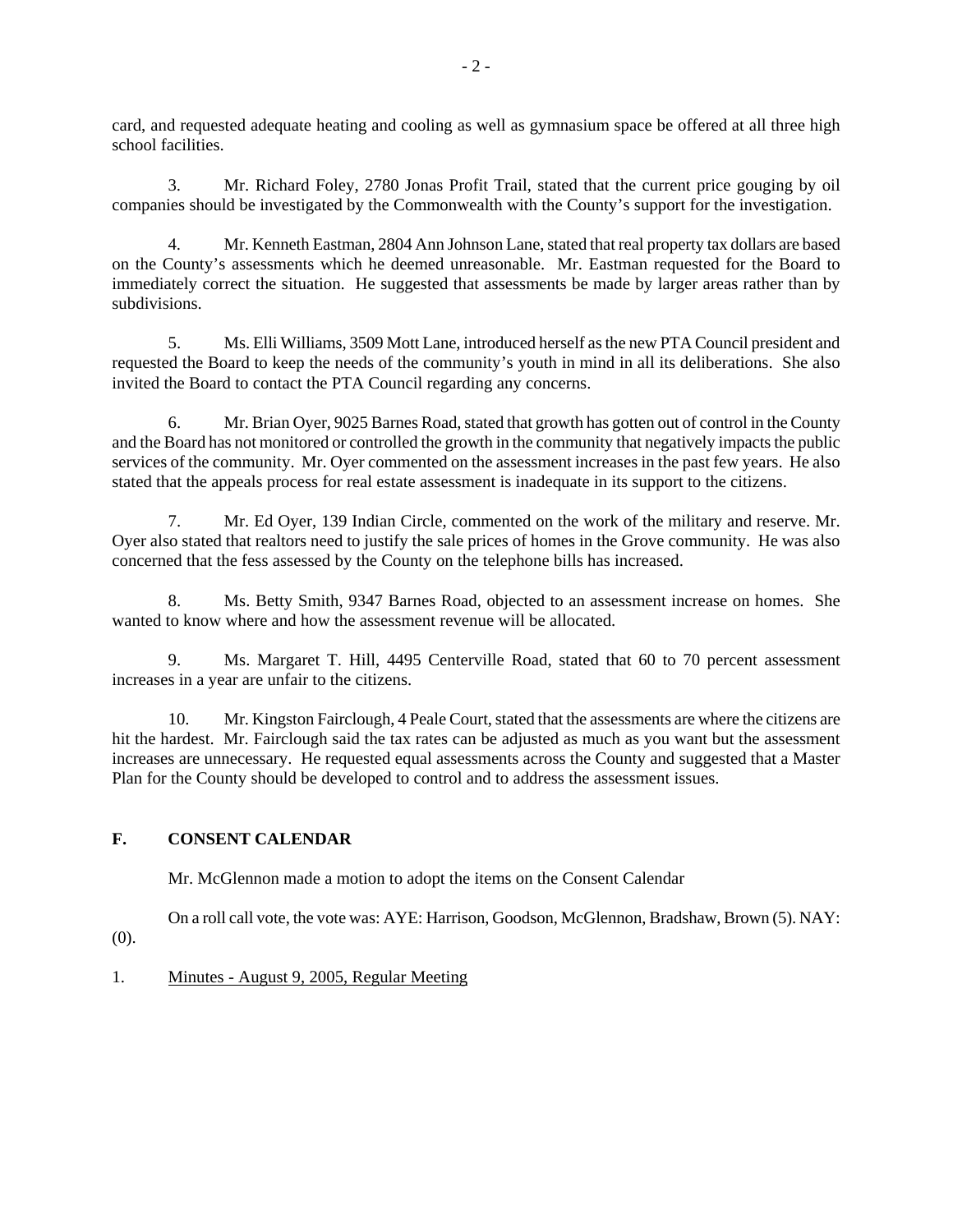## 2. Dedication of Streets in Wexford Hills, Phases 3A and 1B

# **R E S O L U T I O N**

## DEDICATION OF STREETS IN WEXFORD HILL, PHASES 3A AND 1B

- WHEREAS, the streets described on the attached Additions Form LA-5A, fully incorporated herein by reference, are shown on plats recorded in the Clerk's Office of the Circuit Court of James City County; and
- WHEREAS, the Resident Engineer for the Virginia Department of Transportation advised the Board that the streets meet the requirements established by the Subdivision Street Requirements of the Virginia Department of Transportation; and
- WHEREAS, the County and the Virginia Department of Transportation entered into an agreement on July 1, 1994, for comprehensive stormwater detention which applies to this request for addition.
- NOW, THEREFORE, BE IT RESOLVED that the Board of Supervisors of James City County, Virginia, hereby requests the Virginia Department of Transportation to add the streets, described on the attached Additions Form LA-5A, into the secondary system of State highways, pursuant to \$33.1-229 of the Code of Virginia, and the Department's Subdivision Street Requirements.
- BE IT FURTHER RESOLVED, the Board guarantees a clear and unrestricted right-of-way, as described, and any necessary easements for cuts, fills, and drainage.
- BE IT FURTHER RESOLVED that a certified copy of this resolution be forwarded to the Resident Engineer for the Virginia Department of Transportation.
- 3. Creation of Full-Time Permanent Senior Office Assistant Position General Services

## **R E S O L U T I O N**

## CREATION OF FULL-TIME PERMANENT SENIOR OFFICE ASSISTANT POSITION -

#### GENERAL SERVICES

- WHEREAS, General Services is requesting the elimination of two part-time permanent Custodian positions at 1,560 hours each and the establishment of a full-time permanent Senior Office Assistant to help address the growing workload of the General Services Department and to free up the time of other staff to perform non-administrative duties; and
- WHEREAS, General Services has been outsourcing custodial services as positions have become vacant and by eliminating two part-time permanent custodial positions can establish a full-time permanent Senior Office Assistant position without adding to the total number of full-time equivalent (FTE) positions in the Department; and
- WHEREAS, General Services currently has one part-time permanent (20 hours/week) Senior Office Assistant whose is providing administrative support to all General Services, including General Services Administration, Facilities and Grounds Maintenance, Custodial, Fleet and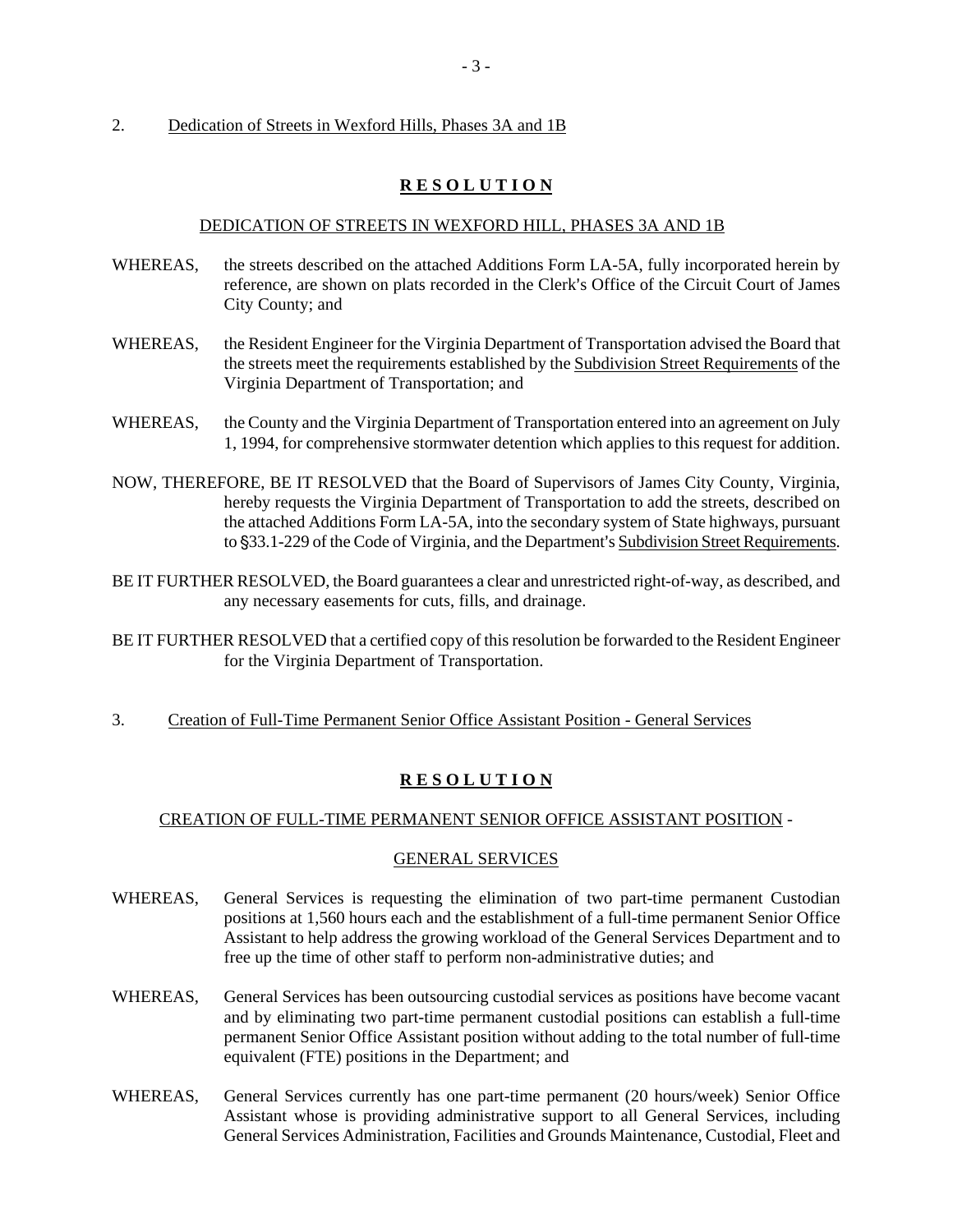Equipment, Capital Projects, and Contract Administration.

- NOW, THEREFORE, BE IT RESOLVED that the Board of Supervisors of James City County, Virginia, hereby eliminates two part-time permanent Custodian position at 1,560 hours each and creates the full-time permanent position of Senior Office Assistant in General Services effective September 16, 2005.
- 4. Creation of Executive Director Position Williamsburg Area Transport

# **R E S O L U T I O N**

## CREATION OF EXECUTIVE DIRECTOR POSITION

## WILLIAMSBURG AREA TRANSPORT

- WHEREAS, James City County is working with regional partners to create the Williamsburg Area Transport Authority; and
- WHEREAS, funds were included in the approved FY 06 budget for the position of Executive Director.
- NOW, THEREFORE, BE IT RESOLVED that the Board of Supervisors of James City County, Virginia, creates the full-time limited-term position of Executive Director of Williamsburg Area Transport, effective September 16, 2005.
- 5. Office of Justice Programs of the Department of Justice Justice Assistance Grant (JAG)

# **R E S O L U T I O N**

## OFFICE OF JUSTICE PROGRAMS OF THE DEPARTMENT OF JUSTICE -

## JUSTICE ASSISTANCE GRANT (JAG)

- WHEREAS, the Office of Justice Programs of the Department of Justice Justice Assistance Grant (JAG) has awarded the James City County Police Department a grant in the amount of \$12,643; and
- WHEREAS, the grant requires no local matching funds; and
- WHEREAS, the funds will be used to purchase an advanced Child ID Kit System that will allow officers to create an ID card, similar to a credit card, with the child's digital photograph and one digital fingerprint, thus enhancing the productivity and the capability of the Department's Community Services Unit (CSU) by saving man-hours and expenses involved with film and replacement blank ID kits; and
- WHEREAS, the grant expires August 30, 2008, thus allowing any unexpended funds as of June 30, 2006, June 30, 2007, and June 30, 2008, to be carried forward to James City County's next fiscal year appropriately.

NOW, THEREFORE, BE IT RESOLVED that the Board of Supervisors of James City County, Virginia,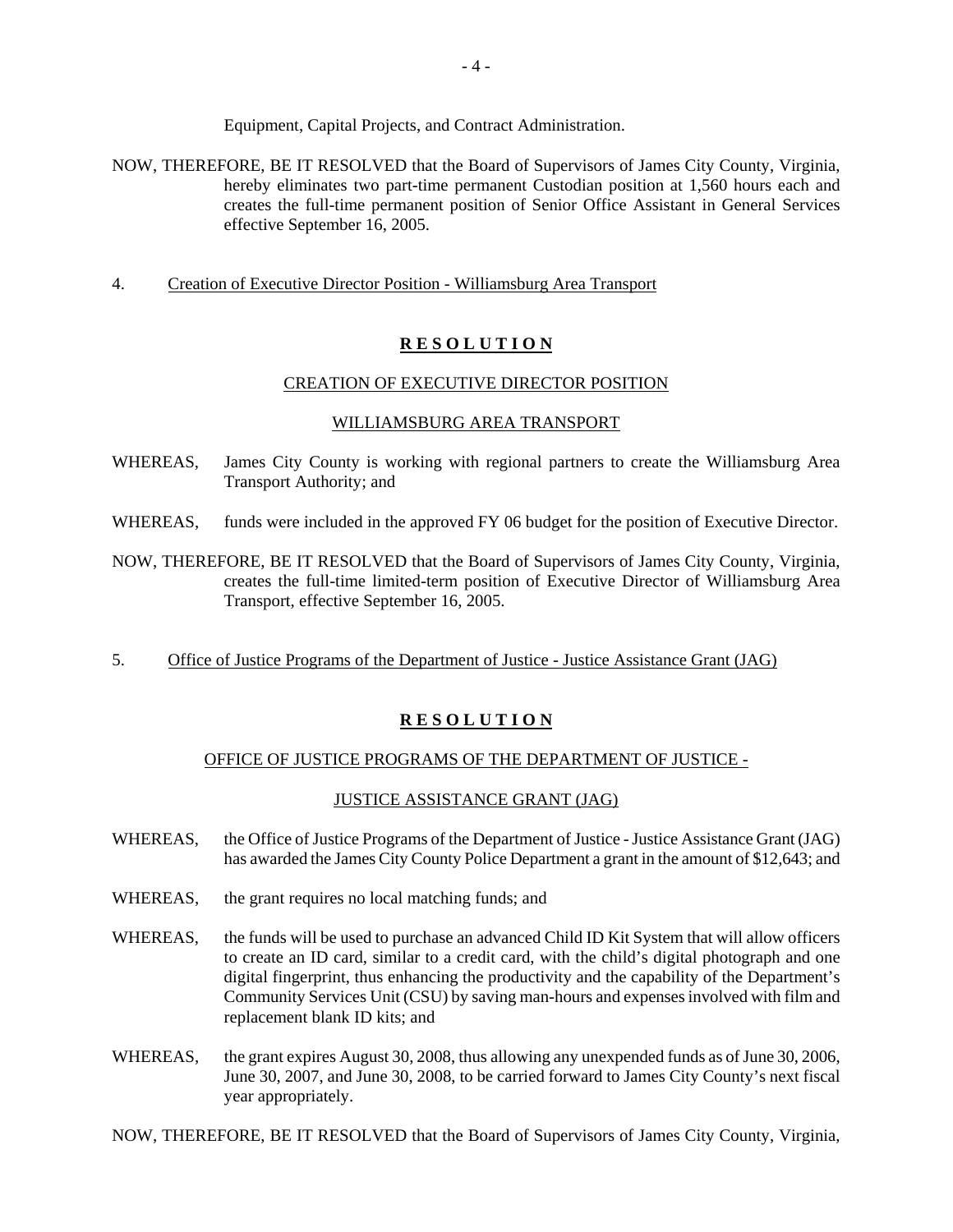hereby authorizes the following appropriation to the Special Projects/Grants Fund:

Revenue:

| Police JAG Child ID Grant | \$12.643 |
|---------------------------|----------|
| Expenditure:              |          |
| Police JAG Child ID Grant | \$12.643 |

# 6. Revenue Sharing Project Amendment - Watford Lane (Route 763)/Carriage Road (Route 672)

# **R E S O L U T I O N**

# REVENUE SHARING PROJECT AMENDMENT –

## WATFORD LANE (ROUTE 763)/CARRIAGE ROAD (ROUTE 672)

- WHEREAS, the James City County Board of Supervisors is participating in the Virginia Department of Transportation (VDOT) Revenue Sharing Program for FY 2006-07; and
- WHEREAS, the James City County Board of Supervisors has decided to amend one Revenue Sharing project; and
- WHEREAS, VDOT requires written notification of the County's new project description.
- NOW, THEREFORE, BE IT RESOLVED by the Board of Supervisors of James City County, Virginia, that VDOT is hereby requested to amend the FY 2006 Revenue Sharing Project list to include an amended project description as Watford Lane (Route 763)/Carriage Road (Route 672).
- 7. Revisions to the Family and Medical Leave, Civil Leave, and Overtime Policies of the James City County Personnel Policies and Procedures Manual

# **R E S O L U T I O N**

## REVISIONS TO THE FAMILY AND MEDICAL LEAVE, CIVIL LEAVE, AND

## OVERTIME POLICIES OF THE JAMES CITY COUNTY

## PERSONNEL POLICIES AND PROCEDURES MANUAL

WHEREAS, it's the practice of the County to periodically review its personnel policies for conformance to laws and alignment with the County's values; and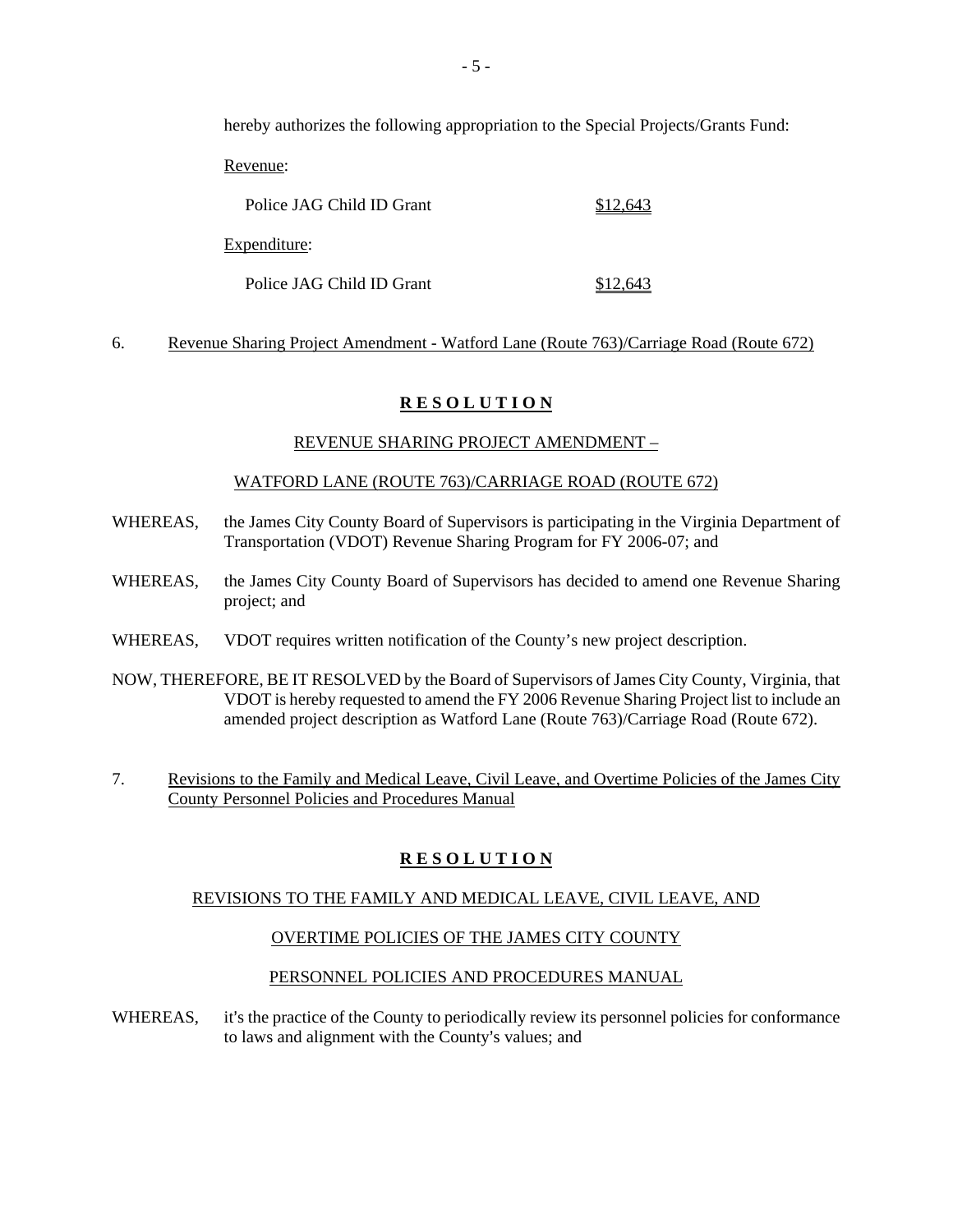- WHEREAS, the Family and Medical Leave Act (FMLA) of 1993 policy description, employee requirements, and supervisor responsibility were revised to clarify provisions of the law; and
- WHEREAS, the Civil Leave policy was changed to conform with changes in the law related to jury duty; and
- WHEREAS, the Overtime policy was changed to clarify provisions in the Federal Labor Standards Act.
- NOW, THEREFORE, BE IT RESOLVED that the Board of Supervisors of James City County, Virginia, hereby adopts the attached revisions to Sections 5.4.D, 5.4.E.4 and 4.14 of the James City County Personnel Policies and Procedures Manual.
- 8. Appropriation to the Peninsula Health District \$11,392

#### APPROPRIATION TO THE PENINSULA HEALTH DISTRICT - \$11,392

- WHEREAS, the Peninsula Health District received an unexpected increase of \$128,543 in the State allocation for local match; and
- WHEREAS, James City County's share of the match is \$11,392.
- NOW, THEREFORE, BE IT RESOLVED that the Board of Supervisors of James City County, Virginia, hereby appropriates \$11,392 from Contingency to the Peninsula Health District.
- 9. 400th Anniversary Commemorative Circle Williamsburg/James City County Courthouse

#### **R E S O L U T I O N**

#### 400TH ANNIVERSARY COMMEMORATIVE CIRCLE

#### WILLIAMSBURG/JAMES CITY COUNTY COURTHOUSE

- WHEREAS, the Honorable Samuel T. Powell, III, has requested James City County and the City of Williamsburg authorize the expenditure of up to \$19,775 for design and construction documents for the development of a 400th Anniversary Commemorative Circle at the Williamsburg/James City County Courthouse; and
- WHEREAS, the Board of Supervisors has authorized the assessment of a courthouse maintenance fee and in partnership with the City of Williamsburg operates a joint courthouse; and
- WHEREAS, the Courthouse is in the City of Williamsburg and the City of Williamsburg services as financial agent for the Courthouse Maintenance Funds; and
- WHEREAS, funds are available in the City/County Courthouse Maintenance Fund to allow for enhancements to the Courthouse.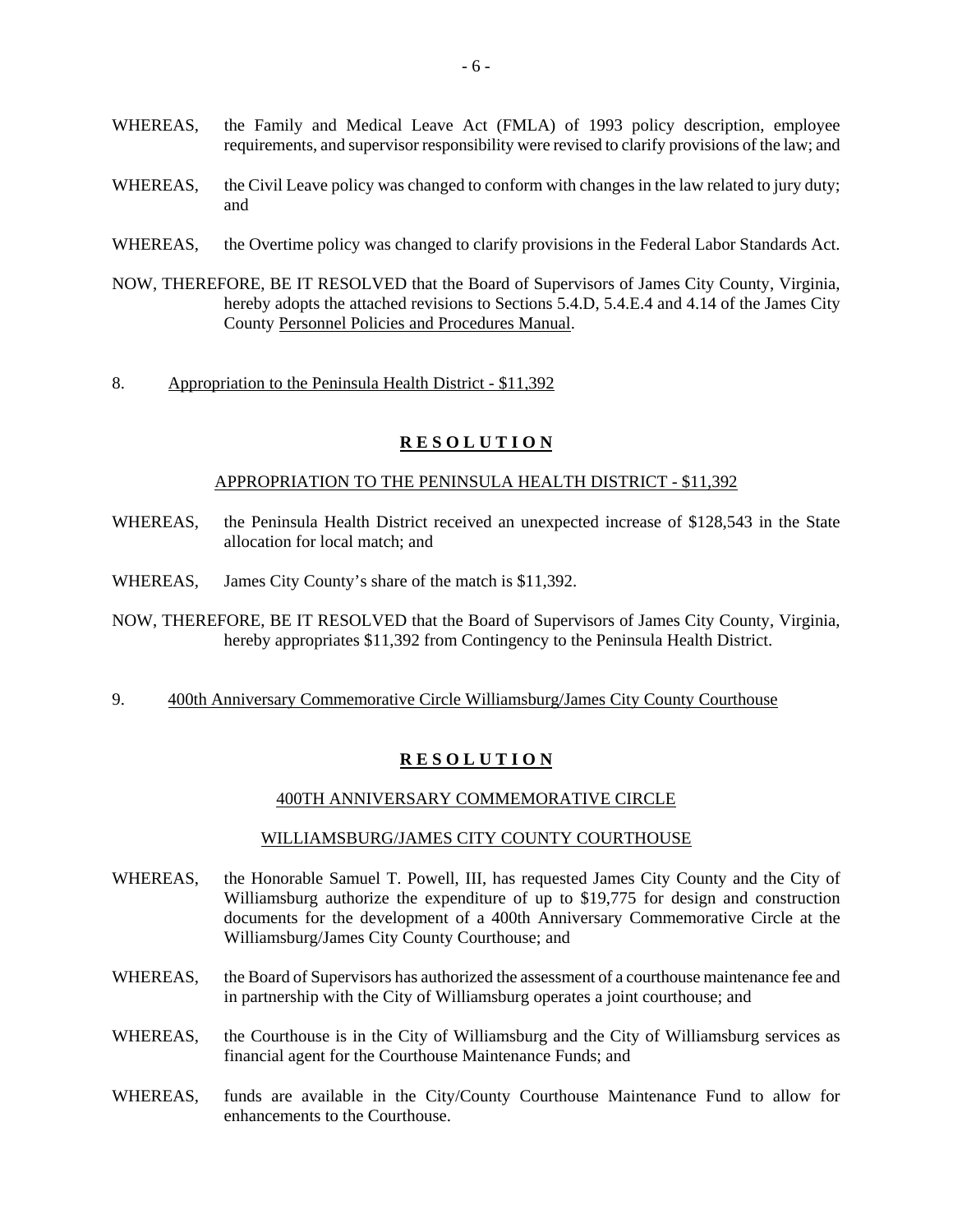NOW, THEREFORE, BE IT RESOLVED that the Board of Supervisors of James City County, Virginia, hereby authorizes, subject to similar approval by the City Council of Williamsburg, the following expenditure.

| Courthouse Maintenance Fund            | '75 |
|----------------------------------------|-----|
| Expenditure:                           |     |
| 400th Anniversary Commemorative Circle | 775 |

#### 10. Resolution of Appreciation - York County

Revenues:

#### **RESOLUTION OF APPRECIATION**

#### YORK COUNTY

- WHEREAS, on August 6, 2005, a devastating bolt of lightning struck the James City County Emergency Communications Center (ECC); and
- WHEREAS, that bolt of lightning rendered all electronic systems in the ECC inoperable including the microwave radio dispatch communications system, the 911 telephone system, and the Computer Aided Dispatch System; and
- WHEREAS, York County and James City County have had a long-standing operational plan for just such a situation that allows the two counties to swap emergency communication functions; and
- WHEREAS, staff from the York County Communications Center took on the tasks of answering all County 911 calls and Dispatching all Emergency Calls until the arrival of James City County Emergency Telecommunicators; and
- WHEREAS, York County hosted the functions and staff of the James City County Emergency Communications Center for the next five days, thus insuring the timely dispatch and response of Emergency Fire, Police, and EMS crews for the residents and visitors of James City County.
- NOW, THEREFORE, BE IT RESOLVED that the Board of Supervisors of James City County, Virginia, hereby extends its thankful appreciation to the citizens, Board of Supervisors, and the Emergency Communications Center staff of York County, Virginia.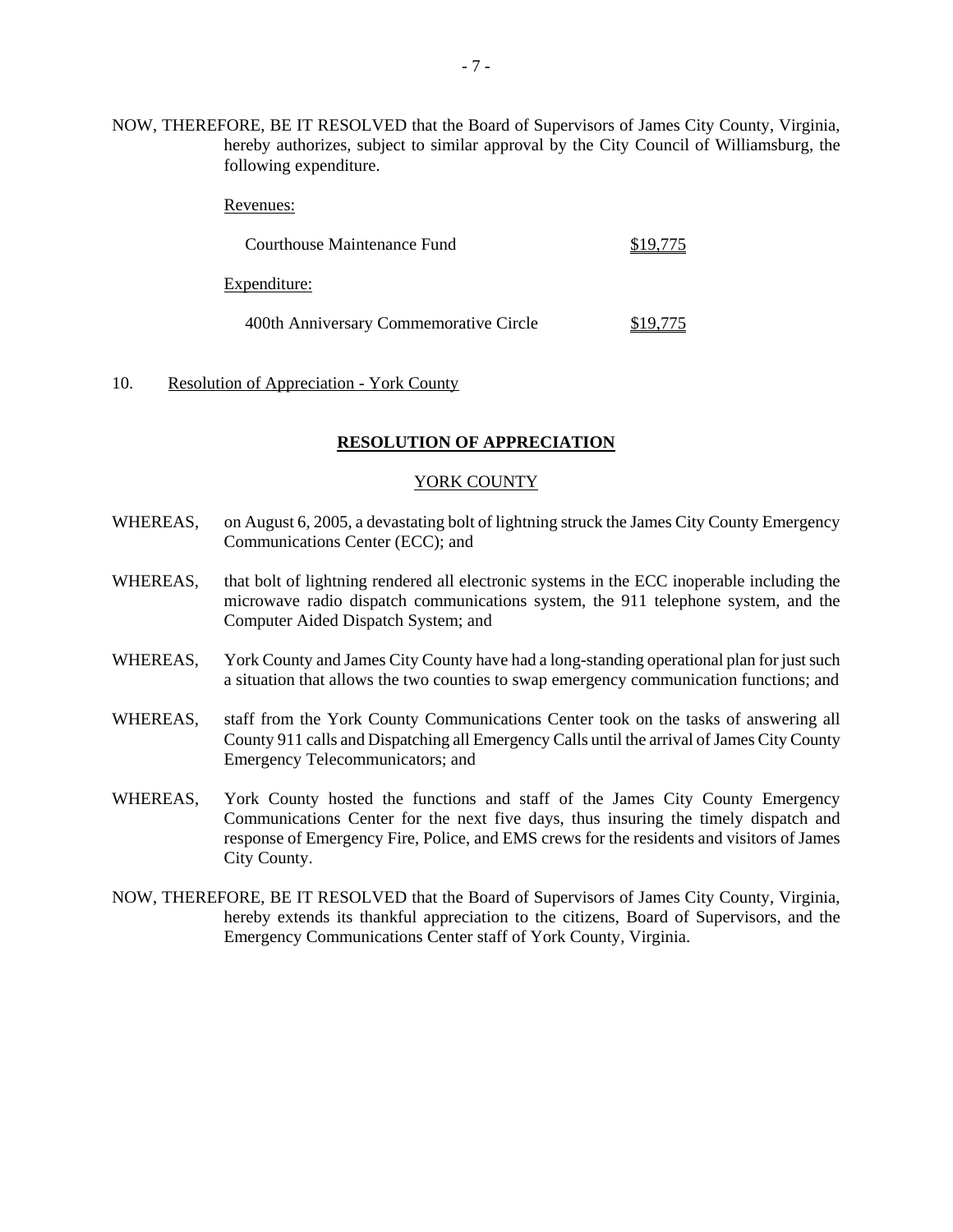## 11. Chesapeake Bay Preservation Ordinance Violation - Civil Charge - George Amrein

# **R E S O L U T I O N**

## CHESAPEAKE BAY PRESERVATION ORDINANCE VIOLATION -

## CIVIL CHARGE - GEORGE AMREIN

- WHEREAS, George Amrein is the owner of a certain parcel of land, commonly know as 184 The Maine, designated as Parcel No. (02-65) on James City County Real Estate Tax Map No. (45-4) herein referred to as the ("Property"); and
- WHEREAS, on or about July 8, 2005, George Amrein caused to be removed approximately 17 trees and shrubs from within the Resource Protection Area (RPA) on the Property; and
- WHEREAS, George Amrein agreed to a Restoration Plan to replant eight canopy trees, eight understory trees, and 18 shrubs on the Property in order to remedy the clearing violation under the County's Chesapeake Bay Preservation Ordinance. Mr. Amrein has posted sufficient surety guaranteeing the installation of the aforementioned improvements and the restoration of the RPA on the Property; and
- WHEREAS, George Amrein has agreed to pay \$1,000 to the County as a civil charge under the County's Chesapeake Bay Preservation Ordinance; and
- WHEREAS, the James City County Board of Supervisors is willing to accept the civil charge in full settlement of the Chesapeake Bay Preservation Ordinance violation, in accordance with Sections 23-10 and 23-18 of the Code of the County of James City.
- NOW, THEREFORE, BE IT RESOLVED that the Board of Supervisors of James City County, Virginia, hereby authorizes and directs the County Administrator to accept the \$1,000 civil charge from George Amrein as full settlement of the Chesapeake Bay Preservation Ordinance Violation.
- 12. First Amendment to Amended and Restated Cooperative Service Agreement

# **R E S O L U T I O N**

## FIRST AMENDMENT TO AMENDED AND RESTATED

## COOPERATIVE SERVICE AGREEMENT

- WHEREAS, James City County ("County") entered into an Amended and Restated Cooperative Service Agreement ("Service Agreement") on August 1, 1995 with the Virginia Peninsula Regional Jail Authority ("Jail Authority"), which provides for the financing, construction, and operation of the Jail Authority; and
- WHEREAS, the First Amendment to Amended and Restated and Cooperative Service Agreement ("Amendment Agreement") modifies the Service Agreement by removing a Per Diem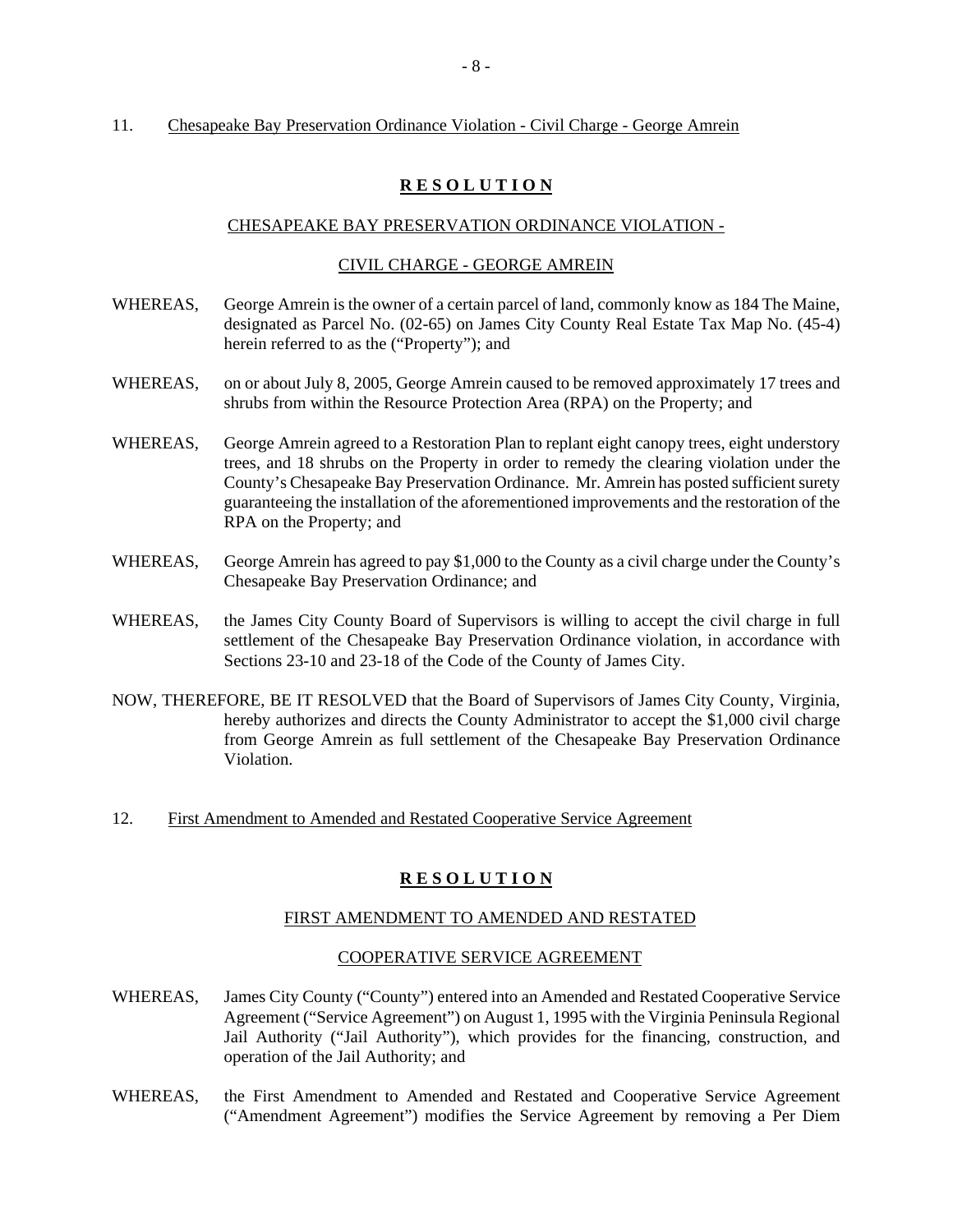Charge for use of the Jail Authority and incorporating a monthly Member Jurisdiction Charge in its place; and

- WHEREAS, the Board of Supervisors is of the opinion the County should execute the Amendment Agreement to incorporate the Member Jurisdiction Charge to the Service Agreement.
- NOW, THEREFORE, BE IT RESOLVED that the Board of Supervisors of James City County, Virginia, does hereby authorize and direct the County Administrator, to execute the Amendment Agreement in order to incorporate the Member Jurisdiction Charge to the Service Agreement.

#### 13. Award of Contract - Toano Convenience Center

#### **R E S O L U T I O N**

## AWARD OF CONTRACT – TOANO CONVENIENCE CENTER

- WHEREAS, bids were advertised for construction of the Toano Convenience Center at 185 Industrial Boulevard, Toano; and
- WHEREAS, bids were received and O.K. James Construction, Inc., was the lowest responsive and responsible bidder with a bid of \$295,143; and
- WHEREAS, funds are available in the current Capital Improvements Program (CIP) budget for this project.
- NOW, THEREFORE, BE IT RESOLVED that the Board of Supervisors of James City County, Virginia, hereby authorizes the County Administrator to execute a contract in the amount of \$295,143 with O.K. James Construction, Inc., for the construction of the Toano Convenience Center.
- 14. Agreement for Powhatan C Election Precinct

#### **R E S O L U T I O N**

#### AGREEMENT FOR POWHATAN C ELECTION PRECINCT

- WHEREAS, the James City County Electoral Board is required to conduct elections in the County of James City; and
- WHEREAS, the Greensprings Chapel has offered to provide a polling place for the Powhatan C Precinct.
- NOW, THEREFORE, BE IT RESOLVED that the Board of Supervisors of James City County, Virginia, authorizes and directs the County Administrator to execute a lease agreement between James City County and the Greensprings Chapel for the establishment of a polling place for the Powhatan C Precinct.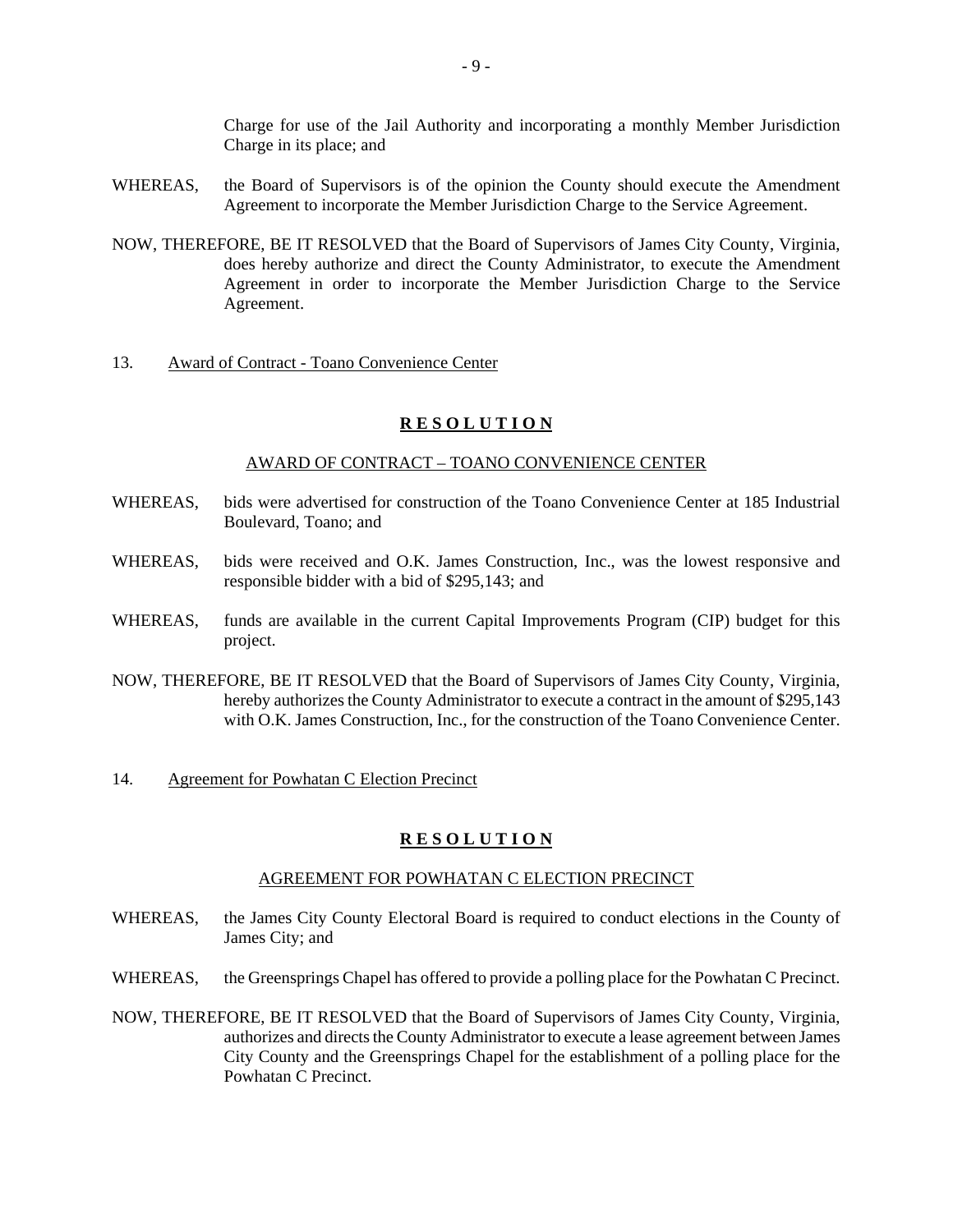## 15. Easement, Dominion Virginia Power - Emergency Communications Center

# **R E S O L U T I O N**

## EASEMENT, DOMINION VIRGINIA POWER – EMERGENCY COMMUNICATIONS CENTER

- WHEREAS, James City County owns 4.79± acres, commonly known as the James City County Emergency Operations Center site and Fire Station 1 designated as Parcel No. (1-27) on James City County Real Estate Tax Map No. (12-3); and
- WHEREAS, Dominion Virginia Power requires a 15-foot utility easement in order to provide electrical service to the Emergency Communications Center presently under construction; and
- WHEREAS, the Board of Supervisors is of the opinion that it is in the public interest to convey a utility easement to Dominion Virginia Power.
- NOW, THEREFORE, BE IT RESOLVED that the Board of Supervisors of James City County, Virginia, hereby authorizes the County Administrator to execute the Right-of-Way Agreements and such other documents necessary to convey a utility easement to Dominion Virginia Power for the Emergency Communications Center.

# **G. PUBLIC HEARINGS**

1. Proposed Real Property Tax Rate and Budget Amendments

Mr. John E. McDonald, Manager of Financial and Management Services, provided an overview of the Proposed Real Property Tax Rate and Budget Amendments. These proposed changes cite § 58.1-3321 of the Code of Virginia which states that any general reassessment that increases property values by more than one percent shall result in a lowering of the real property tax rater to a levy that would produce the same revenue as the locality actually collected in the prior year. Therefore, the 14.6 percent increase would merit lowering the current tax rate from 82.5 cents to 72 cents to match the prior year's revenue. The State Code allows for this rate to be increased during a public hearing that is subsequent to the budget public hearing. The resolution proposes to reduce the tax rate from 82.5 cents to 79 cents per \$100 assessed, and to amend the FY 2006 budget by appropriating \$2,313,200.00 into two parts--\$1,600,000.00 to increase funding for the new high school and \$713,200 for debt service reserve in anticipation of an issuance of debt for several school projects.

Mr. Brown opened the Public Hearing.

1. Mr. Richard Streko, 6061 Allegheny Road, requested the Board consider a tax rate reduction to \$.72/\$100 and consideration of those citizens on fixed-income and senior citizens. He also requested a subsequent referendum to address the school facility issues.

2. John E. Hall, 117 Olde Jamestowne Court, stated that senior citizens in the Hampton Roads area cannot afford increased assessments and subsequent tax bills.

3. Mr. Curtis Barbor, 20 Hill Top Court, commented that the assessment on his home increased by \$300 in just over 10 years while his retirement income has dropped by 10 percent in that same time frame. Mr. Barbor stated that inflation has increased on almost everything else and requested that the Board reduce the tax rate to at least \$.72/\$100 but would prefer \$.70/\$100 which, he stated will still provide the County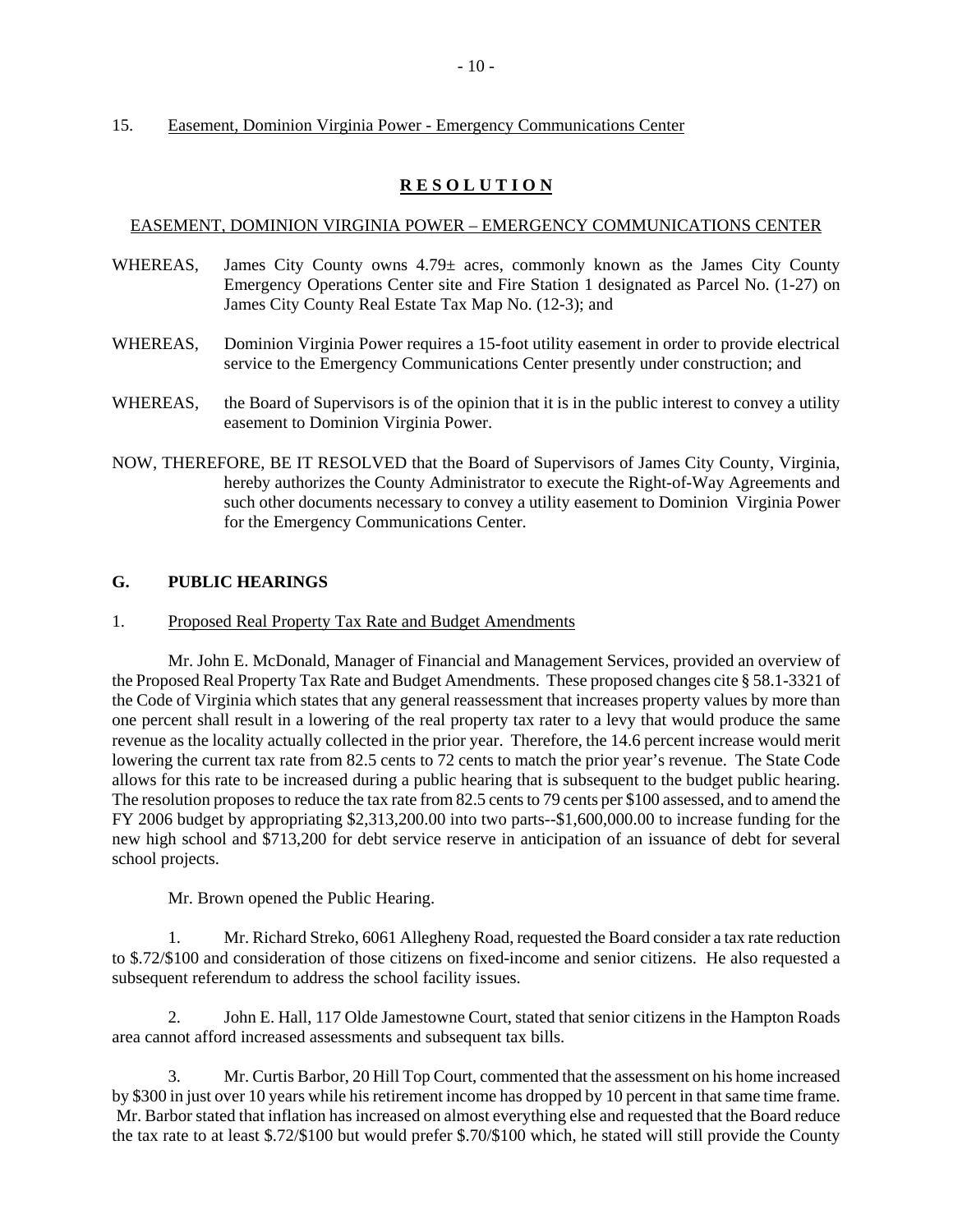adequate funding for operations. He said that County taxes are two-and-a-half times higher than his Federal Taxes and utilities, trash, rubbish, and recycling fees are additional to the taxes paid. He stated that the funds should support the public services such as fire, police, and libraries, and not as much should be appropriated for schools.

4. Ms. Kelly Osterhout, President of Williamsburg-James City Education Association, stated concern about improving the quality of public schools in the community and asked the Board to support staff recommendation on tax rates so classrooms and educational needs are addressed. The increased funds could reduce over-crowing of schools and support facility expansions/renovations.

5. Mr. Mike Ludwick, 4493 Village Park West, commented on the assessment increases and funding for the school facilities and requested the Board to support the school facilities and keep the tax rate at the level recommended by staff.

6. Mr. William Beck, 7988 Richmond Road, commented that his Real Property taxes are increasing and he and his wife are on fixed-incomes and the assessments are unjustified. Mr. Beck inquired how many citizens in the County are on fixed-incomes. He also requested the Board not conduct business in a tax-and-spend method.

7. Ms. Betty Smith, 9347 Barnes Road, requested the Board support a lower real property tax rate than \$0.72/\$100.

8. Mr. Ed Oyer, 139 Indian Circle, commented on the structure of the fence line in his community. He stated that he does not have public water/sewer service yet his assessment went up 6% higher than the neighboring home that is newer and has public utility service. He requested justification for the assessment increase on his property. Mr. Oyer commented on the increased traffic on Route 60 East. He recommended the County pay for schools or pay for recreation because the citizens of the community cannot afford to support both of these options.

As no one else wished to speak to this matter, Mr. Brown closed the Public Hearing.

Mr. Harrison inquired how many physical assessments were conducted.

Mr. McDonald stated that approximately 6,000 parcels were inspected for assessments. He also suggested those that feel their assessment is unfair request an assessment from real estate assessors and perhaps appeal to the Equalization Board if the assessment overestimates the value of the property.

Mr. Harrison inquired whether or not the assessments would be more level if more inspections were conducted.

Mr. Goodson inquired if the State investigates the assessments.

Mr. McDonald stated that the Code of Virginia is up for change, but until the change is made, the County must conduct assessments according to the current Code.

Mr. McGlennon stated that although the assessments were dramatic in the increase scope, it does accurately reflect the values of homes and the County has experienced a larger increase of costs than anticipated which also needs to be addressed; and while it is a difficult choice to make, the Board does have to find additional revenue while being moderate in the review.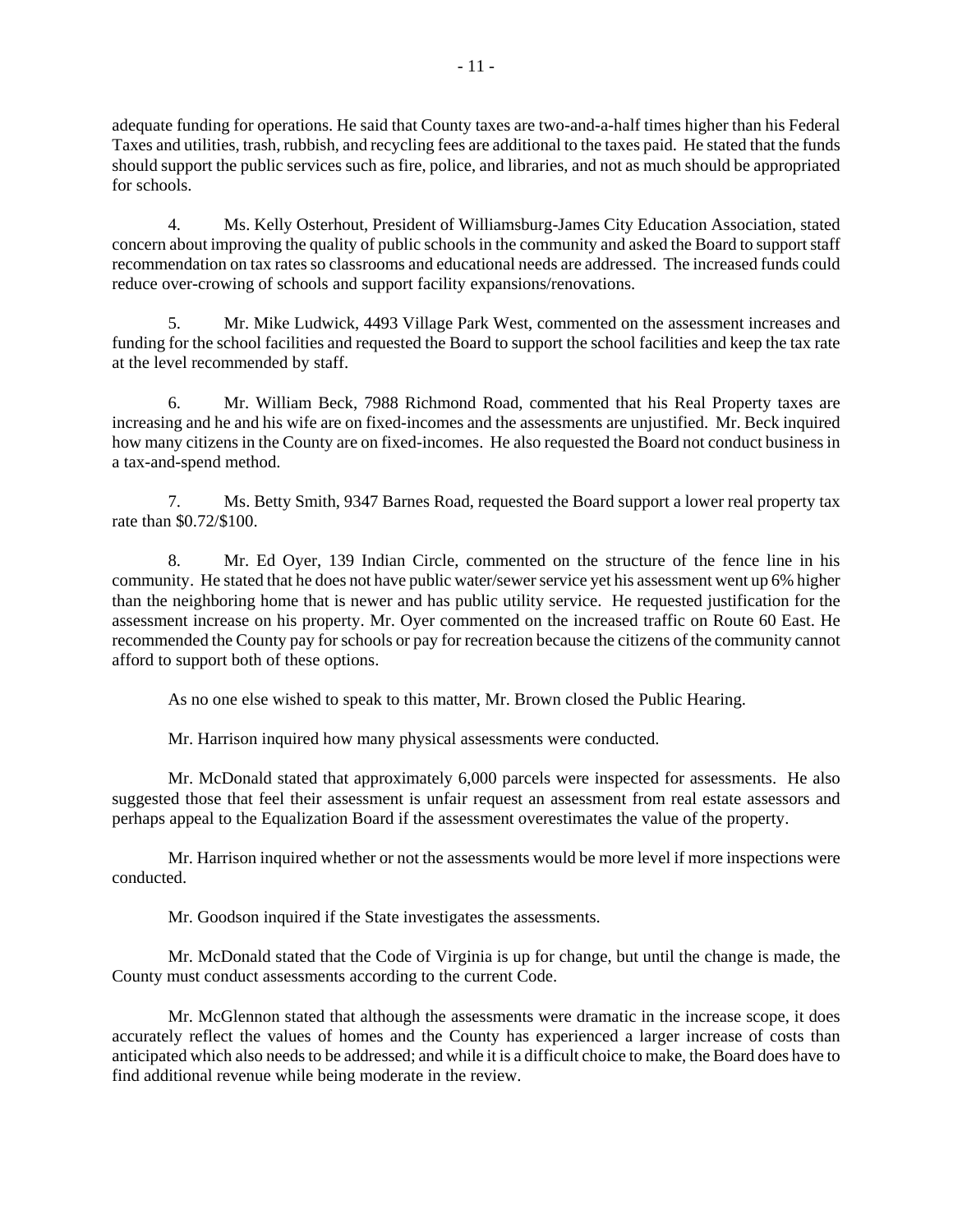Mr. McGlennon stated that in the spring the Board discussed that the County does have a program to assist seniors at or below an income level to be exempt from the taxes; and requested the Board review the program and see if it is effective and review it to see if the program needs to be adjusted.

Mr. McGlennon made a motion to adopt the resolution presented by staff.

Mr. Bradshaw requested Mr. McDonald provide an overview of the program.

Mr. McDonald stated that the Commissioner of Revenue funds the program for elderly that exempts, not defers, a portion of property taxes for those who meet certain income, assets, disability, or other restraints. The Commissioner of Revenue can offer assistance to those who may qualify for this program.

Mr. Bradshaw concurred with Mr. McGlennon to review the program and its qualification guidelines; and stated that he can support a moderate rate rather than one that will require a rate hike in a few years to compensate.

Mr. Brown stated that the budget was developed based upon an expected 7.8 percent increase, and he saw the land book was considerably higher. He recommended the County not collect revenue from the citizens and offered an amendment to the motion to reduce the tax rate by \$.04/\$100.

The Board discussed the proposed amendment to reduce the collection from citizens above the budgeted collection figures.

Mr. Wanner called a vote to accept the motion to reduce the tax rate to \$0.785.

On a roll call vote, the vote was: AYE: Harrison, Goodson, Brown (3). NAY: McGlennon, Bradshaw (2).

Mr. Wanner called a vote on the tax rate of \$0.785.

On a roll call vote, the vote was: AYE: Harrison, Goodson, McGlennon, Bradshaw, Brown (5). NAY: (0).

# 2. Case No. Z-10-05/MP-07-05/SUP-17-05. Villages At White Hall (La Grange) Case No. Z-11-05/MP 08-05/SUP-18-05. Villages at White Hall ("Three Villages": Taskinas, Hickory Neck, and Rochambeau)

Mr. Bradshaw stated that he previously represented the property owner and trustee; however, he no longer represented either at the time of the meeting and could participate objectively and fairly.

Mr. Matthew J. Smolnik, Planner, stated that Mr. Vernon Geddy has submitted an application on behalf of Gayle Rauch of Rauch Development Company, LLC, to rezone 161.35 acres from A1, General Agricultural District and B-1, General Business District, to: R-2, General Residential District, Cluster Overlay, with proffers; R-5 Multifamily Residential District, Cluster Overlay, with proffers; and B-1, General Business District, with proffers. These projects have been presented in two separate zoning applications (La Grange Village and Taskinas, Rochambeau, and Hickory Neck Villages ("The Three Villages")) but the applicant views them as parts of one development. As a result, staff reviewed the two applications separately on their individual merits. An 8,000-square-foot building would also be erected near Rochambeau Drive in the proposed B-1, General Business District with proffers.

Staff found that the two cases sufficiently address technical issues addressed. Staff's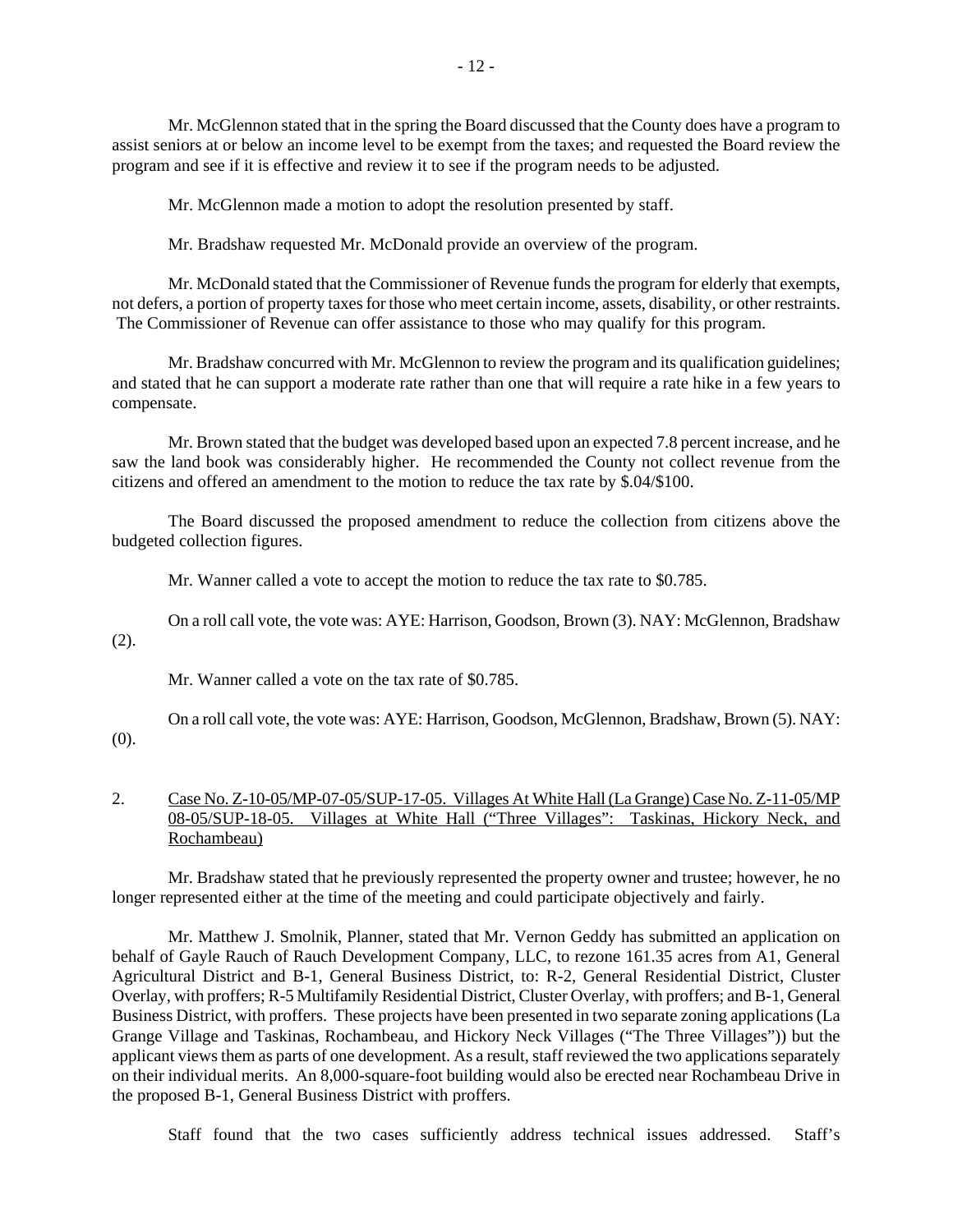recommendation hinges on qualitative but key findings called for in the Comprehensive Plan, including whether the proposal:

- ♦ Adequately helps achieve the Anderson's Corner vision of creating a traditional rural village with open land and farm fields
- ♦ Adequately protects historic structures and scenic vistas
- ♦ Provides adequate public benefits
- ♦ Seeks an appropriate density given the surrounding development and adequacy of proposed buffers

On August 1, 2005, the Planning Commission voted 6-1 to approve the applications for LaGrange, Taskinas, Hickory Neck, and Rochambeau Villages.

Staff recommends the James City County Board of Supervisors approve the rezoning, SUP, and master plan application for Taskinas, Rochambeau, and Hickory Neck Villages, accepting the voluntary proffers, and applying the SUP conditions offered.

Staff recommended deferring the rezoning, SUP, and master plan application for La Grange.

The Board and staff discussed potential uses for a buffer along Route 60 including agricultural operation or just fencing it in with a three-rail fence to give an agricultural feel to the area. Also, the Board and staff discussed the proffer permitting agricultural structures on the land.

The Board and staff discussed prohibiting wayside stands and farmer's markets by-right in this zoning. It was stated that the buffer was owned by the Homeowners Association (HOA) and the land could be leased out to someone for agricultural means, but if the area is not agriculturally developed, then it is the responsibility of the HOA to maintain the buffer.

The Board and staff discussed the selling prices for the units, the B-1 zoned parcel, and the types of by-right uses for the existing zoning.

Mr. Brown opened the Public Hearing.

1. Mr. Vernon M. Geddy, III, representing the applicant, provided an overview of the applications and proposed development, and requested the Board approve the applications.

Mr. Brown requested clarification on the LaGrange proffers and deferral request.

Mr. Vernon M. Geddy, III stated that the La Grange application and proffers were acceptable to all parties since July. The focus has been on the three villages and amended proffers were submitted in consideration of the concerns voiced.

Mr. Donald Hunt, Planning Commission, stated that the Planning Commission was comfortable with the La Grange proffers as presented since July.

Mr. Leo P. Rogers stated that if the applicant wanted to offer this proffer amendment, he and the applicant could take a moment and work something out that the Board can act on.

The Board, Mr. Vernon M. Geddy, III, and Mr. Rogers discussed the proffers for the La Grange and concurred to consider language to make the two sets of proffers similar in regard to the \$100 and turf management.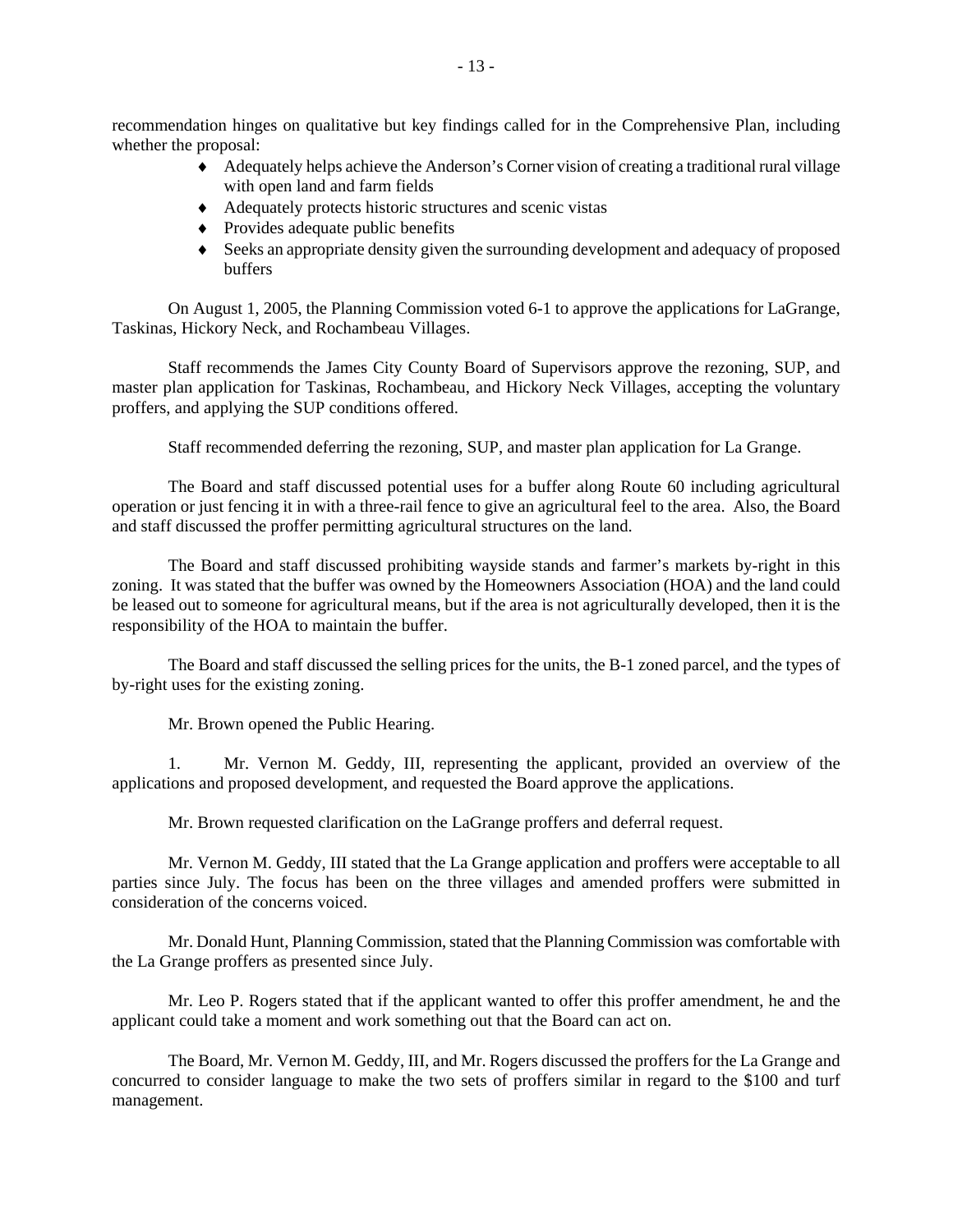Mr. Bradshaw and Aaron Small with AES Consultant Engineers discussed offsite areas and their uses. Mr. Small discussed about 60 acres flowing into the stormwater control region, including Hickory Neck Church, Stonehouse School property, and the property just north of the "Three Villages"

1. Mr. Burt Geddy, 8297 Richmond Road, stated support for the proposal and stated that the proposal is an acceptable use for the site.

2. Ms. Terry Hudgins, 111 Knollwood Drive, president of Stonehouse District Citizens' Association, stated that her organization opposed this proposed development. They requested studies of an area prior to its development. On her own behalf, she requested an adequate study performed before any development of Anderson's Corner is permitted.

3. Ms. Linda Rice, 2394 Forge Road, representing Friends of Forge Road and Toano, thanked citizens for their support. Ms. Rice also recommended the approval of a study of the Anderson's Corner area and its integration with the study of Toano prior to the approval of the proposals before the Board. She stated concern about the impact these proposals may have on public services. She commented that the Charter for New Initiatives before the Board included points which the citizens of this County have spoken on numerous times and the need to focus on regionalism.

4. Mr. Tim Trant, Kaufman and Canoles attorney, with Stonehouse of Williamsburg, LLC, stated that regional transportation improvements were required as part of its development. Mr. Trant expressed concern about proposed development and its impact on the transportation improvements required. He requested the Board consider applications in the future with transportation impacts and to develop a regional transportation plan that would have Development contribute to the transportation infrastructure.

Mr. McGlennon inquired whether or not a cash proffer existed for transportation.

Mr. Trant suggested a Transportation Master Plan which would identify improvements required and which developments would have to make or contribute to such improvements.

5. Ms. Ann Dieterle, 3811-D Cast Steeplechase Way, Associate Dire of Hickory Neck Episcopal Church, spoke on behalf of the Director of the Hickory Neck Church who was unable to attend this meeting. She stated that the Hickory Neck Church sits on 12.5 acres adjacent to site and offers support for White Hall Villages.

6. Ms. Elizabeth Krome, 2401 Richmond Road, stated that the developer has been responsive to community inputs. Ms. Krome stated that earlier in the evening many citizens spoke about the struggles they have in supporting the basic needs of the community through increased taxes. She requested the Board take the long-range view of the development and its impacts on the public services.

7. Mr. Charlie Parker, 7849 Church Lane, stated that this is a good proposal and the applicant has been exceptionally responsive to community input, and requested approval of the Board.

8. Mr. Kingston Fairclough, 4 Peale Court, stated that the Board of Supervisors will determine the amount of cost to be added to develop the area. He stated this development should be turned down and further study should be done about zoning variance.

9. Ms. Mary McGune Delara, 92 Sand Hill Road (off Olde Stage Road where it meets Rochambeau Drive), stated that VDOT conducted a study of traffic along Rochambeau Drive. Ms. Delara was in opposition of blocking of Old Stage Drive and an inherent creation of a hazardous traffic situation. She stated that the intersection of Old Stage and Rochambeau is safe when vehicles obey traffic laws. She requested further traffic studies to be conducted before any road changes and building permits are issued. She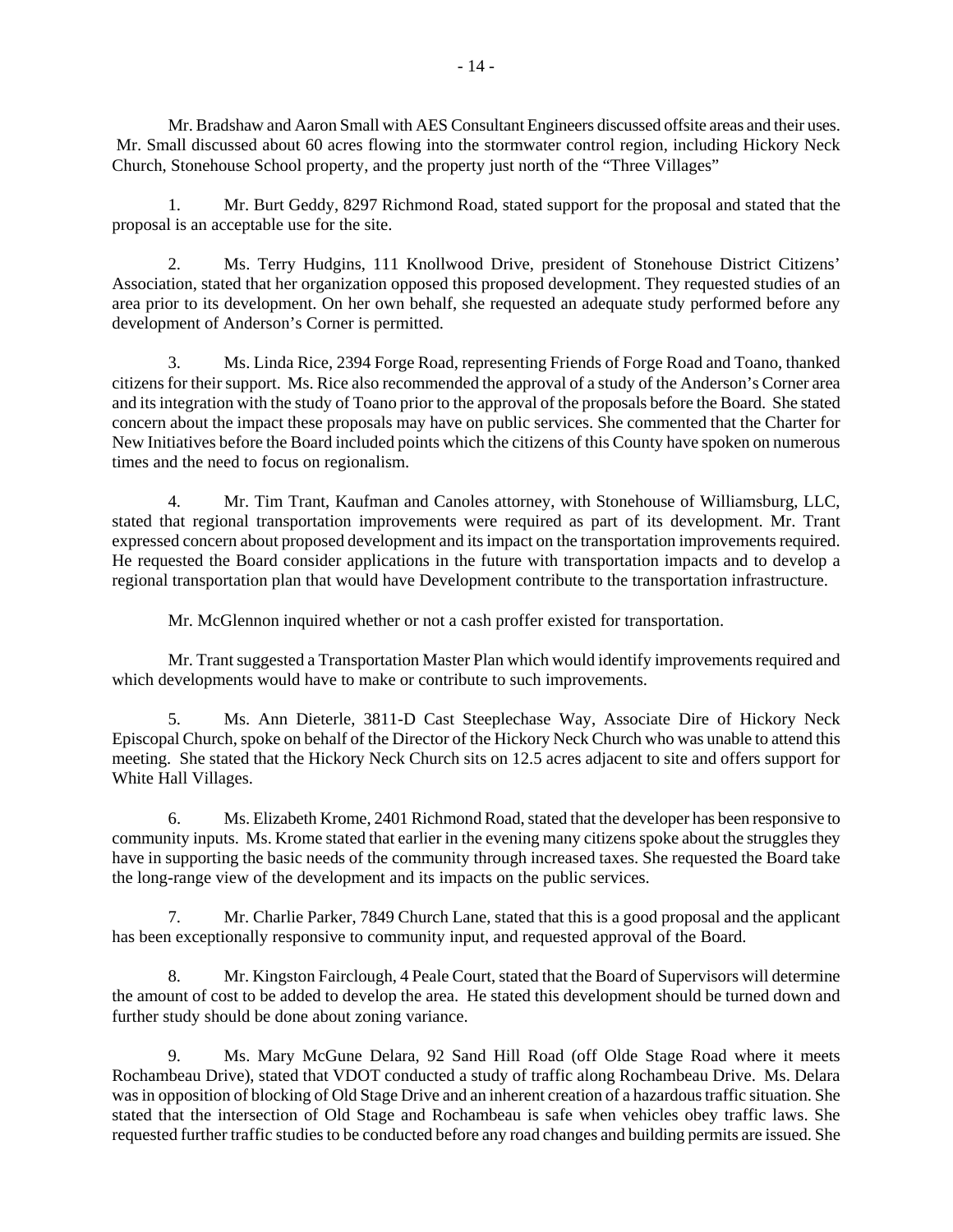would like a traffic speed study conducted for Rochambeau Drive and Old Stage Road.

11. Mr. Jerry Jutras, 102 Plains View Road, supported the rezoning and proposed development.

12. Mr. Willard Delara, 92 Sand Hill Road, requested clarification of the by-right uses for B-1 zoning.

Mr. Smolnick clarified that convenience centers/stores are not permitted by-right after the rezoning to B-1 with proffers.

Mr. Rogers responded that convenience centers/stores are specially permitted use, not by-right.

Mr. Delara stated that he understood that a full document traffic study would be conducted after 75 percent of of the housing units are developed. Mr. Delara expressed concern about Old Stage Road and Rochambeau Drive and the traffic impacts of the development. He request speed control/enforcement and encouraged VDOT to review the traffic speed on Rochambeau and Croaker Road's two-lane portion.

As no one else wished to speak to this matter, Mr. Brown closed the Public Hearing.

Mr. Harrison inquired about the proffer that puts a cap on development and what impact that has on the other set of proffers.

Mr. Vernon Geddy explained that the proffers cap to 63 units per year for seven years with the balance being built in year seven. Mr. Geddy explained that this limit slows the process even further once the land is subdivided. This gives the County the advantage of certainty concerning development pace.

Mr. Harrison inquired about amount of fiscal impact on the number of units developed.

Mr. Geddy responded that as the units developed, the fiscal impact should stay in sync.

Mr. Bradshaw inquired what options are available if the agricultural use is not implemented in the buffer and if there is an indication from the Board to direct staff to look into any particular option.

The Board discussed the proposal to have staff be innovative in ways to resolve this use.

Mr. Rogers stated that the applicant has proffered through council to offer by reference the same proffer for turf management and cash proffer and will convert the offer into a new proffer document if approved by the Board.

The Board discussed the proposal, its merits, and its impacts on the public service infrastructures and area studies.

Mr. Brown made a motion to approve the four resolutions for the rezoning and development with the amended proffers.

On a roll call vote, AYE: Goodson, Bradshaw, Brown (3). NAY: Harrison and McGlennon (2).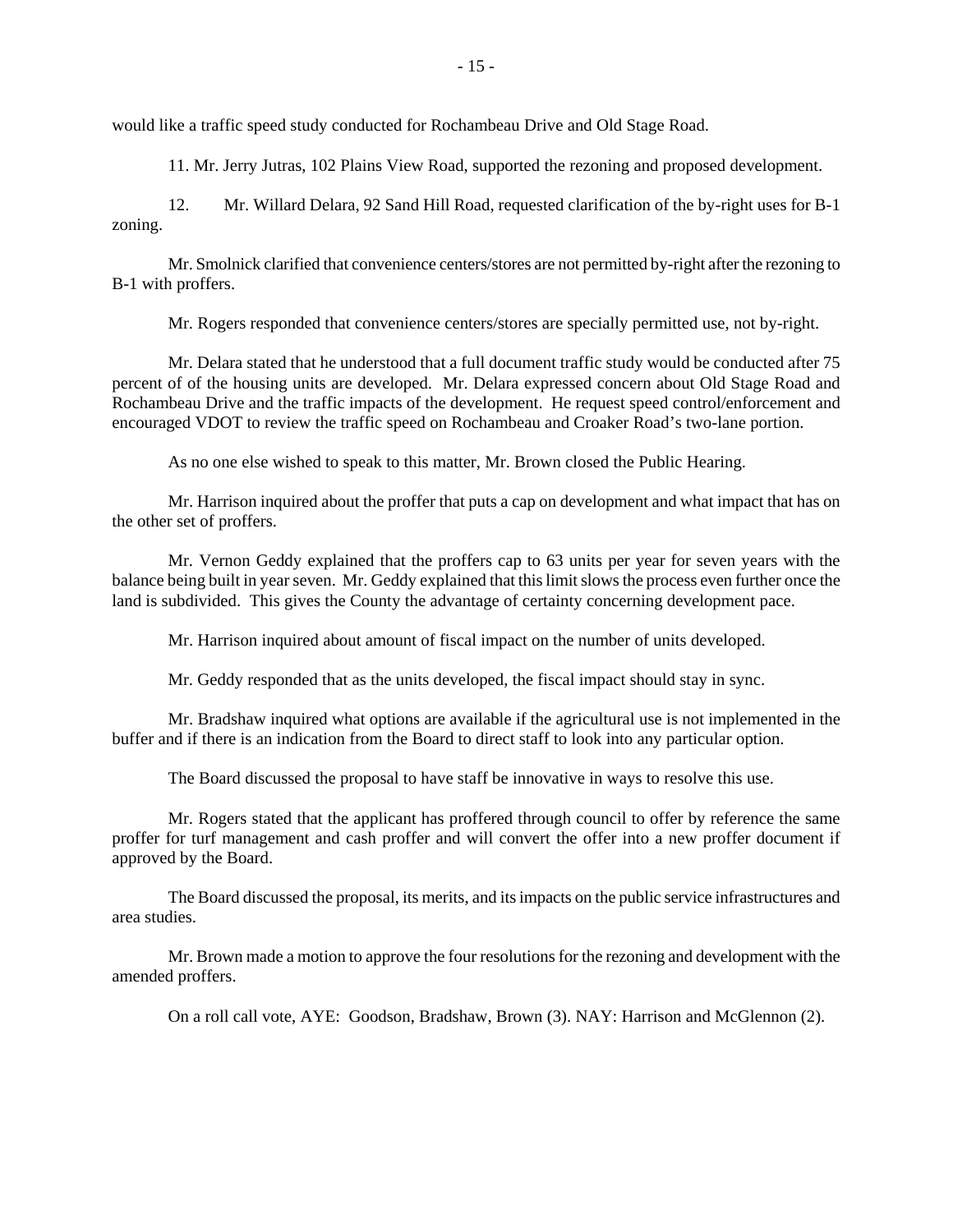## CASE NO. SUP-17-05. VILLAGES OF WHITE HALL (LAGRANGE)

- WHEREAS, the Board of Supervisors of James City County has adopted by ordinances specific land uses that shall be subjected to a special use permit process; and
- WHEREAS, the applicant has requested to develop the following parcels at a density of 3.46 dwelling units per acre; and
- WHEREAS, the property is currently zoned A-1, General Agriculture, designated Low Density Residential on the 2003 Comprehensive Plan Land Use Map; and
- WHEREAS, the property can be identified as Parcel Nos. (03-01), (03-02), and (01-21) on the James City County Real Estate Tax Map No. (12-1) and Parcel No. (01-21) on the James City County Real Estate Tax Map No. (12-2); and
- WHEREAS, the applicant has submitted an application to rezone the above mentioned properties; and
- WHEREAS, on August 1, 2005, the Planning Commission recommended approval of the application by a vote of 6-1.
- NOW, THEREFORE, BE IT RESOLVED that the Board of Supervisors of James City County, Virginia, does hereby approve the issuance of SUP-17-05 as described herein with the following conditions:
	- 1. A master water and sewer plan for all Villages shall be submitted for review and approval by the JCSA prior to the submittal of any development plans for any portion of property.
	- 2. Prior to the submittal of any development plans for any portion of the Villages of White Hall project, a land disturbing permit with surety will be issued by the Environmental Division after review and approval of an erosion control plan, to mitigate impacts from the current environmental violation located within LaGrange Village located on Tax Parcel (12-2)(1-21).
	- 3. This SUP is not severable. Invalidation of any word, phrase, clause, sentence, or paragraph shall invalidate the remainder

## **R E S O L U T I O N**

#### CASE NO. Z-10-05/MP-7-05. VILLAGES OF WHITEHALL (LAGRANGE)

- WHEREAS, in accordance with § 15.2-2204 of the Code of Virginia, and Section 24-15 of the James City County Zoning Ordinance, a public hearing was advertised, adjoining property owners notified, and a hearing scheduled on Zoning Case No. Z-10-05/MP-7-05, with Master Plan, for rezoning 22.81 acres from A-1,General Agricultural, to R-2, General Residential, with proffers; and
- WHEREAS, the Planning Commission of James City County, following its public hearing on August 1, 2005, recommended approval of Case No. Z-10-05/MP-7-05, by a vote of 6 to 1; and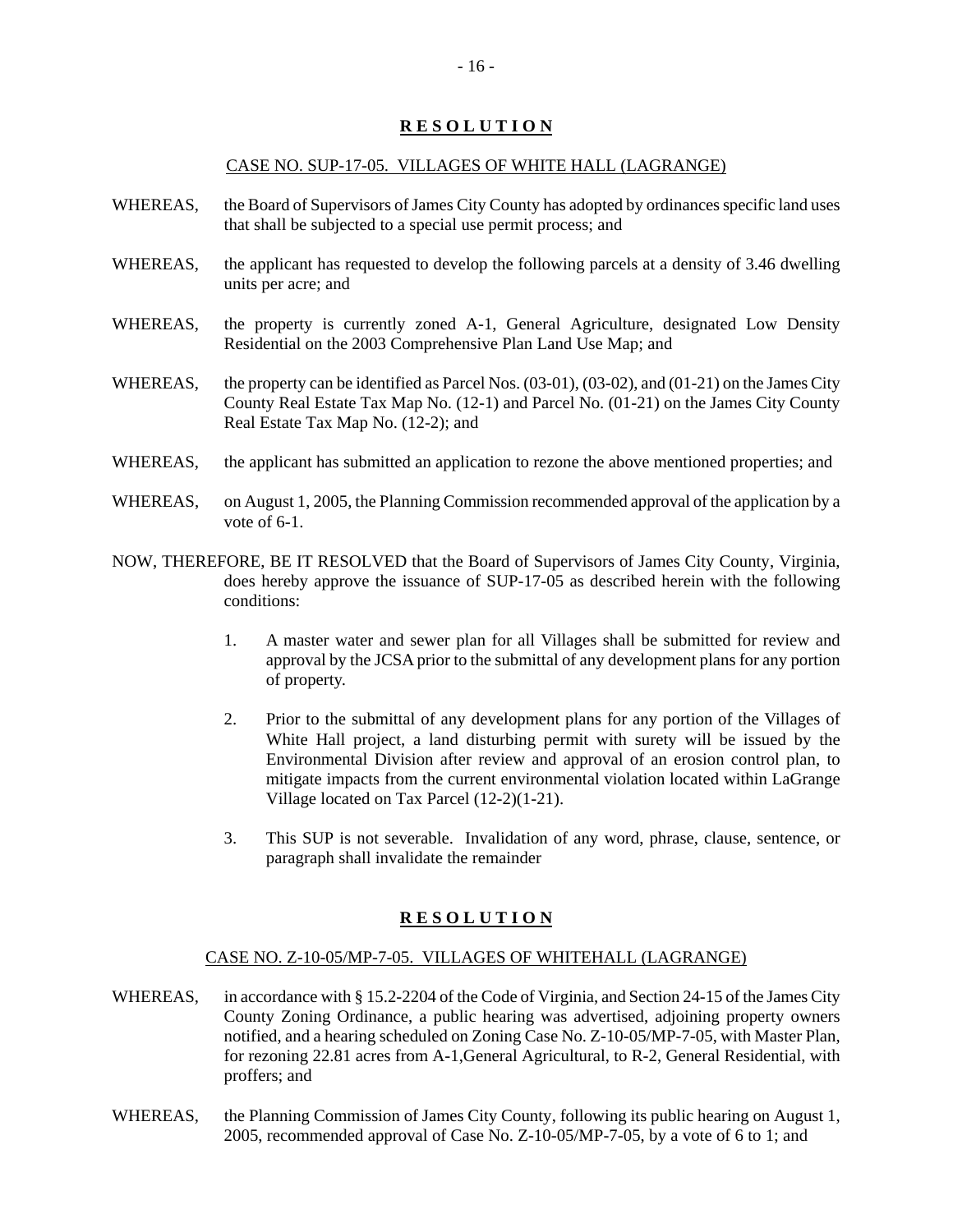- WHEREAS, the properties are located at 8716, 8724, and 8720 Barhamsville Road and 3225 Old Stage Road and further identified as Parcel Nos. (3-2), (3-1), and (1-21) on James City County Real Estate Tax Map No. (12-1) and Parcel No. (1-21) on James City County Real Estate Tax Map No. (12-2).
- NOW, THEREFORE, BE IT RESOLVED that the Board of Supervisors of James City County, Virginia, does hereby approve Case No. Z-10-05/MP-7-05 and accept the voluntary proffers.

## CASE NO. SUP-18-05. VILLAGES OF WHITE HALL

## (TASKINAS, HICKORY NECK, AND ROCHAMBEAU)

- WHEREAS, the Board of Supervisors of James City County has adopted by ordinances specific land uses that shall be subjected to a special use permit process; and
- WHEREAS, the applicant has requested to develop the following parcels at a density of 3.0 dwelling units per acre; and
- WHEREAS, the property is currently zoned A-1, General Agriculture, and B-1, General Business, designated Low Density Residential on the 2003 Comprehensive Plan Land Use Map; and
- WHEREAS, the property can be identified as Parcel Nos.  $(01-14)$ ,  $(01-18)$ ,  $(01-19)$ ,  $(01-22)$ , and  $(01-24)$ on the James City County Real Estate Tax Map No. (12-2); and
- WHEREAS, the applicant has submitted an application to rezone the above mentioned properties; and
- WHEREAS, on August 1, 2005, the Planning Commission recommended approval of the application by a vote of 6-1.
- NOW, THEREFORE, BE IT RESOLVED that the Board of Supervisors of James City County, Virginia, does hereby approve the issuance of SUP-18-05 as described herein with the following conditions:
	- 1. A master water and sewer plan for all Villages shall be submitted for review and approval by the JCSA prior to the submittal of any development plans for any portion of property.
	- 2. Prior to the submittal of any development plans for any portion of the Villages of White Hall project, a land disturbing permit with surety will be issued by the Environmental Division after review and approval of an erosion control plan, to mitigate impacts from the current environmental violation located within LaGrange Village located on Tax Parcel (12-2)(1-21).
	- 3. This SUP is not severable. Invalidation of any word, phrase, clause, sentence, or paragraph shall invalidate the remainder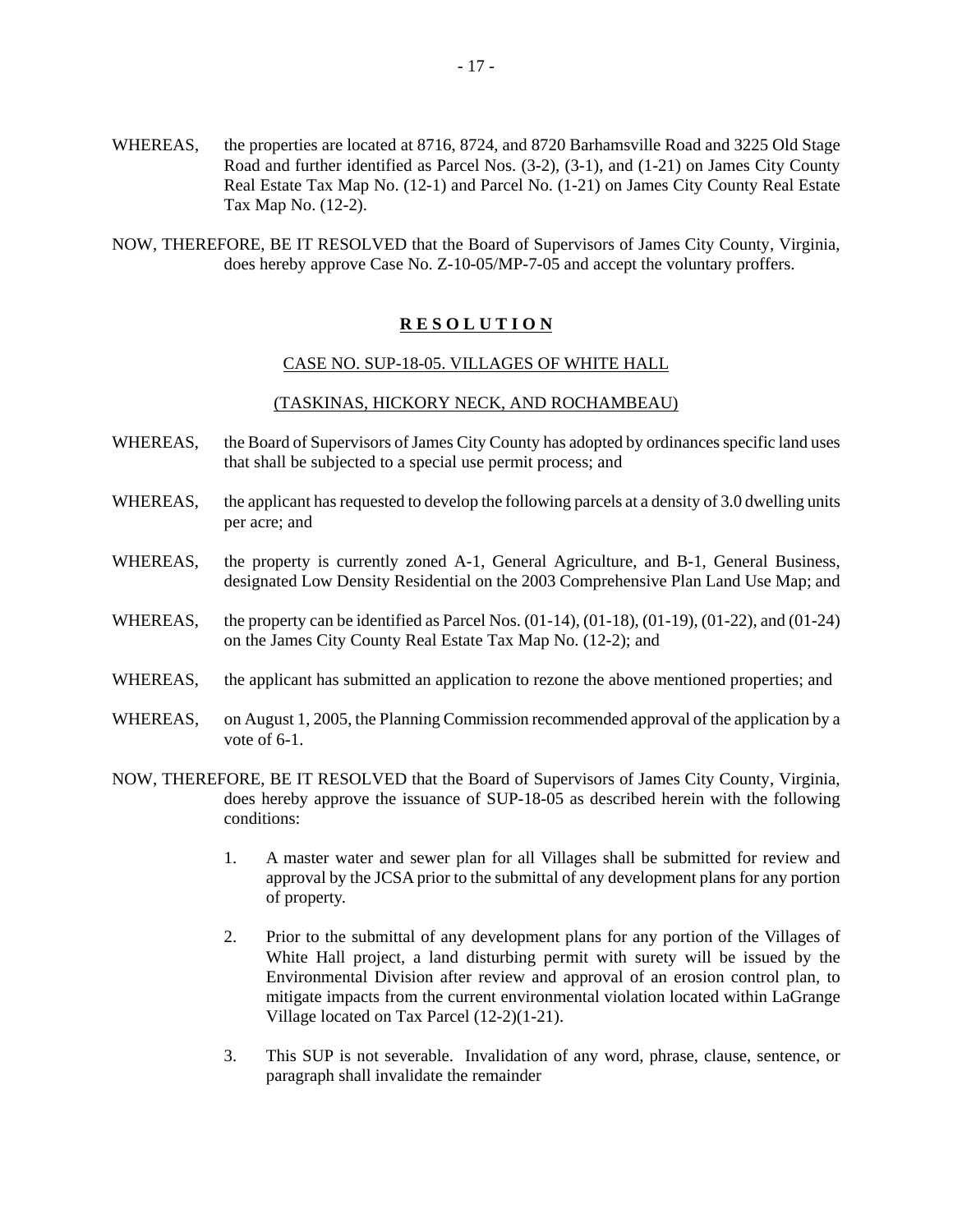#### CASE NO. Z-11-05/MP-8-05. VILLAGES OF WHITEHALL

## (TASKINAS, HICKORY NECK, AND ROCHAMBEAU)

- WHEREAS, in accordance with § 15.2-2204 of the Code of Virginia, and Section 24-15 of the James City County Zoning Ordinance, a public hearing was advertised, adjoining property owners notified, and a hearing scheduled on Zoning Case No. Z-11-05/MP-8-05, with Master Plan, for rezoning 138.54 acres from A-1,General Agricultural and B-1,General Business, to R-2, General Residential, with proffers, R-5, Multifamily Residential, with proffers, and B-1, General Business, with proffers; and
- WHEREAS, the Planning Commission of James City County, following its public hearing on August 1, 2005, recommended approval of Case No. Z-11-05/MP-8-05, by a vote of 6 to 1; and
- WHEREAS, the properties are located at 3400, 3610, 3611, and 3505 Rochambeau Drive and 8350 Richmond Road and further identified as Parcel Nos. (1-14), (1-19), (1-18), (1-22), and (1- 24) on James City County Real Estate Tax Map No. (12-2).

NOW, THEREFORE, BE IT RESOLVED that the Board of Supervisors of James City County, Virginia, does hereby approve Case No. Z-11-05/MP-8-05 and accept the voluntary proffers.

## 3. Case No. SUP-22-05. Shops at Norge Crossing

Mr. Jason Purse, Planner, stated that Mr. Gregory Davis has submitted an application on behalf of Kaufman and Canoles for a commercial SUP to allow for an eight-unit, 13,000-square-foot retail center. The eight units will range in size from 1,100 to 2,500 square feet each. The property is located at 7500 Richmond Road and is zoned B-1, General Business, with proffers. It is designated as Community Commercial on the 2003 Comprehensive Plan Land Use Map and can be further identified as Parcel No. (1-71E) on James City County Real Estate Tax Map No. (23-2).

Staff found that the proposed retail center is consistent with the Community Commercial designation for this area. With the attached conditions, staff finds the proposal to be appropriate for this Community Character Corridor. Special use permit conditions are included which provide for architectural controls and increased landscaping. Additionally, a condition is included which requires a four-foot sidewalk to be built adjacent to the parking lot access drive connecting the sidewalk in front of the proposed stores to the required sidewalk along Norge Lane.

On August 1, 2005, the Planning Commission voted 6-0 to approve the application. Kennedy abstained.

Staff recommends the James City County Board of Supervisors approve the special use permit application with conditions listed in the resolution.

Mr. Brown opened the Public Hearing.

1. Mr. Greg Davis, representing applicants Kaufman and Canoles, requested approval of application and provided an overview of the architecture proposed by the developer.

As no one else wished to speak to this matter, Mr. Brown closed the Public Hearing.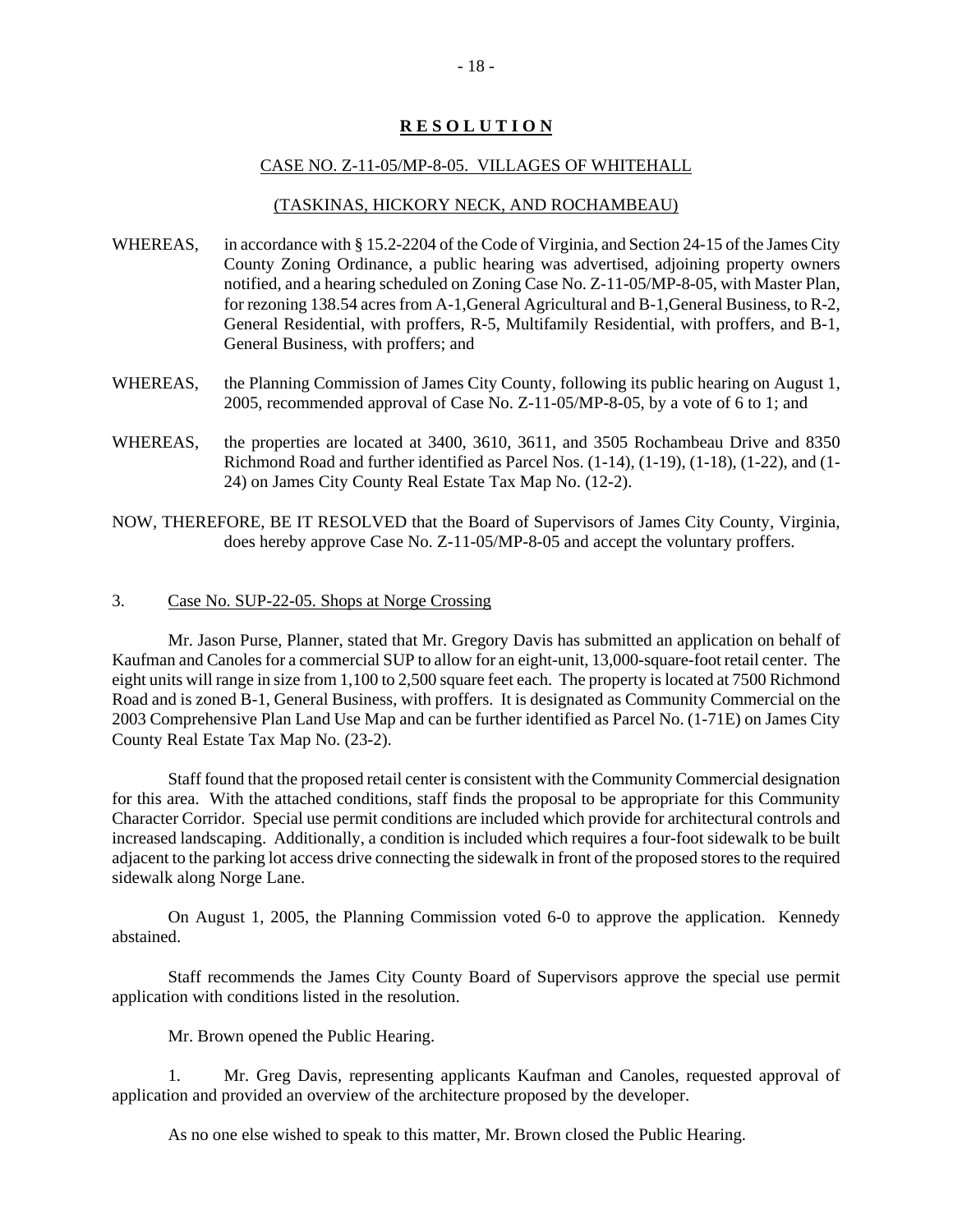Mr. Harrison made a motion to approve the proposal.

On a roll call vote, the vote was: AYE: Harrison, Goodson, McGlennon, Bradshaw, Brown (5). NAY: (0).

## **R E S O L U T I O N**

#### CASE NO. SUP-22-05. SHOPS AT NORGE CROSSING

- WHEREAS, the Board of Supervisors of James City County has adopted by ordinance specific land uses that shall be subjected to a special use permit process; and
- WHEREAS, Mr. Gregory Davis of Kaufman and Canoles has applied for a commercial special use permit to allow for an eight-unit, 13,000-square-foot retail center; and
- WHEREAS, the proposed expansion is shown on the master plan prepared by LandTech Resources, Inc., dated July 25, 2005, and entitled "Norge Center, Inc., Parcel 5"; and
- WHEREAS, the property is zoned B-1, General Business, with proffers, and can be further identified as Parcel No. (1-71E) on James City County Real Estate Tax Map No. (23-2); and
- WHEREAS, the Planning Commission of James City County, following its public hearing on August 1, 2004, recommended approval of this application by a vote of 6 to 0, with one abstention.
- NOW, THEREFORE, BE IT RESOLVED that the Board of Supervisors of James City County, Virginia, does hereby approve the issuance of Special Use Permit No. 22-05 as described herein with the following conditions:
	- 1. The site plan shall be substantially consistent with the development plan prepared by LandTech Resources entitled "Norge Center, Inc. Parcel 5" and dated July 25, 2005 (the "Master Plan"). This special use permit shall allow up to a 13,000-square-foot structure for commercial use as permitted in the B-1, General Business district, including, but not limited to, retail shops, service shops, and restaurants.
	- 2. The retail center shall contain architectural features, colors, and materials that reflect the surrounding character of the Norge Community as described in the Comprehensive Plan. The architecture of the retail center shall be generally consistent with the elevations prepared by Hopke and Associates entitled "Johnston Shopping Center" and dated July 14, 2005 (the "Elevations") as determined by the Planning Director. The architectural design, color, and materials shall be approved by the Planning Director prior to final site plan approval for consistency with the Elevations and the character of the Norge Community.
	- 3. An enhanced landscaping plan shall be provided for the area along Norge Lane and the area in front of the parking lot adjacent to Richmond Road. Unless reduced or waived by the Planning Director, the enhanced landscaping plan shall include a quantity of planting materials that is a minimum of 125 percent of the minimum ordinance requirements. A minimum of 50 percent of all trees and 50 percent of all shrubs shall be evergreen.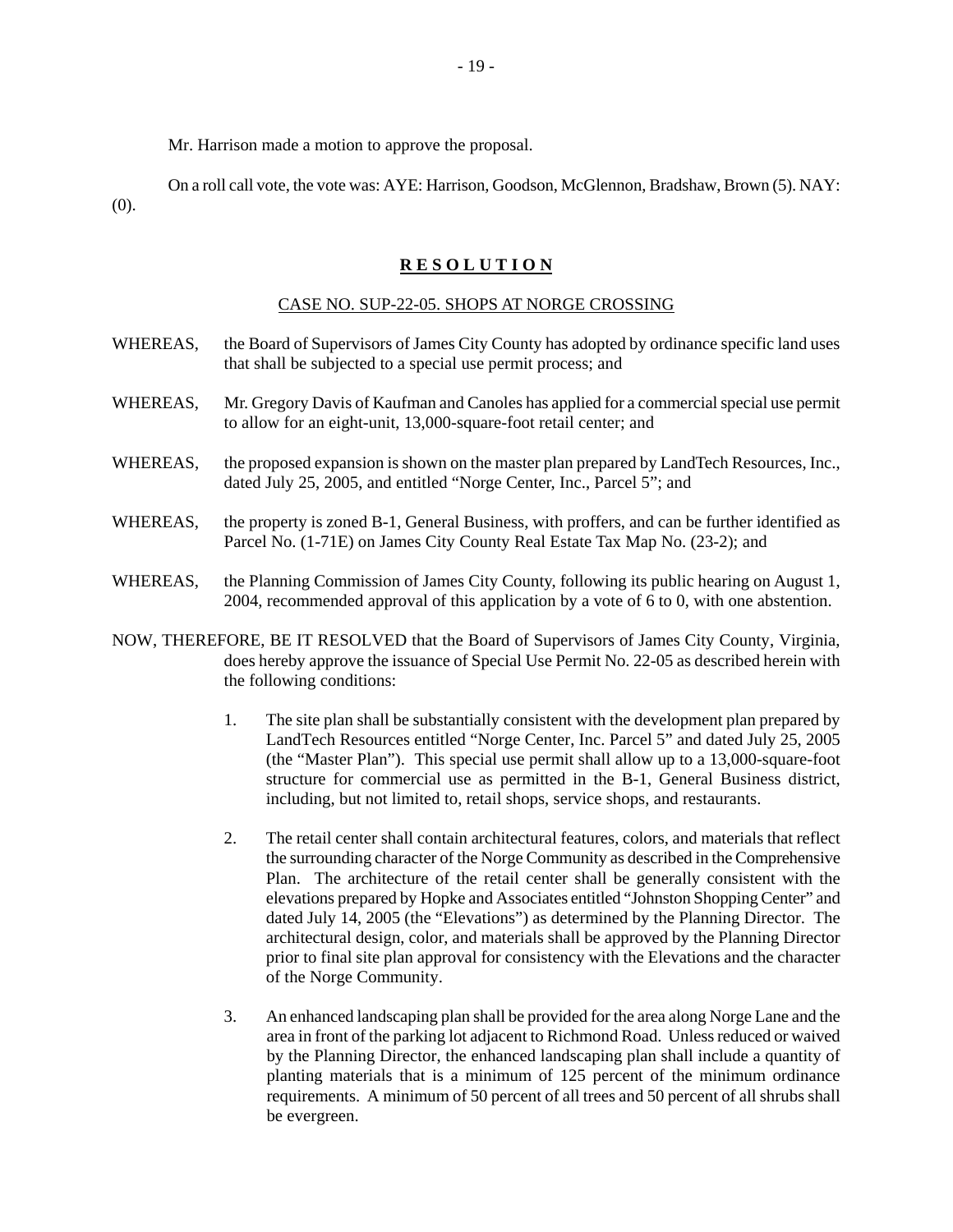- 4. Any new exterior site lighting shall be limited to fixtures which are horizontally mounted on light poles not to exceed 30 feet in height and/or other structures and shall be recessed fixtures with no bulb, lens, or globe extending below the casing. The casing shall be opaque and shall completely surround the entire light fixture and light source in such a manner that all light will be directed downward and the light source is not visible from the side. No glare, defined as 0.1 footcandle or higher, shall extend outside the property lines.
- 5. The dumpster pad and all heating, cooling, and electrical equipment shall be screened by fencing and landscaping in a manner approved by the Planning Director prior to final site plan approval.
- 6. The applicant shall be responsible for developing water conservation standards to be submitted to and approved by the James City Service Authority prior to final site plan approval. The applicant shall be responsible for enforcing these standards.
- 7. Prior to final site plan approval, the applicant shall demonstrate to the satisfaction of the Environmental Director that the existing infiltration basin (YC023) shown on the Master Plan is in sound working order and that it is performing at or above the design level of service. Should the basin not be performing at or above the design level of service, the applicant shall perform all necessary and required improvements and upgrades to bring the basin into compliance prior to the issuance of any certificate of occupancy.
- 8. Prior to the issuance of any certificate of occupancy, the applicant shall install a 4-foot wide sidewalk adjacent to the internal access road as shown on the master plan. This sidewalk shall connect the internal sidewalk in front of the shops to the required sidewalk along Norge Lane.
- 9. If construction has not begun on the project within thirty-six months of issuance of this special use permit, this special use permit shall become void. Construction shall be defined as obtaining permits for building construction and footings and/or foundation has passed required inspections.
- 10. This special use permit is not severable. Invalidation of any word, phrase, clause, sentences, or paragraph shall invalidate the remainder.

Mr. Brown recessed the Board for a brief break at 10: 35 p.m.

Mr. Brown reconvened the Board at 10:40 p.m.

## 5. Case No. SUP-23-05. TGIF Friday's

Mr. Joel Almquist, Planner, stated that Mr. Vernon Geddy, III has submitted an application on behalf of PBH, L.L.C. to construct and operate a TGI Friday's restaurant located at 5521 Richmond Road, between the intersections at Airport Road and Olde Towne Road. The property is adjacent to Bruce's Auto Body and will share a right-in right-out driveway with them. The proposed restaurant will also have a right-in right-out driveway of its own at the southern end of its frontage. The proposed restaurant will be approximately 6,500 square feet, will seat 252 guests, and will be open seven days a week for lunch and dinner. Construction will commence upon approval of the SUP and site plans and is expected to be complete in six months.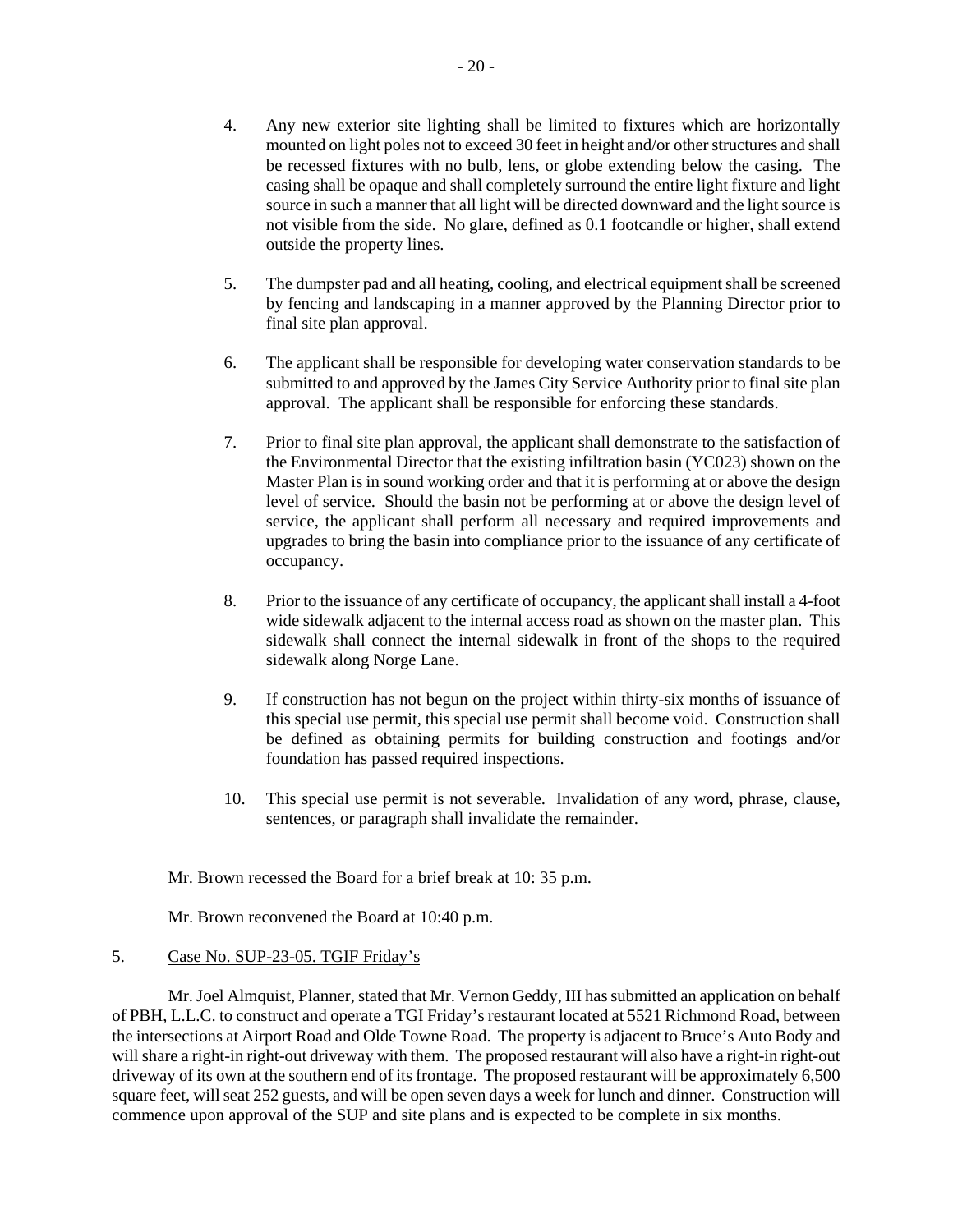Staff found that the proposed restaurant is a complementary use to the surrounding businesses and believes that this use meets the intent of the Neighborhood Commercial Land Use of the Comprehensive Plan.

On August 1, 2005, the Planning Commission voted 7-0 to approve the application.

Staff recommends the James City County Board of Supervisors approve the application with the conditions in the resolution.

Mr. Brown requested that Mr. Almquist explain the added conditions, which Mr. Almquist replied was the permission of projecting signs which are not permitted in the Ordinance. This was requested by the Planning Commission

Mr. McGlennon questioned the proposed color scheme and its consistency with the area. The Planning Commission concluded that the colors were inconsistent and requested that they be muted.

Mr. Brown opened the Public Hearing.

1. Mr. Vernon M. Geddy, III, representing the applicant, provided a brief overview of the proposal and the color scheme of the establishment, and requested approval of the application and preservation of the color scheme as presented.

As no one else wished to speak to this matter, Mr. Brown closed the Public Hearing.

Mr. Harrison made a motion to approve the proposal.

On a roll call vote, the vote was: AYE: Harrison, Goodson, McGlennon, Bradshaw, Brown (5). NAY: (0).

#### **R E S O L U T I O N**

#### CASE NO. SUP-23-05. TGI FRIDAY'S

- WHEREAS, the Board of Supervisors of James City County has adopted ordinance specific land uses that shall be subjected to a Special Use Permit (SUP) process; and
- WHEREAS, Mr. Vernon Geddy has applied for a commercial special use permit for the construction of a TGI Friday's restaurant; and
- WHEREAS, the land is located on a parcel zoned B-1, General Business, and can be further identified as Parcel No. (1-5A) on James City County Real Estate Tax Map No. (33-3); and
- WHEREAS, the Planning Commission of James City County, following its public hearing on August 1, 2005, recommended approval of Case No. Special Use Permit 23-05 by a 7-0 vote.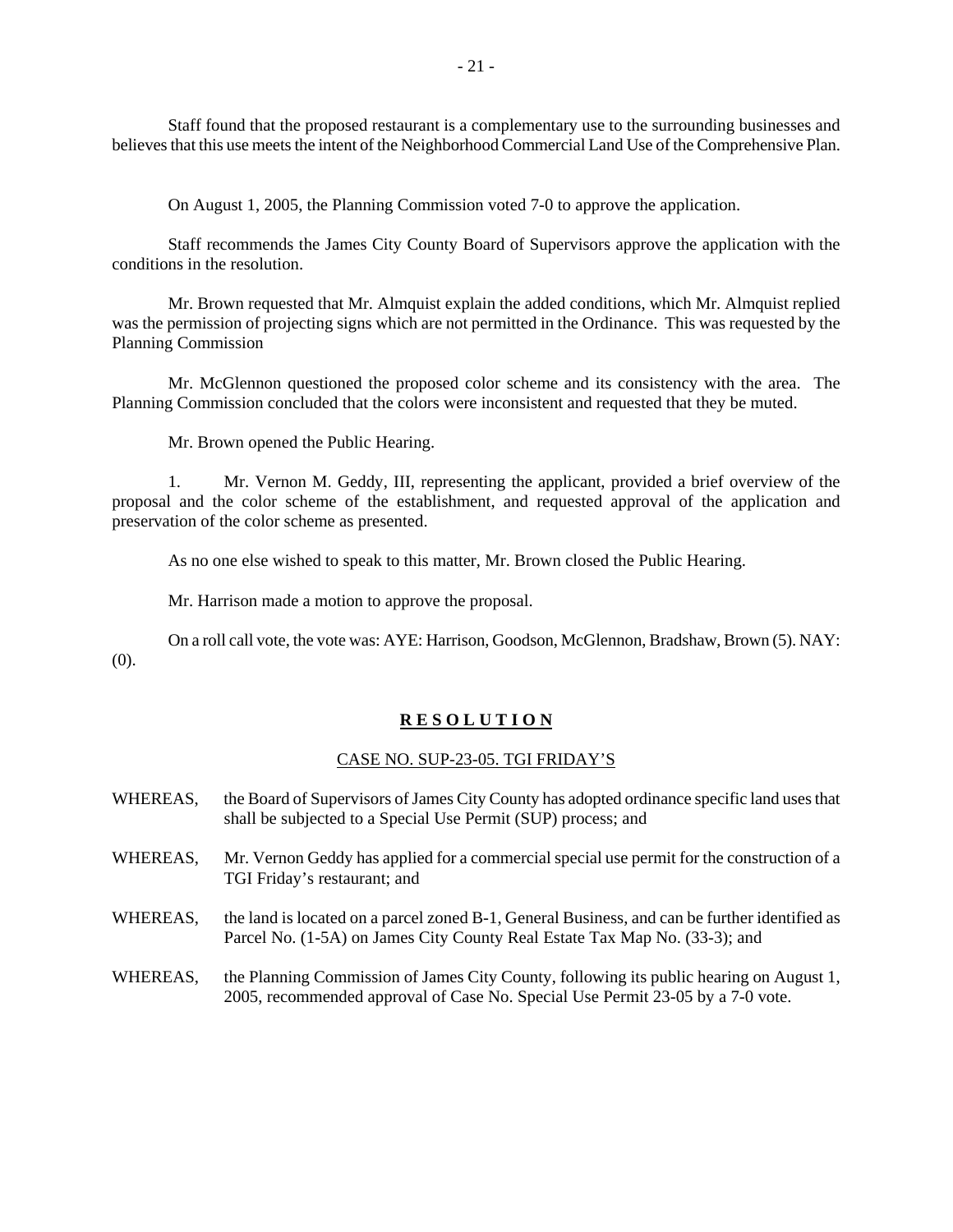- NOW, THEREFORE, BE IT RESOLVED that the Board of Supervisors of James City County, Virginia, does hereby approve the issuance of Special Use Permit No. SUP-23-05 as described herein with the following conditions:
	- 1. This SUP shall be valid for a restaurant no larger than 6,600 square feet and accessory uses thereto. Prior to final site plan approval, the Planning Director shall review and approve the final architectural design of the building. Such building shall be reasonably consistent, as determined by the Planning Director, with architectural elevations titled "Carlson Restaurants Worldwide, P6.2 Prototype" submitted with this special use permit and drawn by Carrell, Poole, and Yost Architecture and datestamped "Received - Planning Department June 20, 2005.
	- 2. If construction has not commenced on this project within 36 months from the issuance of an SUP, the SUP shall become void. Construction shall be defined as obtaining permits for building construction and footings, and foundation has passed required inspections.
	- 3. Any new exterior site lighting shall be limited to fixtures which are horizontally mounted on light poles not to exceed 15 feet in height and/or other structures and shall be recessed fixtures with no bulb, lens, or globe extending below the casing. The casing shall be opaque and shall completely surround the entire light fixture and light source in such a manner that all light will be directed downward and the light source is not visible from the side. No glare, defined as 0.1 footcandle or higher shall extend outside the property lines.
	- 4. Freestanding signage shall be limited to one monument style sign. For purposes of this condition, a "monument" style sign shall be defined as a freestanding sign with a completely enclosed base not to exceed 32 square feet in size and not to exceed eight feet in height from grade.
	- 5. Building face signage shall be in accordance with Section 24-71 of the Zoning Ordinance. Projecting signs shall be prohibited.
	- 6. A landscaping plan shall be approved by the Planning Director prior to final site plan approval for this project. The landscaping plan shall include enhanced landscaping within the 50-foot Community Character Corridor buffer along Richmond Road (Route 60 West) so that the required number of plants and trees equals, at a minimum, 125 percent of the landscaping otherwise required in Chapter 24, Article II, Division 4 of the James City County Code. A minimum of 50 percent of the plantings within the Community Character Corridor buffer shall be evergreen.
	- 7. The applicant shall be responsible for developing and enforcing water conservation standards to be submitted to and approved by the James City Service Authority prior to final site plan approval. The standards may include, but shall not be limited to, such water conservation measures as limitations on the installation and use of irrigation systems, the use of approved landscaping materials including the use of droughttolerant plants where appropriate and the use of water-conserving fixtures to promote water conservation and minimize the use of public water resources.
	- 8. All dumpsters and heating and cooling units, whether on the ground or affixed on the rooftop, shall be screened by landscaping, fencing, or other alternative that provides similarly adequate screening, as determined and approved by the Planning Director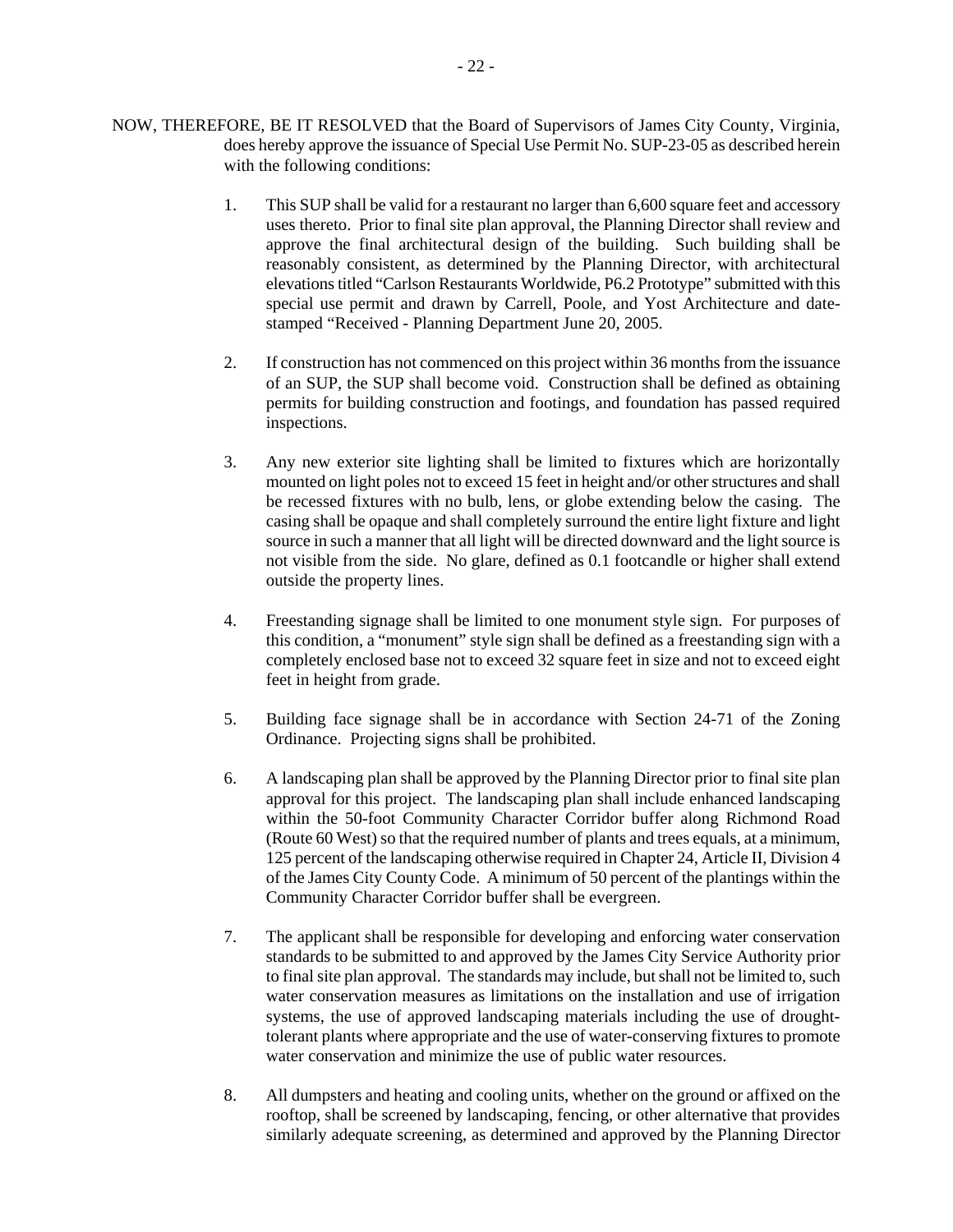prior to final site plan approval.

 9. This special use permit is not severable. Invalidation of any word, phrase, clause, sentence, or paragraph shall invalidate the remainder.

## 6. Case No. SUP 24-05. Williamsburg Winery—Gabriel Archer Tavern

Mr. Matthew Arcieri, Senior Planner, stated that Mr. Vernon Geddy, III submitted an application on behalf of Mr. Patrick Duffeler to renew SUP-24-05 to permit the continued operation of a restaurant, Gabriel Archer Tavern, at the Williamsburg Winery. The restaurant is a specially permitted use in the R-8, Rural Residential, district in which the property is located. The restaurant operated from 1996 through January 13, 2004, without a SUP. The SUP approved by the Board of Supervisors on January 13, 2004, expired on August 30, 2004. A new SUP was approved by the Board of Supervisors on August 10, 2004. That SUP required the tavern to connect to public water and pass all necessary building inspections by December 31, 2004. The applicant did not complete those requirements within the designated time and that SUP expired on December 31, 2004. Following the expiration of the most recent SUP, the applicant has worked to resolve all outstanding issues before filing for a new SUP.

Staff found that the applicant has addressed the previous SUP conditions. The proposal is also acceptable from a land use perspective. There is one proposed change from the previously approved SUP: an update of Condition No. 1 to reflect the remaining issue to be resolved.

On August 1, 2005, the Planning Commission voted 7-0 to approve the application.

Staff recommended the James City County Board of Supervisors approve the application with the conditions in the resolution.

Mr. Brown opened the Public Hearing.

1. Mr. Vernon M. Geddy, III, representing the applicant, requested approval of the permit.

As no one else wished to speak to this matter, Mr. Brown closed the Public Hearing.

Mr. Harrison made a motion to approve the proposal.

On a roll call vote, the vote was: AYE: Harrison, Goodson, McGlennon, Bradshaw, Brown (5). NAY: (0).

## **R E S O L U T I O N**

## CASE NO. SUP-24-05. WILLIAMSBURG WINERY - GABRIEL ARCHER TAVERN

#### SUP RENEWAL

- WHEREAS, the Board of Supervisors of James City County has adopted by ordinance specific land uses that shall be subjected to a Special Use Permit (SUP) process; and
- WHEREAS, restaurants are a specially permitted use in the R-8, Rural Residential, zoning district; and
- WHEREAS, the Planning Commission of James City County, following its Public Hearing on August 1,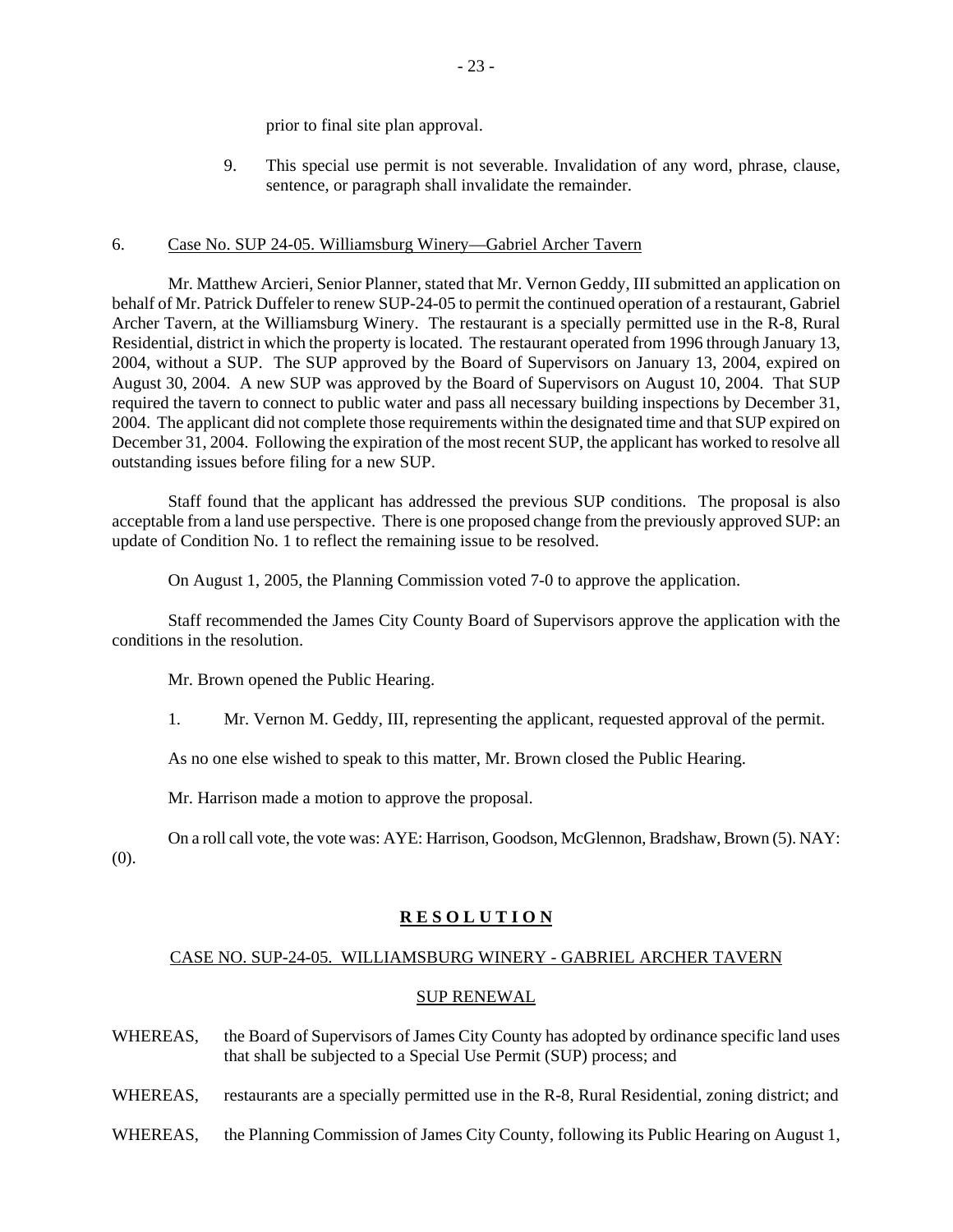2004, recommended approval of Case No. SUP-24-05 by a 7-0 vote to permit the continued operation of the Gabriel Archer Tavern consisting of approximately 2,500 square feet, including indoor and outdoor dining areas located on the first floor of a two-story structure near the Williamsburg Winery.

- WHEREAS, the property is located at 5800 Wessex Hundred Road and further identified as Parcel No. (1-10B) on James City County Real Estate Tax Map No. (48-4).
- NOW, THEREFORE, BE IT RESOLVED that the Board of Supervisors of James City County, Virginia, does hereby approve the issuance of Special Use Permit No. 24-05 as described herein with the following conditions:
	- 1. Prior to October 13, 2005, the Gabriel Archer's Tavern, ("the Tavern") shall have acquired a permanent Certificate of Occupancy.
	- 2. The Tavern shall have no more than 72 seats; expansion of the Tavern shall require an amendment to this SUP and an approved site plan.
	- 3. No outdoor amplified music or loud speakers in connection with the operation of the Tavern shall be audible outside the boundaries of the property.
	- 4. The Tavern shall only operate between 10 a.m. and 9 p.m.
	- 5. The SUP is not severable. Invalidation of any word, phrase, clause, sentence, or paragraph shall invalidate the remainder.

## 7. Case No. AFD-7-86.Mill Creek Agricultural and Forestal District—Findlay Addition

Mr. Matthew Arcieri, Senior Planner, stated that John Findlay applied to add 73.25 acres located at 3406 North Riverside Drive, zoned A-1, General Agricultural, further identified as Parcel No. (1-8H) on the James City County Real Estate Tax Map No. (9-4), to the Mill Creek Agricultural and Forestal District (AFD).

Staff found the proposed amendment to the AFD meets the minimum area and proximity requirements for inclusion in to and AFD and is consistent with surrounding zoning and development and the Comprehensive Plan.

At its meeting on July 13, 2005, the AFD Advisory Committee recommended approval of the application by a vote of 9-0.

At its meeting on August 1, 2005, the Planning Commission recommended approval of the application by a vote of 7-0.

Staff recommended approval of the Findlay addition to the Mill Creek AFD subject to the conditions listed in the Ordinance.

Mr. Brown opened the Public Hearing.

As no one wished to speak to this matter, Mr. Brown closed the Public Hearing.

Mr. Goodson made a motion to approve the Ordinance.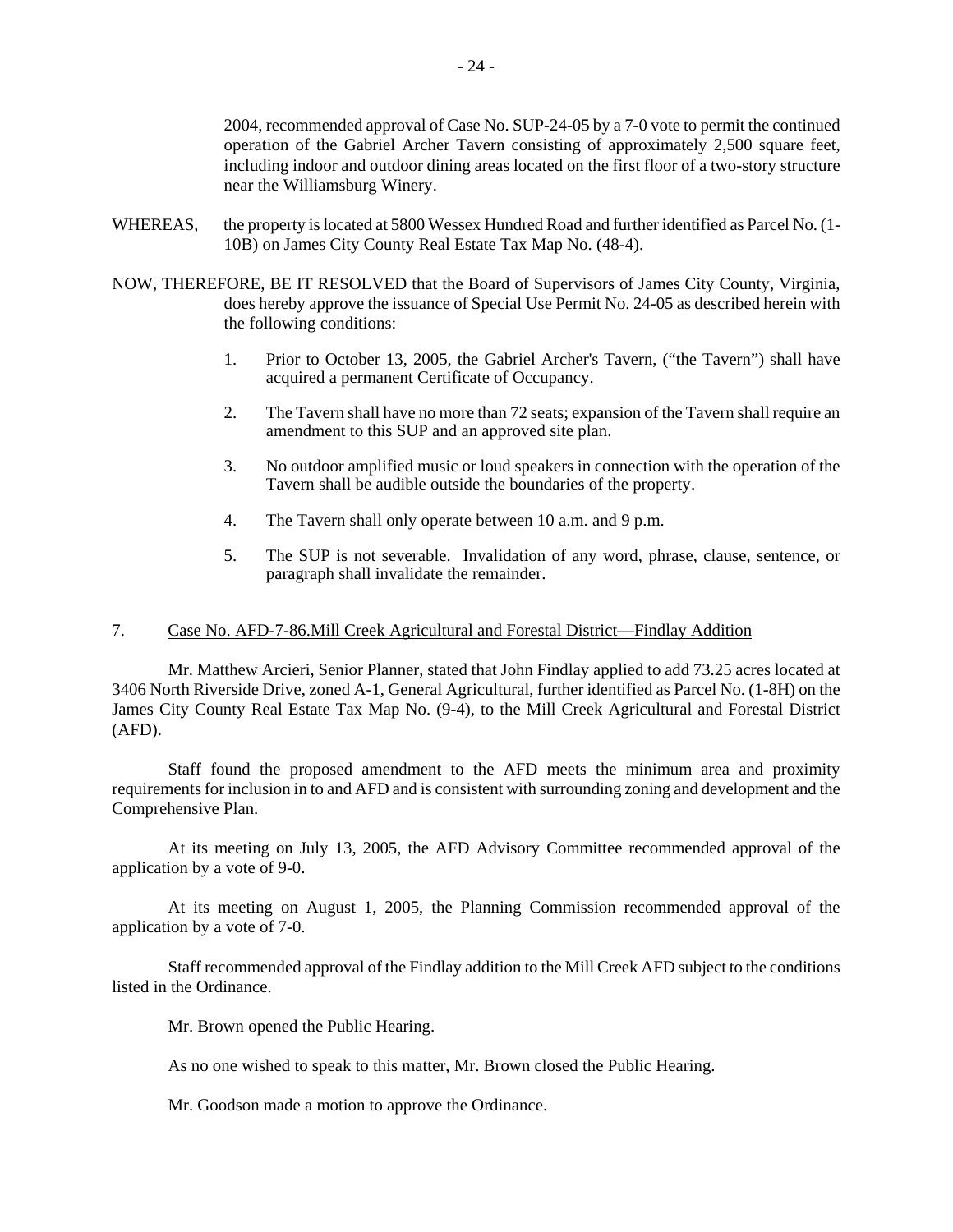On a roll call vote, the vote was: AYE: Harrison, Goodson, McGlennon, Bradshaw, Brown (5). NAY: (0).

## 8. Case Nos. SUP-25-05/MP-10-05. Prime Outlets Master Plan Amendment

Mr. Jose Ribeiro, Planner, stated that Mr. Alvin Anderson representing Kaufman and Canoles has submitted an application on behalf of Williamsburg Outlets, L.L.C. to amend the existing special use permit and master plan to allow for a  $5{,}600 \pm$  square-foot expansion of Prime Outlets. The applicant also proposed adding 43 new parking spaces in place of a proposed bus parking area. With that addition, the Prime Outlets will have 1,573 parking spaces.

Staff found the proposal compatible with surrounding land uses, and the Comprehensive Plan.

On August 1, 2005, the Planning Commission voted 7-0 to approve the application.

Staff recommended the James City County Board of Supervisors approve the SUP application with the conditions in the resolution.

Mr. Bradshaw inquired about the Master Plan amendment regarding the yellow markings near Route 60, which Mr. Ribiero stated were conditions to close an entrance, create the new parking spaces, and were addressed in prior proffers.

Mr. Brown opened the Public Hearing.

1. Mr. Dustin H. DeVore, Kaufman & Canoles, representing the applicant, provided an overview of the proposal.

Mr. McGlennon requested information about changes in the conditions, which Mr. DeVore explained were made to clarify the language of the application and to be legally acceptable rather than to raise any idea that the County would be "unreasonable" toward the applicant.

As no one else wished to speak to this matter, Mr. Brown closed the Public Hearing.

Mr. Harrison made a motion to approve the proposal as amended.

On a roll call vote, the vote was: AYE: Harrison, Goodson, McGlennon, Bradshaw, Brown (5). NAY: (0).

# **R E S O L U T I O N**

## CASE NO. SUP-25-05/ MP 10-05. PRIME OUTLETS MASTER PLAN AMENDMENT

- WHEREAS, the Board of Supervisors of James City County has adopted by ordinance specific land uses that shall be subjected to a special use permit process; and
- WHEREAS, Mr. Alvin Anderson has applied on behalf of Prime Outlets at Williamsburg, LLC, for a special use permit to allow for a 5,700 $\pm$ -square-foot expansion of Prime Outlets; and
- WHEREAS, Mr. Alvin Anderson has also applied to amend the existing conditions of approval of James City County Case Nos. SUP-23-99 and MP-3-99; and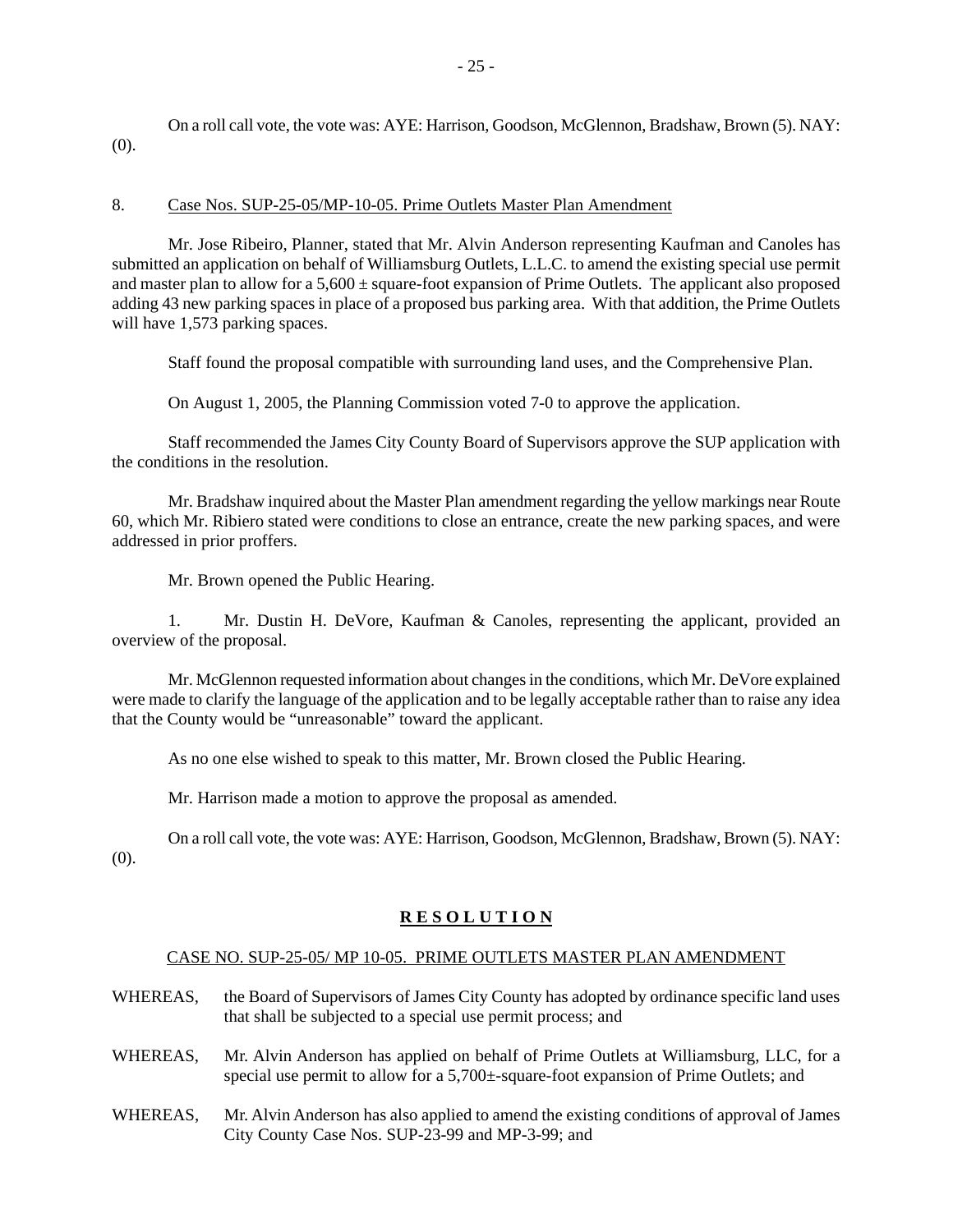- WHEREAS, the conditions listed below replace the conditions of approval of James City County Case No. SUP-23-99; and
- WHEREAS, the proposed expansion is shown on the master plan prepared by LandMark Design Group, dated July 28, 1999, revised on August 24, 2005, and entitled "Amended Master Plan Prime Retail Outlet Expansion" the "Master Plan"; and
- WHEREAS, the property is located on land zoned B-1, General Business, and can be further identified as Parcel Nos. (1-28), (1-29), (1-33C), (1-33D) and (1-33E) on James City County Real Estate Tax Map No. (33-1); and
- WHEREAS, the Planning Commission of James City County, following its public hearing on August 1, 2004, recommended approval of this application by a vote of 7 to 0.
- NOW, THEREFORE, BE IT RESOLVED that the Board of Supervisors of James City County, Virginia, does hereby approve the issuance of Special Use Permit No. 25-05 as described herein with the following conditions:
	- 1. This special use permit shall be valid for the approximately 5,700-square-foot expansion of Prime Outlets and accessory uses thereto. The total Gross Building Area shall not exceed 367,202 square feet. Development of the site shall be generally in accordance with the above-referenced master plan, as determined by the Development Review Committee of the James City County Planning Commission. Minor changes may be permitted by the DRC, as long as they do not change the basic concept or character of the development. This special use permit and these conditions shall supersede the existing conditions of approval of James City County Case No. SUP-23- 99 and prior SUP conditions affecting the Prime Outlets development.
	- 2. Any new exterior site lighting shall be limited to fixtures which are horizontally mounted on light poles not to exceed 30 feet in height and/or other structures and shall be recessed fixtures with no bulb, lens, or globe extending below the casing. The casing shall be opaque and shall completely surround the entire light fixture and light source in such a manner that all light will be directed downward and the light source is not visible from the side. No glare, defined as 0.1 footcandle or higher, shall extend outside the property lines.
	- 3. Prior to final site plan approval, the Planning Director shall review and approve the final architectural design of the building(s) prepared as part of the above-referenced expansion. Such building shall be reasonably consistent, as determined by the Planning Director, with the architectural elevations titled, Prime Outlets Phase VIexpansion, submitted with this special use permit application dated, July 6, 2005, and drawn by Gary S. Bowling, Guernsey Tingle Architects.
	- 4. Prior to the issuance of any final Certificate of Occupancy for any new commercial construction on the site, adequate lighting shall be installed for all three entrances from the property onto Richmond Road as shown on the Master Plan. In addition, adequate parking lot lighting shall be installed in the new 43-space parking lot as shown on the Master Plan and titled "Re-stripe existing parking for buses to parking for 43 cars". The specific location, adequacy, and design of all lighting fixtures shall be approved by the Planning Director, *which approval shall not be unreasonably withheld.* No lighting fixture shall exceed a height of 30 feet.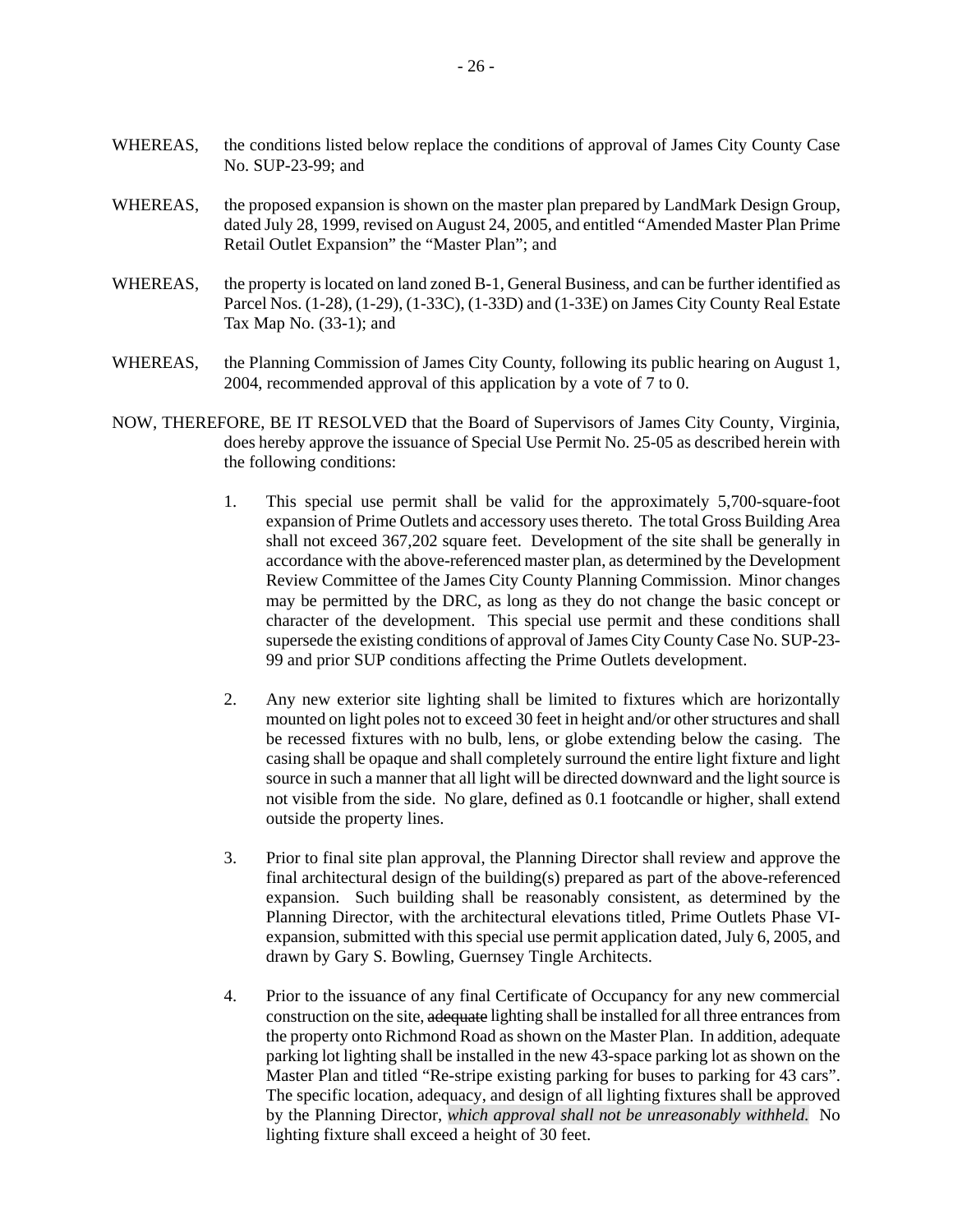- 5. A landscaping plan for the 5,700-square-foot expansion referenced herein, including foundation landscaping in accordance with James City County Code Section 24-95 shall be approved by the Planning Director or his designee prior to final site plan approval. *Movable* P*p*lanters (the type and size of planters to be specified by the landscaping plan) along the entire store frontage of the Phase 5A Expansion, shall be approved by the Planning Director or his designee prior to final site plan approval.
- 6. Prior to submission of any commercial development plan for the 5,700-square-foot expansion referenced herein, the applicant shall submit a water and sanitary sewer master plan and hydraulic analyses for the expansion space for review and approval by the James City Service Authority.
- 7. Prior to the issuance of any final Certificate of Occupancy for any building addition, or new building, located on Tax Map Parcel Nos. (33-1)(1-28) or (33-1) (1-29), there shall be *Applicant has installed* a 35-foot-wide transitional buffer planted along the northern most property line. This area shall be *has been* planted *and shall be maintained as reasonably determined by the Director of Planning* at 133 percent of standards found in Section 24-94 of the James City County landscape ordinance (in terms of the numbers of trees and shrubs, not size), in a manner acceptable to the Director of Planning and with an emphasis on evergreen shade and understory trees. The fence already installed in this area shall be a maximum of eight feet high and shall be *maintained with a* vinyl coated*ing* and *shall be* either black or green in color. Furthermore, the fence shall be *maintained with a* setback from the property line at least three feet.
- 8. Prior to issuance of any final Certificate of Occupancy, the applicant shall complete the following: (1) internal driveways shall be designated as "One Way" traffic only, as shown on the Master Plan; and (2) the applicant shall install signage for the rear parking lots and service drives clearly indicating the existence of additional parking spaces for customers and employees. Prior to installation of any new signage, the applicant shall prepare and submit a comprehensive signage plan for review and approval by the Director of Planning*, which approval shall not be unreasonably withheld.*
- 9. No dumpsters shall be allowed on any portion of the service road located behind the buildings along the northern property line where the service road is 20 feet in width or less.
- 10. If construction has not commenced on this project within thirty-six months from the issuance of this special use permit, the special use permit shall become void. Construction shall be defined as obtaining permits for building construction and footings and/or foundation has passed required inspections.
- 11. This special use permit is not severable. Invalidation of any word, phrase, clause, sentence or paragraph shall invalidate the remainder.

## 9 & 10. Case No. SUP-19-05. Branscome Inc. Borrow Pit Renewal and Case No. SUP-20-05. USA Waste of Virginia Landfills, Inc. Renewal

Mr. Matthew Smolnick, Planner, stated that Mr. Vernon Geddy, III has submitted an application on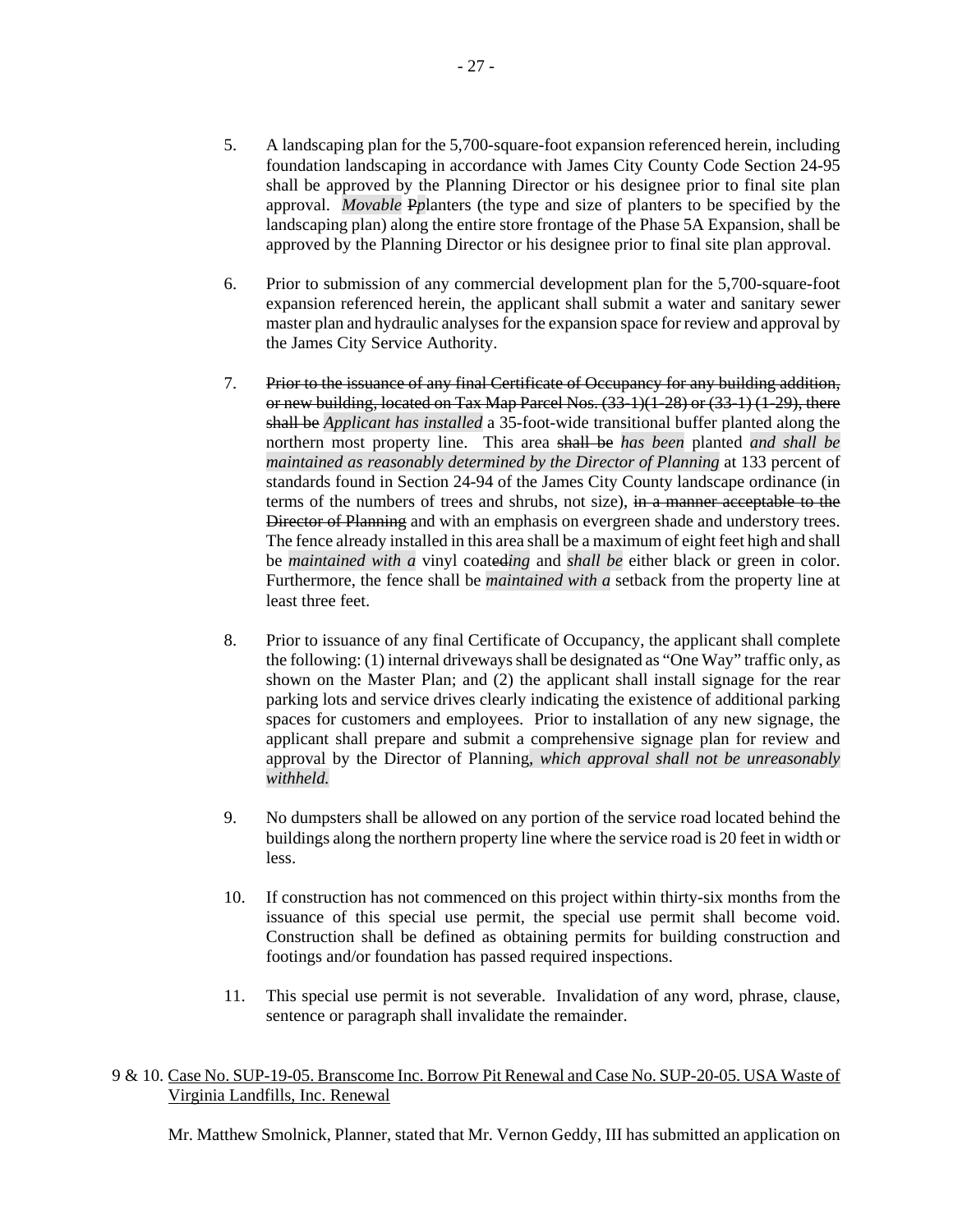behalf of Branscome, Inc. (SUP-19-05) and USA Waste of Virginia Landfills, Inc. (SUP-20-05) for continued operation of a borrow pit or surface mine for sand and clay. The two existing SUPs would expire on October 10, 2005. As part of the renewal process, the applicant had requested that the Board of Supervisors reapprove the two SUPs without any time limit.

Staff found the proposal consistent with the Comprehensive Plan Land Use Designation and compatible with surrounding properties and zoning.

On August 1, 2005, the Planning Commission voted 7-0 to approve the application.

Staff recommended the James City County Board of Supervisors approve the application with the conditions in the resolution.

Mr. Brown opened the Public Hearing.

1. Mr. Vernon M. Geddy, III, representing the applicant, provided an overview of the proposals and the benefits of the proposals. Mr. Geddy requested the Board release the condition for a time limit on the permits, as well as approval of the applications.

2. Mr. Greg Davis of Kaufman & Canoles, representing Greenmount, requested that the Board retained the five-year time limit on the permits.

3. Mr. Ed Oyer, 139 Indian Circle, adjacent to part of Newport News Water Works, requested that the Board retained the time limit in the applications.

As no one else wished to speak to this matter, Mr. Brown closed the Public Hearing.

Mr. Goodson made a motion to adopt both resolutions.

On a roll call vote, the vote was: AYE: Harrison, Goodson, McGlennon, Bradshaw, Brown (5). NAY: (0).

## **R E S O L U T I O N**

#### CASE NO. SUP-19-05. BRANSCOME, INC. BORROW PIT RENEWAL

- WHEREAS, the Board of Supervisors of James City County has adopted by ordinances specific land uses that shall be subjected to a special use permit process; and
- WHEREAS, the applicant has requested to amend existing Special Use Permit 9-00 to allow for the continued operation of a borrow pit; and
- WHEREAS, the property is currently zoned M-2, General Industrial, designated General Industry on the 2003 Comprehensive Plan Land Use Map; and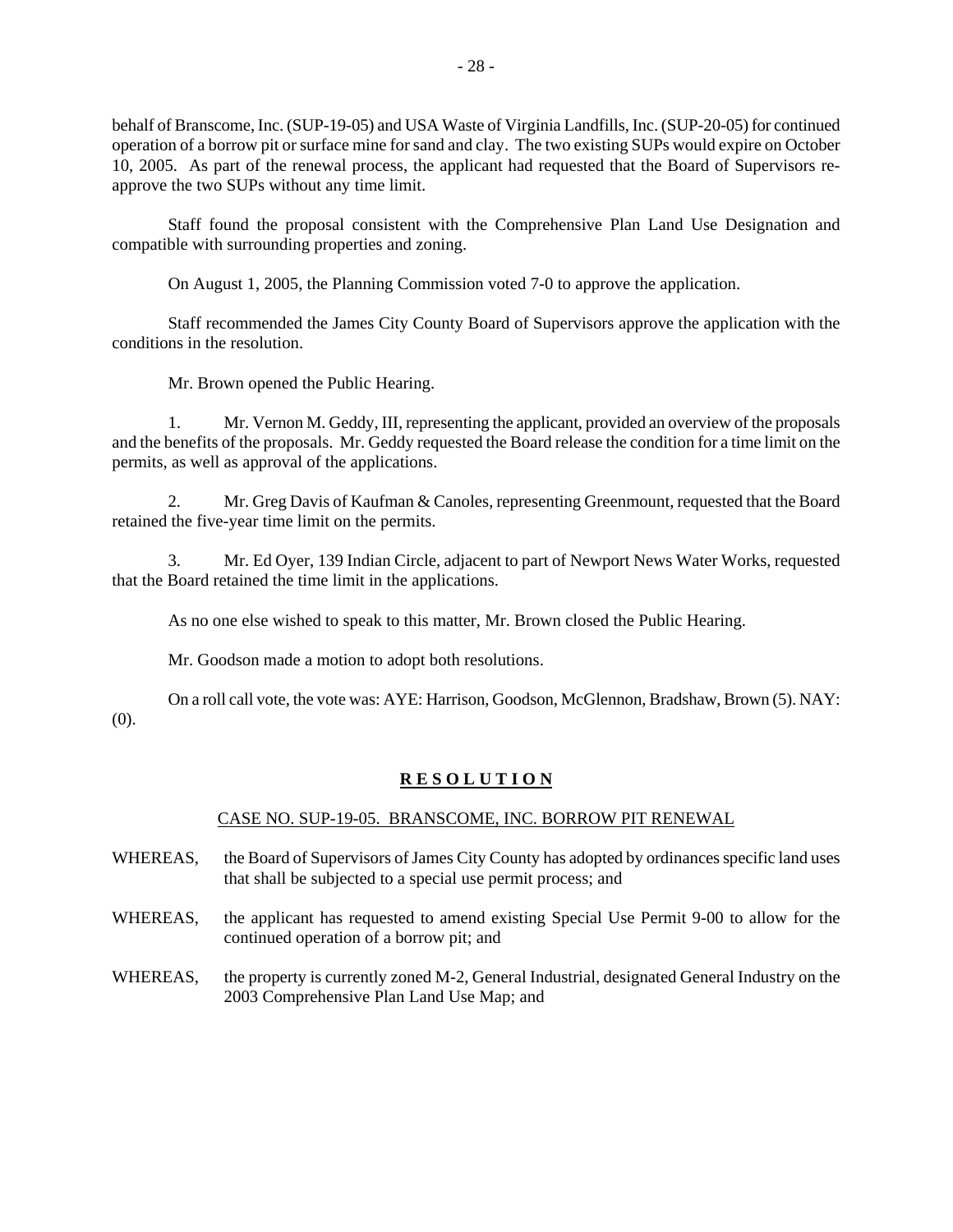- WHEREAS, the property is located approximately 1.2 miles southeast of the terminus Blow Flats Road on property more specifically identified as Parcel No. (1-2) on James City County Real Estate Tax Map No. (60-3); and
- WHEREAS, on August 1, 2005, the Planning Commission recommended approval of the application by a vote of 7-0 with a five-year time limit.
- NOW, THEREFORE, BE IT RESOLVED that the Board of Supervisors of James City County, Virginia, does hereby approve the issuance of SUP-19-05 as described herein with the following conditions:
	- 1. An erosion and sediment control plan shall be submitted to, and approved by, the Director of the Environmental Division prior to any new land disturbance occurring on site. All approved erosion and sedimentation control measures shall be installed prior to any clearing or grading of any borrow pit cell.
	- 2. No more than 40 acres of the site shall be disturbed at any one time.
	- 3. A transitional screening buffer equal to or greater than 50 feet in width shall be provided along the perimeter of the site. The transitional screening buffer shall be established and maintained in accordance with Chapter 24, Article II, Division 4, Section 24-98(a) *Transitional Screening* of the James City County Code.
	- 4. All buffer areas shall be flagged in the field prior to any new clearing so the equipment operators know the limits of their work. This flagging shall be inspected by the Environmental Division.
	- 5. The hours of operation shall be limited to daylight hours, Monday through Saturday.
	- 6. The special use permit shall only be valid for those areas covered by the State Bureau of Mines, Minerals and Energy Mining Permit No. 10445AB, the limits of which are identified on the map submitted with the special use permit request and titled "Progress Renewal Map-Lee/Bickford Borrow Pit Permit No. 10445AB U.S.G.S. Quadrangle: Hog Island James City County, Virginia" and dated April 2005.
	- 7. No mining shall occur below an elevation of +10 feet to mean sea level in order to be considered for future economic development.
	- 8. Only "inert material" shall be used as fill during the reclamation of the property. For the purposes of the special use permit, "inert material" shall be defined as "clean soil, broken concrete, broken road pavement, rocks, bricks, and broken concrete pipe." Under no condition shall fly ash, demolition debris, organic waste material, lumber, or household waste be used as fill.
	- 9. Within 90 days after the date of issuance of this permit a perennial stream study ("the Study") shall be conducted and submitted to the Environmental Division. The Study shall identify any Resource Protection Area(s) ("RPA") located on the subject property. The limits of the RPAs located on the subject property, if any, shall be shown on a revised version of the map submitted with the special use permit request and titled "Progress Renewal Map-Lee/Bickford Borrow Pit Permit No. 10445AB U.S.G.S. Quadrangle: Hog Island James City County, Virginia" dated April 2005 and shall be submitted to the Environmental Division. Encroachment into the RPA will be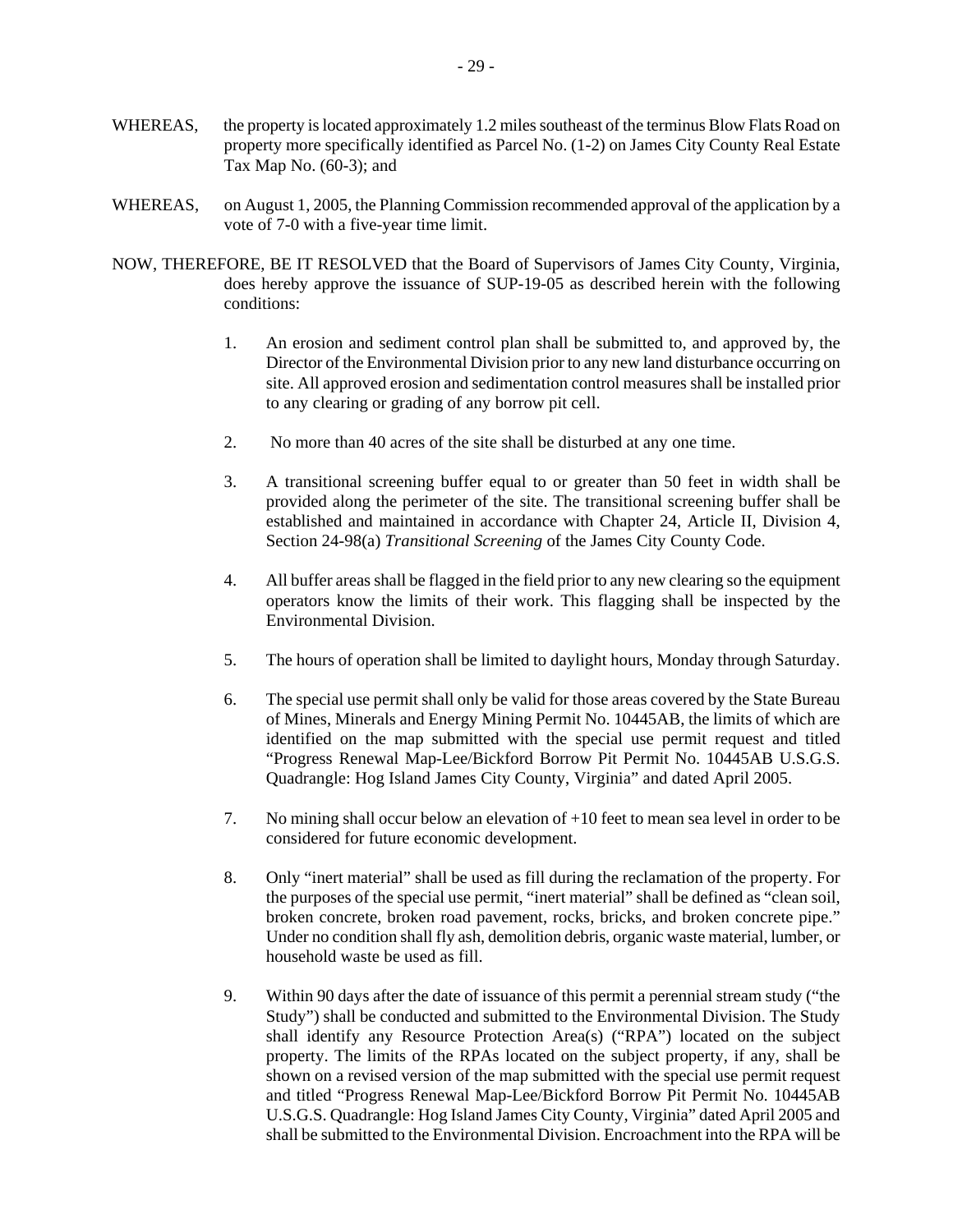allowed only after obtaining expressed written consent by the Environmental Director and only for the sole purpose of creating tidal wetlands.

- 10. For as long as the special use permit is valid, the property owner shall submit a report prepared by, or verified by, a licensed engineer or surveyor, documenting Items A-H below. One such report shall be submitted between January 1 and January 31 of each year:
	- a. The extent and depth of the area mined over the previous calendar year.
	- b. The extent and depth of the area expected to be mined over the upcoming calendar year.
	- c. A certification that no unauthorized encroachment has occurred into an RPA, RPA buffer, the transitional screening buffer described above, or any Natural Open Space easement.
	- d. For areas which are wooded as of the date of issuance of this permit, a delineation of any encroachment into such wooded areas.
	- e. A certification as to the amount of disturbed acreage on site.
	- f. A certification that all fill used after the date of issuance of this permit is "inert material," as defined above.
	- g. A delineation of all areas that have been restored but not yet released under the State Mining Permit. This delineation shall show final grades for the restored area as well as any stabilization and/or reforestation plan, with implementation time schedule, if applicable.
	- h. A delineation of the extent of the areas covered by the State Mining Permit.
- 11. A CE-7 Land Use Permit shall be obtained from The Virginia Department of Transportation within 60 days after the date of issuance of this permit for continued use of the access onto State right-of-way for hauling operations.
- 12. This special use permit is not severable. Invalidation of any word, phrase, clause, sentence, or paragraph shall invalidate the remainder.
- 13. This special use permit shall be valid for a period of five years from the date of approval by the James City County Board of Supervisors.

#### **R E S O L U T I O N**

#### CASE NO. SUP-20-05 USA WASTE OF VIRGINIA LANDFILLS, INC.

#### BORROW PIT RENEWAL

- WHEREAS, the Board of Supervisors of James City County has adopted by ordinances specific land uses that shall be subjected to a special use permit process; and;
- WHEREAS, the applicant has requested to amend existing Special Use Permit 8-00 to allow for the continued operation of a borrow pit; and
- WHEREAS, the property is currently zoned M-2, General Industrial, designated General Industry on the 2003 Comprehensive Plan Land Use Map; and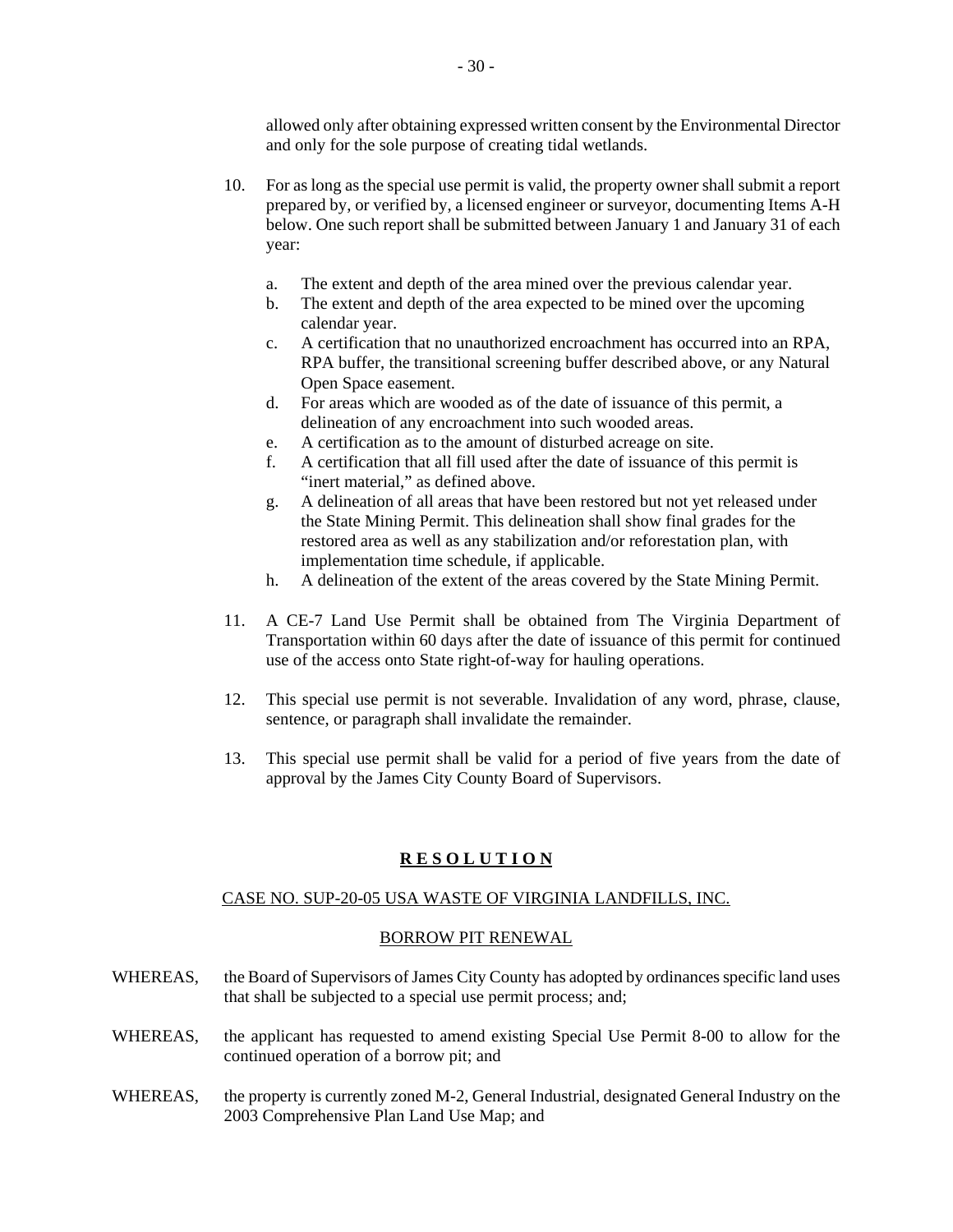- WHEREAS, the property is located approximately 1.2 miles southeast of the terminus Blow Flats Road on property more specifically identified as Parcel No. (1-3) on James City County Real Estate Tax Map No. (60-3); and
- WHEREAS, on August 1, 2005, the Planning Commission recommended approval of the application by a vote of 7-0 with a five-year time limit.
- NOW, THEREFORE, BE IT RESOLVED that the Board of Supervisors of James City County, Virginia, does hereby approve the issuance of SUP-20-05 as described herein with the following conditions:
	- 1. An erosion and sediment control plan shall be submitted to, and approved by, the Director of the Environmental Division prior to any new land disturbance occurring on site. All approved erosion and sedimentation control measures shall be installed prior to any clearing or grading of any borrow pit cell.
	- 2. No more than 40 acres of the site shall be disturbed at any one time.
	- 3. A transitional screening buffer equal to or greater than 50 feet in width shall be provided along the perimeter of the site. The transitional screening buffer shall be established and maintained in accordance with Chapter 24, Article II, Division 4, Section 24-98(a) *Transitional Screening* of the James City County Code.
	- 4. All buffer areas shall be flagged in the field prior to any new clearing so the equipment operators know the limits of their work. This flagging shall be inspected by the Environmental Division.
	- 5. The hours of operation shall be limited to daylight hours, Monday through Saturday.
	- 6. The special use permit shall only be valid for those areas covered by the State Bureau of Mines, Minerals and Energy Mining Permit No. 10445AB, the limits of which are identified on the map submitted with the special use permit request and titled "Progress Renewal Map-Lee/Bickford Borrow Pit Permit No. 10445AB U.S.G.S. Quadrangle: Hog Island James City County, Virginia" and dated April 2005.
	- 7. Areas on the USA Waste of Virginia Landfills, Inc. property may be mined to an elevation of -15 feet to mean sea level, once delineated by the Environmental Division Director with the aid of the Office of Economic Development for the purpose of creating tidal wetlands. Soil side slopes between the elevations of  $+2$  to  $-2$  feet to mean sea level shall be no steeper than 4:1. All other areas on the USA Waste of Virginia Landfills, Inc. property shall be mined to an elevation of +10 feet to mean sea level in order to be considered for future economic development.
	- 8. Only "inert material" shall be used as fill during the reclamation of the property. For the purposes of the special use permit, "inert material" shall be defined as "clean soil, broken concrete, broken road pavement, rocks, bricks, and broken concrete pipe." Under no condition shall fly ash, demolition debris, organic waste material, lumber, or household waste be used as fill.
	- 9. Within 90 days after the date of issuance of this permit, a perennial stream study ("the Study") shall be conducted and submitted to the Environmental Division. The Study shall identify any Resource Protection Area(s) ("RPA") located on the subject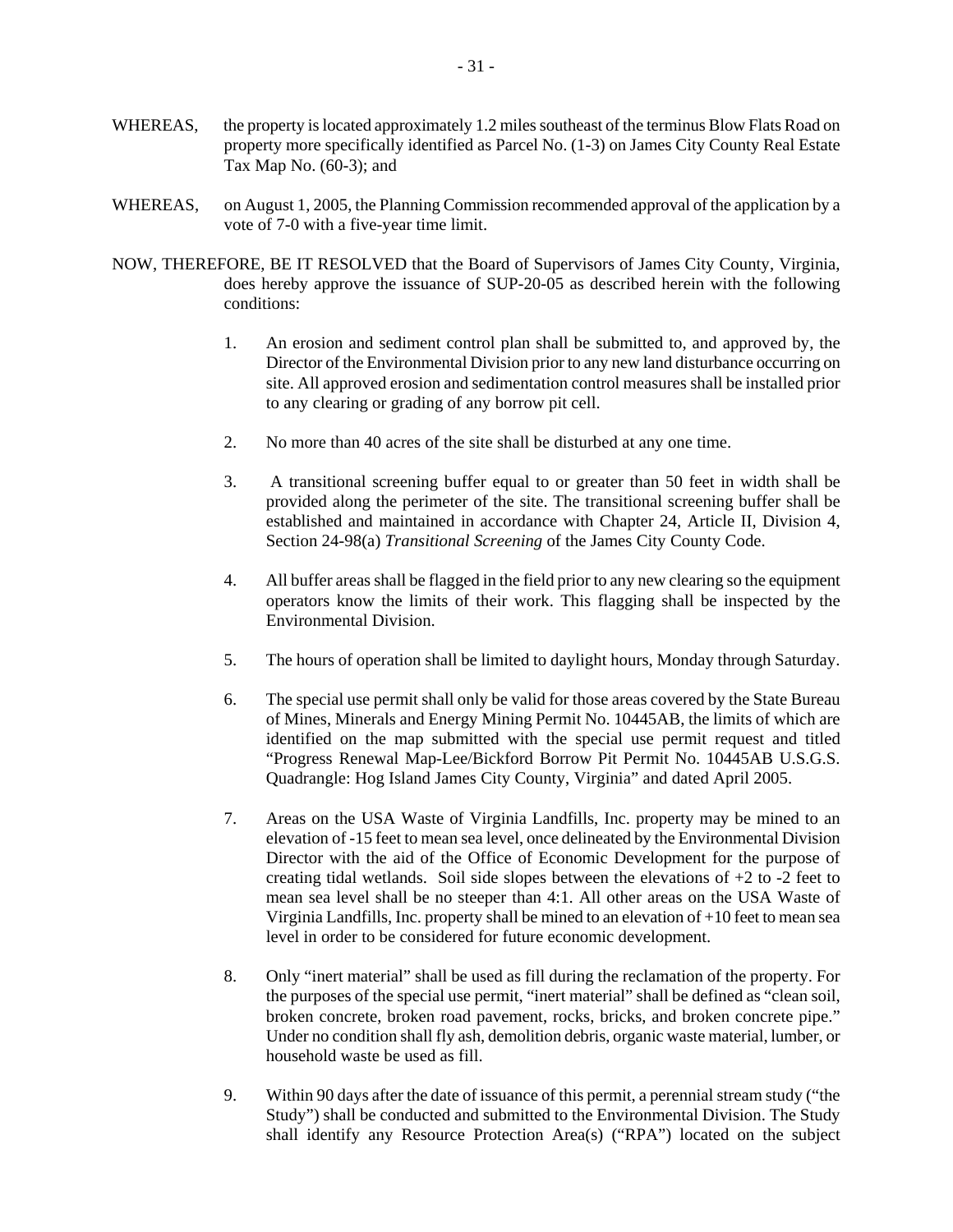property. The limits of the RPA(s) located on the subject property, if any, shall be shown on a revised version of the map submitted with the special use permit request and titled "Progress Renewal Map-Lee/Bickford Borrow Pit Permit No. 10445AB U.S.G.S. Quadrangle: Hog Island James City County, Virginia" dated April 2005 and shall be submitted to the Environmental Division. Encroachment into the RPA will be allowed only after obtaining expressed written consent by the Environmental Director and only for the sole purpose of creating tidal wetlands.

- 10. For as long as the special use permit is valid, the property owner shall submit a report prepared by, or verified by, a licensed engineer or surveyor, documenting items A-H below. One such report shall be submitted between January 1 and January 31 of each year.
	- a. The extent and depth of the area mined over the previous calendar year.
	- b. The extent and depth of the area expected to be mined over the upcoming calendar year.
	- c. A certification that no unauthorized encroachment has occurred into an RPA, RPA buffer, the transitional screening buffer described above, or any Natural Open Space easement.
	- d. For areas which are wooded as of the date of issuance of this permit, a delineation of any encroachment into such wooded areas.
	- e. A certification as to the amount of disturbed acreage on site.
	- f A certification that all fill used after the date of issuance of this permit is "inert material," as defined above.
	- g. A delineation of all areas that have been restored, but not yet released under the State Mining Permit. This delineation shall show final grades for the restored area as well as any stabilization and/or reforestation plan, with implementation time schedule, if applicable.
	- h. A delineation of the extent of the areas covered by the State Mining Permit.
- 11. A CE-7 Land Use permit shall be obtained from The Virginia Department of Transportation within 60 days after the date of issuance of this permit for continued use of the access onto State right-of-way for hauling operations.
- 12. This special use permit is not severable. Invalidation of any word, phrase, clause, sentence, or paragraph shall invalidate the remainder.
- 13. This special use permit shall be valid for a period of five years from the date of approval by the James City County Board of Supervisors.

#### 11. Cash Proffer Policy for Schools

Mr. John T. P. Horne, Development Manager, requested the Board approve the resolution adopting a cash proffer policy for schools.

Mr. Horne stated that the Board, at its Work Session on July 26, 2005, was presented the final report of the Cash Proffer Steering Committee and the developed cash proffer policy for schools reflects the recommendations of the Board and the Committee.

Mr. Brown referenced page two of the resolution, item number three and inquired why the Board should not address a particular amount for a unit that might be excused or waived from paying a mandatory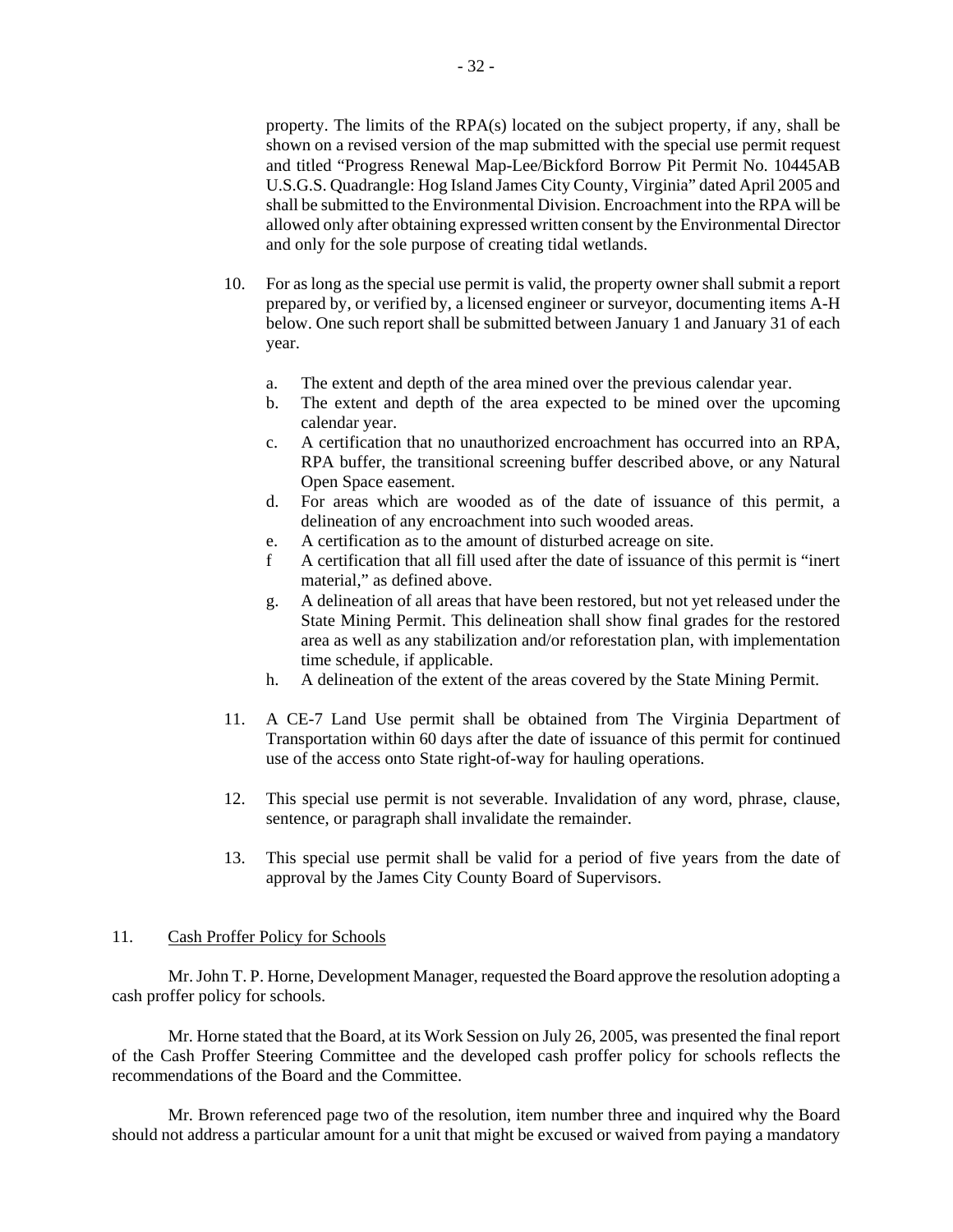proffer.

Mr. Horne responded that a consensus was given which left flexible for the Board, the development community, or staff to work through.

The Board and staff briefly discussed the policy, how the policy would be implemented, and when the inflators would be applied.

Mr. Brown opened the Public Hearing.

1. Mr. Robert Duckett, PHBA Public Director, took action on tax rate earlier this evening. Mr. Duckett requested that the Board deny the proposed proffers, stating that the proffers will increase sale prices of homes and assessment of the surrounding homes. He encouraged the Board to look for other sources of revenue to cover capital costs, and recommended that the review time for proffers should be three to five years instead of every two years. He also commented on the negative impacts of the proffers on the costs of housing in the County and how this affected the local builders, developers, and potential homeowners.

2. Mr. John Wilson, 6304 Glenwilton Lane, Williamsburg Association of Realtors, concurred with Mr. Duckett's remarks and requested the Board not to adopt the cash proffer policy for schools.

Mr. Suders, 2505 Fair Chase Road, commented on the White Hall development that had a starting price range of approximately \$185,000 resulting from a list of proffers offered and stated that adding this on would only increase the starting price.

4. Mr. Hugo Rathcamp, 100 Elizabeth Page, stated that although he came here to speak against proffers, he has decided to support the cash proffer policy for schools to support the infrastructure for educating the youth of the community.

5. Mr. Mark Rinaldi, 10020 Sycamore Landing Road, stated that the imposition of proffer policies will create two classes of citizens in the community and requested the Board consider other methods to generate revenues.

As no one else wished to speak to this matter, Mr. Brown closed the Public Hearing.

Mr. Harrison spoke against the creation of a policy requiring proffers for schools and suggested that other methods can be identified to fund infrastructures for schools. He stated that continued growth in the community is the result of the Boards actions, and that he wants fiscal responsibility from his fellow members on the Board, as well as for the School Board members to be held accountable for the allocation of the funds the localities provide them.

Mr. Harrison made a motion to deny the approval of the Cash Proffer Policy for Schools.

Mr. Goodson supported proffers that were offered by the applicant for the application, but opposed a policy for proffers for schools.

Mr. Bradshaw stated that those opposing proffers did not add to the understanding of proffers and stated disappointment in the manner and methods used by those opposing proffers to mislead others into opposing them. He stated that the proposed cash proffer policy for schools was not perfect but was a good starting point.

Mr. McGlennon concurred with Mr. Bradshaw's comments and stated concern regarding the mailings distributed by the Williamsburg Association of Realtors and the misleading method of the mailing. He stated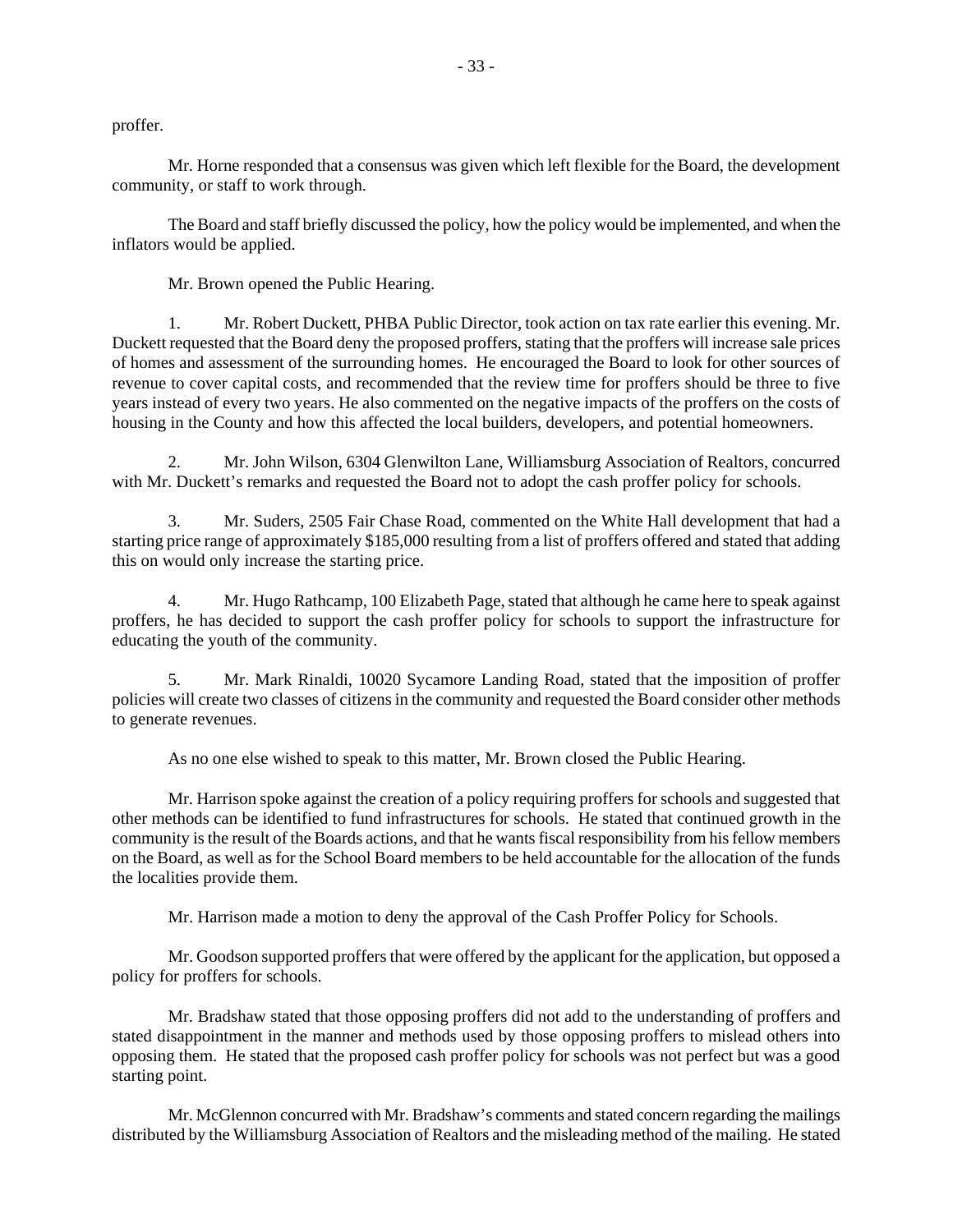that he has requested input about the negative impacts of proffers on communities and the ones he has presented do not support the stand that proffers cause problems. He continued to say that the Board is trying to determine the true cost of the developments on the community which the offered proffers have fallen short in covering.

The Board discussed dealing effectively with the funds delivered to the Board for allocation and holding the Board of Supervisors and the School Board accountable for the allocation of the funds and generation of revenues.

Mr. Brown stated that the Board needs to look forward regarding cash proffers and schools and stated his support for the new fixed cash proffer policy.

Mr. Harrison made a motion to deny the policy.

On a roll call vote, the vote was: AYE: Harrison, Goodson (2). NAY: McGlennon, Bradshaw, Brown

(3).

Mr. McGlennon made a motion to adopt the policy.

On a roll call vote, the vote was: AYE: McGlennon, Bradshaw, Brown (3). NAY: Harrison, Goodson

(2).

# **R E S O L U T I O N**

## CASH PROFFER POLICY FOR SCHOOLS

- WHEREAS, the Virginia Commission on Local Government defines "cash proffer" as "any money voluntarily proffered in writing signed by the owner of the property subject to rezoning, submitted as a part of the rezoning application and accepted by the locality" pursuant to the authority granted in Section 15.2-2298 of the Code of Virginia, 1950 as amended; and
- WHEREAS, beginning November 13, 2005, staff will use the procedures and calculation described in this Resolution to guide its recommendation to the Board of Supervisors in all residential rezoning cases. The Board of Supervisors (the "Board") will use this Resolution to guide its decision whether to accept cash proffered by applicants for a rezoning. The value of proffered land or other in-kind contributions, accepted by the County, shall be credited against the cash proffer amount for schools. In the event the value of proffered land or other in-kind contributions exceed the cash proffer amounts for schools, such excess value may be credited against cash proffers for other impacts; and
- WHEREAS, any acceptance of cash proffered by an applicant shall meet a "reasonableness" or "rough proportionality" test, which requires the Board to determine in each zoning case whether the amount proffered is related both in nature and extent to the projected impact of the proposed development on public schools. State and County laws permit the Board to accept cash proffers to fund the public school needs generated by any new residential development; and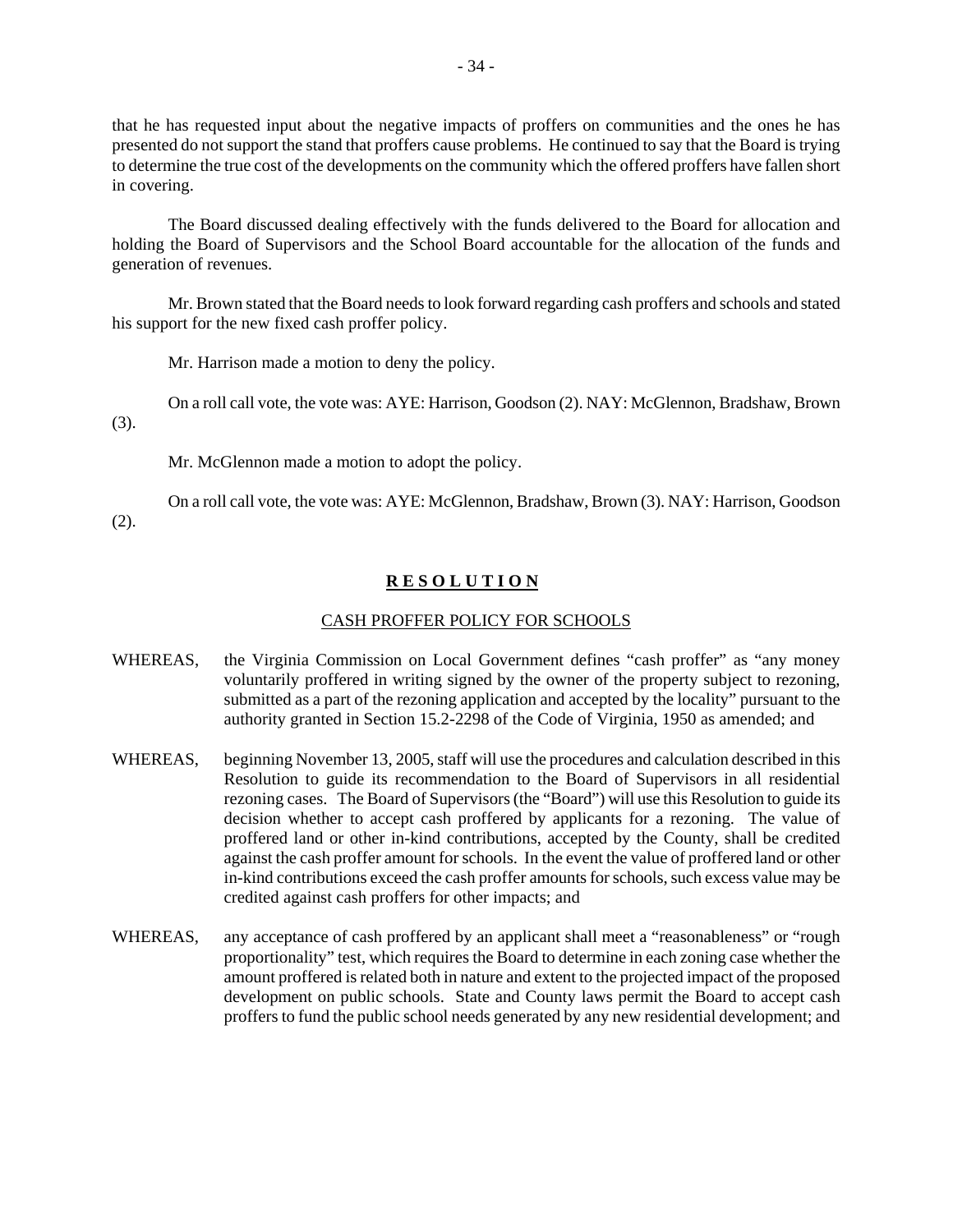- WHEREAS, a development proposal's impact on public schools will be evaluated based on the gross number of proposed dwelling units. When calculating the gross number of dwelling units, staff will not give credit for those dwelling units permitted under existing zoning and will not consider the transferring of allowable units from other properties.
- NOW, THEREFORE, BE IT RESOLVED that the Board of Supervisors of the James City County, Virginia, adopts the following methodology and policy to be used to consider impact on public schools and proffered mitigation of proposed rezoning applications:
	- 1. The five components to be used in calculating what a new dwelling unit will cost the County in terms of providing for new or expanded public school facilities are as follows:
		- a. Demand generators Pupil generation rates determined by identifying the actual number of public school students residing in housing units built in the last five years in the County.
		- b. Service levels The County's estimated costs of constructing new high, middle, and elementary schools, calculated on a per-student basis, become the service levels in the calculation of the cash proffer.
		- c. Gross Cost of school facilities The product of the expected number of students calculated as a demand generator multiplied by the per-student cost of school facilities identified as the service level.
		- d. Credits the gross cost of school facilities is reduced by a credit, representing the portion of real property taxes paid by new residents that would be used to retire debt incurred by the County for schools.
		- e. Net cost this represents the net cost per new residential unit or the maximum cash proffer for schools. This is the Gross Cost minus the Credit.

 \*The detailed methodology is contained in the Final Report of the James City County Cash Proffer Steering Committee dated July 7, 2005.

- 2. There must be a relationship between the rezoning itself and the need for a public facility. Since public school buildings serve the entire County and new or expanded public school buildings may result in County-wide adjustments to attendance zones, rezoning requests will be analyzed on a County-wide basis to determine the impact on public school buildings.
- 3. The County will continue to consider any unique circumstances about a proposed development that may change the way that staff and the Board view the need for cash proffers for schools. Unique circumstances may include, but not be limited to, a demonstrable effort to meet the objectives of the County's Comprehensive Plan related to affordable housing.
- 4. Timing for the dedication of property or in-kind improvements should be specified in the proffer. Cash proffers, property dedications, and in-kind improvements must be used for projects identified in the County's Capital Improvement Program. Payments shall be expended in accordance with State law.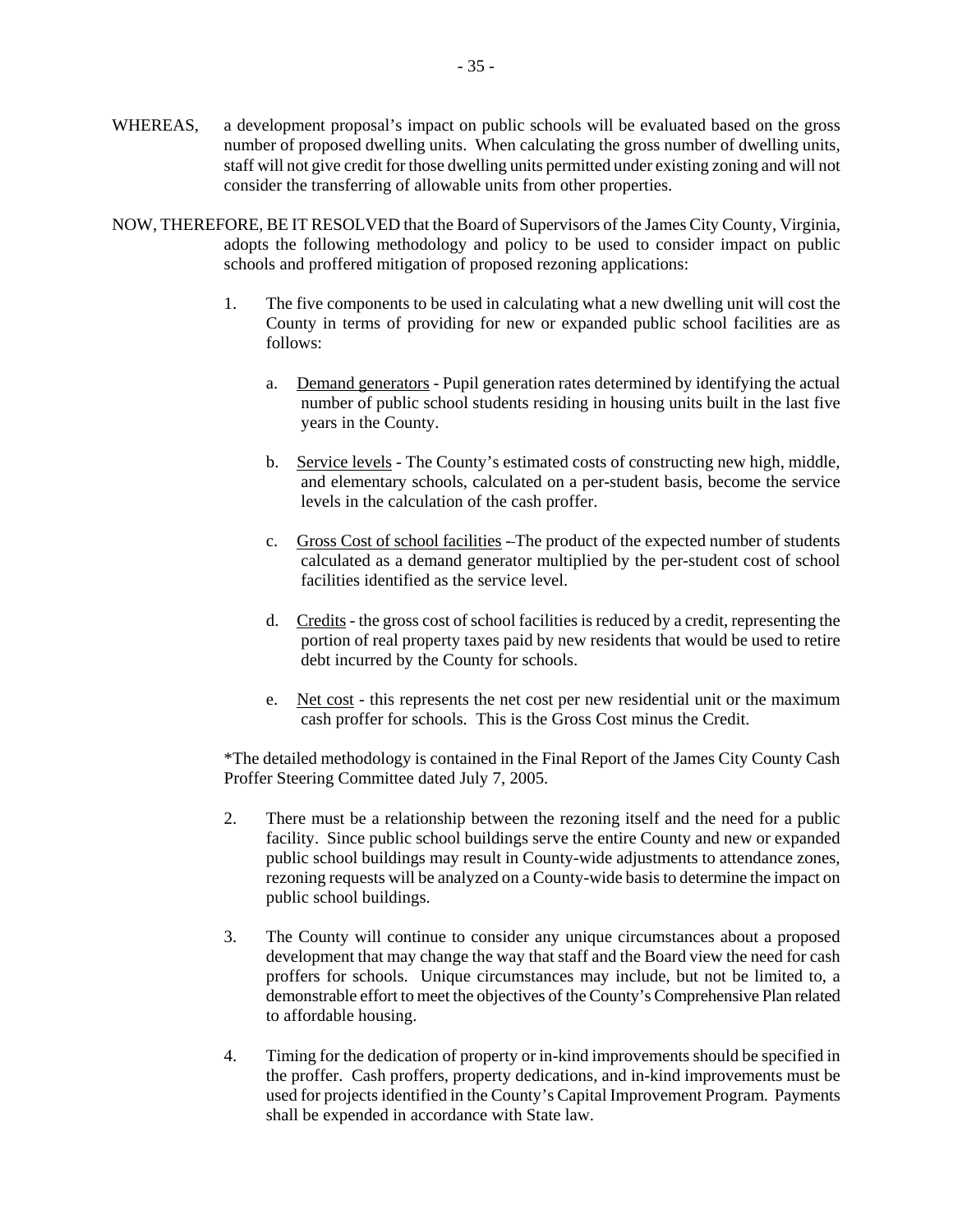- 5. Adjustments in the cash proffer amount may be considered in August of odd-number years, beginning in 2007. Staff will recompute net costs based on the current methodology and recommend adjustments. Any adjustments would be effective upon adoption, but no sooner than July 1 of the fiscal year following adoption.
- 6. The cash proffer amount for school construction that the Board will use to guide its decisions in residential zoning applications received after November 13, 2005, are:

| <b>Single-Family Detached</b> | \$4,011 |
|-------------------------------|---------|
| <b>Single-Family Attached</b> |         |
| Multi-Family                  | \$4,275 |

 If payment is rendered on or after July 1, 2006, then payments will consist of the adopted cash proffer payment per unit plus any adjustment as included in the Marshall Swift Building Cost Index.

 7. The amounts identified in this Resolution are general guides for rezoning applications. Determination of whether an amount proffered by an applicant for rezoning is sufficient to offset the impacts of the proposed development shall be made on a caseby-case basis. Proffering a set amount is in no way a requirement to obtaining a positive decision on a residential rezoning application. In addition, the acceptability of a proffered school cash proffer under this Resolution, by itself, will not result in the approval of a residential rezoning application.

## **H. PUBLIC COMMENT**

1. Mr. Ed Oyer, 139 Indian Circle, commented on the passing of Mr. McConnell, former Mayor of Williamsburg.

### **I. REPORTS OF THE COUNTY ADMINISTRATOR**

Mr. Wanner stated that a Declaration of a Local Emergency was announced by the Governor and provided an overview of the readiness plan.

Mr. Wanner recommended that at the conclusion of the meeting, the Board adjourn to 4 p.m. on September 27, 2005.

Mr. Harrison made a motion to approve the resolution declaring local emergency.

On a roll call vote, the vote was: AYE: Harrison, Goodson, McGlennon, Bradshaw, Brown (5). NAY: (0).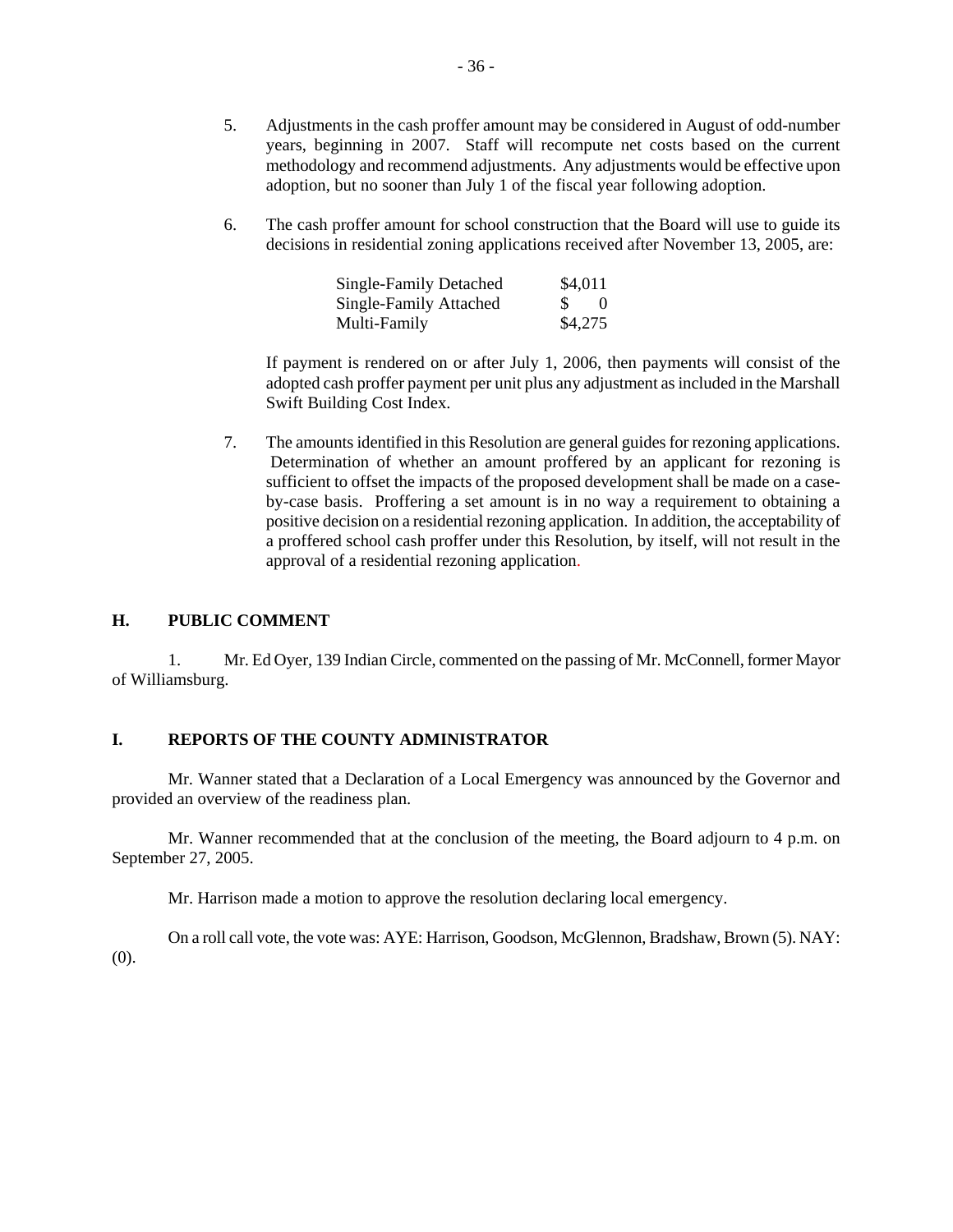# **R E S O L U T I O N**

# DECLARATION OF A LOCAL EMERGENCY

- WHEREAS, the Board of Supervisors of the County of James City, Virginia, does hereby find as follows:
	- 1. That due to the occurrence of Hurricane Ophelia, the County of James City is facing a condition of extreme peril to the lives, safety, and property of the residents of James City County,
	- 2. That as a result of this extreme peril, the proclamation of the existence of an emergency is necessary to permit the full powers of government to deal effectively with this condition of peril; and
- WHEREAS, the Director of Emergency Management declared a local emergency on September 12, 2005.
- NOW, THEREFORE, BE IT RESOLVED by the Board of Supervisors of James City County, Virginia, that a local emergency now exists throughout the County of James City.
- NOW, THEREFORE, BE IT FURTHER RESOLVED that during the existence of this emergency, the powers, functions, and duties of the Director of Emergency Management and the Emergency Management organization and functions of the County of James City shall be those prescribed by the laws of the Commonwealth of Virginia and the ordinances, resolutions, and approved plans of the County of James City in order to mitigate the effects of said emergency.

## **J. BOARD REQUESTS AND DIRECTIVES**

Mr. Harrison raised a concern of his constituents due to narrow street designs. He recommended the individuals go to the fire and police stations. He advised to have police and fire departments see if vehicles parked on roadway pose as a problem for emergency service if needed.

Mr. Bradshaw offered his thanks to businesses in the community for relief effort for Hurricane Katrina. He also commented on the local government's ability to cut through red tape so evacuees could come here and thanked those involved.

Mr. Bradshaw asked staff to explore means to allow on-site sales of agricultural products in areas zoned R-2.

Mr. Brown asked them to review such situations in all zonings.

Mr. McGlennon stated that he attended convocation for Williamsburg/James City County Schools representing the Board and commented on their good working relationship.

## **K. CLOSED SESSION**

Mr. Harrison made a motion to go into Closed Session pursuant to Section  $2.2\n-3711(A)(1)$  of the Code of Virginia to consider the appointments of individuals to County boards and/or commissions, and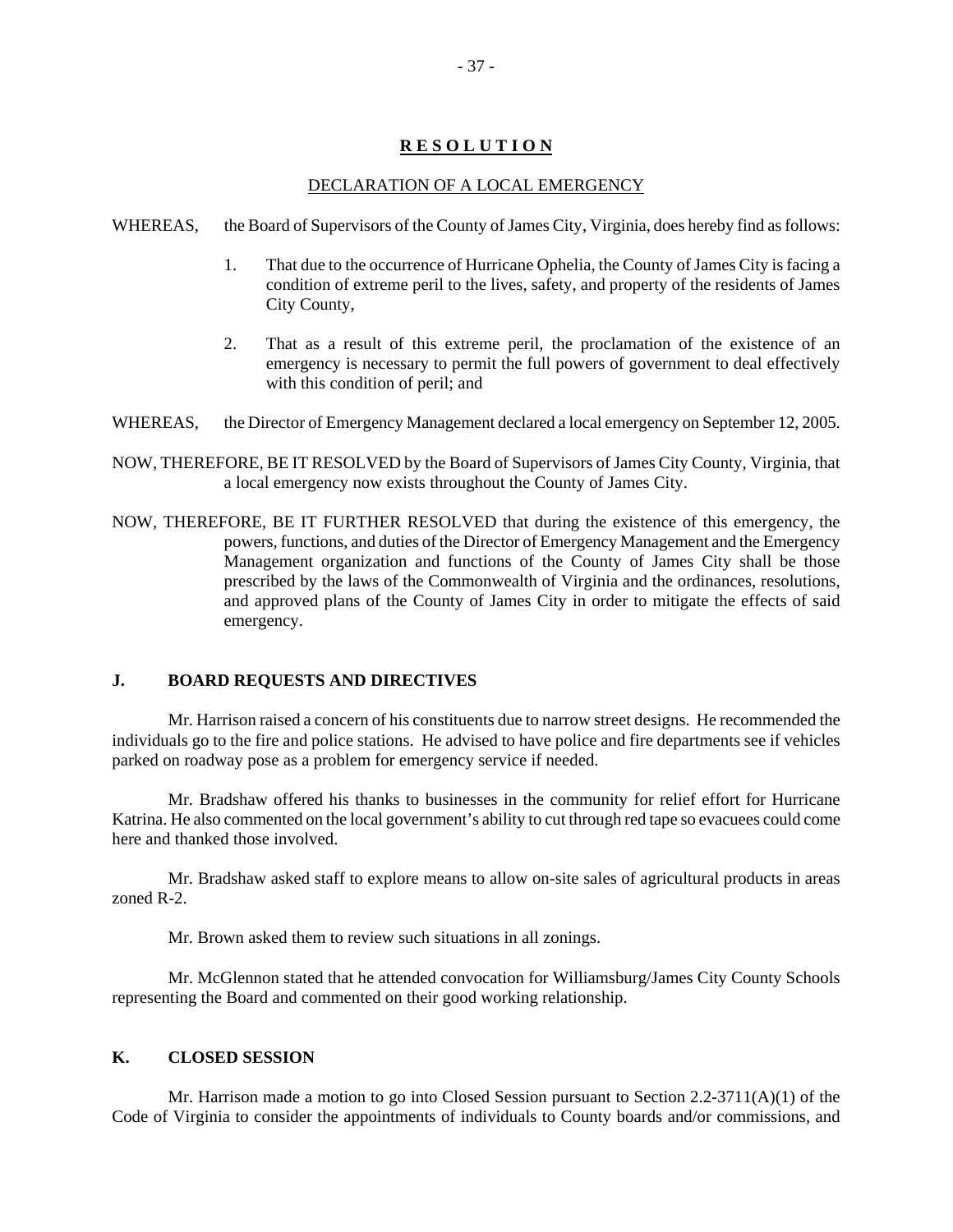pursuant to Section 2.2-3711(A)(3) of the Code of Virginia to consider the acquisition of a parcel/parcels of property for public use.

Mr. Brown convened the Board into Closed Session at 12:29 a.m.

Mr. Brown reconvened the Board into Open Session at 1:00 a.m.

Mr. McGlennon made a motion to adopt the Closed Session resolution.

On a roll call vote, the vote was: AYE: Harrison, Goodson, McGlennon, Bradshaw, Brown (5). NAY: (0).

### **R E S O L U T I O N**

#### CERTIFICATION OF CLOSED MEETING

- WHEREAS, the Board of Supervisors of James City County, Virginia, (Board) has convened a closed meeting on this date pursuant to an affirmative recorded vote and in accordance with the provisions of the Virginia Freedom of Information Act; and
- WHEREAS, Section 2.2-3711 of the Code of Virginia requires a certification by the Board that such closed meeting was conducted in conformity with Virginia law.
- NOW, THEREFORE, BE IT RESOLVED that the Board of Supervisors of James City County, Virginia, hereby certifies that, to the best of each member's knowledge: i) only public business matters lawfully exempted from open meeting requirements by Virginia law were discussed in the closed meeting to which this certification resolution applies; and, (ii) only such public business matters were heard, discussed, or considered by the Board as were identified in the motion, Section 2.2-3711(A)(1), to consider personnel matters, the appointment of individuals to County boards and/or commissions; and Section 2.2-3711( $A$ )(3), to consider the acquisition of parcel/parcels of property for public use.

Mr. McGlennon made a motion to appoint Nancy Ellis as the alternate for Mr. Harrison on the Community Action Agency and to appoint Jacquelyn Brown to an unexpired term on the Parks and Recreation Advisory Commission which should be set to expire on April 12, 2008. He also made a motion to appoint Mark Wenger to an unexpired term on the Parks and Recreation Advisory Commission, with the term to expire on April 12, 2006; to reappoint Daniel Foley to a four-year term on the Social Services Advisory Board, with the term to expire on July 1, 2009; and to reappoint Diane Gilbert to a four-year term on the Social Services Advisory Board, with the term to expire on July 1, 2009; and to appoint Jeff Barra, Richard Costello, Jim Daniels, Victoria Fahringer, Virginia Hartmann, Richard Krapf, Gary Massie, and Jack Schmidt to the Rural Lands Committee.

On a roll call vote, the vote was: AYE: Harrison, Goodson, McGlennon, Bradshaw, Brown (5). NAY: (0).

#### **L. ADJOURNMENT**

Mr. Harrison made a motion to adjourn.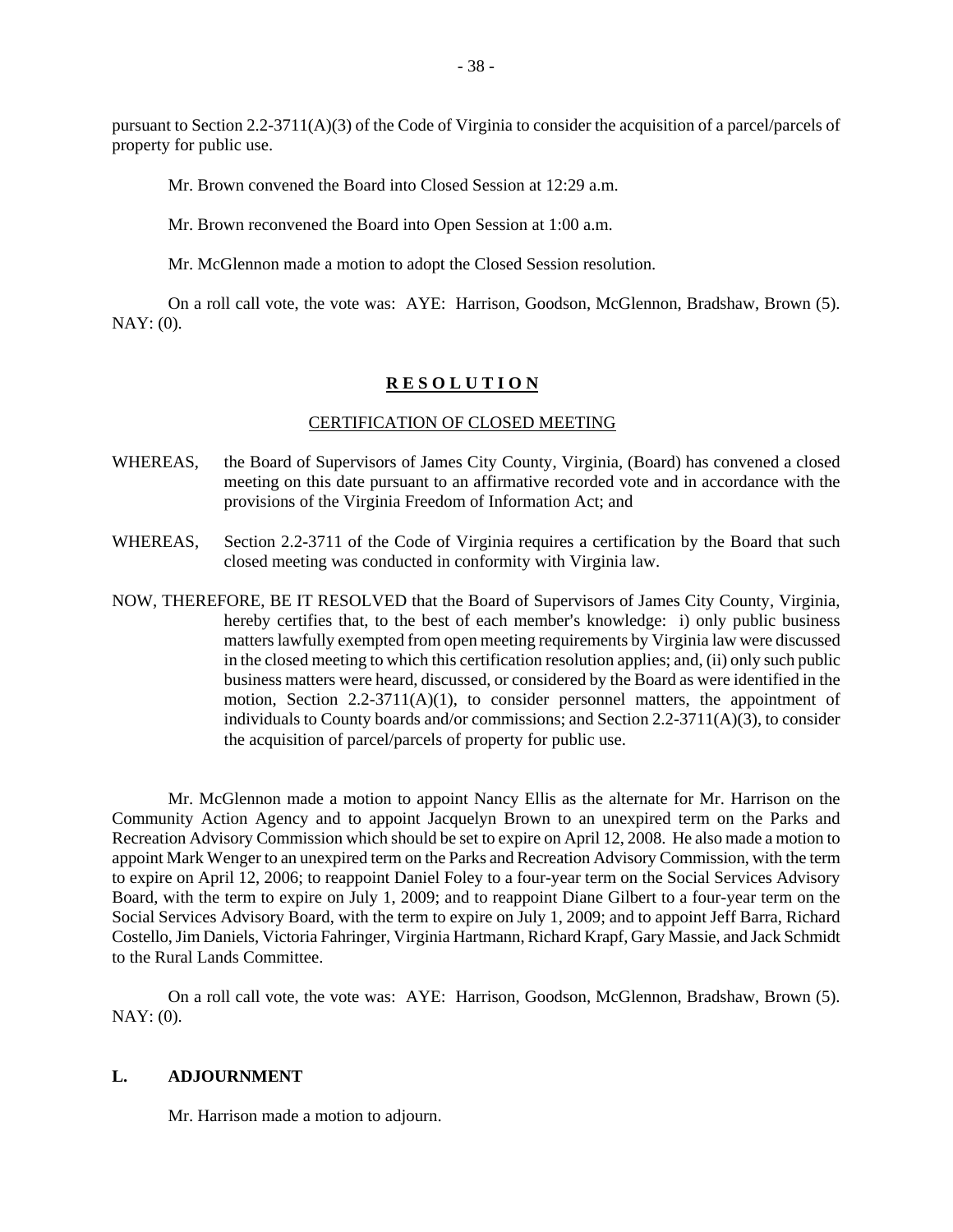On a roll call vote, the vote was: AYE: Harrison, Goodson, McGlennon, Bradshaw, Brown (5). NAY: (0).

At 1:02 a.m. Mr. Brown adjourned the Board to 4 p.m. on September 27, 2005.

Sanford B. Wanner Clerk to the Board

\_\_\_\_\_\_\_\_\_\_\_\_\_\_\_\_\_\_\_\_\_\_\_\_\_\_\_\_\_\_\_\_

091305bos.min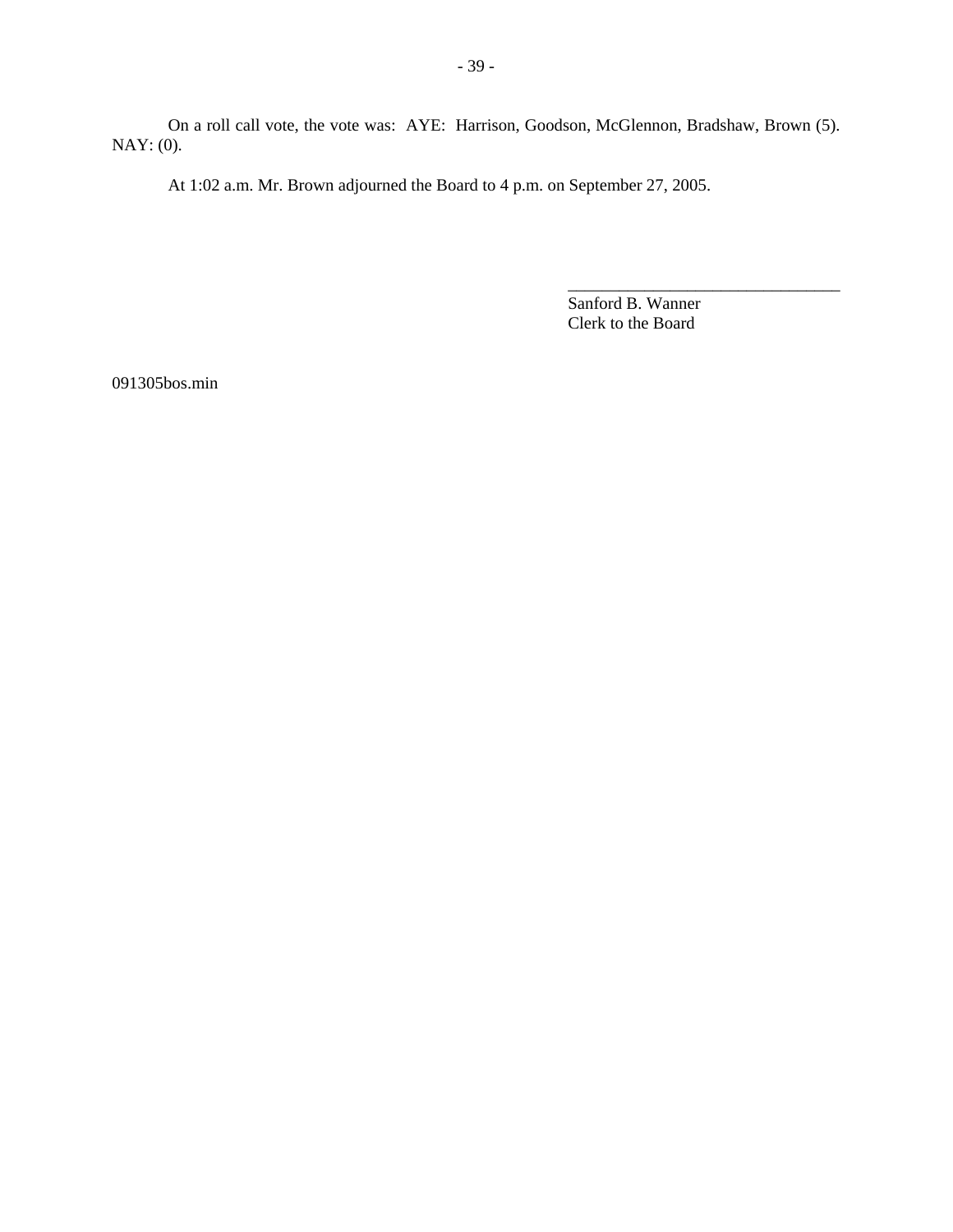**AT A JOINT WORK SESSION OF THE BOARD OF SUPERVISORS OF THE COUNTY OF JAMES CITY, VIRGINIA, WITH THE ECONOMIC DEVELOPMENT AUTHORITY OF THE COUNTY OF JAMES CITY, VIRGINIA, HELD ON THE 27TH DAY OF SEPTEMBER 2005, AT 4:00 P.M. IN THE COUNTY GOVERNMENT CENTER BOARD ROOM, 101 MOUNTS BAY ROAD, JAMES CITY COUNTY, VIRGINIA.**

# **A. ROLL CALL**

 Michael J. Brown, Chairman, Powhatan District Jay T. Harrison, Sr., Vice Chairman, Berkeley District Bruce C. Goodson, Roberts District John J. McGlennon, Jamestown District M. Anderson Bradshaw, Stonehouse District

 Sanford B. Wanner, County Administrator Leo P. Rogers, County Attorney

# **B. BOARD DISCUSSION**

### Background Information for Economic Development Authority Task Force

Ms. Virginia Hartmann, Chair of the Economic Development Authority (EDA), explained the need to define James City County's businesses in order to provide partnerships between these businesses and the County, as well as help them compete with suggested efforts. This, explained Ms. Hartmann, was beyond the EDA's scope of action. Therefore, it was established that a joint task force would be more capable of addressing issues such as identifying businesses that should be assisted in terms of size, pay scale, revenue, etc., what aid should be offered to these businesses, and how to expedite and more efficiently process the assistance that is given.

 The Board and staff discussed the importance of defining which businesses should be addressed. Mr. Ngo, Ms. Hartmann, and Mr. Campana stressed the EDA's intention not to leave out small- and medium-band businesses, and also to pay closer attention to retention of cornerstone businesses in the community rather than focus primarily on incoming larger businesses. It was explained that since most of the County's businesses are in the small to medium range, the Expedited Review Program and certain other existing County programs only apply to a few of the larger economic projects in the County.

The business climate, such as the relative contribution of small to medium businesses versus larger industries in the area, as well as regulations and policies affecting economic development in James City County were taken into consideration.

Mr. Brown suggested that a consensus should be obtained to establish a task force, select its members, allow them to begin their efforts, and then create a review process to evaluate what the task force has done.

 Ms. Hartmann expressed the EDA's wish to establish a task force comprised of nine individuals including a Board of Supervisors member, a Planning Commission member, a senior County staff member, a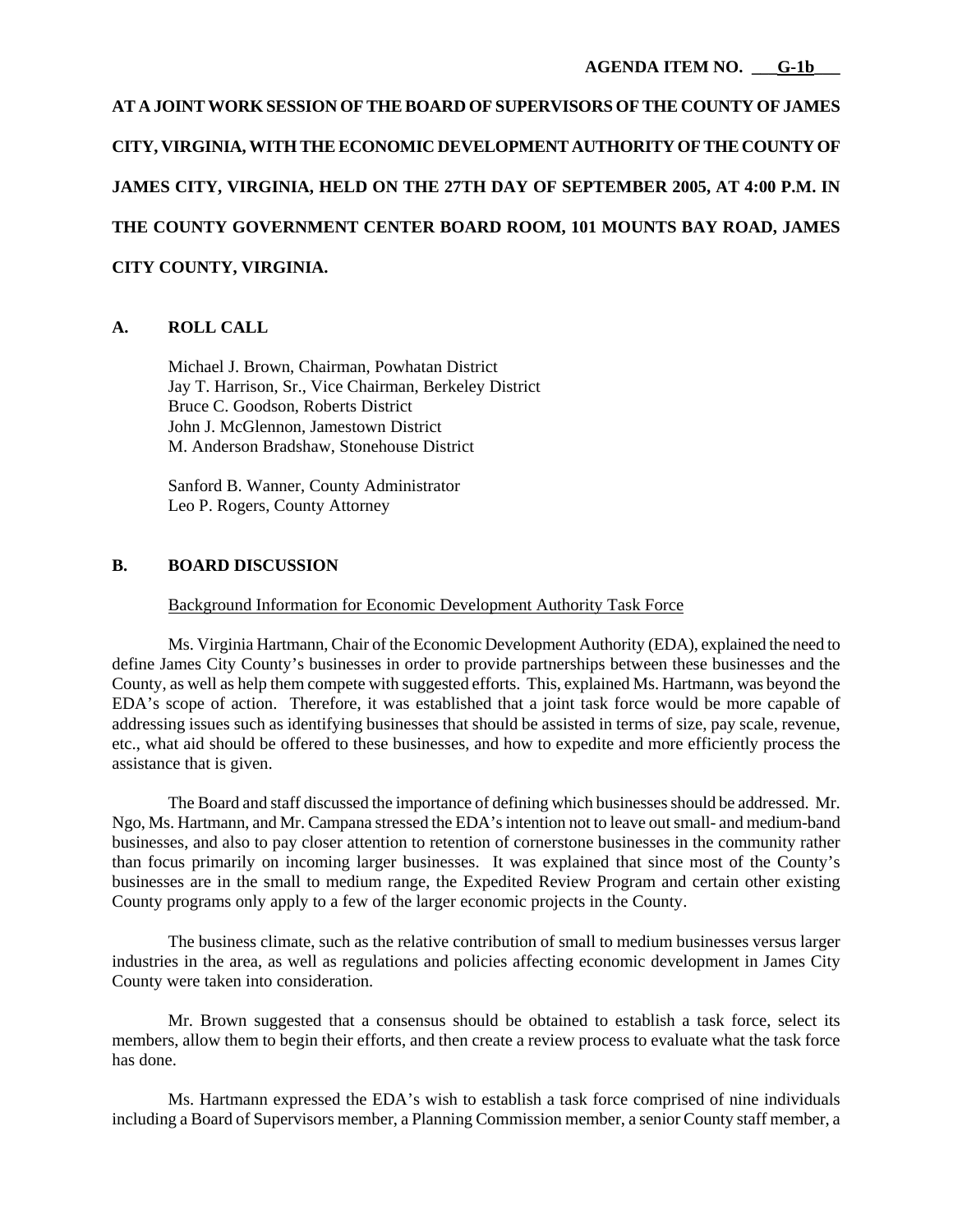EDA member, general citizenry that may be a small business owner, a member of the large business and industry segment, a member of the engineering and design segment, and a Chamber of Commerce member.

 Mr. Campana assured that a task force of nine people with the right leadership and fluid operations could be diverse enough to intelligently address the variation of local businesses. The Board requested a proposal of resources necessary for this project, recommendations for the task force members, and a statement of the Task Force's charter, mission, and expected outcome.

# **C. BREAK**

At 5:25 p.m., the Board took a break until 7 p.m.

Sanford B. Wanner Clerk to the Board

\_\_\_\_\_\_\_\_\_\_\_\_\_\_\_\_\_\_\_\_\_\_\_\_\_\_\_\_\_\_\_\_

092705BosEdws.min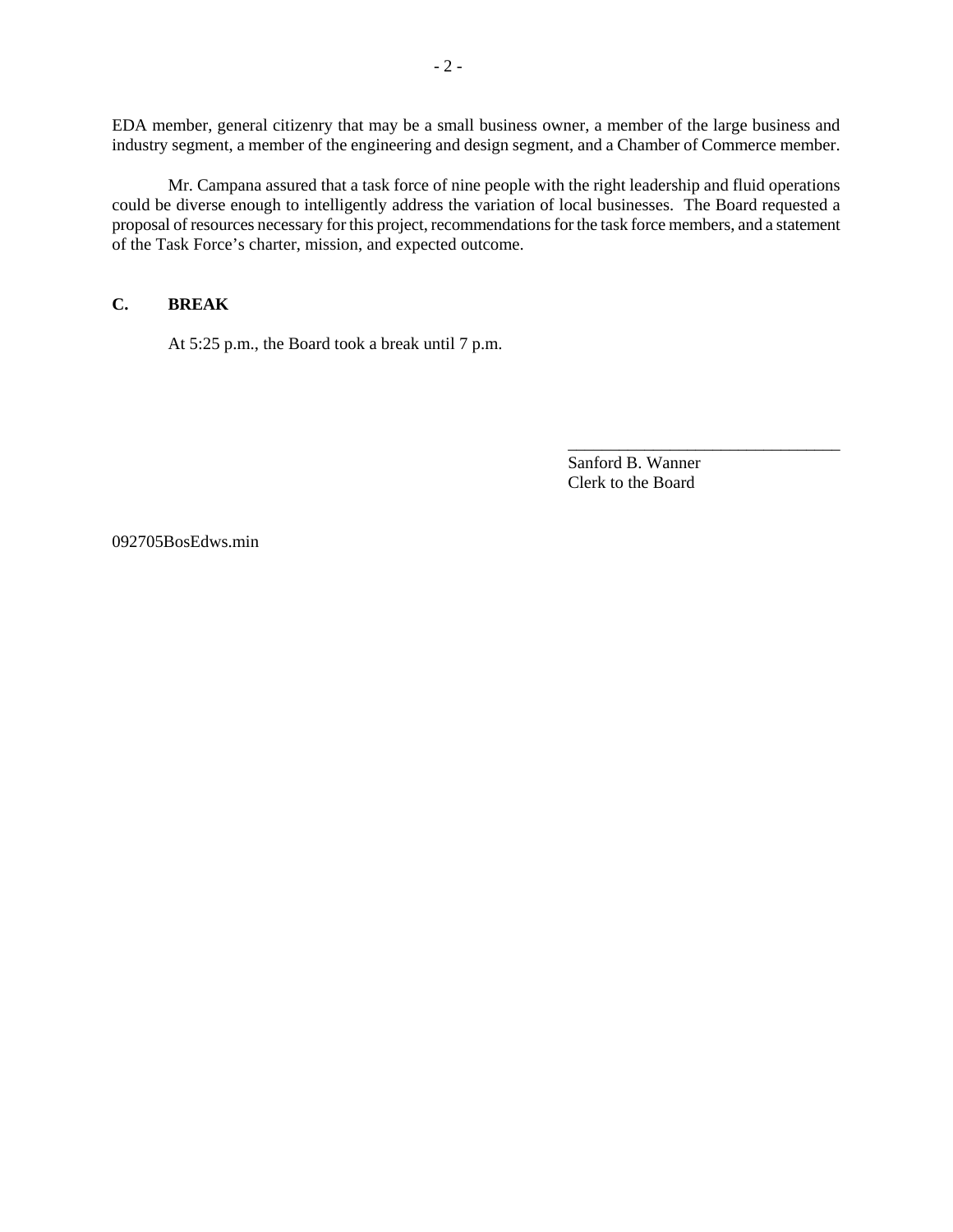# **AT A REGULAR MEETING OF THE BOARD OF SUPERVISORS OF THE COUNTY OF JAMES CITY, VIRGINIA, HELD ON THE 27TH DAY OF SEPTEMBER 2005, AT 7:00 P.M. IN THE COUNTY GOVERNMENT CENTER BOARD ROOM, 101 MOUNTS BAY ROAD, JAMES CITY COUNTY, VIRGINIA.**

# **A. ROLL CALL**

 Michael J. Brown, Chairman, Powhatan District Jay T. Harrison, Sr., Vice Chairman, Berkeley District Bruce C. Goodson, Roberts District John J. McGlennon, Jamestown District M. Anderson Bradshaw, Stonehouse District

 William C. Porter, Jr., Assistant County Administrator Leo P. Rogers, County Attorney

# **B. MOMENT OF SILENCE**

Mr. Brown requested the Board and citizens observe a moment of silence.

# **C. PLEDGE OF ALLEGIANCE**

 Erika Bridges, a fifth-grade student at Norge Elementary School, led the Board and citizens in the Pledge of Allegiance.

## **D. HIGHWAY MATTERS**

 Mr. Jim Brewer, Virginia Department of Transportation (VDOT), reported that current highway projects including those on Route 199 and Route 60 are on schedule and between 50 and 60 percent complete. The Monticello/Ironbound project is slated for bid in January 2006. Heritage Landing should be complete sometime this week. The new traffic light at Longhill should be active around October 7, 2005.

 Mr. Harrison requested that additional signage such as "Children at Play" be considered for Hickory Signpost Road and asked if VDOT would consider lowering the speed limit.

 Mr. McGlennon inquired about the traffic study currently being done at Lafayette High School and whether the evaluation takes into account particular times of day, peak traffic, and once per day traffic.

Mr. Brewer stated that VDOT typically rules out peak-hour traffic.

 Mr. McGlennon asked what alternatives are available at high schools where safety issues become significant.

Mr. Brewer suggested traffic guards as a potential solution.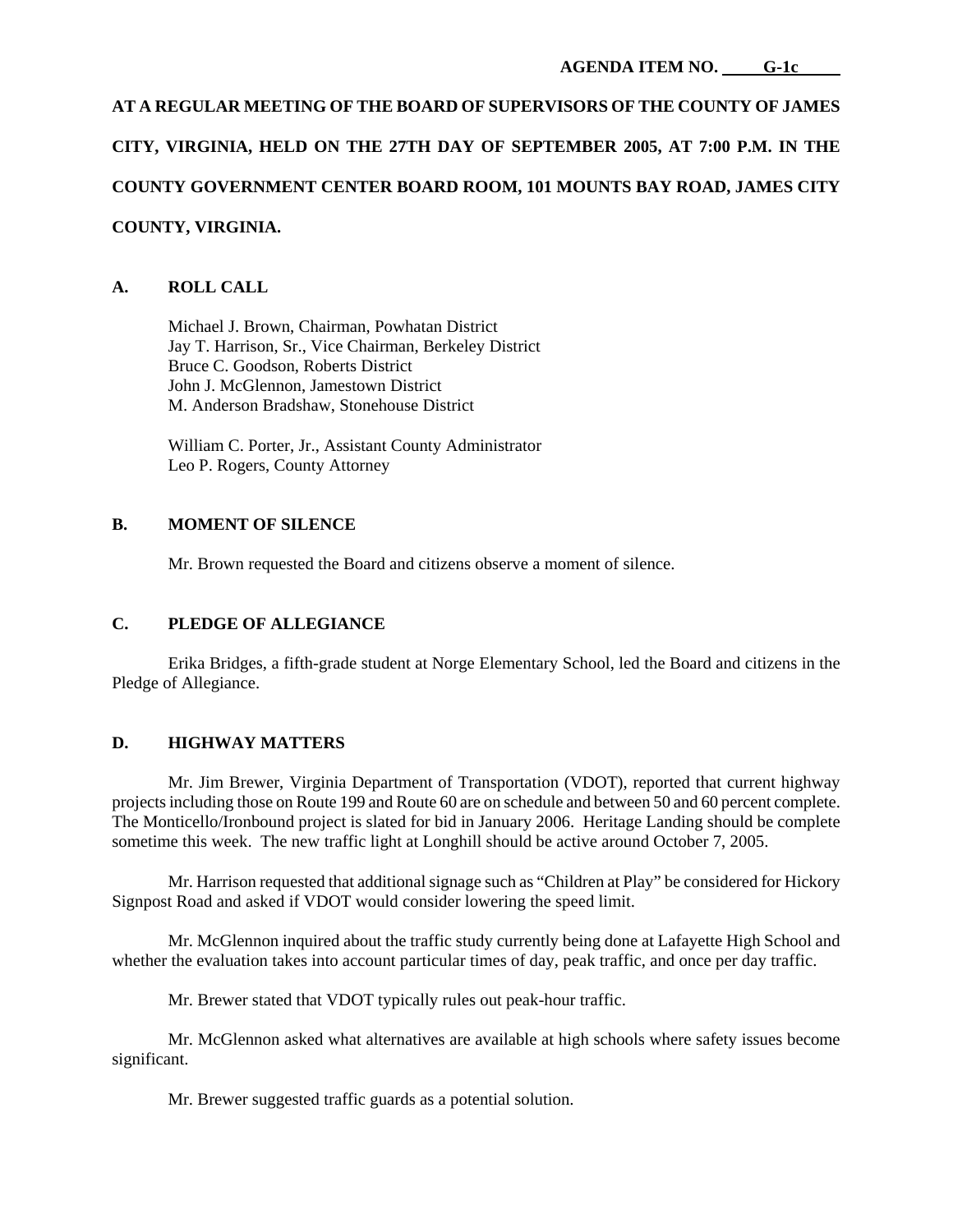Mr. McGlennon noted that it did not sound likely that a traffic light would be warranted at Lafayette High School based on regular traffic patterns throughout the whole day.

 Mr. Brewer stated that the traffic study at the Warhill Sports Complex, indicated that a traffic light was not warranted there, and Lafayette High School has a similar traffic pattern.

 Mr. McGlennon inquired about the results of the traffic study at Williamsburg Crossing Shopping **Center** 

Mr. Brewer responded that he would provide the Board with the results of that study.

 Mr. Bradshaw inquired about the status and nature of the work being done on the CSX Railroad west of Toano.

 Mr. Brewer stated that VDOT is trying to prevent water from standing, and while additional work may be necessary, the current contract should be complete within the next two weeks

 Mr. Goodson expressed concern about traffic at the traffic light at Jamestown High School backed up in the morning and inquired if the light could be timed specifically for school days and whether it would be possible to install a "No U Turn" sign.

 Mr. Brewer stated that he would investigate the possibility of having the timing of the light adjusted and would also research other solutions.

 Mr. Brown introduced Mr. Jack Fraley and thanked Mr. Fraley for coming to the meeting on behalf of the James City County (JCC) Planning Commission.

#### **E. PUBLIC COMMENT**

 1. Mr. Richard Foley, 2780 Jonas Profit Trail, requested that local elected officials petition the State Attorney General's Office to investigate oil companies.

Mr. McGlennon offered to meet with Mr. Foley to further discuss his concerns.

 2. Ed Oyer, 139 Indian Circle, requested a status report on the Chief Miller case and discussed real estate assessments and noted concerns pertaining to his neighborhood.

# **F. CONSENT CALENDAR**

Mr. Harrison made a motion to adopt the items on the Consent Calendar.

 On a roll call vote, the vote was: AYE: Harrison, Goodson, McGlennon, Bradshaw, Brown (5). NAY: (0).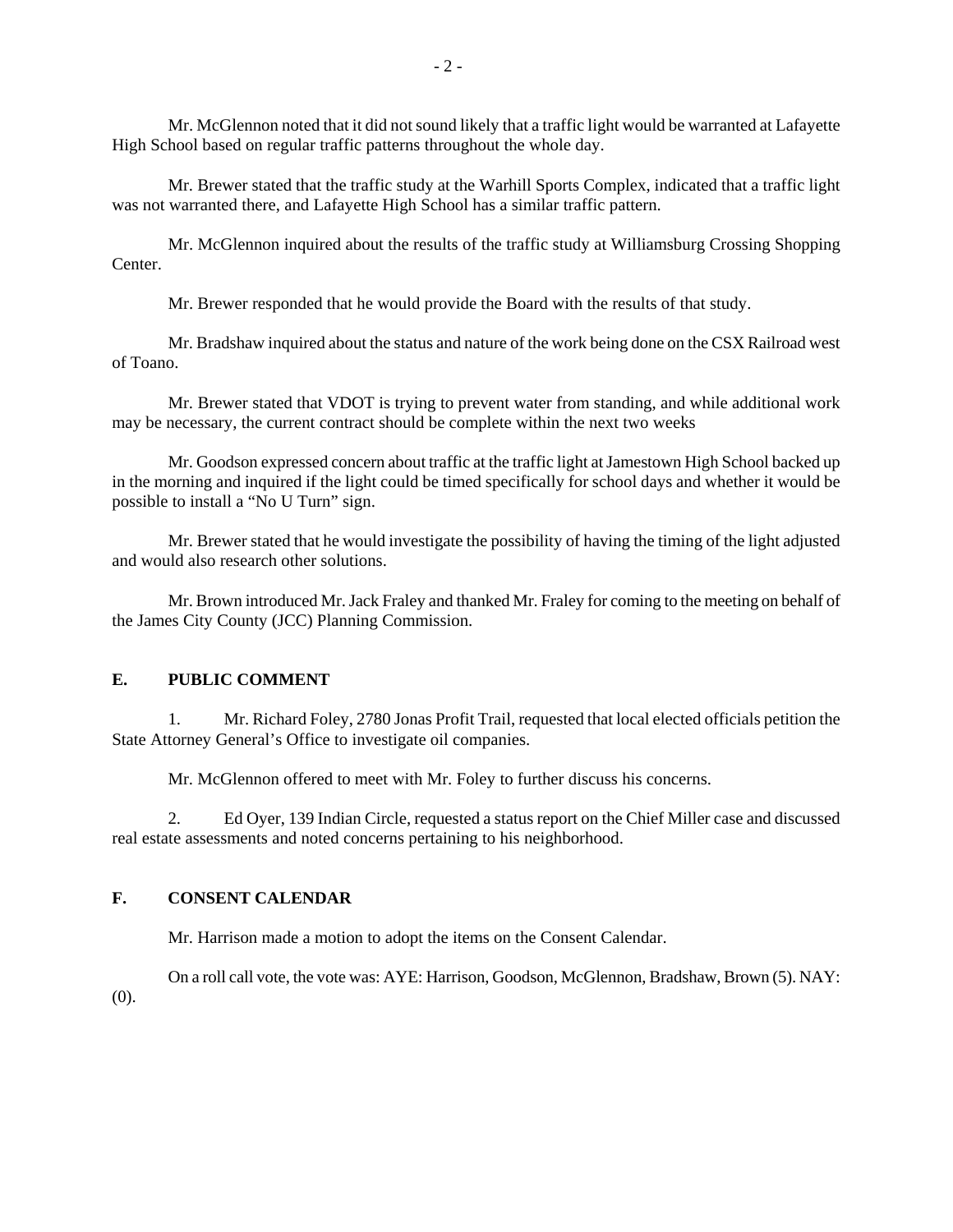#### 1. Easement, Dominion Virginia Power - Little Creek Park

## **R E S O L U T I O N**

#### EASEMENT, DOMINION VIRGINIA POWER -

## LITTLE CREEK PARK

- WHEREAS, James City County owns  $37\pm$  acres commonly known as 180 Lake View Drive designated as Parcel No. (1-26) on James City County Real Estate Tax Map No. (21-1); and
- WHEREAS, Dominion Virginia Power requires a 15-foot utility easement in order to provide electrical service to the Little Creek Reservoir Park rest room facility presently under construction; and
- WHEREAS, the Board of Supervisors is of the opinion that it is in the public interest to convey a utility easement to Dominion Virginia Power.
- NOW, THEREFORE, BE IT RESOLVED that the Board of Supervisors of James City County, Virginia, hereby authorizes the County Administrator to execute the Right-of-Way Agreements and such other documents necessary to convey a utility easement to Dominion Virginia Power for the Little Creek Reservoir Park rest room facility.
- 2. Developer/County/State Agreements for Inspection and Maintenance of an Extrinsic Structure Greensprings West Golf Course Agreements for Cart Tunnel under Monticello Avenue

## **R E S O L U T I O N**

#### DEVELOPER/COUNTY/STATE AGREEMENTS FOR INSPECTION AND

#### MAINTENANCE OF AN EXTRINSIC STRUCTURE - GREENSPRINGS WEST GOLF COURSE

#### CART TUNNEL UNDER MONTICELLO AVENUE

- WHEREAS, the Virginia Department of Transportation requires that the County be responsible for inspection and maintenance of the Greensprings West Golf Course tunnel under Monticello Avenue; and
- WHEREAS, the County requires a corresponding agreement with the developer.
- NOW, THEREFORE, BE IT RESOLVED that the Board of Supervisors of James City County, Virginia, hereby authorizes and directs the County Administrator to execute all required documents on behalf of the County.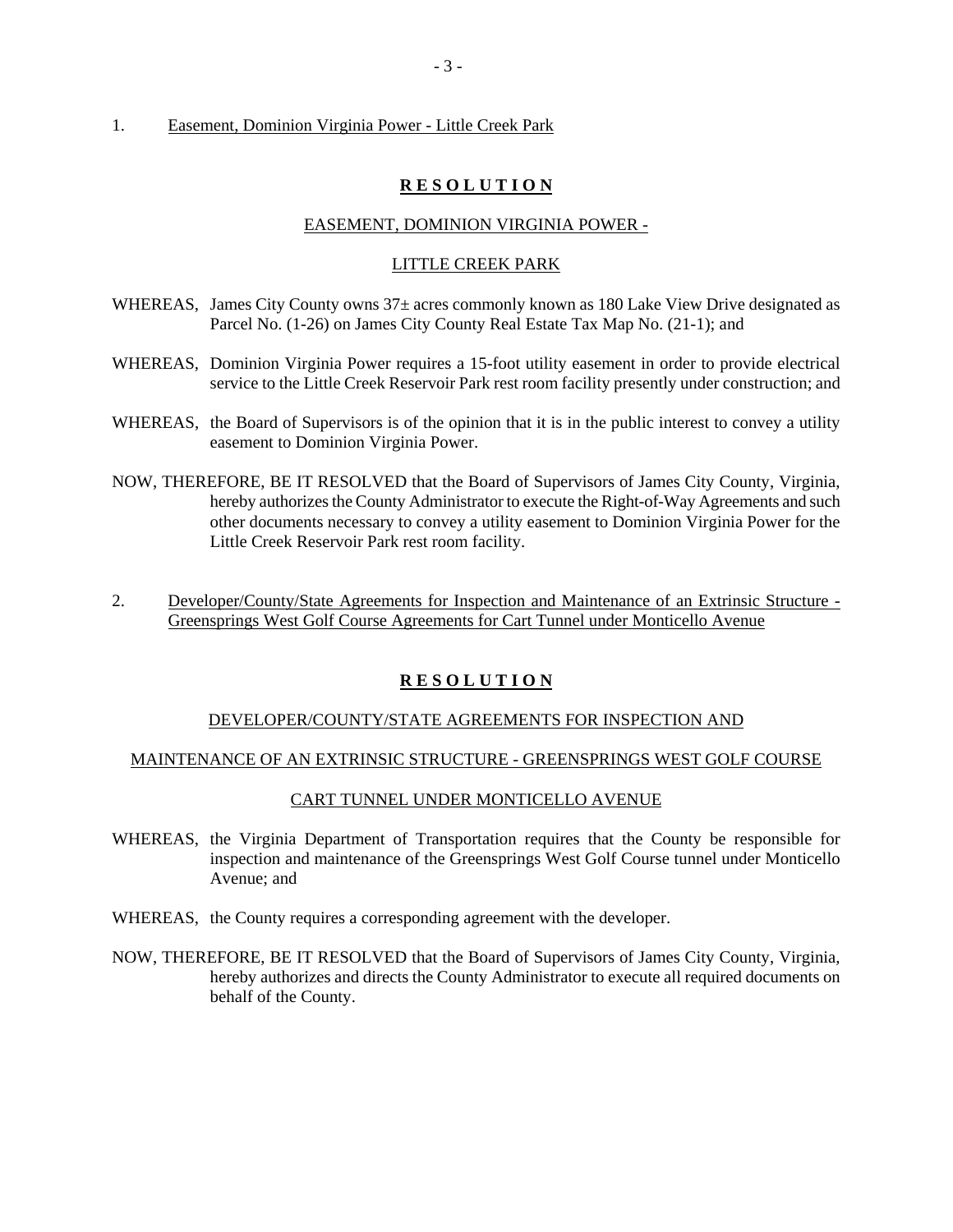3. Budget Appropriation and Amended Lease and Purchase Capital Agreement with the Colonial Williamsburg Foundation in Support of Jamestown 2007

# **R E S O L U T I O N**

#### BUDGET AMENDMENT - FY 2006 FOR PURCHASE OF NATURAL GAS BUSES

- WHEREAS, James City County has available congressional earmark revenues of \$2.1 million to purchase seven natural gas buses; and
- WHEREAS, these Federal funds must be directed to an existing recipient of Federal funds; and
- WHEREAS, Williamsburg Area Transport will serve as a pass-through entity to receive the grant, purchase these buses, and lease them to the Colonial Williamsburg Foundation; and
- WHEREAS, James City County will act as the administrative, fiscal, and purchasing agent for the project; and
- WHEREAS, the Colonial Williamsburg Foundation, with the assistance of the Virginia Department of Rail and Public Transportation, will fund the cost to purchase the buses; and
- WHEREAS, the Colonial Williamsburg Foundation is committed to operating and maintaining these buses according to Federal laws; and
- WHEREAS, these buses are critical for efforts to continue public transportation to support needs for Jamestown 2007.
- NOW, THEREFORE, BE IT RESOLVED that the Board of Supervisors of James City County, Virginia, authorizes the County Administrator to execute the amended Lease and Purchase Option Agreement with the Colonial Williamsburg Foundation and appropriate funds to Williamsburg Area Transport's budget as follows:

#### Revenues:

| Federal                                 | \$2,100,000 |
|-----------------------------------------|-------------|
| <b>State</b>                            | 325,500     |
| <b>Colonial Williamsburg Foundation</b> | 199,500     |
|                                         | \$2,625,000 |
| Expenditure:                            |             |
| <b>Seven Natural Gas Buses</b>          | 2,625,000   |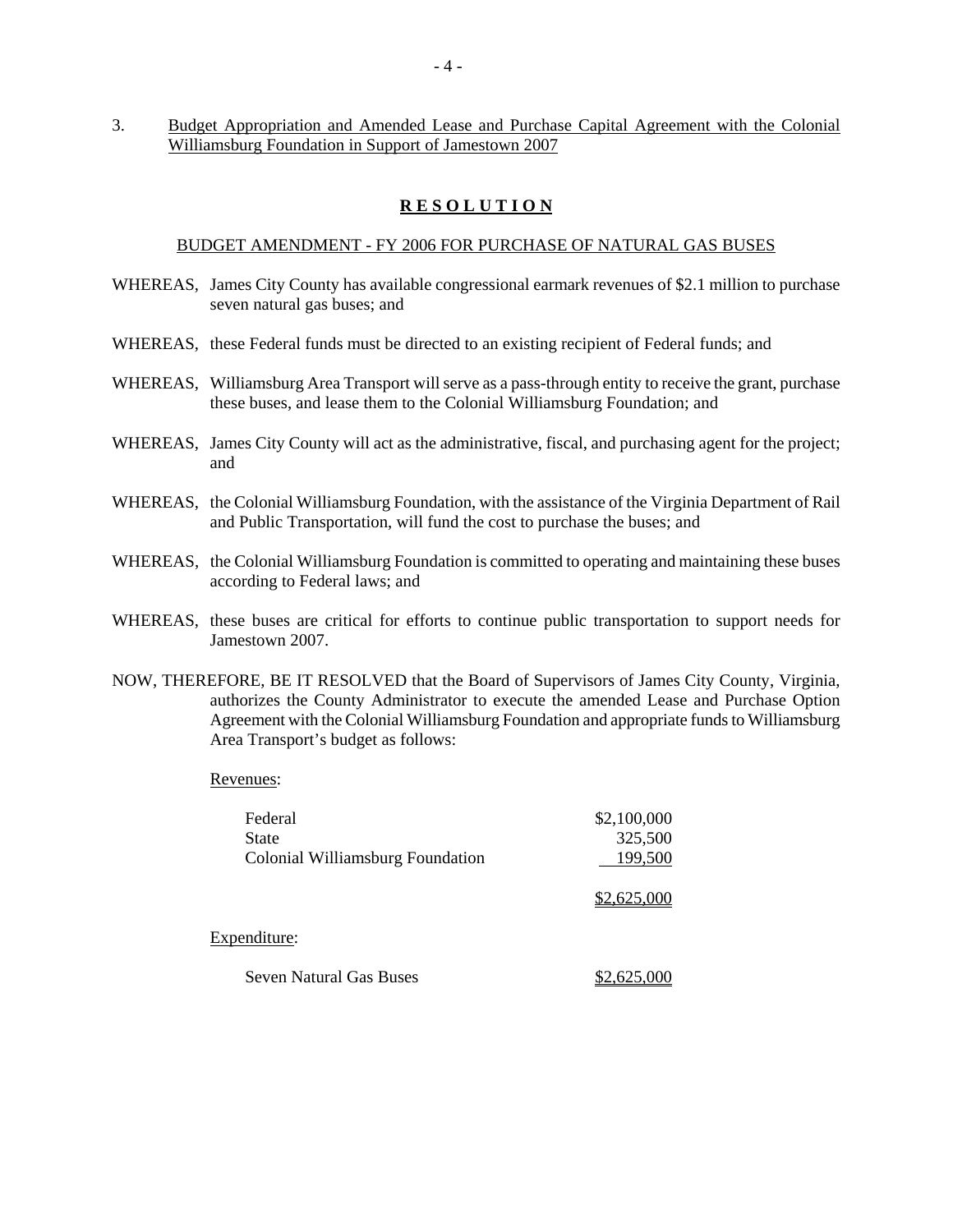## 4. Rescind Declaration of Local Emergency - Hurricane Ophelia

## **R E S O L U T I O N**

#### RESCIND DECLARATION OF LOCAL EMERGENCY - HURRICANE OPHELIA

- WHEREAS, the Board of Supervisors of James City County, Virginia, declared a local state of emergency for Hurricane Ophelia on September 13, 2005; and
- WHEREAS, the County has now completed its missions related to the Hurricane.

NOW, THEREFORE, BE IT RESOLVED by the Board of Supervisors of James City County, Virginia, that a local emergency no longer exists and the declaration is hereby rescinded.

#### **G. PUBLIC HEARING**

#### 1. Case No. S-9-04. Marywood Subdivision

 Mr. Brown voiced his concerns regarding the Board's obligation to follow specific ordinances and codes concerning Case No. S-9-04, Marywood Subdivision, and asked Mr. Rogers to share information from the legal perspective.

 Mr. Rogers advised that this is the first time there has been an appeal to the JCC Board for a denial of a subdivision plat. One option the Board has would be to return the proposal to the Planning Commission with some instructions that could potentially allow the proposal to be approved. Because the applicant is to be given timely consideration of the proposal, the Board should not delay returning the proposal to the Planning Commission should it decide to do so.

 Mr. Goodson stated that he believes the County needs to be in the best possible position in case there is litigation in this matter and concurs with Mr. Brown's recommendation to send it back to the Planning Commission for further review and additional information.

 Mr. McGlennon noted the importance of the Board being in a position to defend its decision under the requirements of law. He noted that if the Board upheld the Planning Commission's denial of the proposal, the Board should ask the Planning Commission to tie its denial to specific legal codes and to provide detailed alternatives that could make the proposal acceptable.

 Mr. Harrison requested clarification should the Development Review Committee (DRC) subsequently approve the Marywood proposal.

 Mr. Rogers clarified that if the DRC approves the proposal, it would not come before the Board again, as the DRC minutes are approved by the Planning Commission and the action is final.

Mr. Brown requested the staff report.

 Mr. Matthew D. Arcieri, Senior Planner, shared that Mr. Alvin P. Anderson of Kaufman and Canoles, on behalf of Centex Homes, submitted an appeal to the decision of the JCC Planning Commission pursuant to Section 19-8 of the JCC Code. On July 11, 2005, the Planning Commission denied the above-referenced case, which seeks to subdivide a 115.27-acre parcel into 114 single-family lots. The property in question is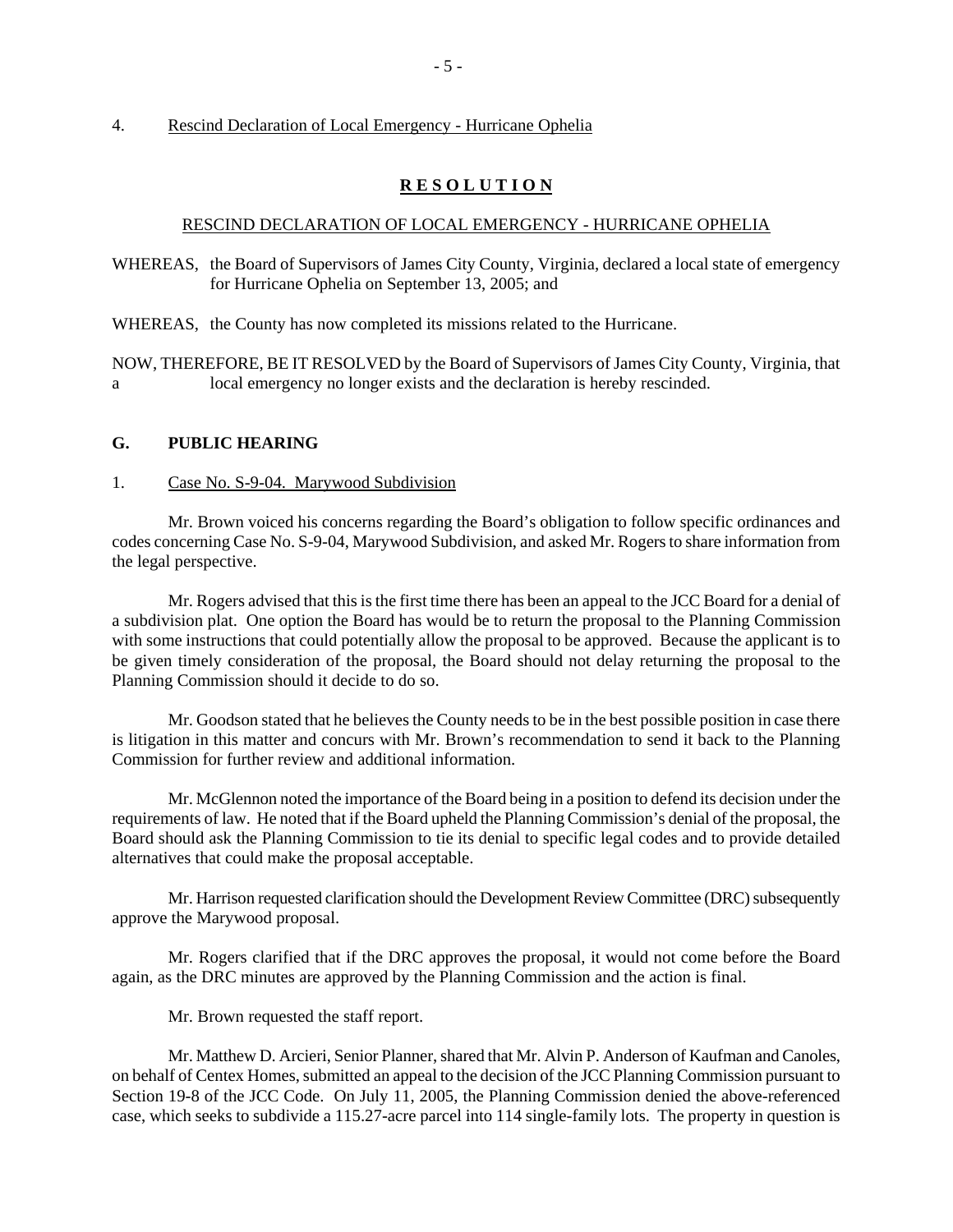located adjacent to the Kingswood and Druid Hills neighborhoods with access off John Tyler Highway, Hickory Signpost Road, Oxford Road, and Spring Road and is further identified at Parcel No. (1-47) on James City County Real Estate Tax Map No. (47-2) and the parcel is zoned R-1, Limited Residential. Staff has provided the approved minutes of the DRC and the original staff report provided to the DRC on this case, which includes the original staff recommendation of approval and all agency comments. At its July 11 meeting, the Planning Commission voted to accept the recommendation of denial by the DRC based on its opinion that the proposal did not properly minimize environmental impacts and created traffic conditions on the internal streets (Spring Road and Oxford Road) and at the intersections of Spring Road and Oxford Road with Jamestown Road, which would be harmful to the safety, health, and general welfare of the public. The Commission considers these issues vital to its consideration of the request and, to date, the applicant has not submitted redesigned plans that would further reduce environmental impacts and further reduce and redistribute traffic impacts on internal streets and the intersections of Oxford Road and Spring Road with Jamestown Road. There are reasonable and legitimate grounds for the Board to uphold the Planning Commission's denial of Case No. S-91-04.

 Mr. McGlennon asked Mr. Arcieri whether there are any outstanding issues that were raised prior to the DRC's consideration of this application that have not been resolved through action by the applicant.

 Mr. Arcieri stated additional or revised information has been submitted to the DRC since the July 2005 denial of the proposal.

 Mr. Greg Davis of Kaufman and Canoles represented Centex Homes with respect to the appeal for the Marywood development and stated that plan approval of this type is administrative and preliminary and that no special use permit or legislative approval is required. Staff recommended acceptance of the proposal to the DRC, but the proposal was denied. He offered to answer questions.

 1. Ingrid Jahn, 118 Dover Road, requested a better plan for the Marywood development that would be sensitive to the woodland surrounding Lake Powell.

 2. Jim Waldeck, 102 N. Sulgrave Court, West Kingswood, shared that Marywood, as planned, is incompatible with surrounding developments.

 3. Tony Opperman, 108 Spring Road, Jamestown District, requested that the Board uphold the existing decision of the JCC Planning Commission to reject the proposal for the Marywood development because its decision carefully considers the traffic and environmental impacts of Centex Homes' proposal. He stated that traffic impacts of Marywood would be disproportionate to existing neighborhoods, would cause significant safety problems in the Jamestown Road corridor, and that the impacts are inconsistent with the stated transportation goals of the Comprehensive Plan. He stated that the present traffic study demonstrates a need for four lanes on Jamestown Road, but the plan recommends that Jamestown Road remain two lanes due to adjacent land use. A proposed development near Neck-O-Land Road will ultimately come before the Board, adding another 800 trips per day to Jamestown Road, in addition to the 1,000 trips from Marywood severely overloading traffic along Jamestown Road and posing an unnecessary public safety hazard. Mr. Opperman asked the Board to consider the future of primary and secondary roads with regard to the Marywood subdivision, and not to allow Centex Homes to determine the future of the roads.

 4. Otis Haislip, Jr., 102 W. Kingswood, noted that residents of Marywood could exit onto Route 5 and the possibility of pedestrian encounters would be zero, but instead the plan calls for use of existing Kingswood roads and could pose a public safety hazard for the pedestrian and bicycle traffic. In an emergency, Marywood's residents would have to evacuate onto Jamestown Road.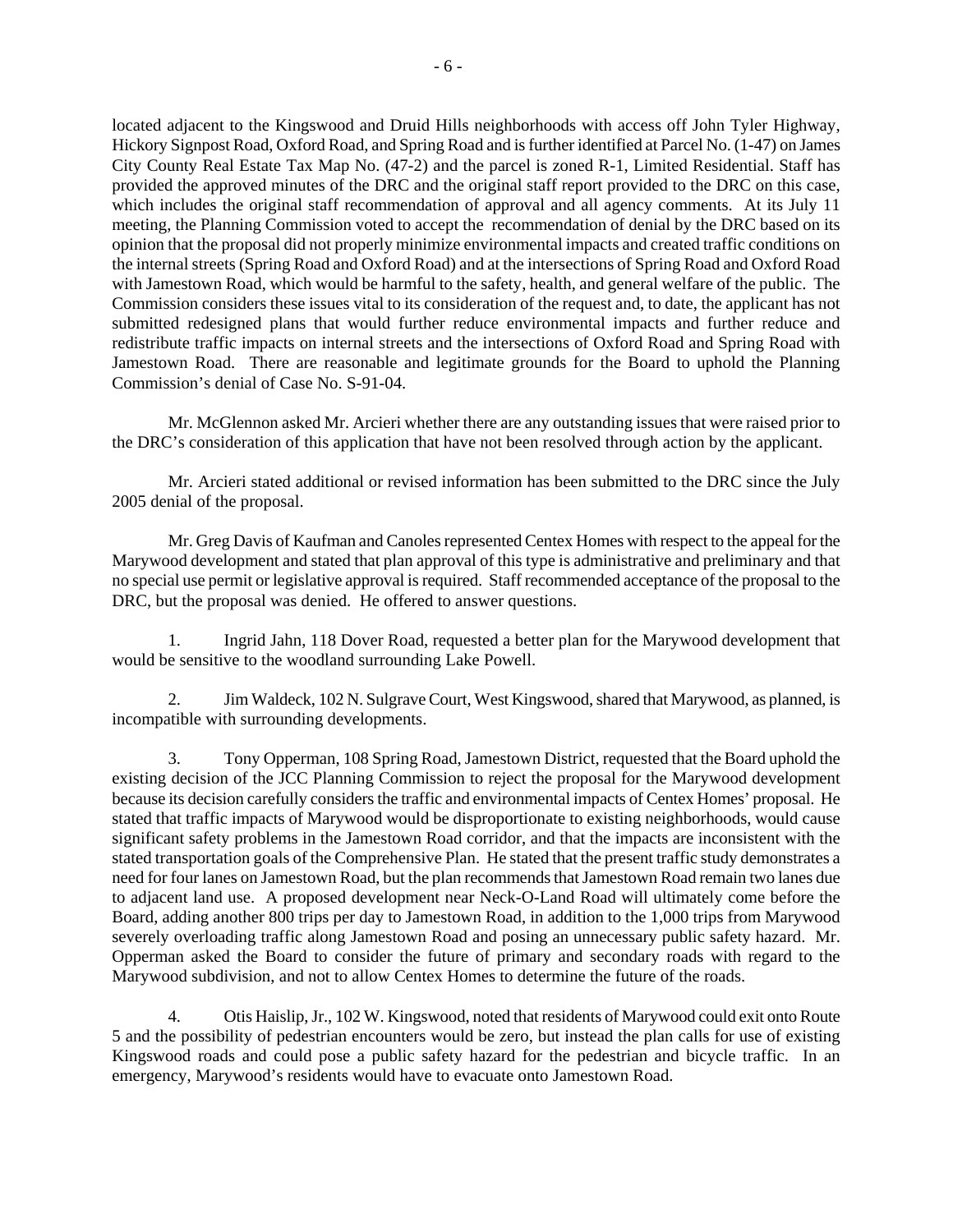5. Shereen Hughes, 103 Holly Road, has served as an environmental consultant and has been intimately involved in reviewing Marywood plans from an environmental perspective. She shared that due to outstanding environmental concerns, the entire site for Marywood hinges on permits from the Virginia Department of Environmental Quality (DEQ) and the U. S. Army Corps of Engineers being secured by Centex Homes. She stated concerns that include dewatering of the existing stream; destruction of the adjacent hillside; an additional 30-plus acres of uncontrolled runoff being sent into the stream that would be created by Centex Homes; and Centex should show that the runoff will not overflow the existing storm drain during storm conditions. According to Ms. Hughes, Care Environmental, the environmental group that has worked for Centex Homes, has stated these are critical and important wetlands.

 6. Carl Gerhold, 106 Anthony Wayne, Druid Hills, urged the Board to reject Marywood in its present configuration. His particular concerns include traffic; that Spring and Oxford Roads have no sidewalks; and that the proposed development does not improve adjacent neighborhoods, but will degrade quality of life for them.

 7. Will Molineux, 107 Oak Road, Holly Brook, expressed concern that the Marywood development is incompatible by density, with a proposed density twice that of the surrounding area. He also shared that Spring and Oxford Roads are in a walking neighborhood with considerable pedestrian traffic.

 8. Ray Bearfield, 103 Druid Drive, Druid Hills, stated that Centex Homes' current proposal will destroy 13 acres of wetlands. He encouraged the Board to uphold the Planning Commission decision and adhere to the established zoning codes for JCC.

 9. Timmons Roberts, 121 Chanco Road, commented that he believes the developer should be given two choices. The developer could be asked to rethink the plan following the goals and ideas of smart growth, and design traffic exiting along Kingsway as well as the other side. Another alternative would be for JCC to buy the property using money available for preservation of greenspaces. Mr. Roberts encouraged citizens to support the bond issue referendum this fall to provide the County with funds needed to purchase some of the critical parcels of land, to protect the environment and to maintain the greenspaces. He requested that the Board respect the DRC decision.

 10. William Bryant, 4985 Hickory Signpost Road relayed his concerns that any new access road onto Hickory Signpost Road would create additional safety hazards.

Mr. Brown responded that present ingress/egress proposals do not include Hickory Signpost Road.

 Mr. McGlennon pointed out that it is possible that a recommendation from the DRC could include an alternative access road involving Hickory Signpost Road and the concerns of Mr. Bryant could be applicable in that case.

 11. Daniel Shaye, 4605 Prince Trevor Drive, recognized that the development outcome regarding the Marywood proposal is important to all of JCC citizens. Mr. Shaye encouraged the Board to uphold the original decision.

 12. Vernon Randle, 104 Dover Road, Kingswood, advised the Board that what happens with the Marywood development is within our control. He urged the Board to carefully consider what this development will do to people trying to live their lives who need to use Jamestown Road.

 13. Laura Viancour, 209 Oxford Road, agreed with previous comments concerning pedestrian traffic in Kingswood and also shared that during the summer, Oxford Road is heavily traveled due to swim meets. In addition, she was also concerned about runoff of lawn fertilizer into the surface waters and hopes a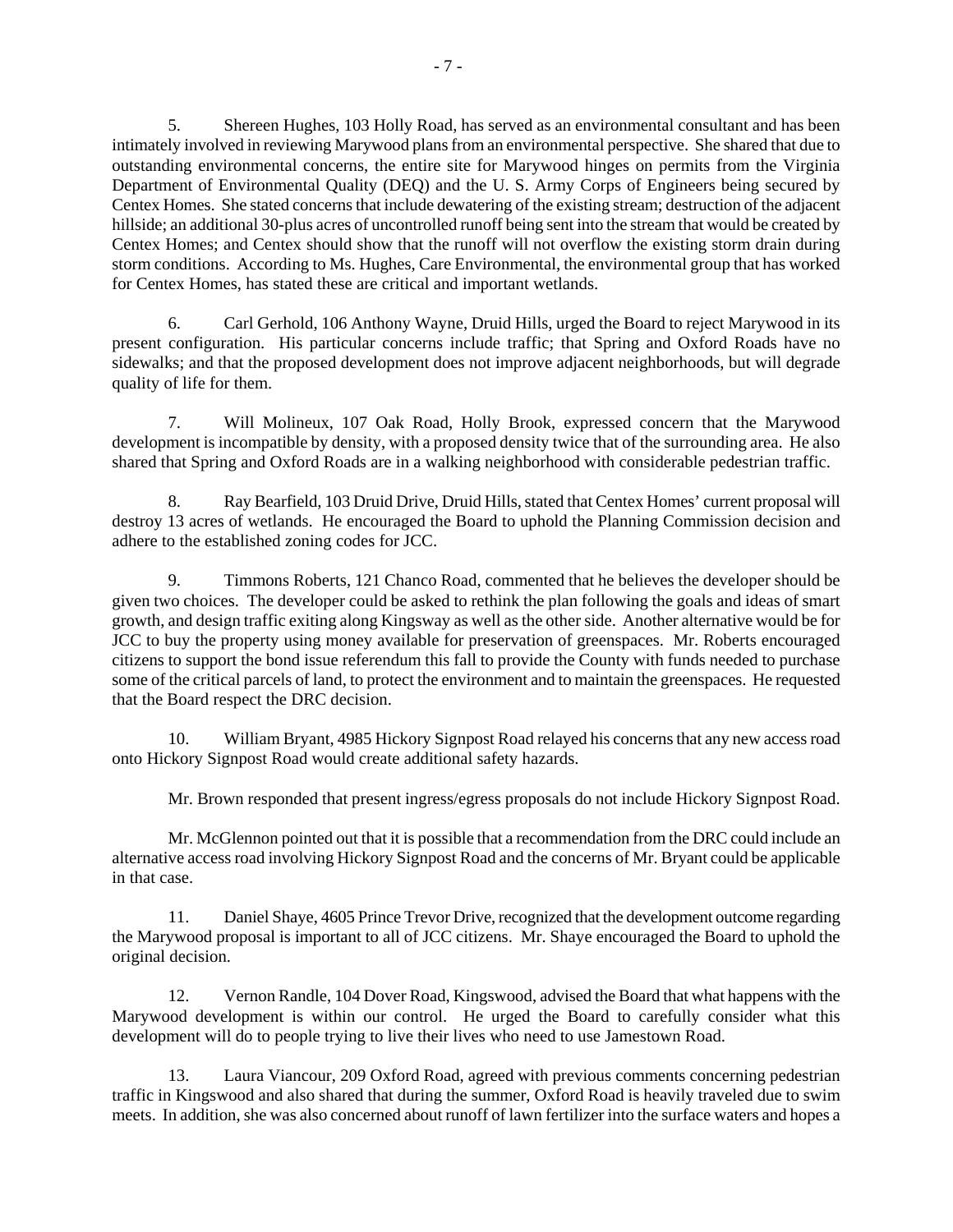plan with less density might be proposed.

 14. Mike Carloni, 115 Spring Road, reminded the Board that during Hurricane Isabel in 2003, Kingswood residents were trapped in their development due to mature trees and power lines that came down during the storm, and requested that the Board consider the impact of a potential evacuation of Marywood residents forced to rely on exits through Kingswood during such an emergency.

 15. Charles Raisner, 118 Spring Road, owns property adjacent to the proposed Marywood development and expressed concerns of clear cutting and possibly burning of trees for insertion of Marywood; and the development would negatively affect the environment and increase pollutants into Lake Powell.

 16. Gary Defotis, 131 W. Kingswood Drive, relayed concerns including negative impacts to the environment, public safety, disaster/evacuation, and quality of life and feels these factors must be carefully examined and any potential alternatives should also consider them.

 17. Judy Zwelling, 121 Oak Road, Kingswood, feels that the vast majority of citizens in our area do not want the Marywood development. She asked the Board to deny the development.

 18. David Bryant, 4985 Hickory Signpost Road, does not know how the Marywood developers could take down all the trees on the proposed site without devastating the lake and negatively impacting the wildlife inhabiting the area.

 19. Ann Mooring, 107 W. Kingswood, expressed her feelings that anything zoned as residential should be held to the same high standards as rezoning.

 20. Gail Penn, 107 Braddock Road, Druid Hills, perceived Centex Homes as a wolf developer and asked the Board to be the leaders and to protect the citizens.

 21. Max Hamrick, 106 Braddock Road, noted problems with pre-existing potholes and trees growing in the road that have been there for the last four years. He is concerned about how JCC will be able to maintain more roads.

Mr. Brown closed the Public Hearing.

 Mr. Brown moved that the Marywood subdivision matter be referred back to the Planning Commission for additional consideration; that if it still desires to sustain its original general position on the preliminary plan and plat, it is required to come forward in a written communication approved by a vote of the Planning Commission citing specific paragraphs of duly adopted State or County code, regulations, and policies of which the proposed by-right development is in contravention and to identify modifications, corrections, or additional information as will permit approval of the plan and plat; and that in its deliberations the Planning Commission focus on traffic issues, both on Jamestown Road and the internal streets of Kingswood and Druid Hills, and environmental issues. He urges the Planning Commission to act promptly on its consideration of the Marywood plan.

 Mr. Bradshaw expressed the uniqueness of the Marywood case and the way in which it has come to the Board, and referenced Ms. Mooring's comments regarding the difference between standards that must be met for rezoning versus this case. He reiterated the importance of making a decision that will withstand law. Mr. Bradshaw recognized the wisdom of Mr. Brown's recommendation to return the case to the Planning Commission, because that particular group is comprised of individuals better equipped to make constructive recommendations to the applicant on this particular type of proposal.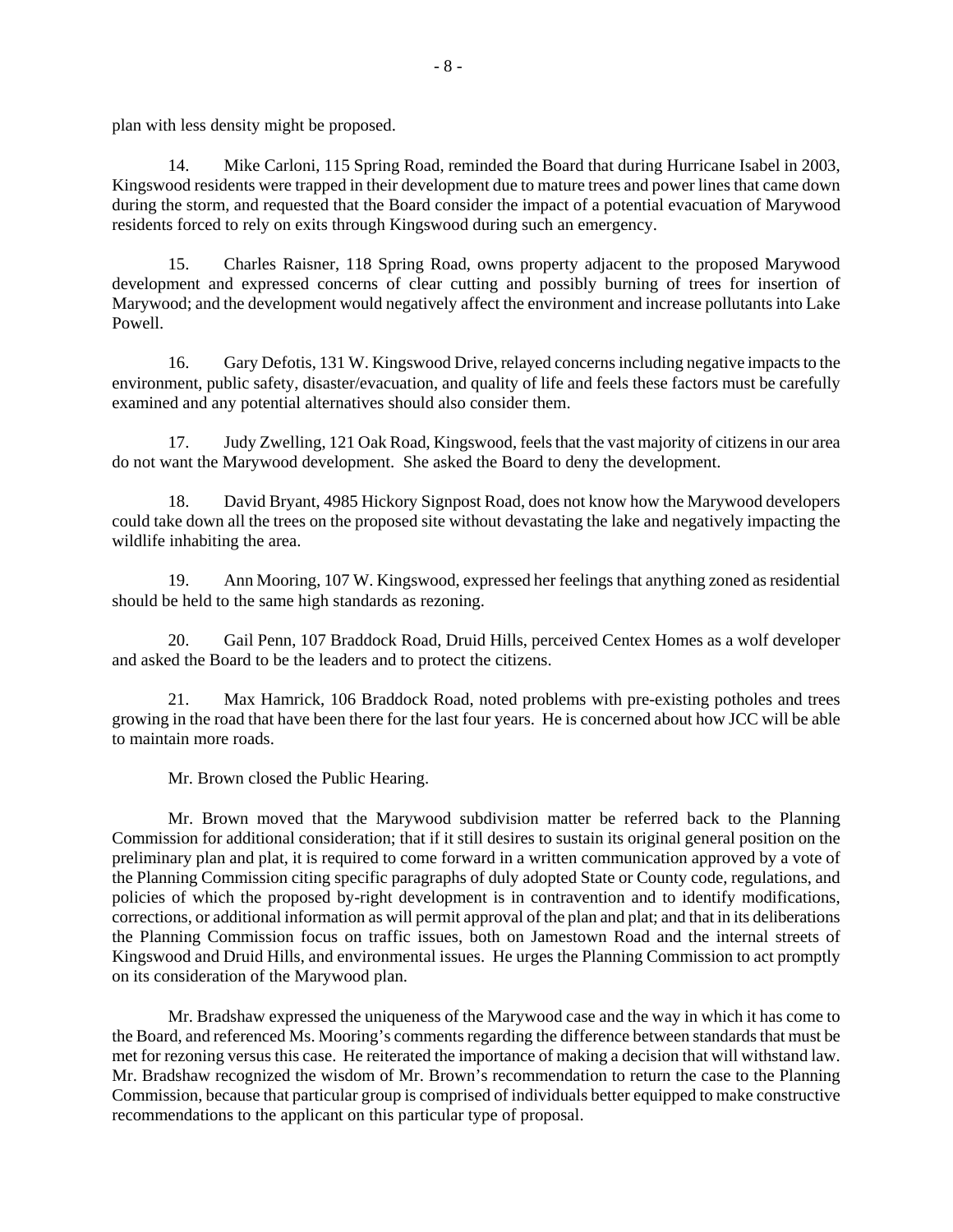Mr. McGlennon stated support for Mr. Brown's motion and shared that, to him, the critically important components of the proposal are traffic safety and the impact on Jamestown Road. Returning the proposal to the Planning Commission and DRC provides the applicant with an opportunity to improve upon a plan which the applicant described during the DRC meeting as "a lemon."

 Mr. Harrison concurs with Mr. Brown's motion and restated his concerns for the potential use of Hickory Signpost Road in conjunction with the traffic from Marywood.

 On a roll call vote, the vote was: AYE: Harrison, Goodson, McGlennon, Bradshaw, Brown (5). NAY: (0).

## 2. Budget Amendment

 Mr. John McDonald, Manager of Financial and Management Services, presented a budget amendment proposal providing an additional \$2.5 million in funding to bring the total to \$6 million additional funding for the new high school. An additional \$500,000 is proposed for the Community Building, adjusting funding from \$1 million to \$1.5 million.

 The source of the funds is primarily available through JCC's undesignated fund balance reported as approximately \$1.5 million as of June 30, 2005. Approximately \$500,000 would be transferred from the funds originally appropriated by the County for the Stonehouse Elementary School addition.

 The additional \$6 million in funding would allow the school board to issue a construction contract for the new high school to be opened on or about September 2007.

 Mr. McGlennon expressed his disappointment that the Geo Thermal component for heating/cooling for the new high school has been eliminated from the plan, because he believes over the long term the County could recognize significant savings from it.

 The Board recognizes that a contract for the new high school must be signed no later than October 10, 2005, and discussed its willingness to entertain the cost analysis from the chosen contractor for installing a Geo Thermal HVAC system as a contract change order.

 Mr. Bradshaw asked Mr. McDonald to provide clarification regarding the annual credit for the Geo Thermal system.

Mr. McDonald stated he will get more information for the Board.

Mr. Brown opened the Public Hearing.

 1. Ed Oyer, 139 Indian Circle, shared that he does not believe there is a cost savings to be recognized through Geo Thermal HVAC.

Mr. McGlennon moved to approve the budget amendment.

 On a roll call vote, the vote was: AYE: Harrison, Goodson, McGlennon, Bradshaw, Brown (5). NAY: (0).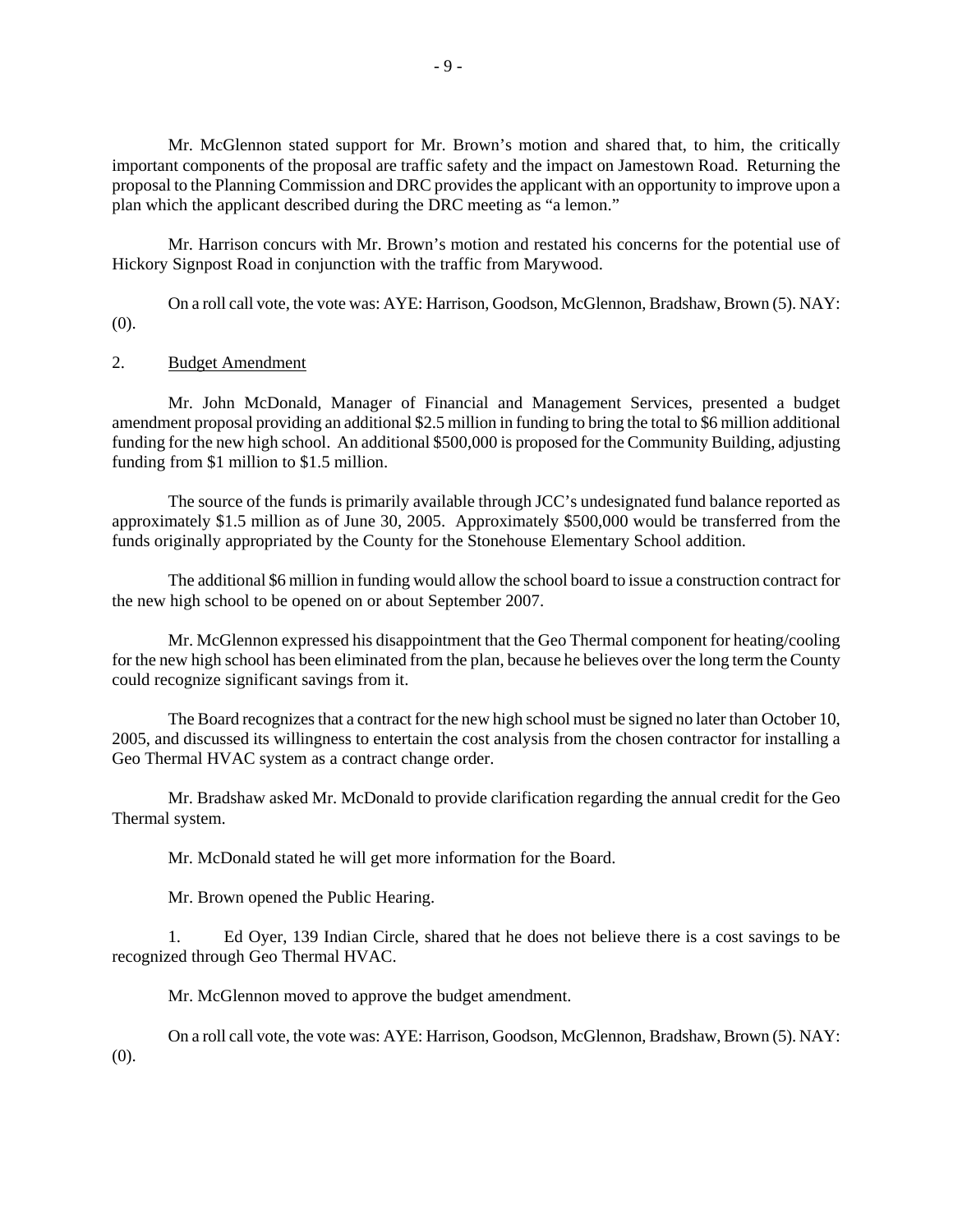# **R E S O L U T I O N**

#### BUDGET AMENDMENTS

- WHEREAS, the James City County Board of Supervisors has been requested to increase the funding for the new community building; and
- WHEREAS, the Board of Supervisors has identified a need for an additional \$6,000,000 in County funds for the third high school; and
- WHEREAS, appropriating the undesignated June 30, 2005, fund balance and the possibility of increasing the amount borrowed for the Stonehouse Elementary School addition are two options to generate the needed additional funds.
- NOW, THEREFORE, BE IT RESOLVED that the Board of Supervisors of James City County, Virginia, authorizes the following budget amendments for FY 2006 and appropriates these sums, as follows:

| OPERATING REVENUES<br><b>Undesignated Fund Balance</b>                                    | add        | \$2,454,283          |
|-------------------------------------------------------------------------------------------|------------|----------------------|
| OPERATING EXPENDITURES/TRANSFERS<br><b>Transfer to Capital Projects</b>                   | add        | 2,454,283            |
| CAPITAL PROJECT REVENUES<br><b>Bond Proceeds</b><br><b>Transfer from Operating Budget</b> | add<br>add | 524,937<br>2,454,283 |
| CAPITAL PROJECT EXPENDITURES<br>Third High School<br><b>Community Building</b>            | add<br>add | 2,479,220<br>500,000 |

# **H. REPORTS OF THE COUNTY ADMINISTRATOR**

Mr. Porter announced there will be a short Service Authority meeting following the Board meeting.

#### **I. BOARD REQUESTS AND DIRECTIVES**

 Mr. McGlennon nominated Ms. Shereen Hughes for appointment to the Planning Commission representing the Jamestown District pursuant to the Board's discussion during its Closed Session on September 27.

 Mr. Brown called for a roll call vote on Ms. Hughes nomination to fill the unexpired term of Ingrid Blanton on the Planning Commission.

 On a roll call vote, the vote was: AYE: Harrison, Goodson, McGlennon, Bradshaw, Brown (5). NAY: (0).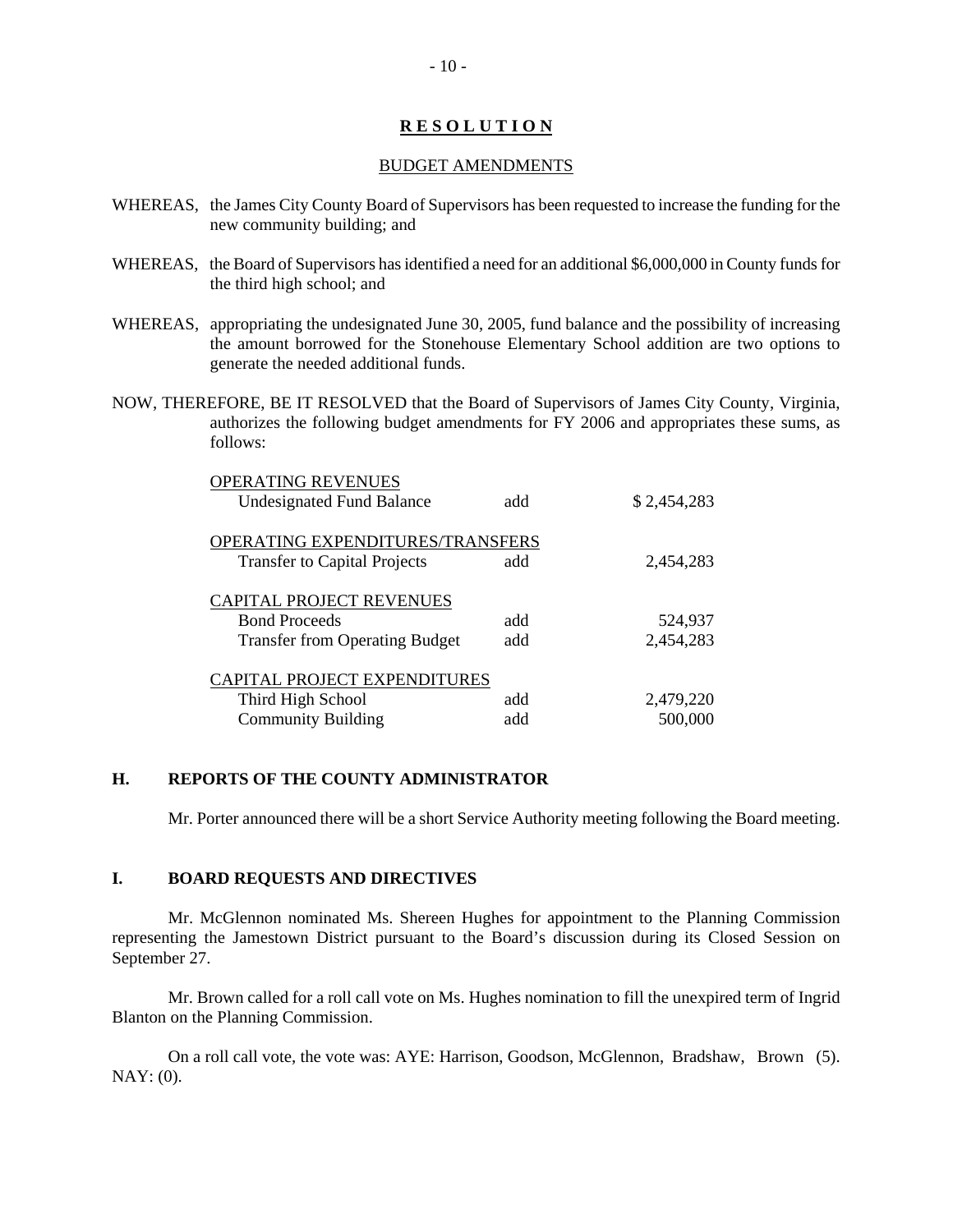Mr. Brown gave a brief report of the Virginia Peninsula Mayors and Chairs meeting on September 26 where he heard a short presentation about the NASA TV Channel. The channel is offered free to localities.

 Mr. Brown asked staff to investigate and report back to the Board on the NASA TV Channel to see how it might be added to our cable channels.

Mr. Goodson noted that JCC did have a NASA cable channel before the change in the cable lineup.

## **J. ADJOURNMENT**

Mr. Goodson, at 9:07 p.m., moved that the meeting be adjourned until October 11, 2005, at 7 p.m.

On a roll call vote, the vote was: AYE: Harrison, Goodson, McGlennon, Bradshaw, Brown (5). NAY:

(0).

At 9:07 p.m., Mr. Brown adjourned the Board.

Sanford B. Wanner Clerk to the Board

\_\_\_\_\_\_\_\_\_\_\_\_\_\_\_\_\_\_\_\_\_\_\_\_\_\_\_\_\_\_\_\_

092705bs.min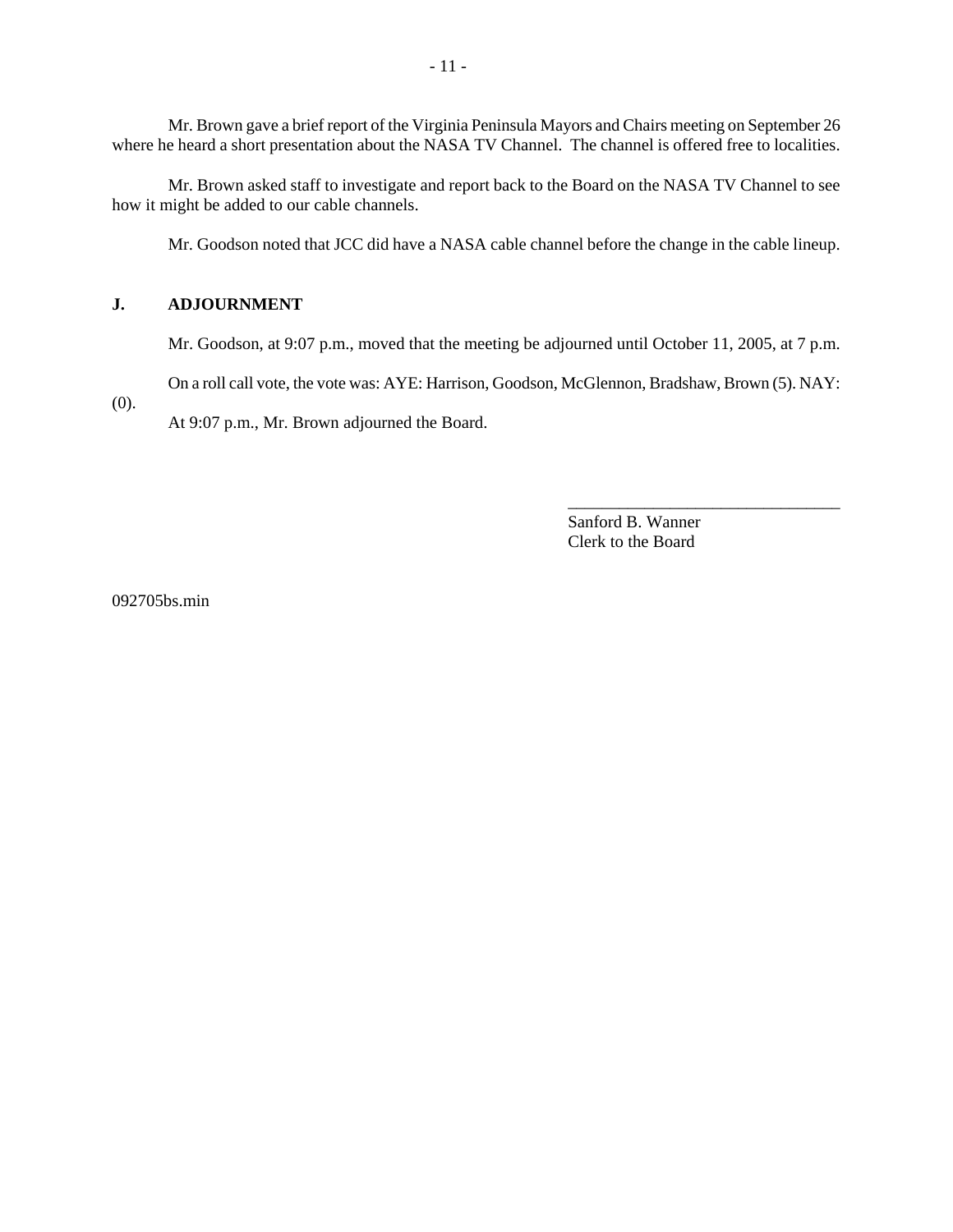# **AT A REGULAR MEETING OF THE BOARD OF SUPERVISORS OF THE COUNTY OF JAMES CITY, VIRGINIA, HELD ON THE 11TH DAY OF OCTOBER 2005, AT 7:00 P.M. IN THE COUNTY GOVERNMENT CENTER BOARD ROOM, 101 MOUNTS BAY ROAD, JAMES CITY COUNTY, VIRGINIA.**

# **A. ROLL CALL**

 Michael J. Brown, Chairman, Powhatan District Jay T. Harrison, Sr., Vice Chairman, Berkeley District Bruce C. Goodson, Roberts District John J. McGlennon, Jamestown District M. Anderson Bradshaw, Stonehouse District

 Sanford B. Wanner, County Administrator Leo P. Rogers, County Attorney

## **B. MOMENT OF SILENCE**

Mr. Brown requested the Board and citizens observe a moment of silence.

# **C. PLEDGE OF ALLEGIANCE**

 Andrew Q. Salisbury, a Junior at Lafayette High School, led the Board and citizens in the Pledge of Allegiance.

## **D. PRESENTATION**

## 1. Fire Prevention Week

 Mr. Brown presented Fire Chief Tal Luton and Chris Judkins, Firefighter Recruit, with a resolution declaring October 9 - 15, 2005 as Fire Prevention Week in James City County.

 Chief Luton made a brief presentation on the establishment of the Fire Prevention Week and stated that this year's theme for Fire Prevention Week is "Use Candles with Care" because home candle fires have risen steadily over the last decade.

## **E. PUBLIC COMMENT**

 1. Mr. McGlennon stated that he had followed up on Mr. Richard Foley's September 11 request and found that the Attorney General of the Commonwealth has joined 37 other States in issuing an investigation into price gouging by gasoline companies following the impact of Hurricane Katrina.

 2. Mr. David W. Brown, 1502 Bush Neck Road, commented on the increase of assessment on his real estate; stated that the Real Estate Assessment division staff disregards Board of Equalization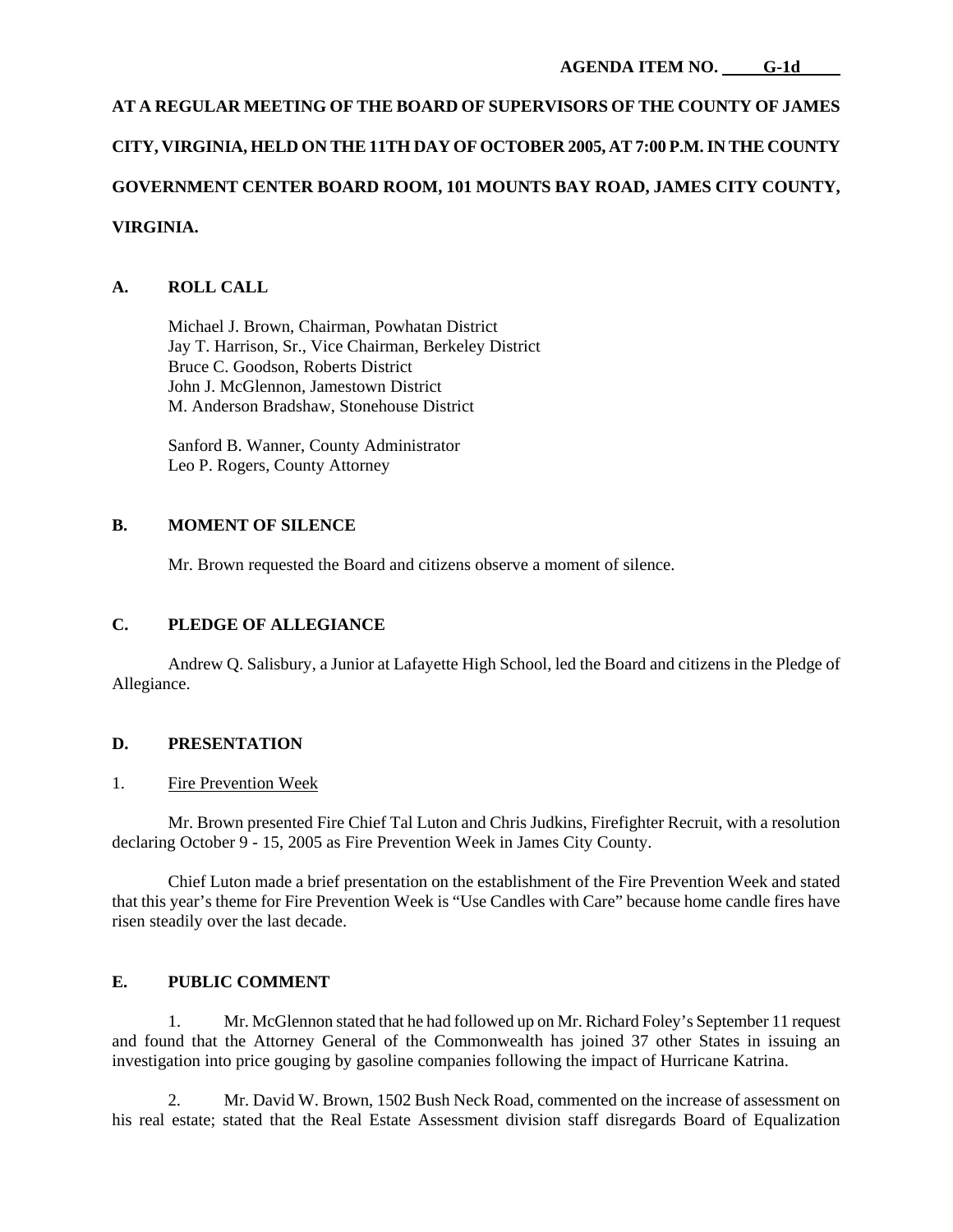decisions; stated that the County needs to have respect for law and Board of Equalization decisions; and commented that very few farmers are left in the County and even less will be found if this uncontrolled assessment continues.

 3. Mr. Randy O'Neill, 109 Sheffield Road, owner of Virginia is for Education, offered his services as an alternative for addressing the shortage of fitness facilities for youth in the community.

 4. Mr. Ed Oyer, 139 Indian Circle, commented on the military assistance sent from this area to the area damaged by Hurricane Katrina and commented that an article in the local paper is incorrect regarding hospital service in the County being only 30 minutes away.

#### **F. CONSENT CALENDAR**

Mr. Goodson made a motion to adopt the items on the Consent Calendar.

 On a roll call vote, the vote was: AYE: Harrison, Goodson, McGlennon, Bradshaw, Brown (5). NAY: (0).

1. Fire Prevention Week

## **R E S O L U T I O N**

#### FIRE PREVENTION WEEK

- WHEREAS, the fire service endeavors to prevent fire and also prevent injuries and death as a result of fire; and
- WHEREAS, James City County Fire Department promotes fire safety in the community; and
- WHEREAS, the week of October 9-15, 2005, has been identified as Fire Prevention Week by the President of the United States; and
- WHEREAS, the National Fire Protection Association sponsors Fire Prevention Week in cooperation with local fire departments; and
- WHEREAS, the Fire Department has planned fire prevention programs for school-age children, guests, and residents of the County.
- NOW, THEREFORE, BE IT RESOLVED that the Board of Supervisors of James City County, Virginia, does hereby recognize the week of October 9-15, 2005, as Fire Prevention Week and calls this observance to the attention of its citizens.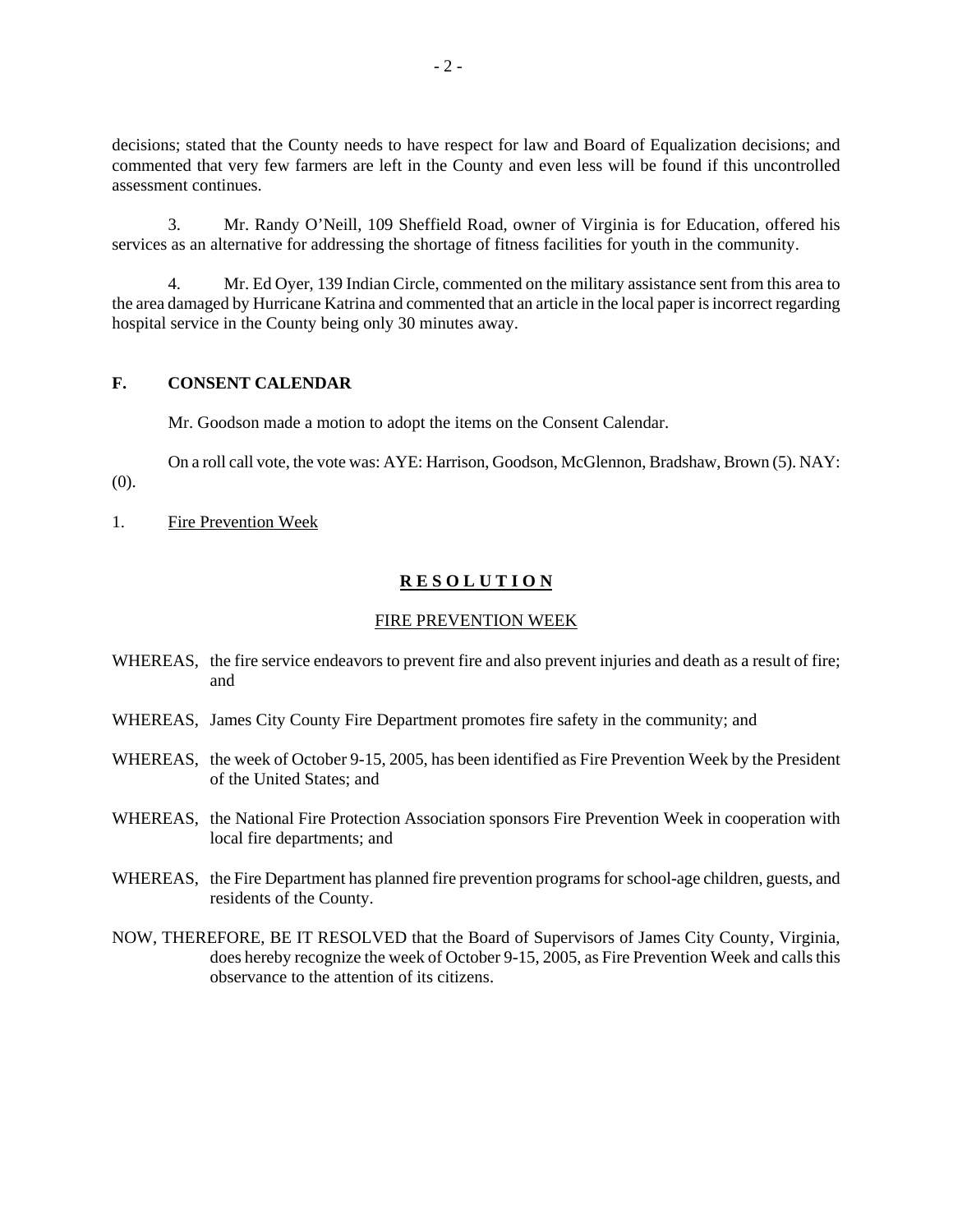## 2. Grant Award – Commonwealth Attorney – Virginia Domestic Violence Victim Fund - \$50,000

# **R E S O L U T I O N**

## GRANT AWARD - COMMONWEALTH ATTORNEY -

#### VIRGINIA DOMESTIC VIOLENCE VICTIM FUND - \$50,000

- WHEREAS, the Commonwealth Attorney for the City of Williamsburg and James City County has been awarded an 18-month \$50,000 grant from the Virginia Domestic Violence Victim Fund through the State Department of Criminal Justice Services; and
- WHEREAS, this grant would help fund the personnel costs of a paralegal to assist in the prosecution of misdemeanors and felonies involving domestic violence, sexual abuse, stalking, and family abuse through December 31, 2006; and
- NOW, THEREFORE, BE IT RESOLVED that the Board of Supervisors of James City County, Virginia, hereby appropriates the following to the Special Projects/Grants Fund:

#### Revenues:

| <b>DCJS</b> Domestic Violence Grant                 | \$50,000 |
|-----------------------------------------------------|----------|
| Contribution - Commonwealth Attorney                | 16,000   |
| Expenditure:                                        | \$66,000 |
| <b>Domestic Violence Prosecutor Personnel Costs</b> |          |

BE IT FURTHER RESOLVED that the Board of Supervisors authorizes the creation of a full-time temporary Paralegal position through December 31, 2006, for the purposes described above.

3. Grant Award – Department of Motor Vehicles Mini-Grant - \$1,500

## **R E S O L U T I O N**

## DEPARTMENT OF MOTOR VEHICLES MINI-GRANT AWARD - \$1,500

WHEREAS, the Department of Motor Vehicles has approved a Mini-Grant in the amount of \$1,500 to the Police Department for traffic-related law enforcement equipment; and

WHEREAS, the grant requires no matching funds.

NOW, THEREFORE, BE IT RESOLVED that the Board of Supervisors of James City County, Virginia, hereby authorizes the following appropriation amendments to the Special Projects/Grants Fund.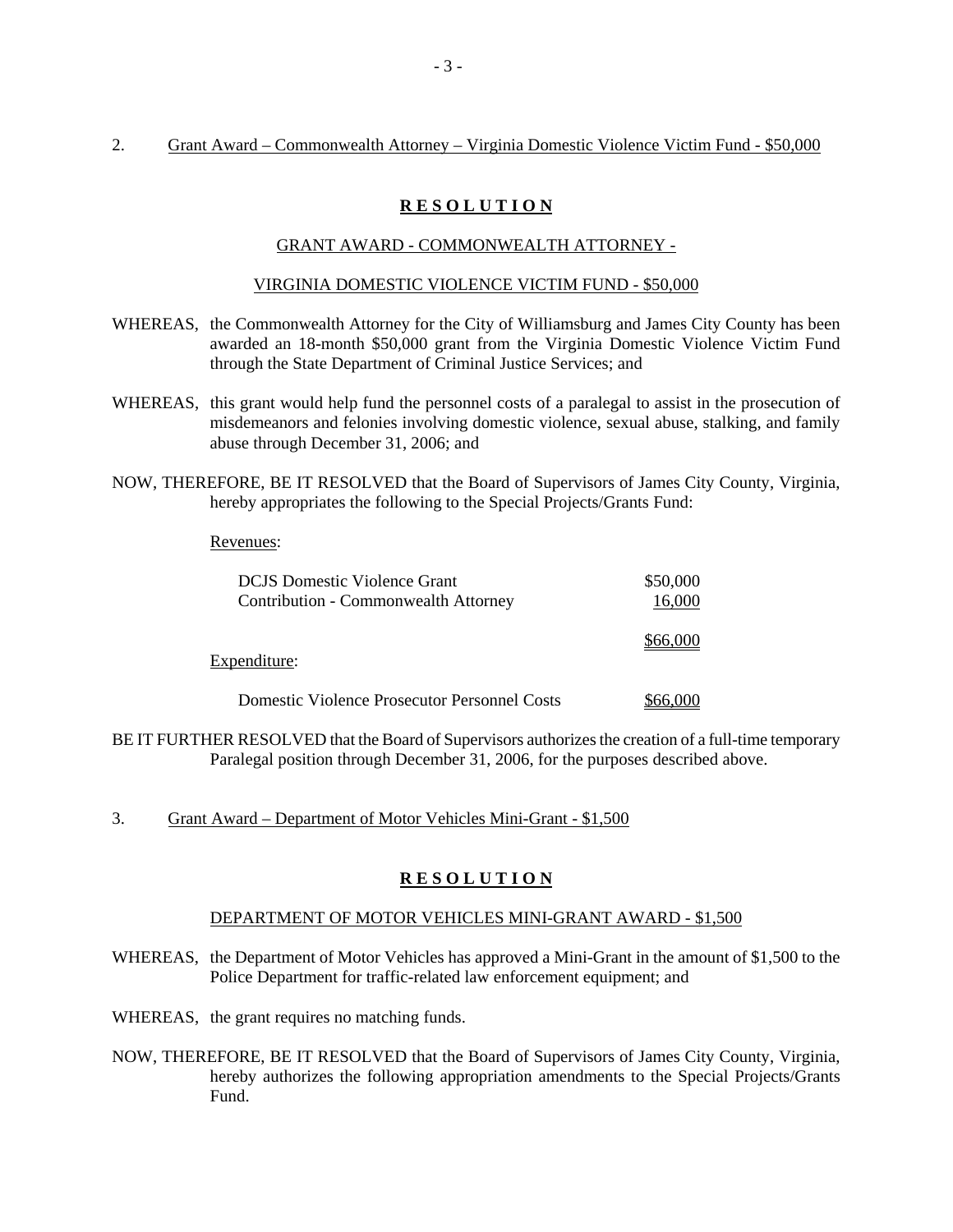Revenue:

|              | $DMV - Mini-Grant$ | \$1,500 |
|--------------|--------------------|---------|
| Expenditure: |                    |         |
|              | DMV – Mini-Grant   |         |

#### 4. Appropriation of Funds – State Homeland Security Program (SHSP) Grant - \$61,897

### **R E S O L U T I O N**

### APPROPRIATION OF FUNDS - STATE HOMELAND SECURITY PROGRAM (SHSP) GRANT

- WHEREAS, James City County has received a grant from the Virginia Department of Emergency Management in the amount of \$61,897; and
- WHEREAS, the grant will allow for the purchase of first responder equipment to develop better preparedness to prevent, respond, and recover from potential acts of terrorism; and
- WHEREAS, the grant reporting period is from July 1, 2005, through January 31, 2007, thus allowing any unexpended funds on June 30, 2006, to be carried over into the next James City County fiscal year; and
- WHEREAS, the grant will provide needed equipment for the Police and Fire departments of James City County.
- NOW, THEREFORE, BE IT RESOLVED that the Board of Supervisors of James City County, Virginia, hereby authorizes the acceptance of the grant and the following budget amendments and changes in appropriations to the Special Projects/Grants Fund:

Revenue:

| <b>VDEM</b> - State Homeland Security Program | \$61,897 |  |
|-----------------------------------------------|----------|--|
|                                               |          |  |

Expenditure:

| <b>VDEM</b> - State Homeland Security Program | \$61,897 |
|-----------------------------------------------|----------|
|-----------------------------------------------|----------|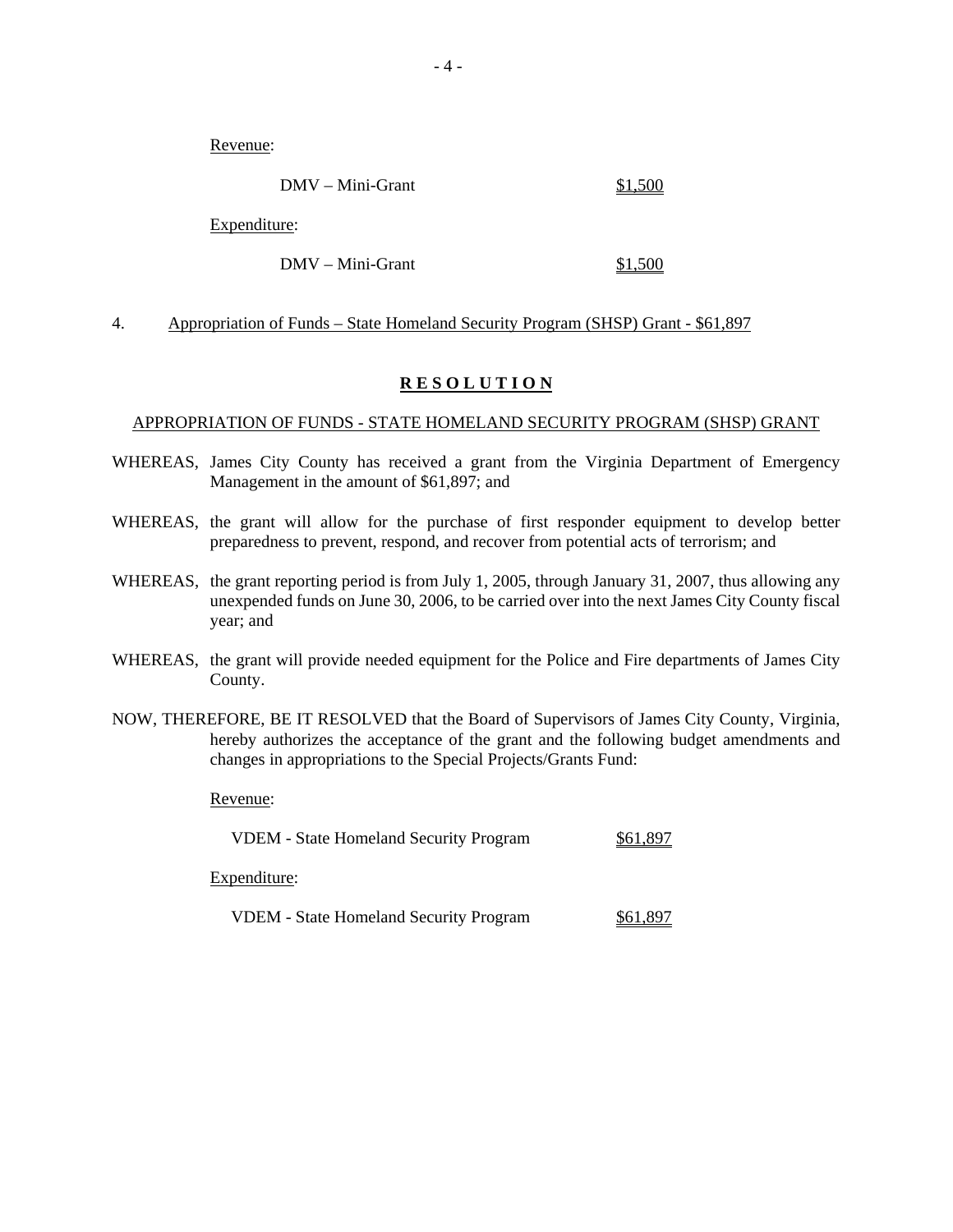5. Contract Awards – Annual Architecture Services

# **R E S O L U T I O N**

#### CONTRACT AWARDS - ANNUAL ARCHITECTURAL SERVICES

- WHEREAS, the Request for Proposals (RFPs) has been advertised and evaluated for annual architectural services; and
- WHEREAS, the two firms listed below submitted proposals and were determined to be qualified to provide the required architectural services specified in the RFPs.
- NOW, THEREFORE, BE IT RESOLVED that the Board of Supervisors of James City County, Virginia, hereby awards the contracts for annual architectural services to the two firms listed below:
	- 1. Hopke & Associates, Inc., Williamsburg, Virginia
	- 2. Hening-Vest-Covey-Chenault Architectural Corporation, Richmond, Virginia
- 6. Reduced Street Width Windmill Meadows

### **R E S O L U T I O N**

#### REDUCED STREET WIDTH – WINDMILL MEADOWS

- WHEREAS, the required width of public streets located within subdivisions is set forth in the Virginia Department of Transportation's ("VDOT") Subdivision Street Design Guide (the "Guide"); and
- WHEREAS, the Guide requires that the streets in the Windmill Meadows subdivision be 36 feet in width; and
- WHEREAS, in certain circumstances, the Guide allows for reductions in the required pavement width; and
- WHEREAS, the developer of Windmill Meadows has requested a six-foot reduction in the required pavement width along John Jackson Drive from 36 feet to 30 feet, in order to reduce the amount of pavement and enhance subdivision design; and
- WHEREAS, the developer has met all the requirements, as shown on the development plan S-091-05, in accordance with the Reduced Street Width Policy adopted by the James City County Board of Supervisors on April 25, 2000; and
- WHEREAS, VDOT has agreed to the proposed reduction; and
- WHEREAS, VDOT may not approve a request for a reduction in subdivision street pavement width without a written request by the Board of Supervisors.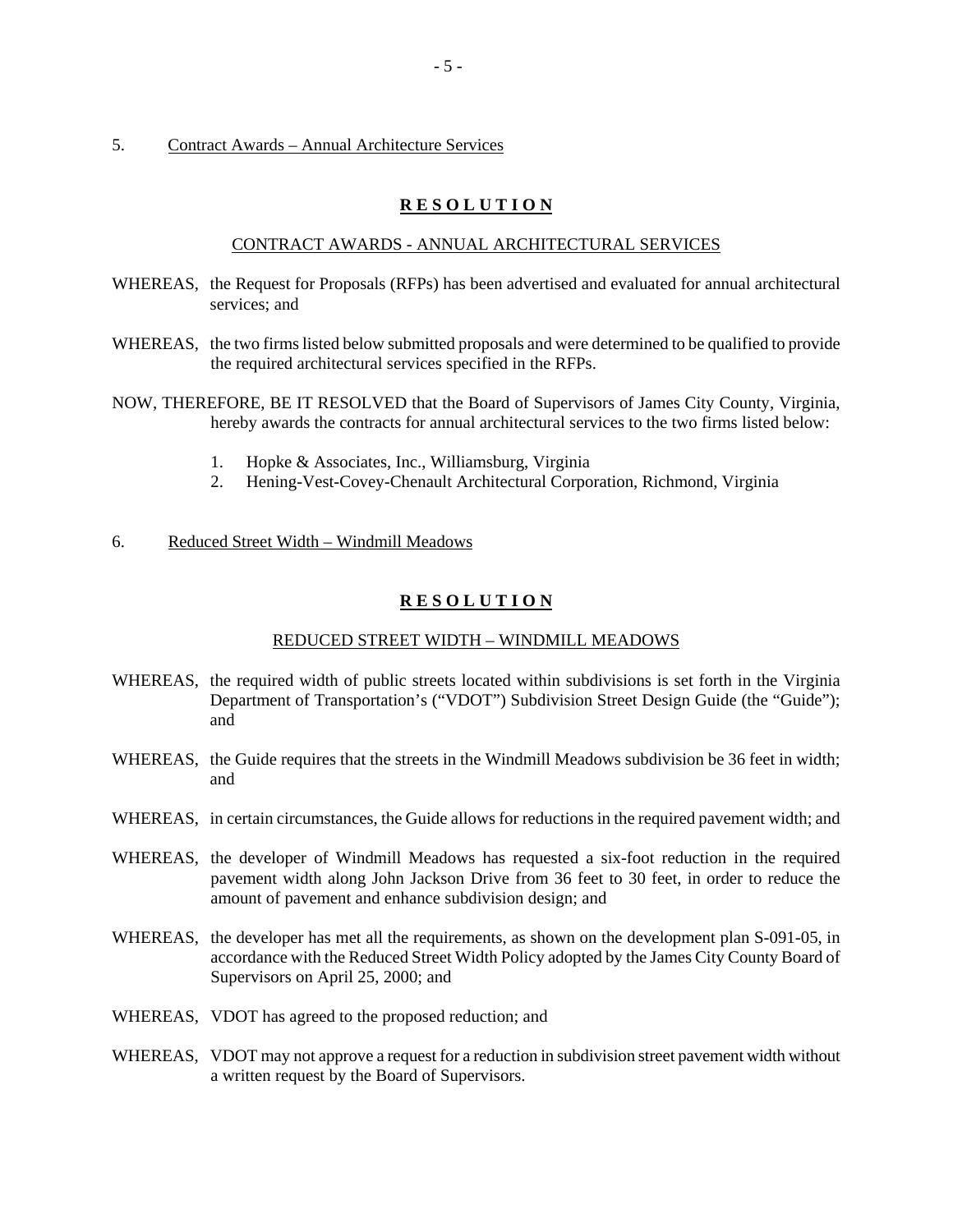- NOW, THEREFORE, BE IT RESOLVED that the Board of Supervisors of James City County, Virginia, hereby requests that VDOT approve a six-foot reduction in the required street width along John Jackson Drive in Windmill Meadows from 36 to 30 feet.
- BE IT FURTHER RESOLVED that the County will require off-street parking in Windmill Meadows in conformance with Section 24 VAC-30-91-110 of the VDOT's *Subdivision Street Requirements*.
- 7. Intention to Reimburse the Costs of Certain Expenditures

### **RESOLUTION OF THE BOARD OF SUPERVISORS OF**

## **JAMES CITY COUNTY, VIRGINIA, DECLARING ITS INTENTION TO**

#### **REIMBURSE THE COST OF CERTAIN EXPENDITURES –**

### **NEW ELEMENTARY SCHOOL**

- WHEREAS, James City County, Virginia (the "County") has made or will make, directly or indirectly, expenditures (the "Expenditures") in connection with the acquisition of land and the construction of a new elementary school for the County's public purposes, including the furtherance of economic development in the County (together, the "Project"); and
- WHEREAS, such Expenditures may be made directly by the County or indirectly through the Economic Development Authority of James City County, Virginia (the "Authority"); and
- WHEREAS, the County or the Authority may determine that the funds advanced and to be advanced to pay Expenditures will be reimbursed to the County or the Authority from the proceeds of one or more tax-exempt obligations to be issued by the County or by the Authority, on behalf of the County (the "Indebtedness").
- NOW, THEREFORE, BE IT RESOLVED by the Board of Supervisors of James City County, Virginia  $(the "Board"), that:$ 
	- 1. The Board hereby adopts this declaration of official intent under Treasury Regulations Section 1.150-2 and declares that the County intends to reimburse itself or the Authority with the proceeds of Indebtedness for Expenditures made on, after, or within 60 days prior to the date hereof with respect to the Project, except that Expenditures made more than 60 days prior to the date hereof may be reimbursed as to certain de minimis or preliminary expenditures described in Treasury Regulations Section 1.150-2(f) and as to other expenditures permitted under applicable Treasury Regulations.
	- 2. The maximum principal amount of Indebtedness expected to be issued for the Project is \$25,000,000.
	- 3. This Resolution shall take effect immediately upon its adoption.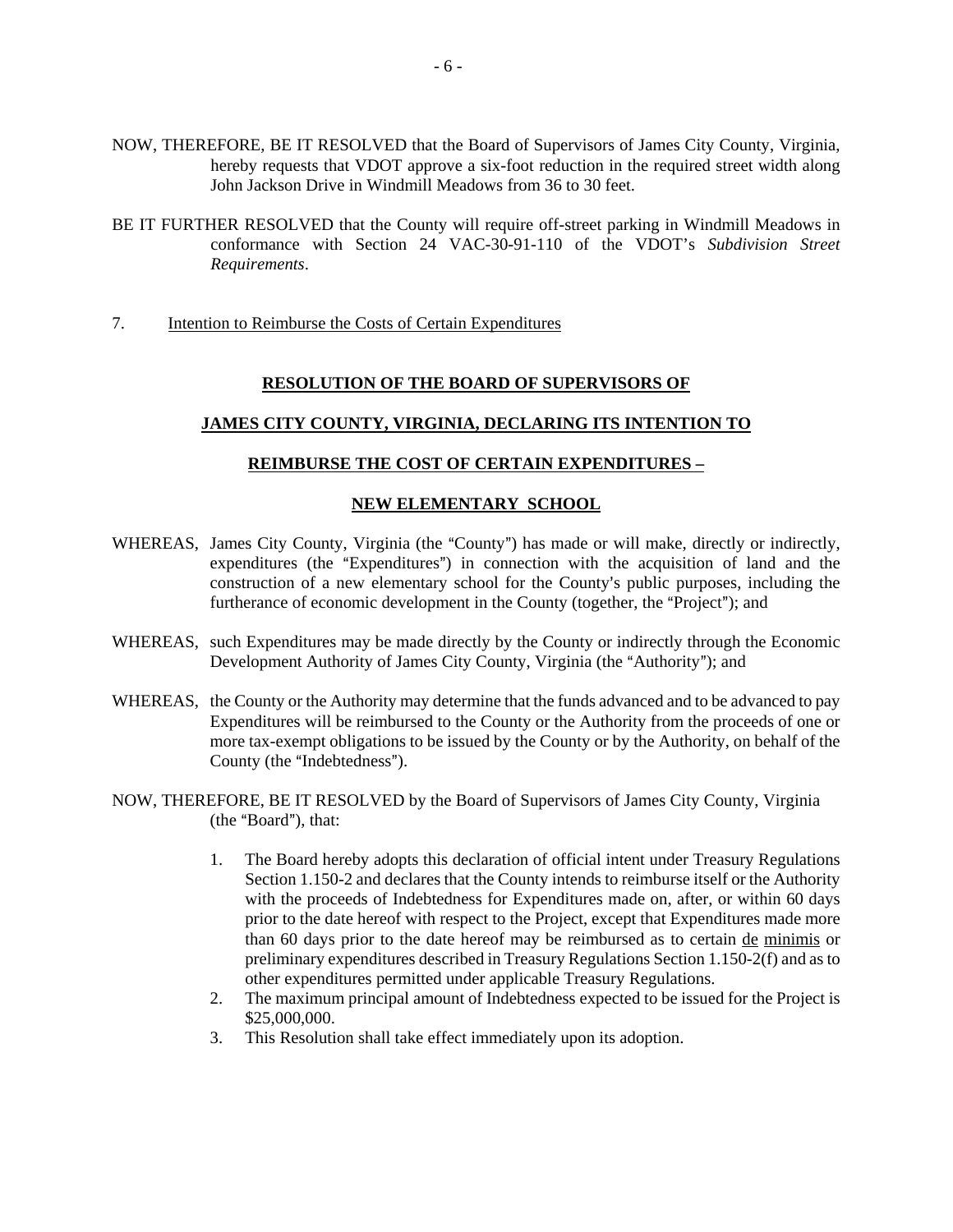# **RESOLUTION OF THE BOARD OF SUPERVISORS OF**

## **JAMES CITY COUNTY, VIRGINIA, DECLARING ITS INTENTION TO**

#### **REIMBURSE THE COST OF CERTAIN EXPENDITURES – NEW MIDDLE SCHOOL**

- WHEREAS, James City County, Virginia (the "County") has made or will make, directly or indirectly, expenditures (the "Expenditures") in connection with the acquisition of land and the construction of a new middle school for the County's public purposes, including the furtherance of economic development in the County (together, the "Project"); and
- WHEREAS, such Expenditures may be made directly by the County or indirectly through the Economic Development Authority of James City County, Virginia (the "Authority"); and
- WHEREAS, the County or the Authority may determine that the funds advanced and to be advanced to pay Expenditures will be reimbursed to the County or the Authority from the proceeds of one or more tax-exempt obligations to be issued by the County or by the Authority, on behalf of the County (the "Indebtedness").
- NOW, THEREFORE, BE IT RESOLVED by the Board of Supervisors of James City County, Virginia  $(the "Board"), that:$ 
	- 1. The Board hereby adopts this declaration of official intent under Treasury Regulations Section 1.150-2 and declares that the County intends to reimburse itself or the Authority with the proceeds of Indebtedness for Expenditures made on, after, or within 60 days prior to the date hereof with respect to the Project, except that Expenditures made more than 60 days prior to the date hereof may be reimbursed as to certain de minimis or preliminary expenditures described in Treasury Regulations Section 1.150-2(f) and as to other expenditures permitted under applicable Treasury Regulations.
	- 2. The maximum principal amount of Indebtedness expected to be issued for the Project is \$35,000,000.
	- 3. This Resolution shall take effect immediately upon its adoption.

## **RESOLUTION OF THE BOARD OF SUPERVISORS OF**

## **JAMES CITY COUNTY, VIRGINIA, DECLARING ITS INTENTION TO**

#### **REIMBURSE THE COST OF CERTAIN EXPENDITURES – EXPANSION OF**

## **STONEHOUSE ELEMENTARY SCHOOL**

- WHEREAS, James City County, Virginia (the "County") has made or will make, directly or indirectly, expenditures (the "Expenditures") in connection with the expansion of Stonehouse Elementary School for the County's public purposes, including the furtherance of economic development in the County (together, the "Project"); and
- WHEREAS, such Expenditures may be made directly by the County or indirectly through the Economic Development Authority of James City County, Virginia (the "Authority"); and
- WHEREAS, the County or the Authority may determine that the funds advanced and to be advanced to pay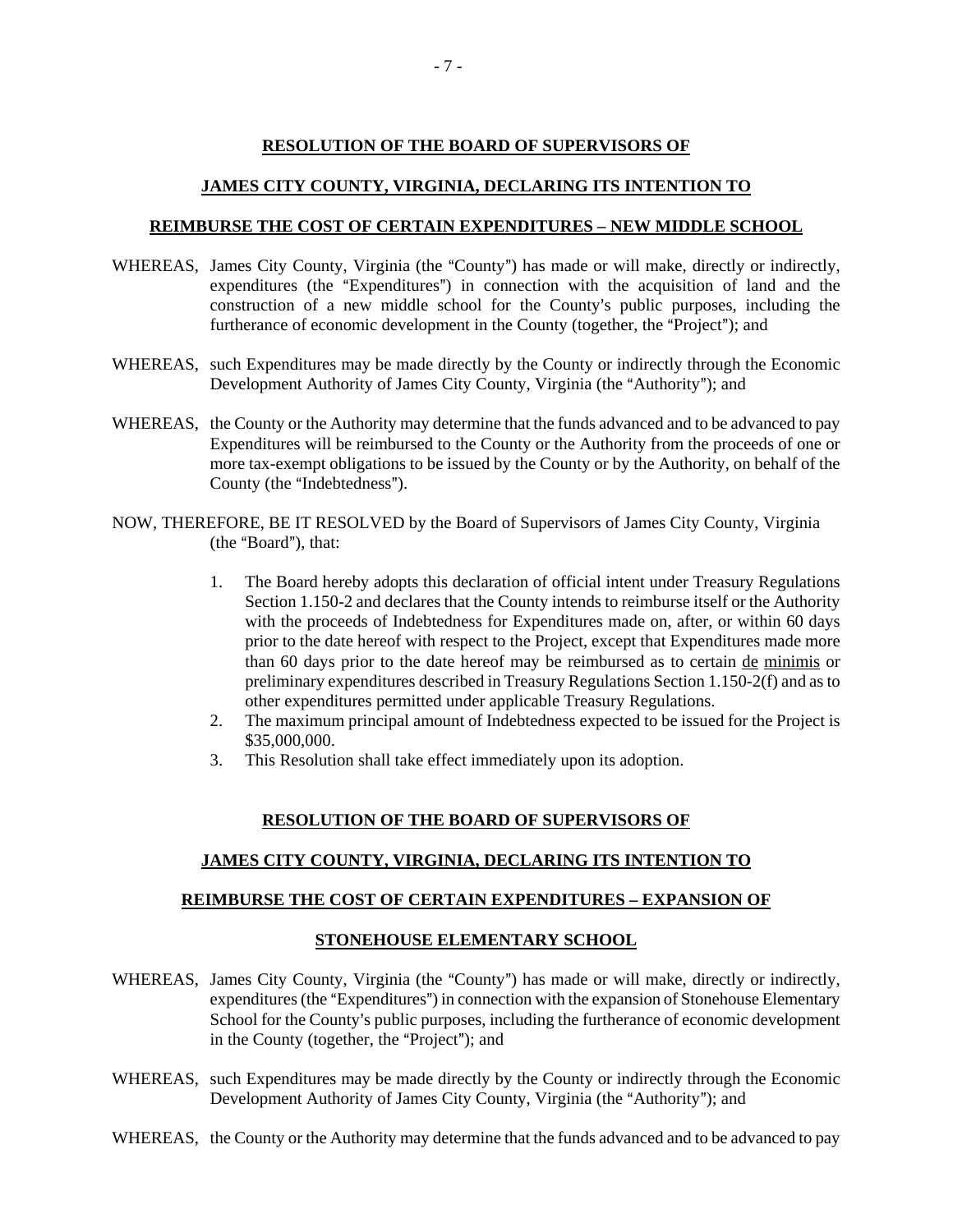Expenditures will be reimbursed to the County or the Authority from the proceeds of one or more tax-exempt obligations to be issued by the County or by the Authority, on behalf of the County (the "Indebtedness").

- NOW, THEREFORE, BE IT RESOLVED by the Board of Supervisors of James City County, Virginia  $(the "Board"). that:$ 
	- 1. The Board hereby adopts this declaration of official intent under Treasury Regulations Section 1.150-2 and declares that the County intends to reimburse itself or the Authority with the proceeds of Indebtedness for Expenditures made on, after, or within 60 days prior to the date hereof with respect to the Project, except that Expenditures made more than 60 days prior to the date hereof may be reimbursed as to certain de minimis or preliminary expenditures described in Treasury Regulations Section 1.150-2(f) and as to other expenditures permitted under applicable Treasury Regulations.
	- 2. The maximum principal amount of Indebtedness expected to be issued for the Project is \$5,000,000.
	- 3. This Resolution shall take effect immediately upon its adoption.

# 8. Budget Amendment – Fire Training Center - \$56,000

# **R E S O L U T I O N**

#### BUDGET AMENDMENT - FIRE TRAINING CENTER - \$56,000

- WHEREAS, the James City Fire Training Center needs to vacate its current location at Eastern State Hospital; and
- WHEREAS, suitable rental space has been located in McLaws Circle; and
- WHEREAS, estimated rent and relocation costs for the remainder of FY 2006 are \$56,000.
- NOW, THEREFORE, BE IT RESOLVED that the Board of Supervisors of James City County, Virginia, hereby transfers \$56,000 from Operating Contingency to the Fire Department's Operating Budget.

# **H. PUBIC HEARINGS**

#### 1. Case Nos. SUP-27-05. Chickahominy Baptist Church Expansion

 Mr. Matthew J. Smolnik, Planner, stated that Marion J. Brown of Chickahominy Baptist Church applied for a special use permit (SUP) to allow for the expansion of the church's facilities to approximately 5,700 square feet in size to accommodate classrooms, kitchen, choir room, rest rooms, administrative offices, and a fellowship hall; a portico along the front entrance to the church, and the three parcels will be used for the church operation and will be combined into one larger parcel totaling 1.75 acres. The Church is located at 2900 Chickahominy Road, is zoned R-8, Rural Residential, and can be further identified as Parcel Nos. (1-8), (1-9), and (1-9A) on the James City County Real Estate Tax Map No. (22-3).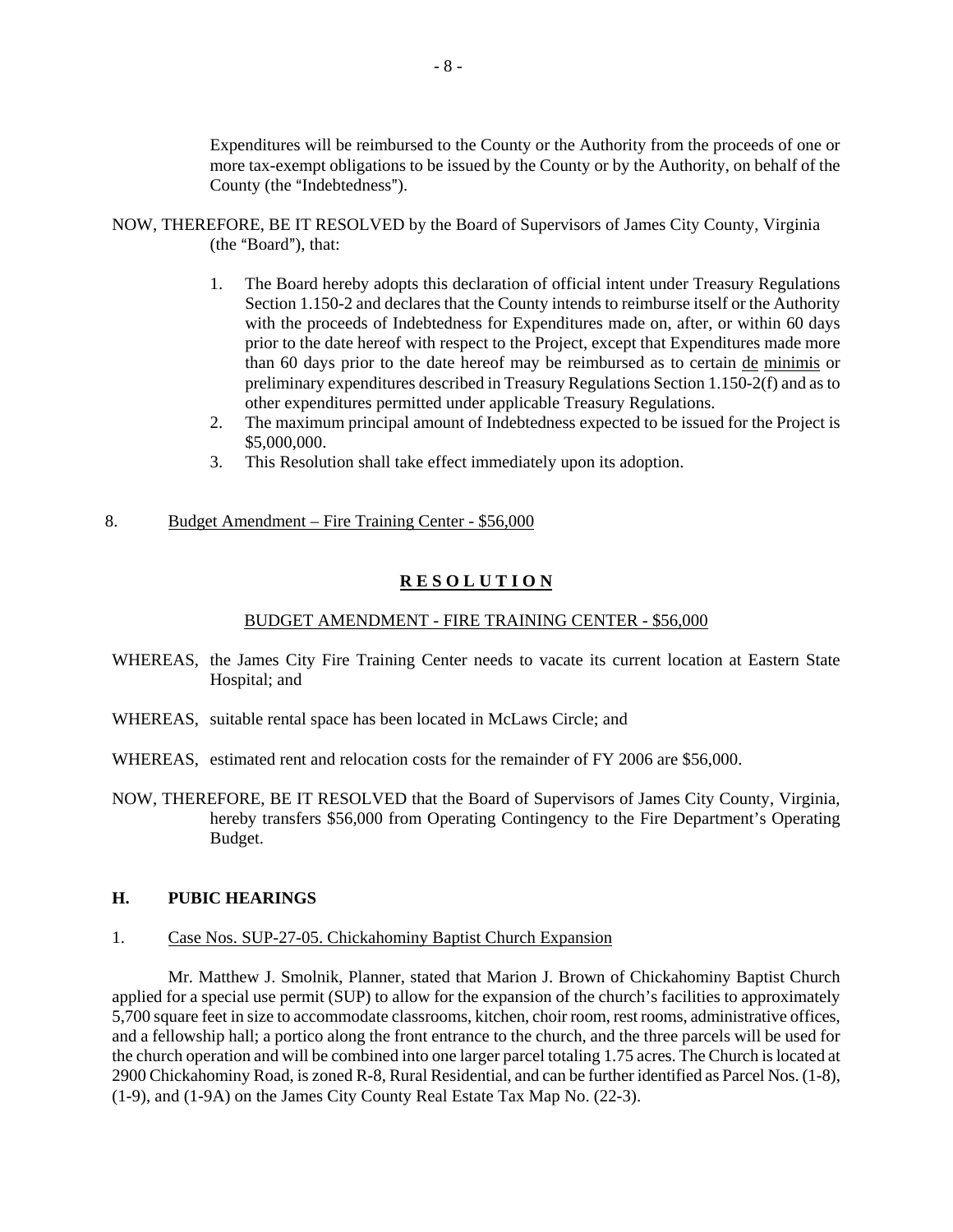Staff found the proposal to be consistent with the Comprehensive Land Use Map designation and is compatible with surrounding zoning and development. Staff believes the proposed conditions will sufficiently mitigate the impacts created by the proposed development.

 At its meeting on September 12, 2005, the Planning Commission recommended approval of the proposal by a vote of 5-0.

Staff recommended approval of the application subject to the conditions listed in the resolution.

Mr. Brown opened the Public Hearing.

 1. Ms. Marian J. Brown, 7272 Chickahominy Road, Applicant, stated the existing facility is not adequate for all the ministries and therefore is requesting approval of the expansion project, and provided a brief overview of the proposed expansion.

 2. Reverend Corwin Hammond, 6210 Glen Rose Drive, Suffolk, Virginia, provided an overview of the expected benefits from the expansion of the church facility and requested the Board approve the application.

As no one else wished to speak to this matter, Mr. Brown closed the Public Hearing.

 Mr. Harrison stated his enthusiasm about the expansion project and support of the community's youth.

 Mr. Bradshaw commented on the Freedom Bell and complemented the church community in the contribution to the County and to those affected by Hurricane Katrina.

Mr. Bradshaw made a motion to adopt the resolution.

 On a roll call vote, the vote was: AYE: Harrison, Goodson, McGlennon, Bradshaw, Brown (5). NAY: (0).

## **R E S O L U T I O N**

#### CASE NO. SUP-27-05. CHICKAHOMINY BAPTIST CHURCH EXPANSION

- WHEREAS, the Board of Supervisors of James City County has adopted by ordinances specific land uses that shall be subjected to a special use permit (SUP) process; and
- WHEREAS, the applicant has proposed a 5,800-square-foot addition to the existing church; and
- WHEREAS, the property is currently zoned R-8, Rural Residential, designated Rural Lands on the 2003 Comprehensive Plan Land Use Map; and
- WHEREAS, the property is located at 2900 Chickahominy Road on property more specifically identified as Parcel Nos. (1-8), (1-9), and (1-9A) on James City County Real Estate Tax Map Number (22- 3); and
- WHEREAS, on September 12, 2005, the Planning Commission recommended approval of the application by a vote of 5-0.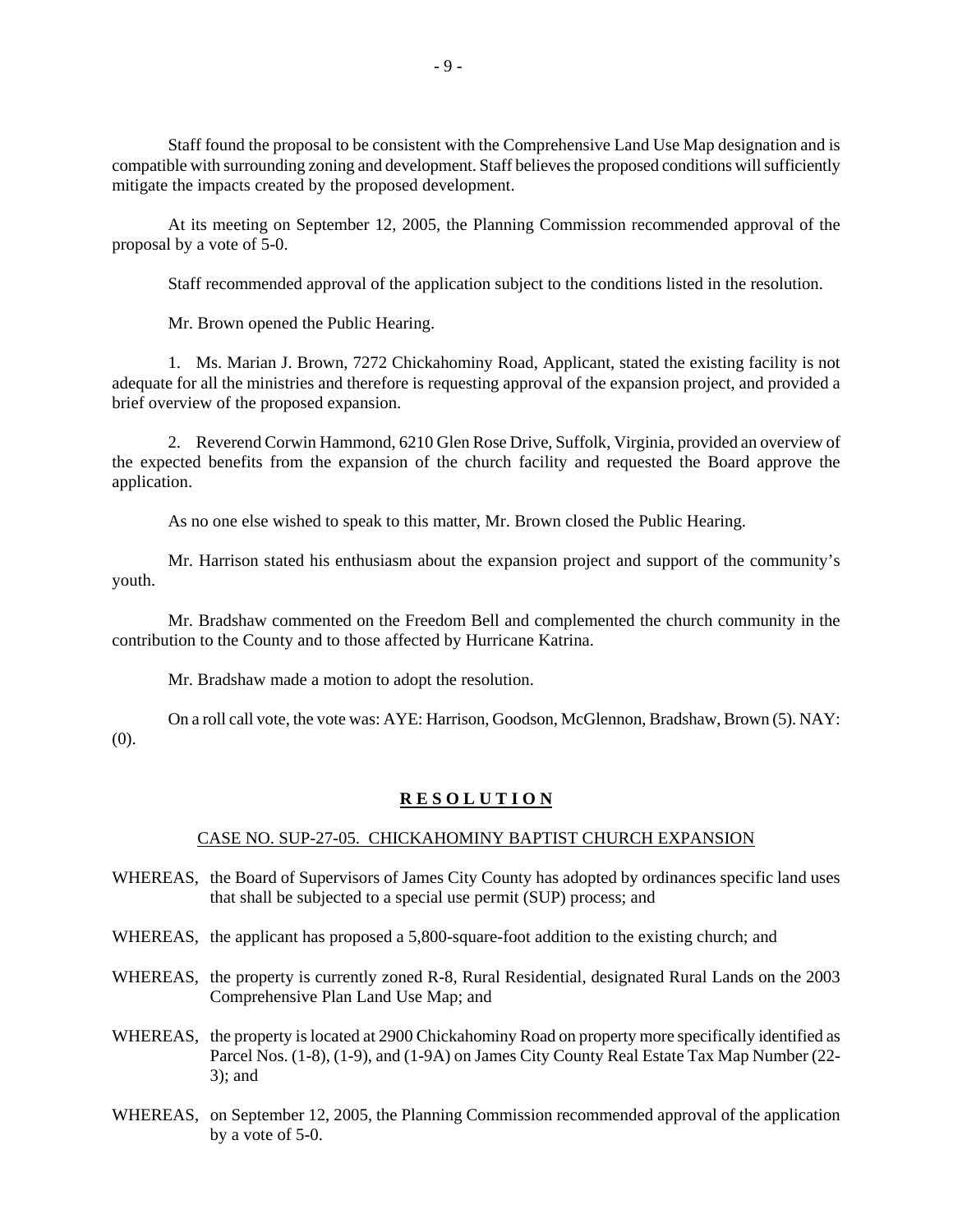- NOW, THEREFORE, BE IT RESOLVED that the Board of Supervisors of James City County, Virginia, does hereby approve the issuance of SUP-27-05 as described herein with the following conditions:
	- 1. This SUP shall be valid for the existing church and an expansion not to exceed 5,900 square feet in size and accessory uses thereto. Development of the site shall be generally in accordance with the submitted Master Plan as determined by the Development Review Committee (DRC) of the James City County Planning Commission. Minor changes may be permitted by the DRC, as long as they do not change the basic concept or character of the development.
	- 2. Prior to final site plan approval, the Planning Director shall review and approve the final architectural design of the building. Such building shall be generally consistent, as determined by the Director of Planning, with the architectural elevations titled "Chickahominy Baptist Church Conceptual Design Elevations" submitted with this SUP application, dated March 4, 2005, and drawn by Louis W. Johnson, Jr.
	- 3. If construction has not commenced on this project within 36 months from the issuance of a SUP, the SUP shall become void. Construction shall be defined as obtaining permits for building construction, and footings and foundation have passed required inspections.
	- 4. Any new exterior site lighting shall be limited to fixtures that are horizontally mounted on light poles not to exceed 15 feet in height and/or other structures and shall be recessed fixtures with no bulb, lens, or globe extending below the casing. The casing shall be opaque and shall completely surround the entire light fixture and light source in such a manner that all light will be directed downward and the light source is not visible from the side. No glare, defined as 0.1 footcandle or higher, shall extend outside the property lines.
	- 5. A Phase I Archaeological Study for the area to be disturbed by the expansion shall be submitted to the Director of Planning for review and approval prior to land disturbance. A treatment plan shall be submitted and approved by the Director of Planning for all sites in the Phase I Study that are recommended for a Phase II evaluation and/or identified as eligible for inclusion on the National Register of Historic Places. If a Phase II Study is undertaken, such a study shall be approved by the Director of Planning and a treatment plan for said sites shall be submitted to, and approved by, the Director of Planning for sites that are determined to be eligible for inclusion on the National Register of Historic Places and/or those sites that require a Phase III Study. If in the Phase III Study, a site is determined eligible for nomination to the National Register of Historic Places and said site is to be preserved in place, the treatment plan shall include nomination of the site to the National Register of Historic Places. If a Phase III Study is undertaken for said sites, such studies shall be approved by the Director of Planning prior to land disturbance within the study areas. All Phase I, Phase II, and Phase III Studies shall meet the Virginia Department of Historic Resources'*Guidelines for Preparing Archaeological Resource Management Reports* and the Secretary of the Interior's *Standards and Guidelines for Archaeological Documentation*, as applicable, and shall be conducted under the supervision of a qualified archaeologist who meets the qualifications set forth in the Secretary of the Interior's *Professional Qualification Standards.* All approved treatment plans shall be incorporated into the plan of development for the site and the clearing, grading, or construction activities thereon.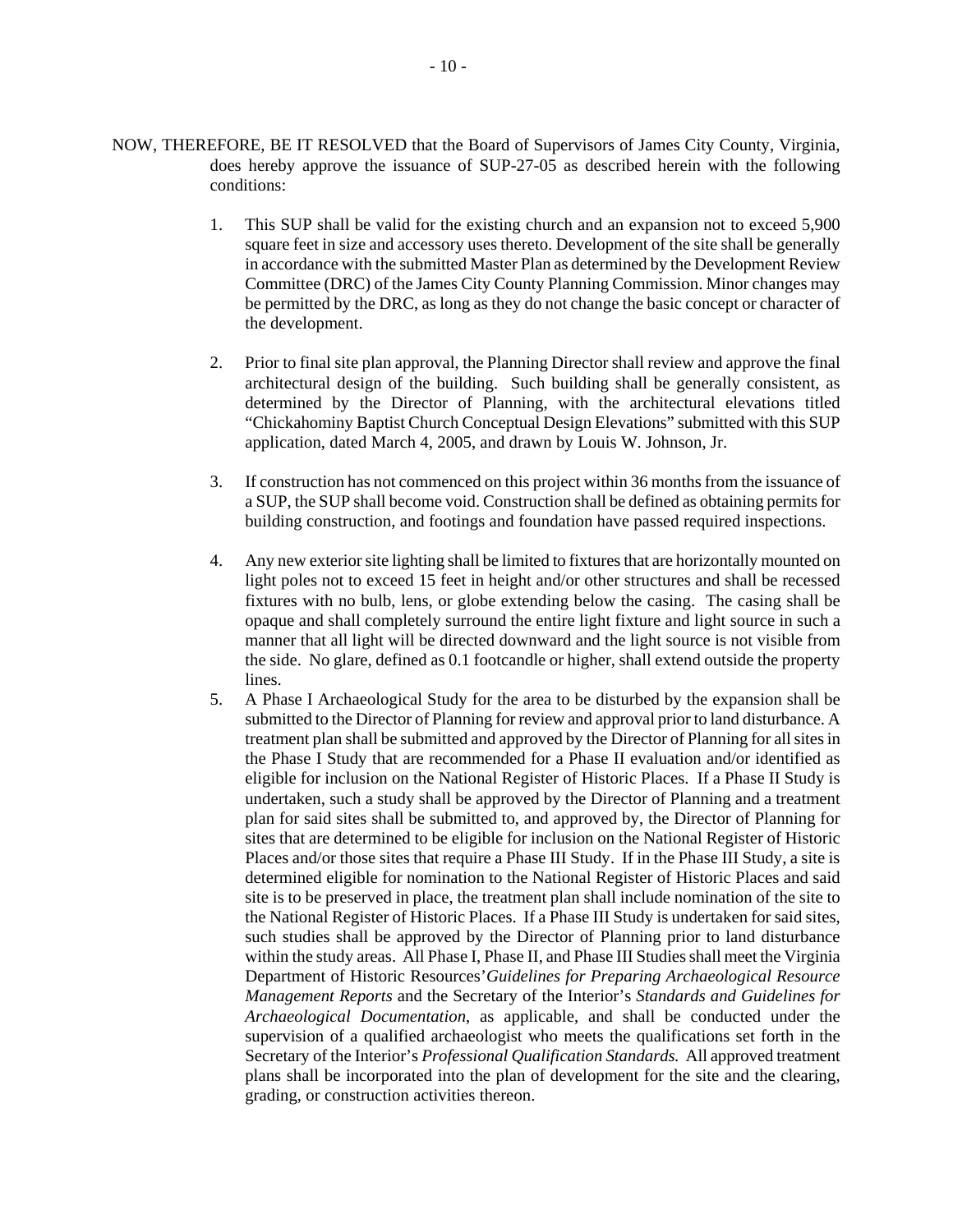- 6. Freestanding signage shall be limited to one monument style sign. For purposes of this condition, a "monument" style sign shall be defined as a freestanding sign with a completely enclosed base not to exceed 32 square feet in size and not to exceed eight feet in height from grade.
- 7. The applicant shall receive full approval from the Health Department for septic tank and drainfield capacity prior to final site plan approval.
- 8. The applicant shall be responsible for developing and enforcing water conservation standards to be submitted to and approved by the James City Service Authority prior to final site plan approval. The standards may include, but shall not be limited to, such water conservation measures as limitations on the installation and use of irrigation systems, the use of approved landscaping materials including the use of drought-tolerant plants where appropriate, and the use of water-conserving fixtures to promote water conservation and minimize the use of public water resources.
- 9. Only one entrance shall be allowed onto Chickahominy Road. The current entrance on the east side of the property shall be permanently closed and relocated to Browns Drive. Entrance improvements shall be reviewed and approved by the Virginia Department of Transportation (VDOT) prior to final site plan approval.
- 10. A CE-7 Land Use permit shall be obtained from the Virginia Department of Transportation (VDOT) following final site plan approval for the construction of an entrance from the property onto Browns Drive.
- 11. This SUP is not severable. Invalidation of any word, phrase, clause, sentence, or paragraph shall invalidate the remainder.

#### 2. Case No. AFD-5-86. Barnes Swamp – Toano Business Centre LLC Withdrawal

 Mr. Matthew Arcieri, Planner, stated that Michael C. Brown has requested a withdrawal of 79.12 acres from the Barnes Swamp Agricultural and Forestal District (AFD) located at Old Stage Road and further identified as Parcel Nos. (5-1), (5-2), (5-3), (5-4), and (5-5) on the James City County Real Estate Tax Map No. (4-1).

 Staff found the proposed withdrawal to be inconsistent with all of the criteria for the withdrawal of lands from Agricultural and Forestal Districts outside the Primary Service Area (PSA). Staff did note that the ultimate use of the property is consistent with the Comprehensive Plan and the withdrawal will not cause the Barnes Swamp AFD to be discontinued.

 At its meeting on September 6, 2005, the AFD Advisory Committee recommended denial of the application by a vote of 8-0 with one abstention.

 At its meeting on September 12, 2005, the Planning Commission recommended denial of the application by a vote of 5-0.

Mr. Brown requested Mr. Rogers speak to the background of this particular application.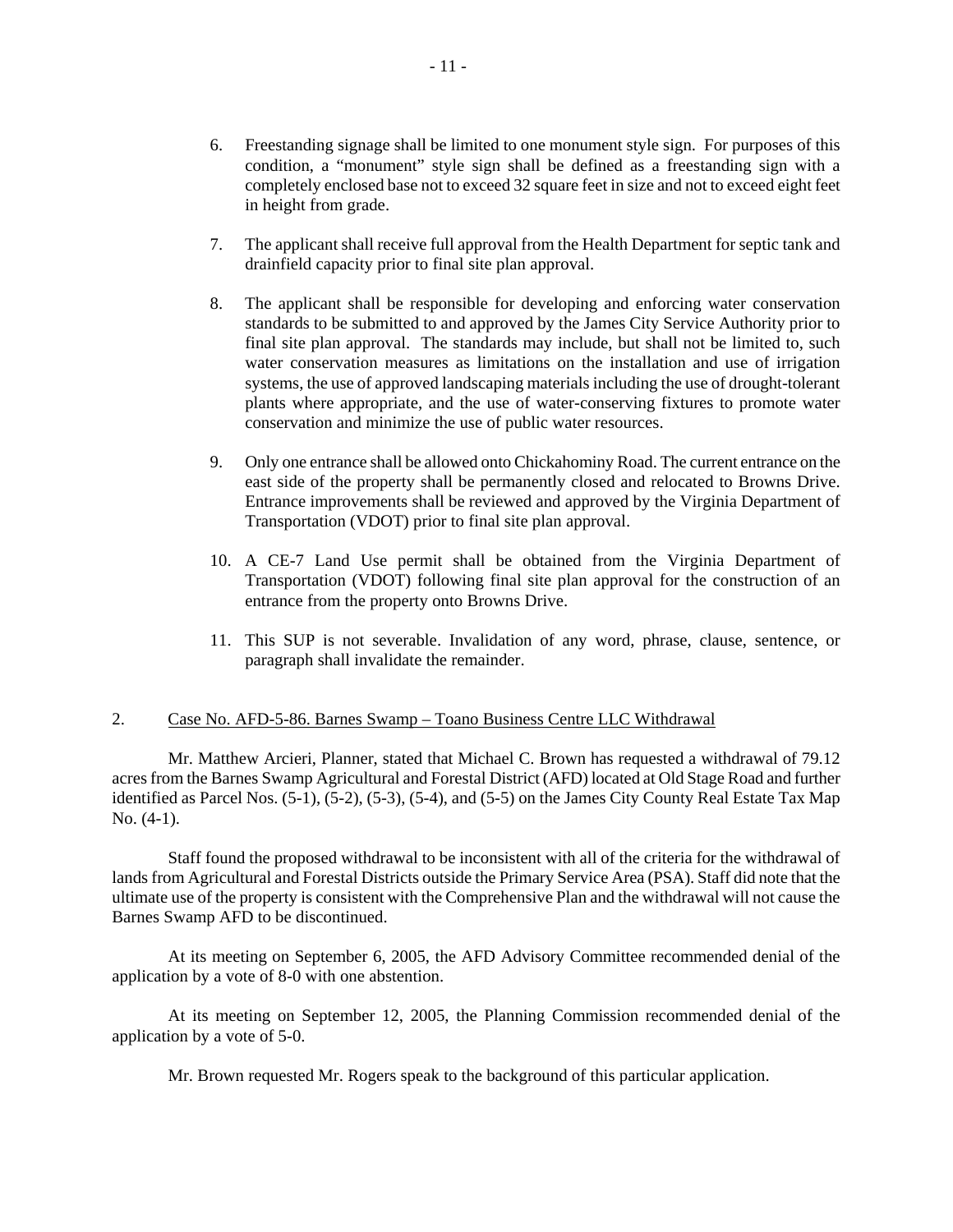Mr. Rogers stated that administrative approval was inconsistent with Ordinances so the subdivision is not valid, and the Board does have the discretion for the approval of the withdrawal of the land from the AFD.

Mr. Brown requested an overview of the policy of withdrawals of property from the AFD.

 Mr. Arcieri provided an overview of the policy and criteria for withdrawals of property from the AFD that is within and that is outside the PSA.

Mr. Brown opened the Public Hearing.

 1. Mr. Michael C. Brown, applicant, stated that he did not put property in AFD and purchased the property under a declaration that the property is not within an AFD. Mr. Brown stated that he subsequently found out that the property is within an AFD and is requesting a withdrawal. Mr. Brown stated that the administrative oversight in approving a subdivision of the property by the staff was in error and a member of the Planning Commission should state that he be reimbursed for his expenses associated with approvals.

As no one else wished to speak to this matter, Mr. Brown closed the Public Hearing.

 Mr. Bradshaw inquired if a copy of contract that says the property is not in a Agricultural and Forestal District is available.

 Mr. Brown stated that he was told he could build single dwelling homes on the site, which is not permitted in an AFD, therefore a declaration that the property is not part of an AFD was made.

Mr. McGlennon made a motion to deny the withdrawal of the property from the Barnes Swamp AFD.

 The Board stated its consideration of the applicant's situation and stated that the Board is not comfortable voting against standard policies and ordinances.

 Mr. Brown, Chairman, stated that two errors occurred: first was when the applicant purchased the property, and the second when staff reviewed the request and approved it; stated that the Board acknowledges the fault of County in permitting the applicant to move forward last year, however the Board will not set a precedent against established policies and ordinances in this matter.

 Mr. Brown, Chairman, requested Mr. McGlennon amend the motion to also include reimbursement to the applicant for the fees paid; upon application for the subdivision.

Mr. McGlennon accepted amendment.

 On a roll call vote, the vote was: AYE: Harrison, Goodson, McGlennon, Bradshaw, Brown (5). NAY: (0).

Mr. Bradshaw thanked applicant for renovating and saving the Bowers house in Toano.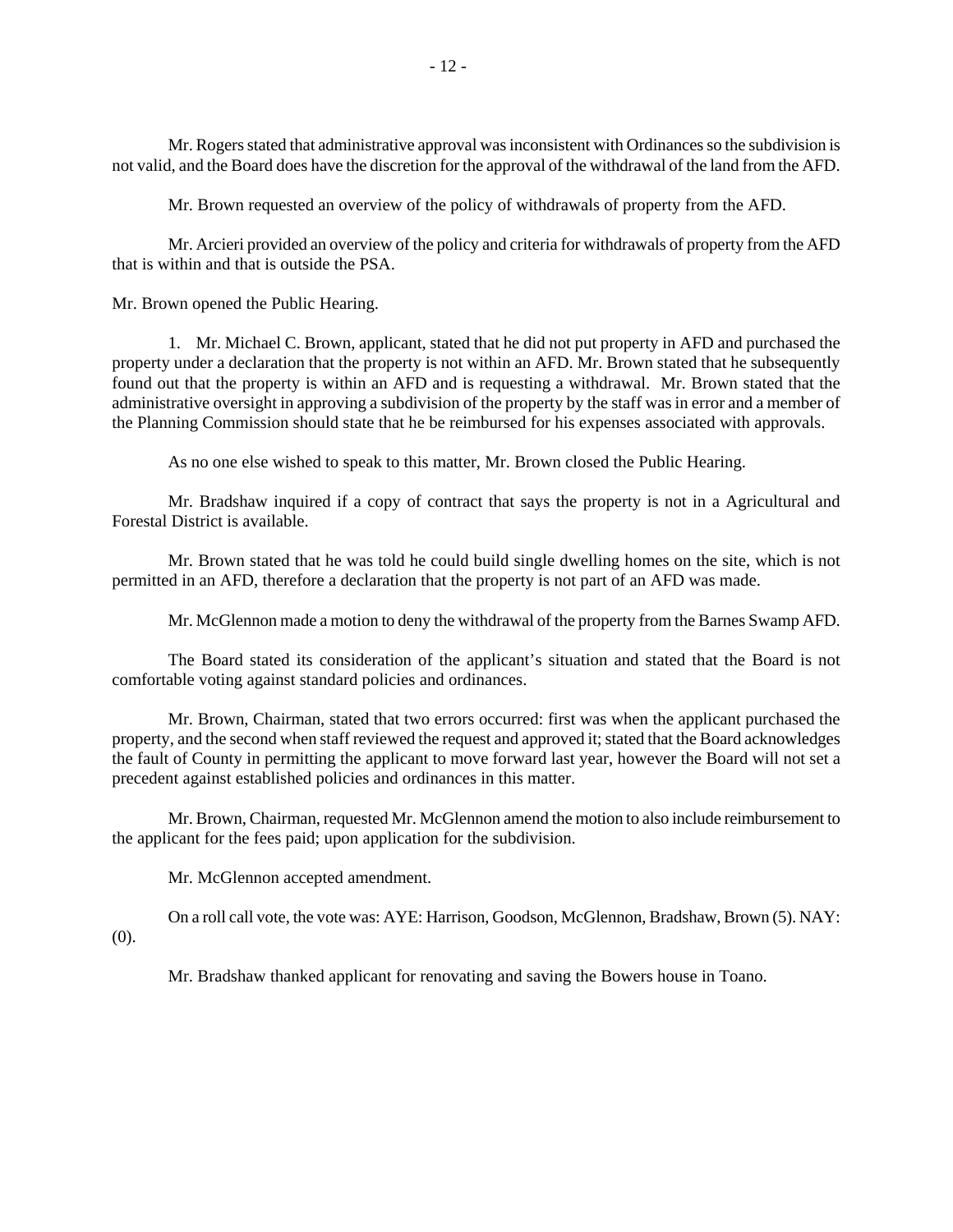3. Ordinance to Amend and Reordain Chapter 24, Zoning, Article V, Districts, Division 8, Rural Residential, R-8, Section 24-349, Uses Permitted by Special Use Permit Only

 Mr. Matthew Arcieri, Senior Planner, stated that Williamsburg Landing has requested that the R-8, Rural Residential, zoning ordinance be amended to permit "facilities for the residence and/or care of the aged" with a special use permit (SUP) so Nursing homes and facilities for the residence and/or care of the aged are permitted in R-8 zonings.

 Staff recommended that the Zoning Ordinance be amended to permit facilities for the residence and/or care of the aged in the R-8 Zoning District with a SUP, which will permit the Planning Commission and Board of Supervisors to review and mitigate any potential negative impacts on a site-specific basis.

Mr. Brown opened the Public Hearing.

 1. Mr. Tim Trant, representing Williamsburg Landing, an applicant for an SUP, requested approval of the ordinance amendment and was available to answer any questions from the Board.

As no one else wished to speak to this matter, Mr. Brown closed the Public Hearing.

Mr. McGlennon made a motion to adopt the ordinance amendment.

 On a roll call vote, the vote was: AYE: Harrison, Goodson, McGlennon, Bradshaw, Brown (5). NAY: (0).

#### 4. Case No. SUP-26-05. Williamsburg Landing Parking Addition

 Mr. Matthew Arcieri, Senior Planner, stated that Paul Gerhardt of Kaufman and Canoles applied for a Special Use Permit (SUP) to permit the construction of a 100-space accessory parking lot to be owned and operated by Williamsburg Landing on a proposed subdivision of 1.57 acres at 20 Marclay Road, zoned R-8, Rural Residential, and further identified as Parcel No. (1-12) on the James City County Real Estate Tax Map No. (48-2).

 Staff found the proposal to be consistent with the surrounding zoning and development and, with the proposed conditions, consistent with the Comprehensive Plan.

 At its meeting on September 12, 2005, the Planning Commission recommended approval of the application by a vote of 5-0.

Staff recommended approval of the application.

 The Board inquired if the parking lot would be used for potential future uses by the airport, and if it would be used for special events.

 Mr. Arcieri stated that there is a gate across the parking lot for emergency access, any other use or connection will require approval by the staff and the Board; and that it may be used as overflow parking for events.

Mr. Brown opened the Public Hearing.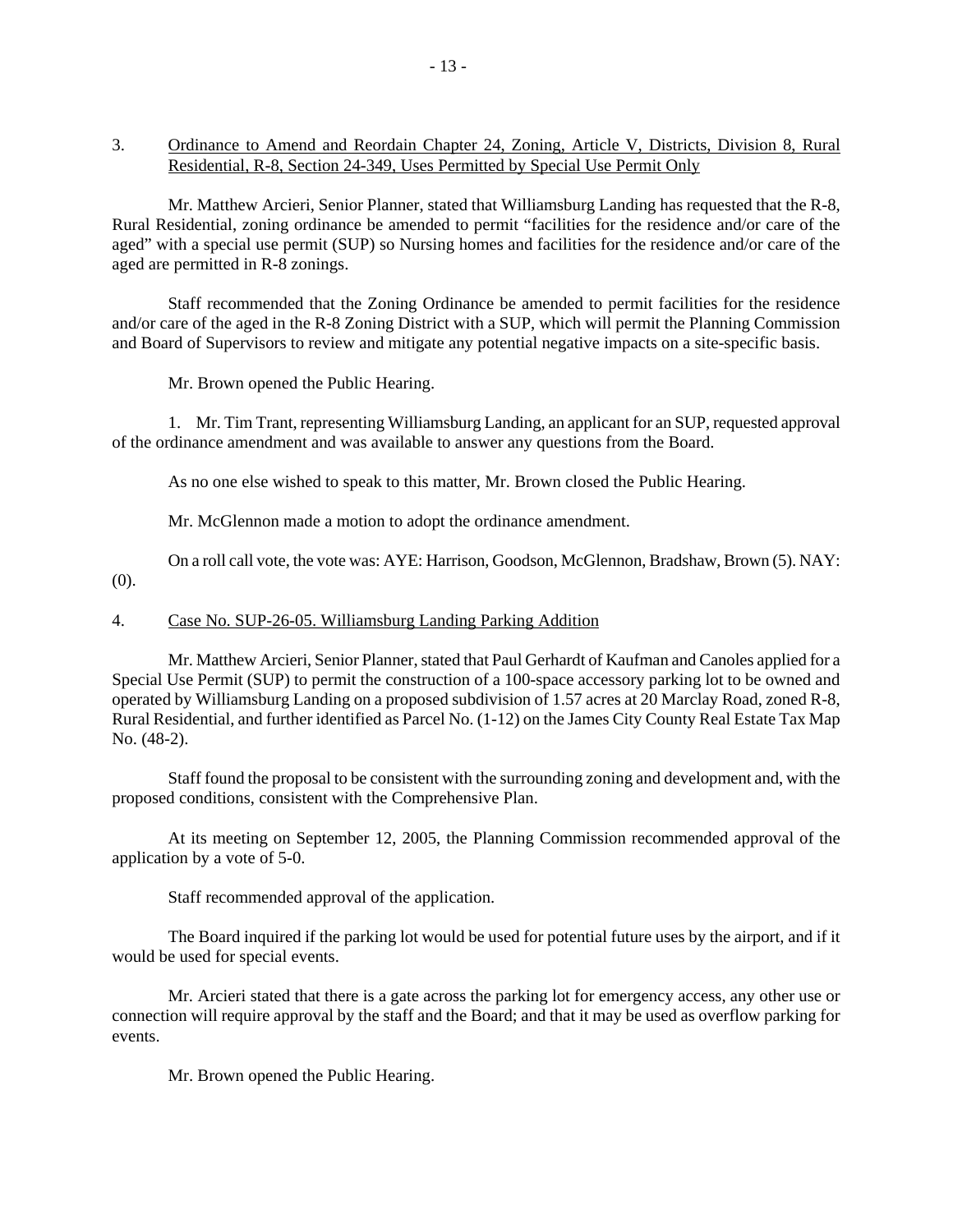1. Mr. Tim Trant, representing applicant, stated that the primary use of the parking lot by the airport will be for auxiliary parking, and parking for events for the airport. Williamsburg Landing will use the lot for employee parking.

As no one else wished to speak to this matter, Mr. Brown closed the Public Hearing.

Mr. Bradshaw made a motion to adopt the resolution.

 On a roll call vote, the vote was: AYE: Harrison, Goodson, McGlennon, Bradshaw, Brown (5). NAY: (0).

# **R E S O L U T I O N**

### CASE NO. SUP-26-05. WILLIAMSBURG LANDING PARKING ADDITION

- WHEREAS, the Board of Supervisors of James City County has adopted by ordinance specific land uses that shall be subjected to a Special Use Permit (SUP) permit process; and
- WHEREAS, facilities for the residence and/or care of the aged are a specially permitted use in the R-8, Rural Residential, zoning district; and
- WHEREAS, the Planning Commission of James City County, following its public hearing on September 12, 2005, recommended approval of Case No. SUP-26-05 by a 5-0 vote to permit the construction and operation of an accessory parking lot to Williamsburg Landing and the Williamsburg Jamestown Airport; and
- WHEREAS, the property is located at 20 Marclay Road and further identified as Parcel No. (1-12) on James City County Real Estate Tax Map No. (48-2).
- NOW, THEREFORE, BE IT RESOLVED that the Board of Supervisors of James City County, Virginia, does hereby approve the issuance of SUP-26-05 as described herein with the following conditions:

 1. This SUP shall be valid for the construction and operation of a 100-space parking lot serving as an accessory use to a nursing and/or care of the aged facility and an airport.

- 2. Prior to final approval of the site plan for the parking lot, a boundary line adjustment plat shall be approved and recorded that adjusts the property line of James City County Real Estate Tax Map No. (48-2) and Parcel No. (1-2) to include the portion of what is now Parcel No.  $(1-12)$  on which the parking lot is to be constructed.
- 3. Any new exterior site lighting shall be limited to fixtures which are horizontally mounted on light poles not to exceed 30 feet in height and/or other structures and shall be recessed fixtures with no bulb, lens, or globe extending below the casing. The casing shall be opaque and shall completely surround the entire light fixture and light source in such a manner that all light will be directed downward and the light source is not visible from the side. No glare defined as 0.1 footcandle or higher shall extend outside the property lines as adjusted per Condition No. 2 above.
- 4. The fencing used to enclose the parking area shall be vinyl-coated and shall be dark green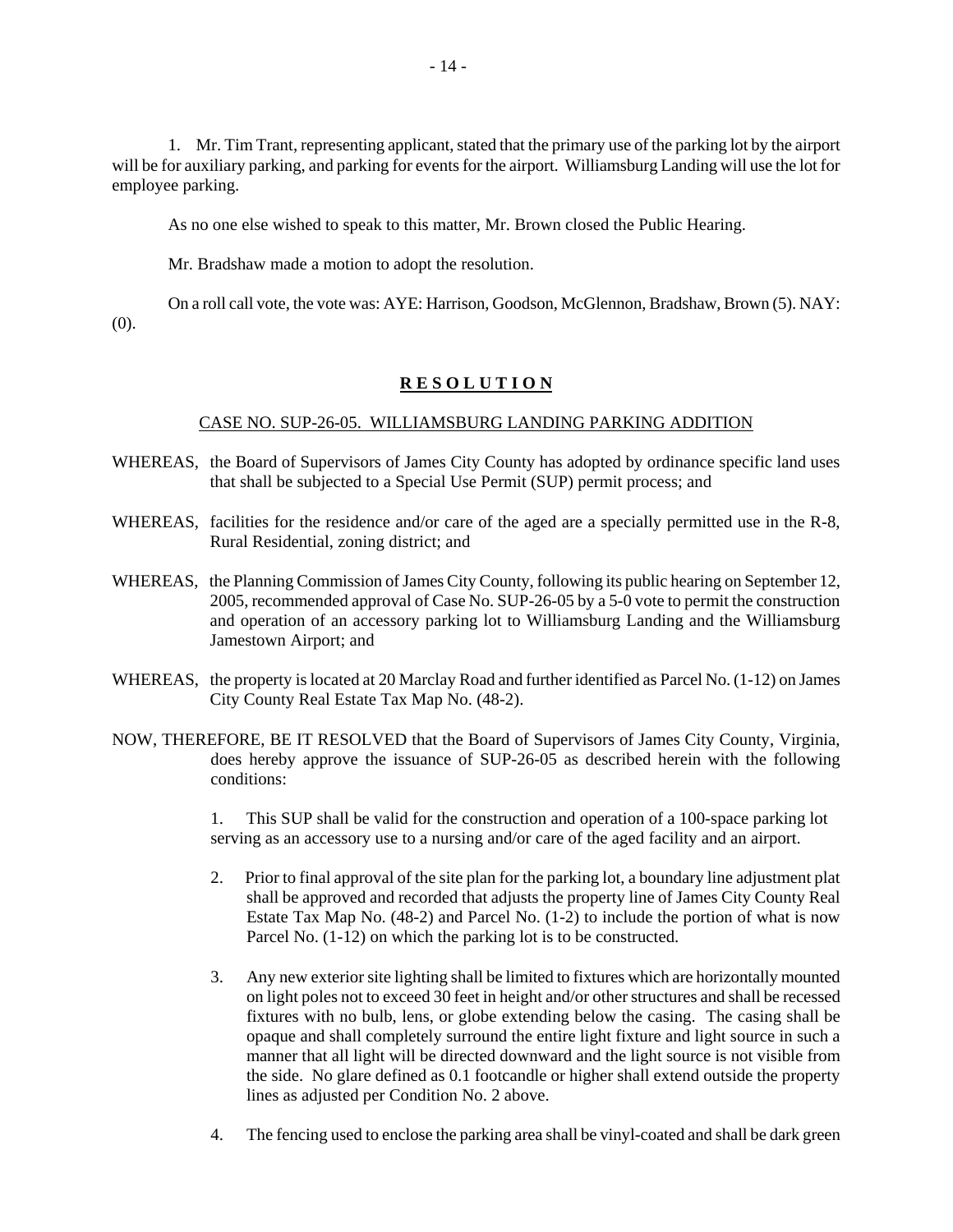or black in color and shall be reviewed and approved by the Director of Planning prior to final site plan approval. An alternative style and/or type of fencing may be substituted with the approval of the Director of Planning.

 5. This SUP is not severable. Invalidation of any word, phrase, clause, sentence, or paragraph shall invalidate the remainder.

## 5. Ordinance to Amend and Reordain Chapter 9, Fire Prevention, Article I, Fire Prevention Code, Section 9-1, Adoption of Virginia Statewide Fire Prevention Code

 Fire Chief William T. Luton, stated that Section 9-1 of the James City County Code needs to be amended to clarify that the Fire Officials enforce the Fire Prevention Code under the direction of the Fire Chief; and recommended adoption of the ordinance amendment.

Mr. Brown opened the Public Hearing.

As no one wished to speak to this matter, Mr. Brown closed the Public Hearing.

Mr. Goodson made a motion to adopt the ordinance amendment.

 On a roll call vote, the vote was: AYE: Harrison, Goodson, McGlennon, Bradshaw, Brown (5). NAY: (0).

## 6. Ordinance to Amend and Reordain Chapter 13, Motor Vehicles and Traffic, Article II, Driving Automobiles, Etc., While Intoxicated or Under the Influence of Any Drug, Section 13-29, Recovery of Expenses for Emergency Response

 Mr. Leo P. Rogers, County Attorney, requested the Board adopt the ordinance amendment to Section 13-29 of the James City County Code to increase the flat fee per emergency response to \$250 to fall in line with the recent amendment by the General Assembly to the Virginia Code Section 15.2-1716.

Mr. Bradshaw inquired if the \$250 fee would cover the service.

Mr. Rogers stated that it would not fully cover the cost of the emergency service.

Mr. Brown opened the Public Hearing.

As no one wished to speak to this matter, Mr. Brown closed the Public Hearing.

Mr. Harrison made a motion to adopt the amended ordinance.

On a roll call vote, the vote was: AYE: Harrison, Goodson, McGlennon, Bradshaw, Brown (5). NAY:

(0).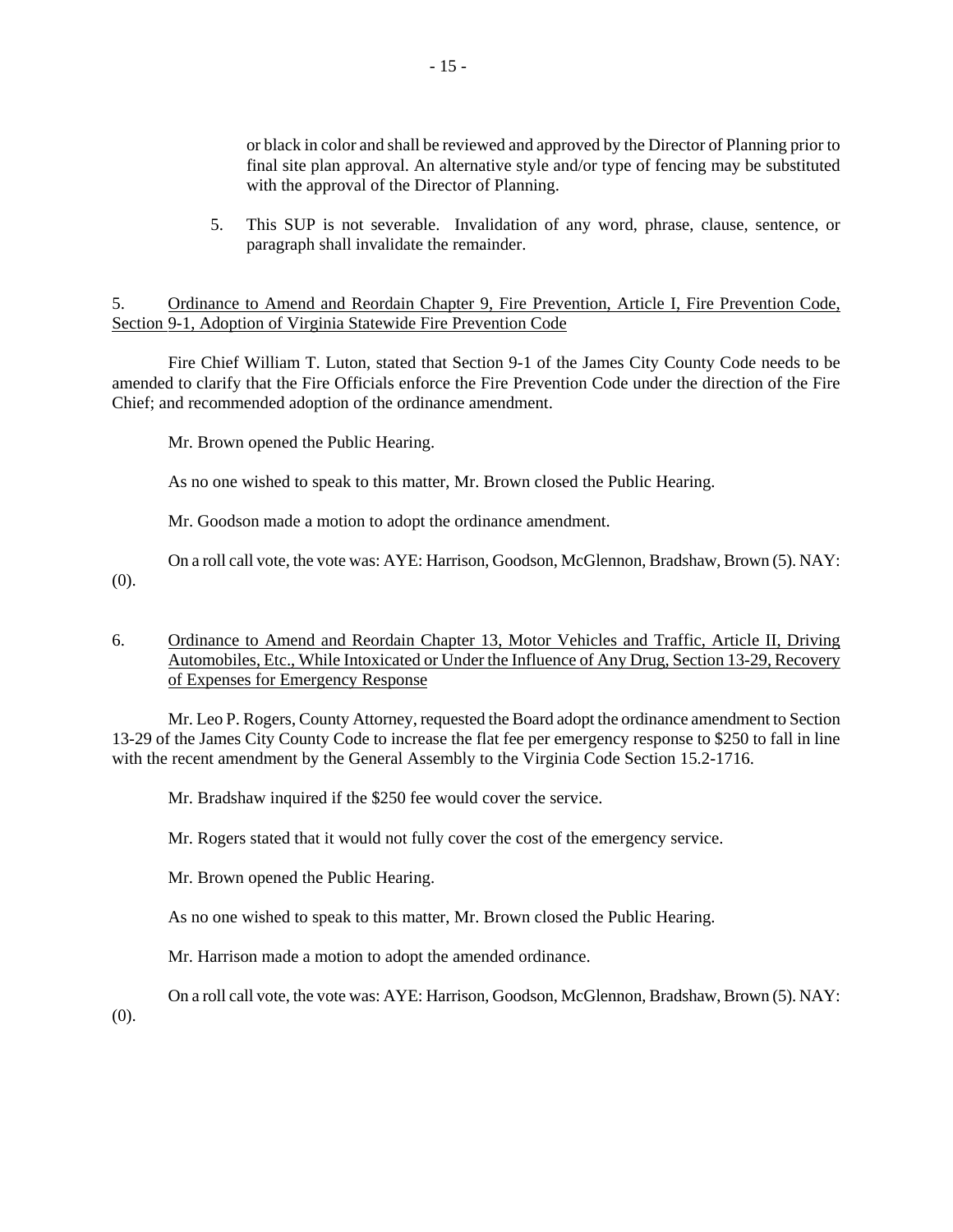#### 7. Budget Amendment – FY 2006 for Purchase of Natural Gas Buses

 Mr. Richard Drumwright, Transit Administrator, requested approval of a resolution authorizing the County Administrator to execute an Amended Lease and Purchase Capital Agreement and budget appropriation for the procurement of seven additional natural gas buses for the Colonial Williamsburg Foundation in support of Jamestown 2007.

Mr. Brown opened the Public Hearing.

As no one wished to speak to this matter, Mr. Brown closed the Public Hearing.

Mr. McGlennon made a motion to adopt the resolution.

 On a roll call vote, the vote was: AYE: Harrison, Goodson, McGlennon, Bradshaw, Brown (5). NAY: (0).

### **R E S O L U T I O N**

### BUDGET APPROPRIATION AND AMENDED LEASE AND PURCHASE

### CAPITAL AGREEMENT WITH THE COLONIAL WILLIAMSBURG FOUNDATION

## IN SUPPORT OF JAMESTOWN 2007

- WHEREAS, James City County has available congressional earmark revenues of \$1,904,000 to purchase seven natural gas buses; and
- WHEREAS, these Federal funds must be directed to an existing recipient of Federal funds; and
- WHEREAS, Williamsburg Area Transport will serve as a pass-through entity to receive the grant, purchase these buses, and lease them to the Colonial Williamsburg Foundation; and
- WHEREAS, James City County will act as the administrative, fiscal, and purchasing agent for the project; and
- WHEREAS, the Colonial Williamsburg Foundation, with the assistance of the Virginia Department of Rail and Public Transportation, will fund the cost to purchase the buses; and
- WHEREAS, the Colonial Williamsburg Foundation is committed to operating and maintaining these buses according to Federal laws; and
- WHEREAS, these buses are critical for efforts to continue public transportation to support needs for Jamestown 2007.
- NOW, THEREFORE, BE IT RESOLVED that the Board of Supervisors of James City County, Virginia, authorize the County Administrator to execute the amended Lease and Purchase Option Agreement with the Colonial Williamsburg Foundation and appropriate funds to Williamsburg Area Transport's budget as follows:

Revenues: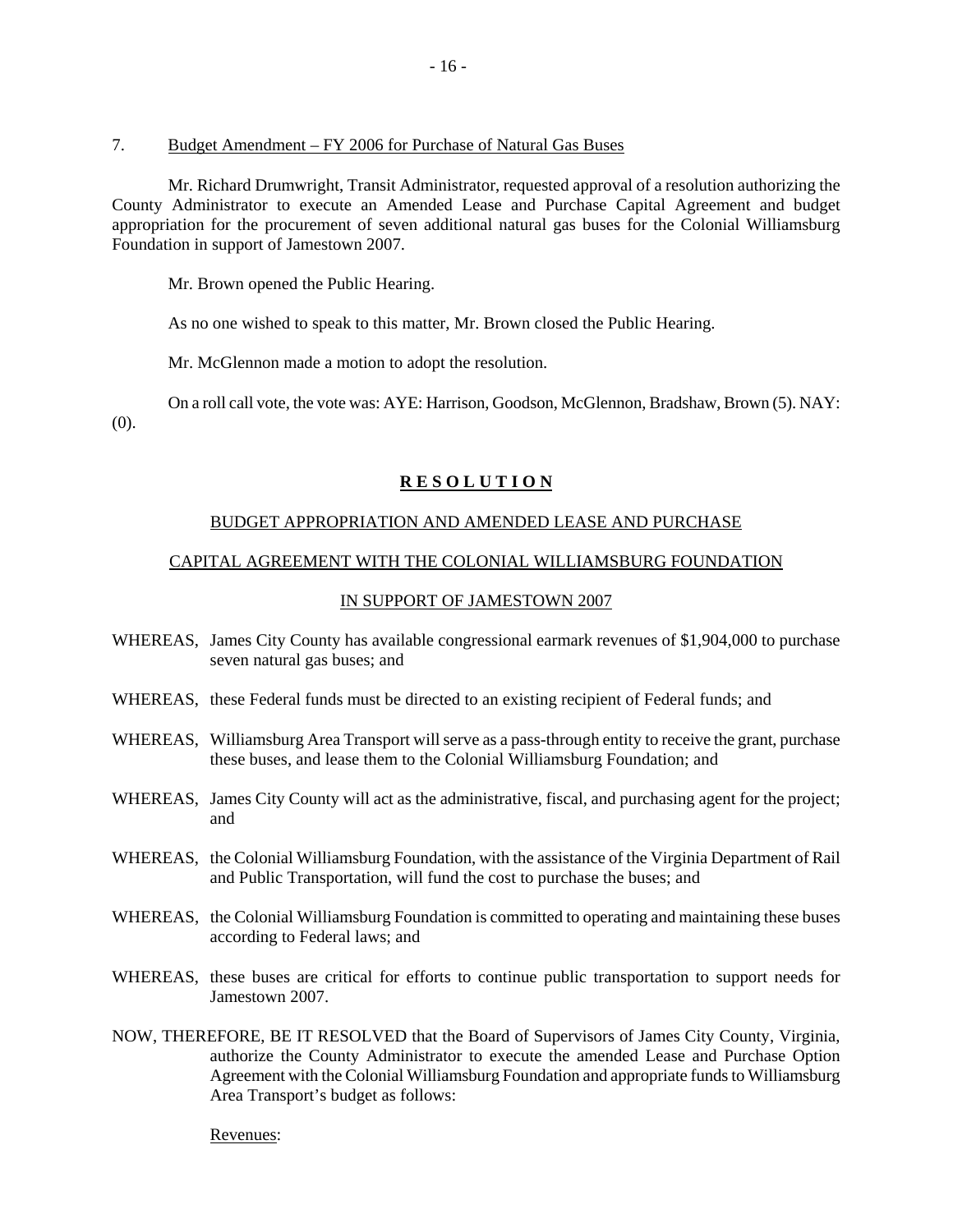| Federal<br><b>State</b>                 | \$1,904,000<br>295,120 |
|-----------------------------------------|------------------------|
| <b>Colonial Williamsburg Foundation</b> | 180,880                |
|                                         | \$2,380,000            |
| Expenditure:                            |                        |
| <b>Seven Natural Gas Buses</b>          | 2,380,000              |

#### **J. PUBLIC COMMENT**

 1. Mr. Ed Oyer, 139 Indian Circle, requested the Board and County support the new Riverside Center and inquired what the County has done in the past three years to support the initiative.

Mr. Wanner stated that two months ago a resolution was adopted in support of the initiative.

# **K. REPORTS OF THE COUNTY ADMINISTRATOR**

 Mr. Wanner recommended at the conclusion of the Board meeting, the Board adjourn to 4 p.m. on October 25, 2005, for a Work Session.

 Mr. Wanner stated that the grand opening of Belk will be held on October 12 and stated that the County is open for business including retail business.

 Mr. Wanner stated that the County received a letter regarding the financial strategy to fund King William Reservoir project; the County has a Memorandum of Understanding which reserves the right of the County to purchase water; and stated that the County will be working on this major financial commitment.

 Mr. Wanner stated that the next round of Succession Management Planning will begin on October 15 and that for the next six months Ms. Jody Puckett will be the Acting Assistant County Administrator.

#### **L. BOARD REQUESTS AND DIRECTIVES**

 Mr. Bradhsaw stated that one of the members on the Toano Area Study Committee has withdrawn from the Committee and made a motion to appoint Trish Rhodes to serve on the Committee.

 On a roll call vote, the vote was: AYE: Harrison, Goodson, McGlennon, Bradshaw, Brown (5). NAY: (0).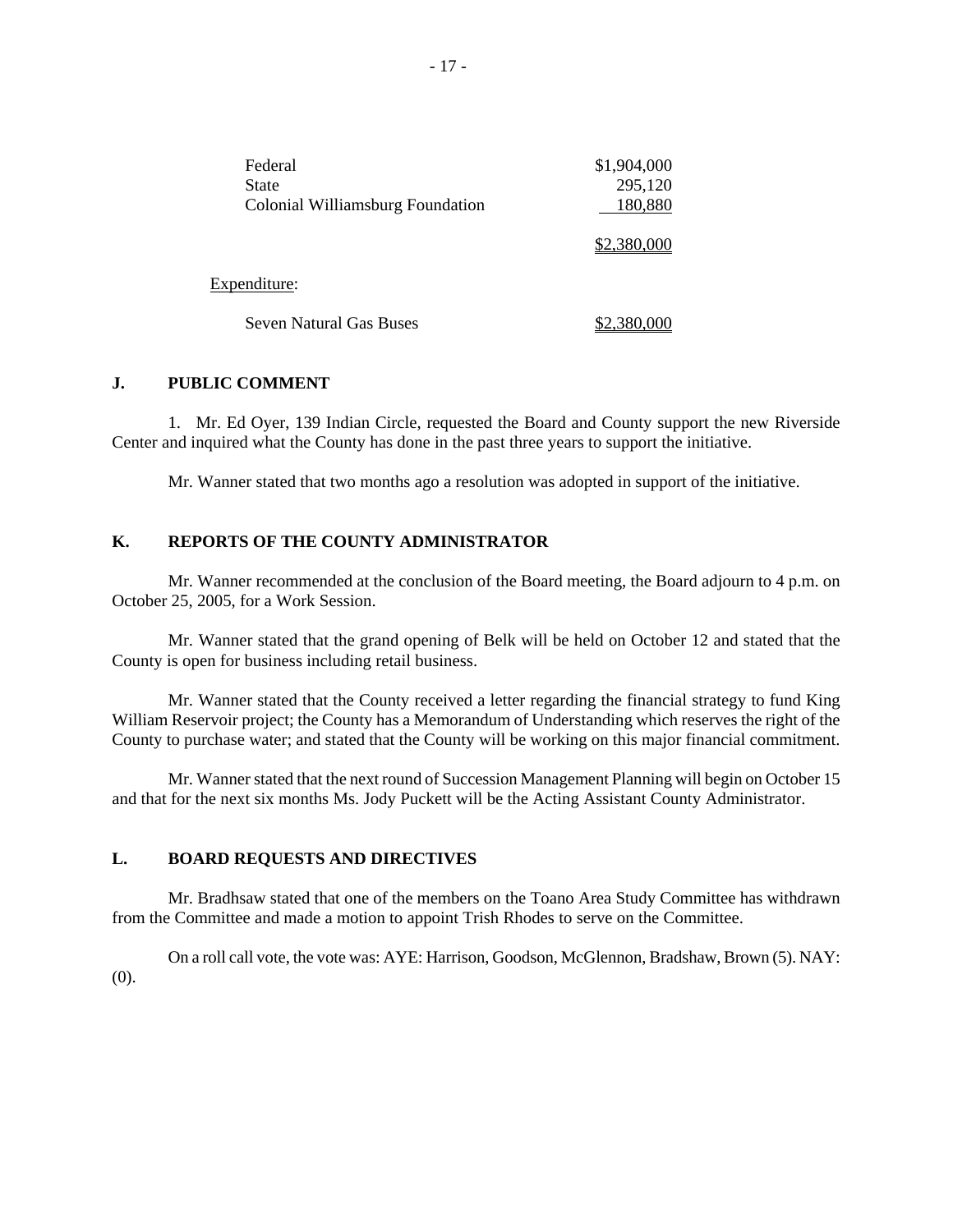### **M. ADJOURNMENT**

Mr. Harrison made a motion to adjourn.

On a roll call vote, the vote was: AYE: Harrison, Goodson, McGlennon, Bradshaw, Brown (5). NAY:

(0).

At 8:04 p.m. Mr. Brown adjourned the Board to 4 p.m. on October 25, 2005.

Sanford B. Wanner Clerk to the Board

\_\_\_\_\_\_\_\_\_\_\_\_\_\_\_\_\_\_\_\_\_\_\_\_\_\_\_\_\_\_\_\_

101105bos.min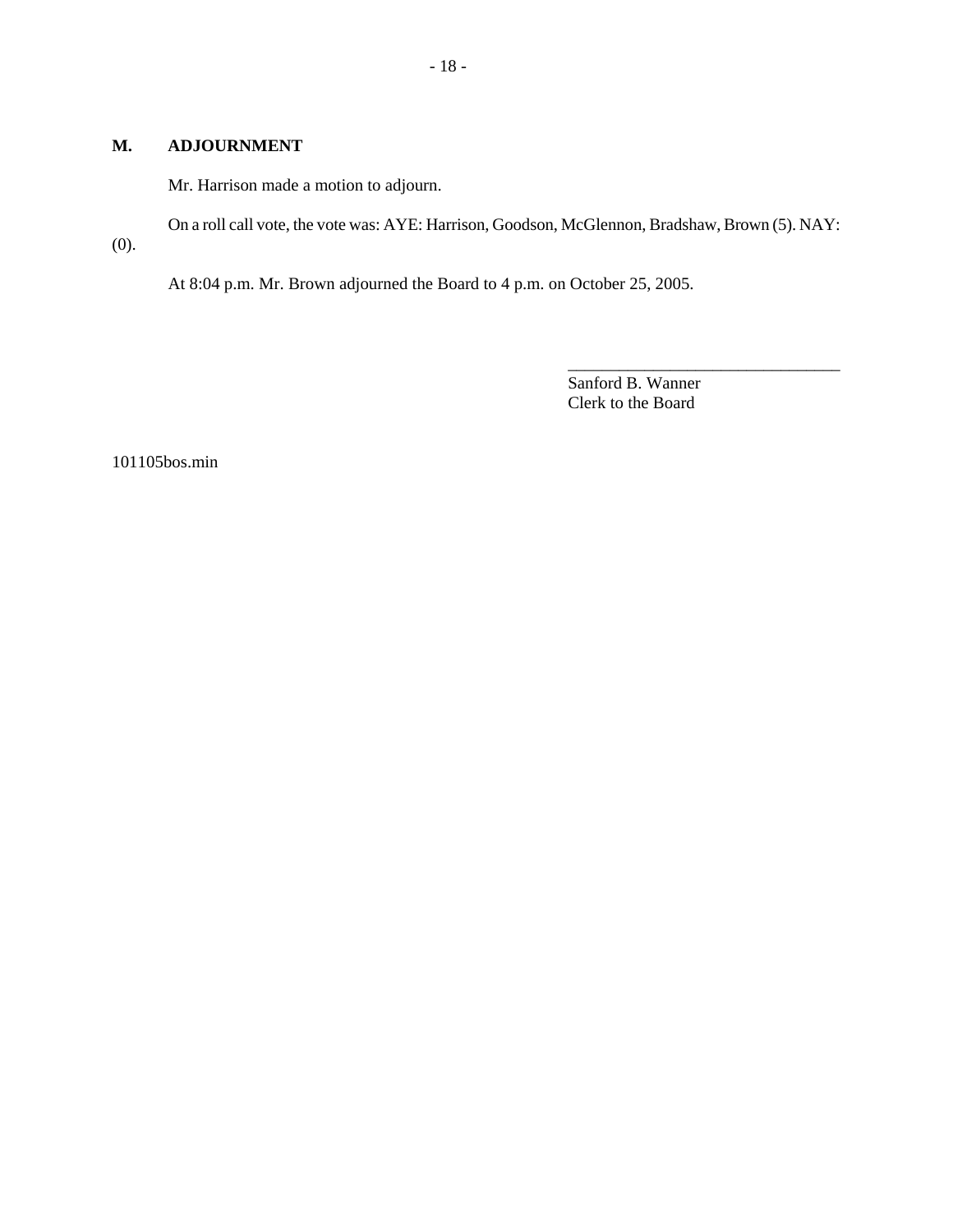DATE: October 25, 2005

TO: The Board of Supervisors

FROM: Darryl E. Cook, Environmental Director

SUBJECT: Erosion and Sediment Control Ordinance Violation - Civil Charge - 4412 Landfall Drive

Attached is a resolution for Board consideration involving a violation of the Erosion and Sediment Control Ordinance. The case involves the disturbance and grading of land and the removal of understory trees and shrubs without a land-disturbing permit or building permit. In accordance with provisions of the Ordinance, the County issued a notice of violation and requested that work stop. The owner, John A. Stegeman, Trustee, has now obtained a land-disturbance permit and has abated the violation. Under the provisions of the Ordinance, the Board may accept a civil charge of up to \$2,000 as offered by the responsible party. Rather than going to court, Mr. Stegeman has agreed to a civil charge of \$500. Staff believes that a civil charge of \$500 is equitable given the nature of the land disturbance and the cooperation exhibited by Mr. Stegeman in resolving the violation.

Staff recommends that the Board adopt the attached resolution accepting the civil charge for the erosion and sediment control violation.

Darryl E. Cook

CONCUR:

 $\overline{a}$ 

l

Leo P. Rogers

DEC/gb Violation\_stegeman.mem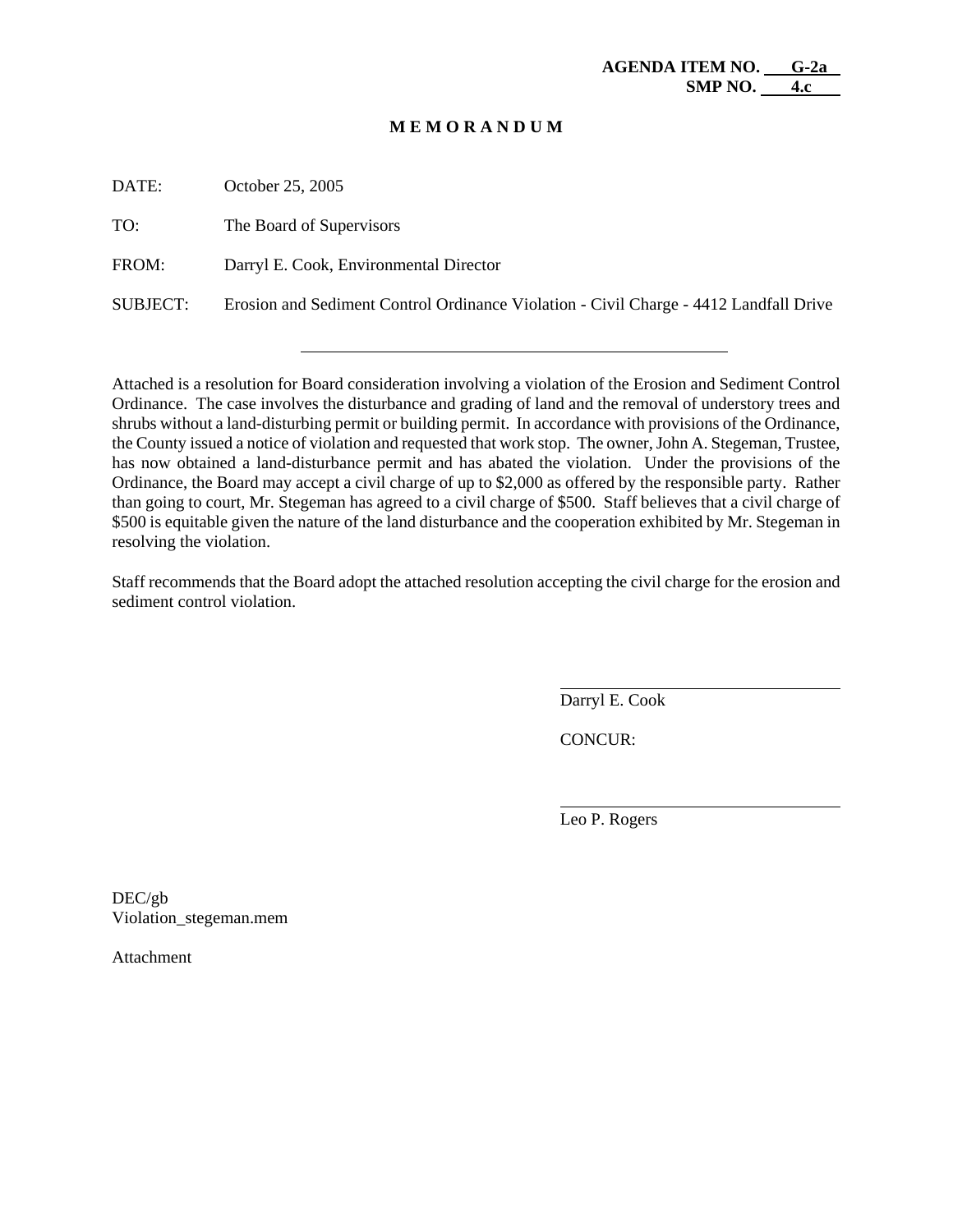### EROSION AND SEDIMENT CONTROL ORDINANCE VIOLATION -

#### CIVIL CHARGE - 4412 LANDFALL DRIVE

- WHEREAS, on or about October 6, 2005, John A. Stegeman, Trustee of the John A. Stegeman Revocable Trust, violated or caused a violation of the County's Erosion and Sediment Control Ordinance by disturbing land without a permit at 4412 Landfall Drive, Williamsburg, Virginia, designated as Parcel Identification No. (4732400088) and hereinafter referred to as (the "Property"); and
- WHEREAS, Mr. Stegeman has abated the violation at the Property; and
- WHEREAS, Mr. Stegeman has agreed to pay \$500 to the County as a civil charge under the County's Erosion and Sediment Control Ordinance; and
- WHEREAS, the James City County Board of Supervisors is willing to accept the civil charge in full settlement of the Erosion and Sediment Control Ordinance violation, in accordance with Section 8-7(f) of the Code of the County of James City.
- NOW, THEREFORE, BE IT RESOLVED that the Board of Supervisors of James City County, Virginia, hereby authorizes and directs the County Administrator to accept the \$500 civil charge from Mr. Stegeman as full settlement of the Erosion and Sediment Control Ordinance violation at the Property.

Michael J. Brown Chairman, Board of Supervisors

\_\_\_\_\_\_\_\_\_\_\_\_\_\_\_\_\_\_\_\_\_\_\_\_\_\_\_\_\_\_\_\_\_\_\_\_

ATTEST:

Sanford B. Wanner Clerk to the Board

\_\_\_\_\_\_\_\_\_\_\_\_\_\_\_\_\_\_\_\_\_\_\_\_\_\_\_\_\_\_\_\_

Adopted by the Board of Supervisors of James City County, Virginia, this 25th day of October, 2005.

Viloation\_stegeman.res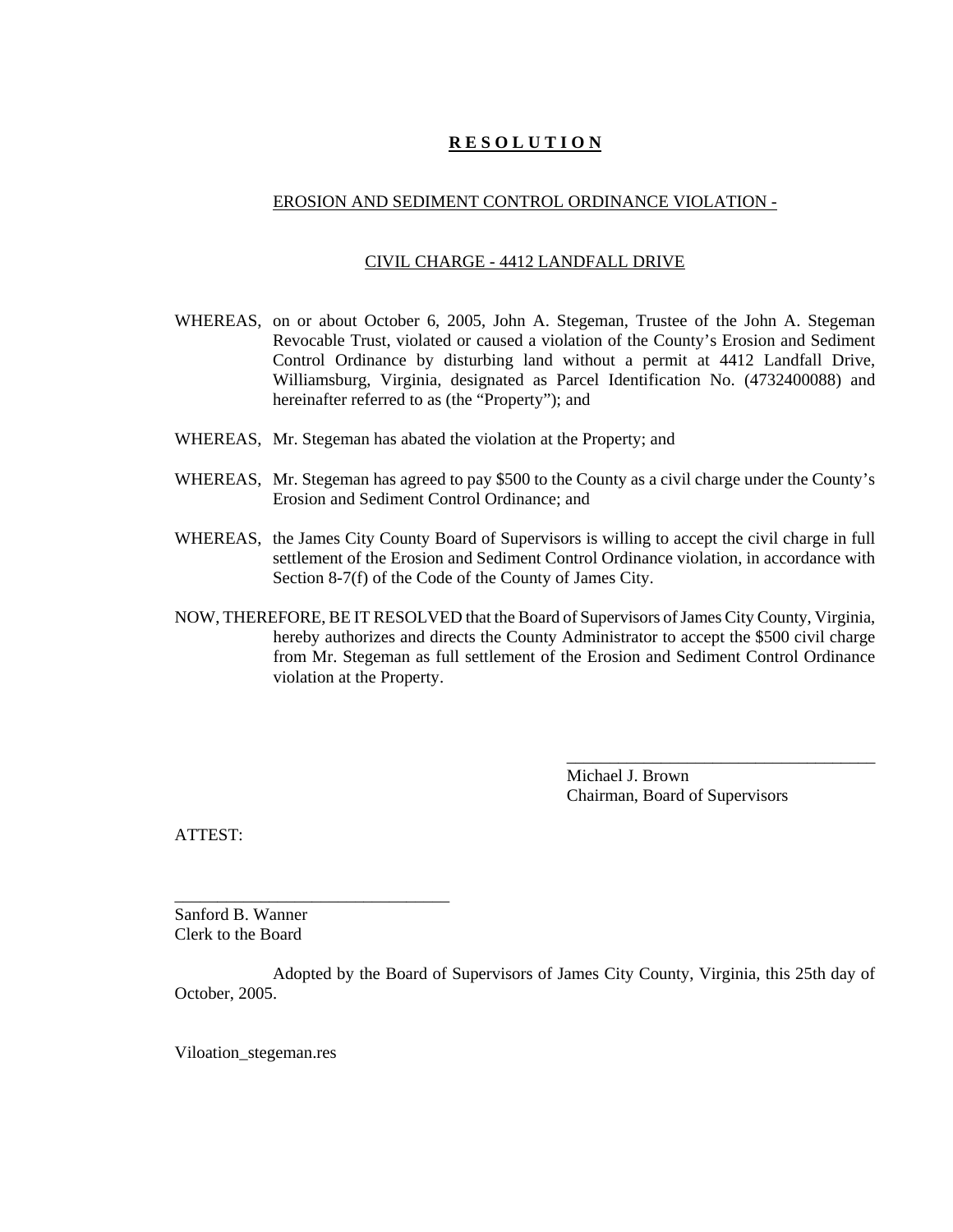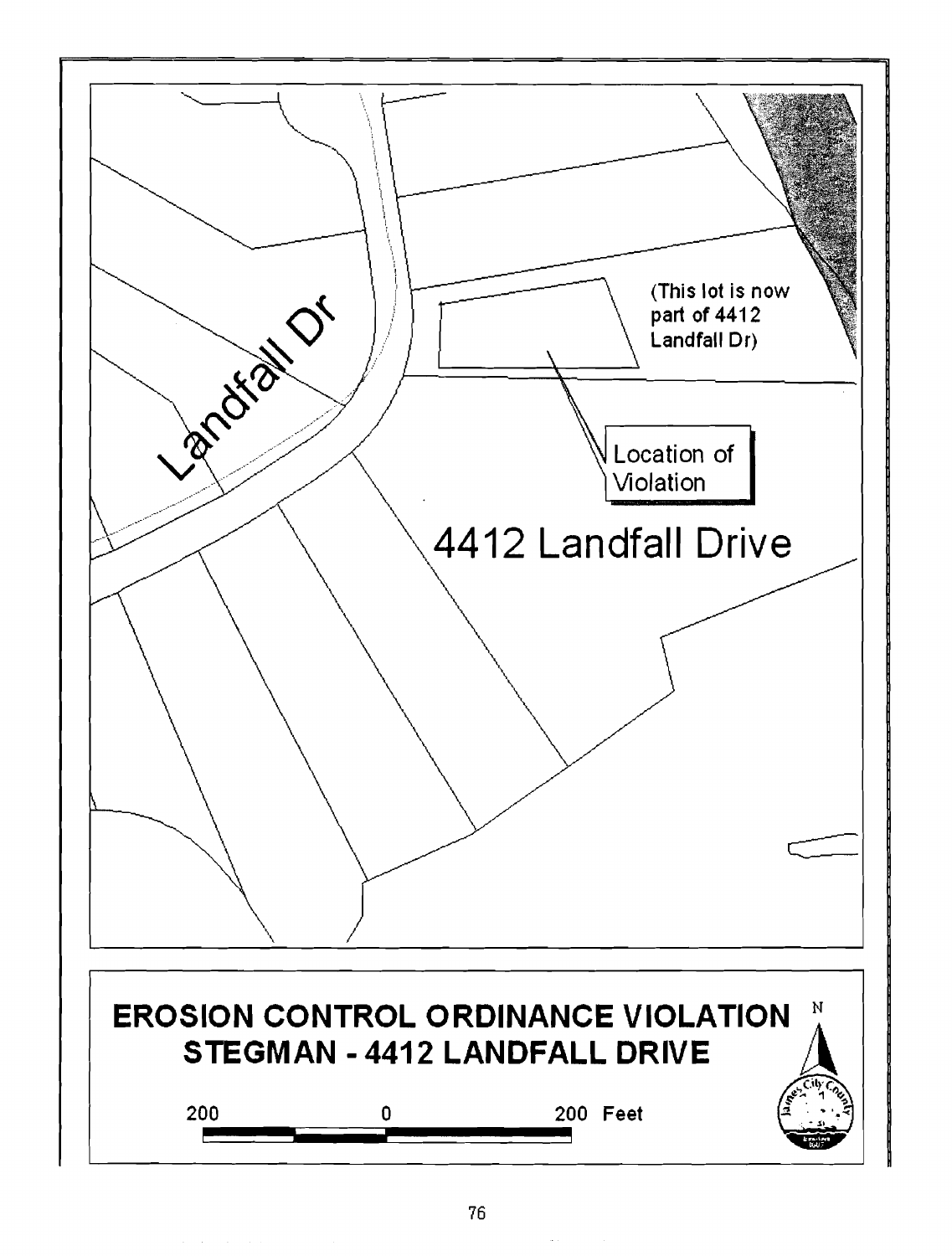DATE: October 25, 2005

TO: The Board of Supervisors

FROM: Darryl E. Cook, Environmental Director

SUBJECT: Erosion and Sediment Control Ordinance Violation - Civil Charge - 11125 Old Stage Road

Attached is a resolution for Board consideration involving a violation of the Erosion and Sediment Control Ordinance. The case involves the disturbance of land for the purpose of clearing and grading roads without a land-disturbing permit or building permit. In accordance with provisions of the Ordinance, the County issued a notice of violation and a stop-work order. The owner, Toano Business Center, LLC, and Michael C. Brown, the Manager, have abated the violation. Under the provisions of the Ordinance, the Board may accept a civil charge of up to \$2,000 as offered by the responsible party. Rather than going to court, Mr. Brown has agreed to a civil charge of \$1,000. Staff believes that a civil charge of \$1,000 is equitable given the nature of the land disturbance and the cooperation of Mr. Brown in resolving the violation.

Staff recommends that the Board adopt the attached resolution accepting the civil charge for the erosion and sediment control violation.

Darryl E. Cook

CONCUR:

 $\overline{a}$ 

l

Leo P. Rogers

DEC/gb Violation\_brown.mem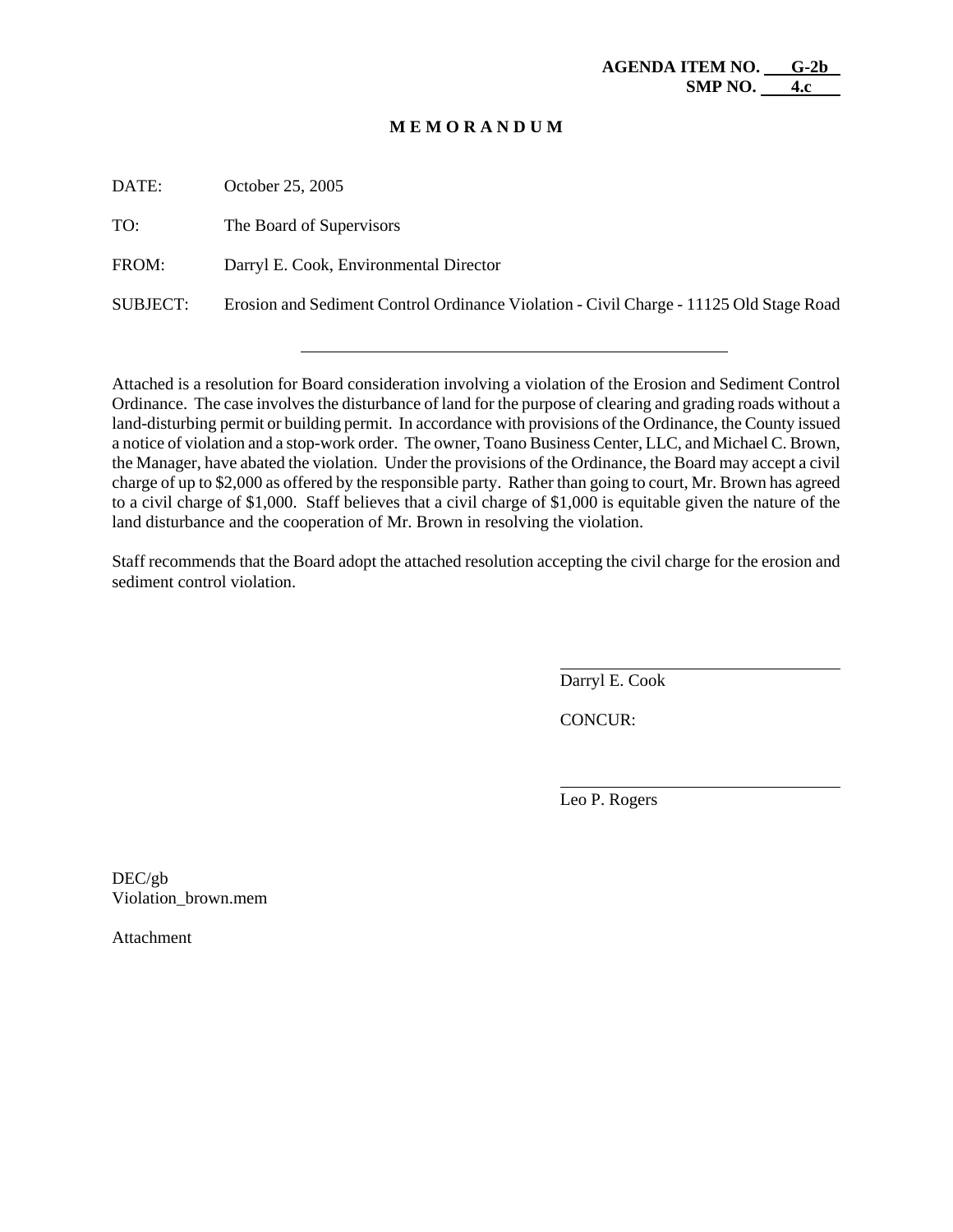### EROSION AND SEDIMENT CONTROL ORDINANCE VIOLATION -

### CIVIL CHARGE - 11125 OLD STAGE ROAD

- WHEREAS, on or about July 12, 2005, Michael C. Brown , Manager of Toano Business Center LLC, violated or caused a violation of the County's Erosion and Sediment Control Ordinance by disturbing land without a permit at 11125 Old Stage Road, designated as Parcel Identification No. (0410100008) and hereinafter referred to as (the "Property"); and
- WHEREAS, Mr. Brown has abated the violation at the Property; and
- WHEREAS, Mr. Brown has agreed to pay \$1,000 to the County as a civil charge under the County's Erosion and Sediment Control Ordinance; and
- WHEREAS, the James City County Board of Supervisors is willing to accept the civil charge in full settlement of the Erosion and Sediment Control Ordinance violation, in accordance with Section 8-7(f) of the Code of the County of James City.
- NOW, THEREFORE, BE IT RESOLVED that the Board of Supervisors of James City County, Virginia, hereby authorizes and directs the County Administrator to accept the \$1,000 civil charge from Mr. Brown, as full settlement of the Erosion and Sediment Control Ordinance violation at the Property.

Michael J. Brown Chairman, Board of Supervisors

\_\_\_\_\_\_\_\_\_\_\_\_\_\_\_\_\_\_\_\_\_\_\_\_\_\_\_\_\_\_\_\_\_\_\_\_

ATTEST:

Sanford B. Wanner Clerk to the Board

\_\_\_\_\_\_\_\_\_\_\_\_\_\_\_\_\_\_\_\_\_\_\_\_\_\_\_\_\_\_\_\_

Adopted by the Board of Supervisors of James City County, Virginia, this 25th day of October, 2005.

Viloation\_brown.res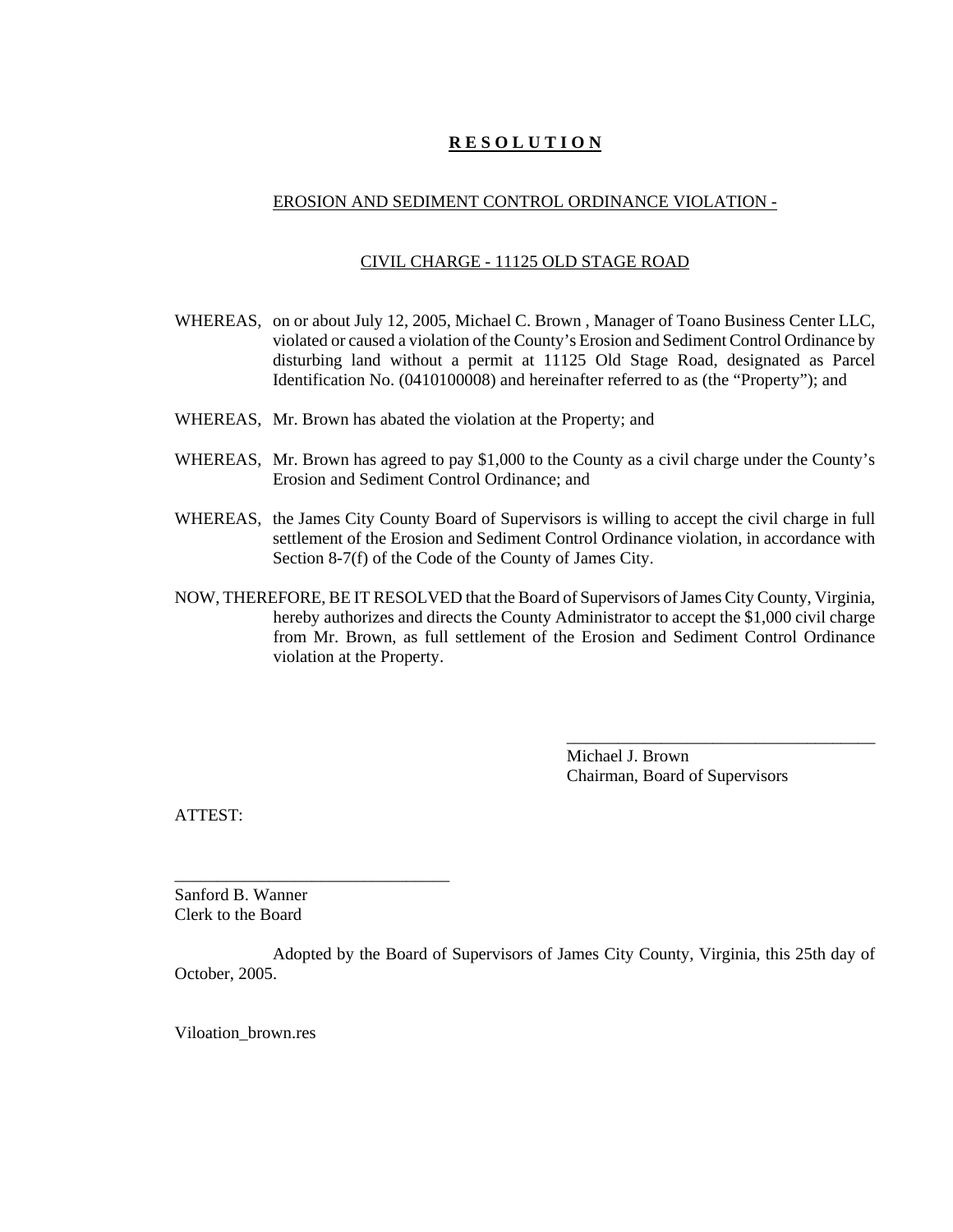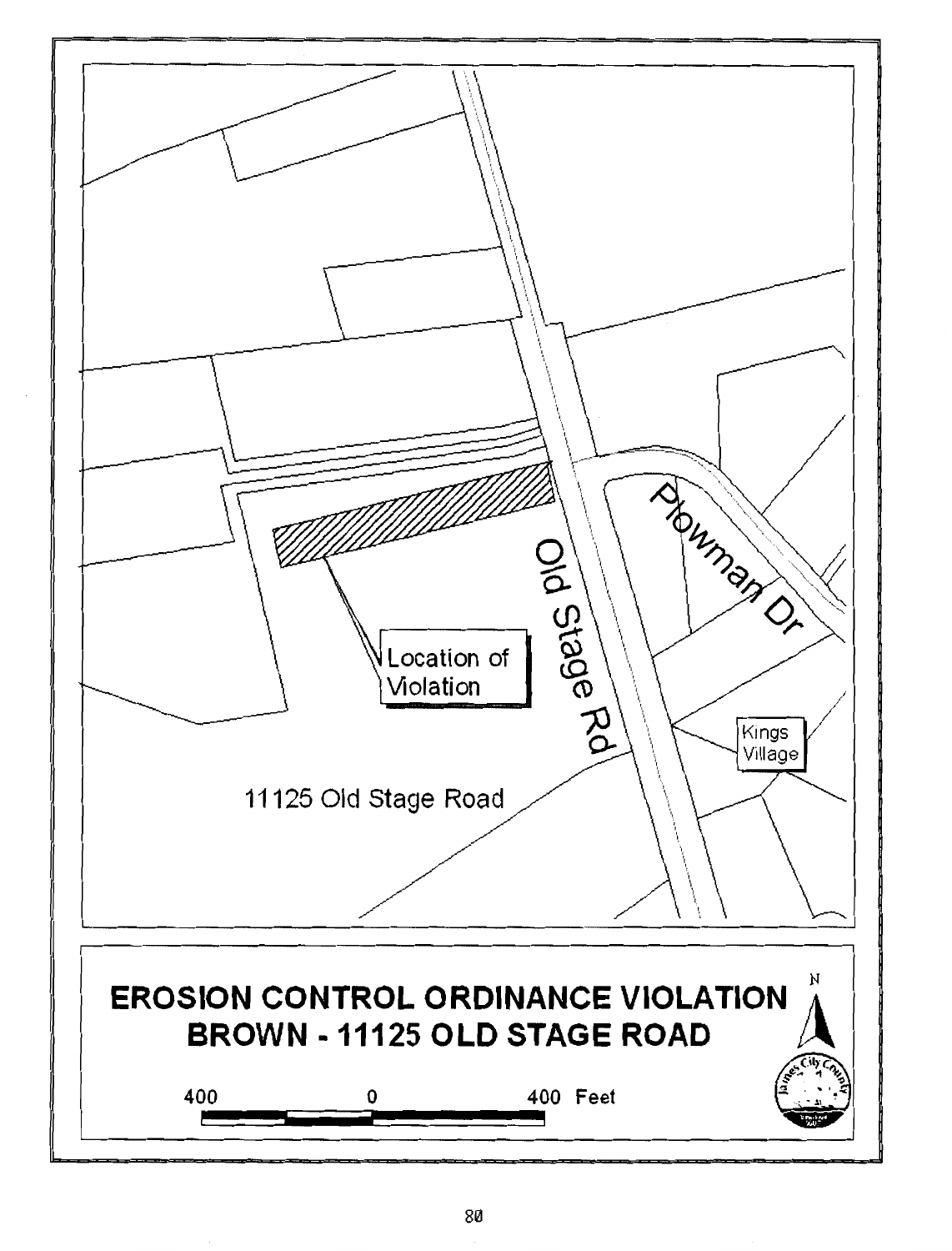| DATE:           | October 25, 2005                                                                   |
|-----------------|------------------------------------------------------------------------------------|
| TO:             | The Board of Supervisors                                                           |
| FROM:           | Grace A. Boone, General Services Coordinator                                       |
| <b>SUBJECT:</b> | Installation of "Watch for Children" Sign – Vineyards at Jockey's Neck Subdivision |
|                 |                                                                                    |

Effective July 1, 1997, the Code of Virginia was amended to allow counties to request that the Virginia Department of Transportation (VDOT) install and maintain "Watch for Children" signs. The law requires that a Board of Supervisors resolution be submitted to VDOT authorizing them to take this action and allocating secondary road system maintenance funds for this purpose.

Residents of The Vineyards at Jockey's Neck community have requested that the Board of Supervisors seek approval for a "Watch for Children" sign to be installed on Jockey's Neck Trail at the location shown on the attached drawing. The attached resolution requests that VDOT install and maintain the "Watch for Children" sign on Jockey's Neck Trail.

Staff recommends adoption of the attached resolution.

Grace A. Boone

CONCUR:

GAB/gb installation.mem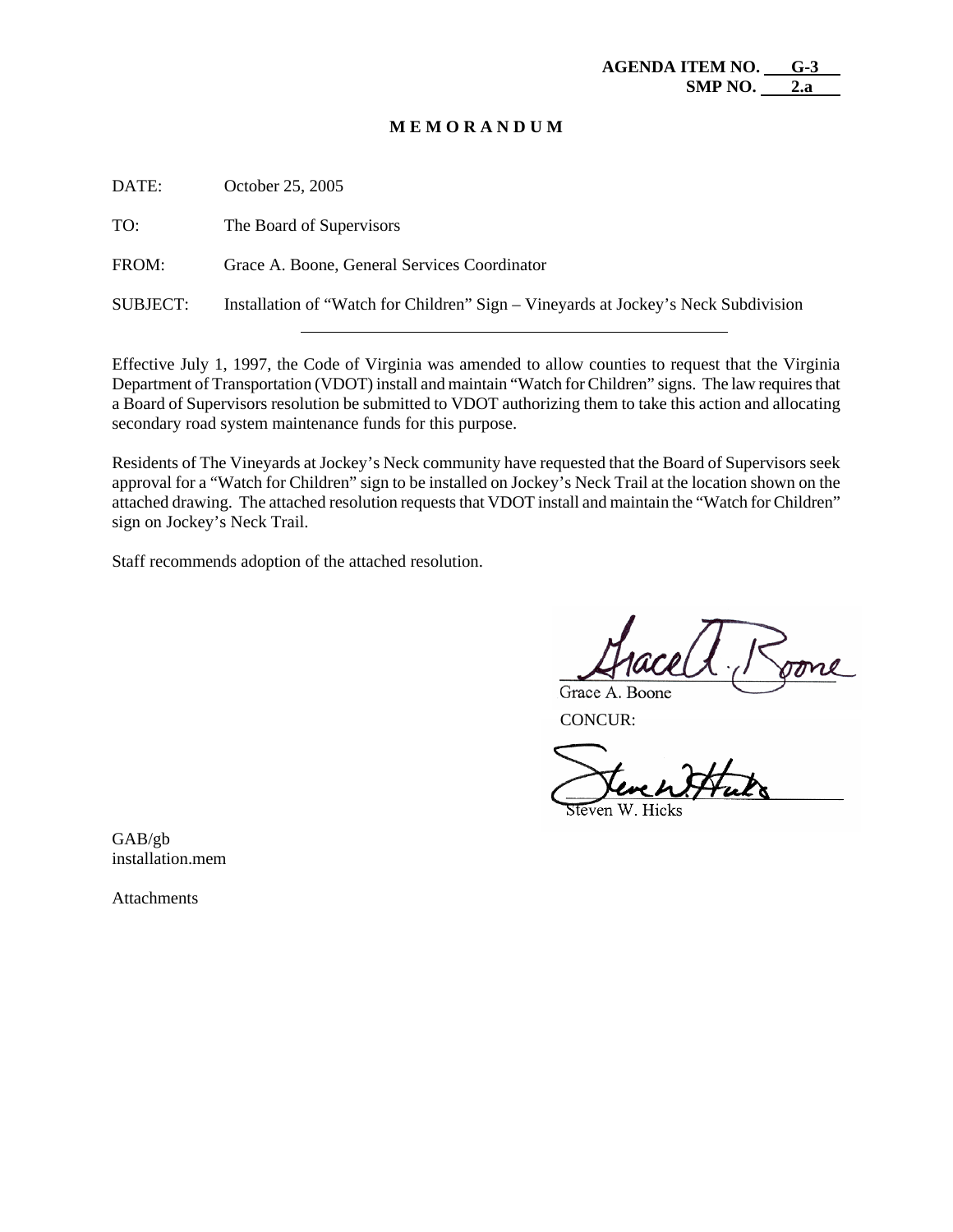## INSTALLATION OF "WATCH FOR CHILDREN" SIGN –

### VINEYARDS AT JOCKEY'S NECK SUBDIVISION

- WHEREAS, Section 33.1-210.2 of the Code of Virginia provides for the installation and maintenance of signs by the Virginia Department of Transportation (VDOT), alerting motorists that children may be at play nearby, upon request by a local governing body; and
- WHEREAS, Section 33.1-210.2 further requires that the funding for such signs be from the secondary road system maintenance allocation for the County; and
- WHEREAS, residents of The Vineyards at Jockey's Neck community have requested that a "Watch for Children" sign be installed on Jockey's Neck Trail as illustrated on the attached drawing titled "Vineyards at Jockey's Neck Subdivision 'Watch for Children Sign.'"
- NOW, THEREFORE, BE IT RESOLVED that the Board of Supervisors of James City County, Virginia, does hereby request that the Virginia Department of Transportation install and maintain the "Watch for Children" sign as requested with funds from the County's secondary road system maintenance allocation.

Michael J. Brown Chairman, Board of Supervisors

\_\_\_\_\_\_\_\_\_\_\_\_\_\_\_\_\_\_\_\_\_\_\_\_\_\_\_\_\_\_\_\_\_\_\_\_

ATTEST:

Sanford B. Wanner Clerk to the Board

\_\_\_\_\_\_\_\_\_\_\_\_\_\_\_\_\_\_\_\_\_\_\_\_\_\_\_\_\_\_\_\_

Adopted by the Board of Supervisors of James City County, Virginia, this 25th day of October, 2005.

installation.res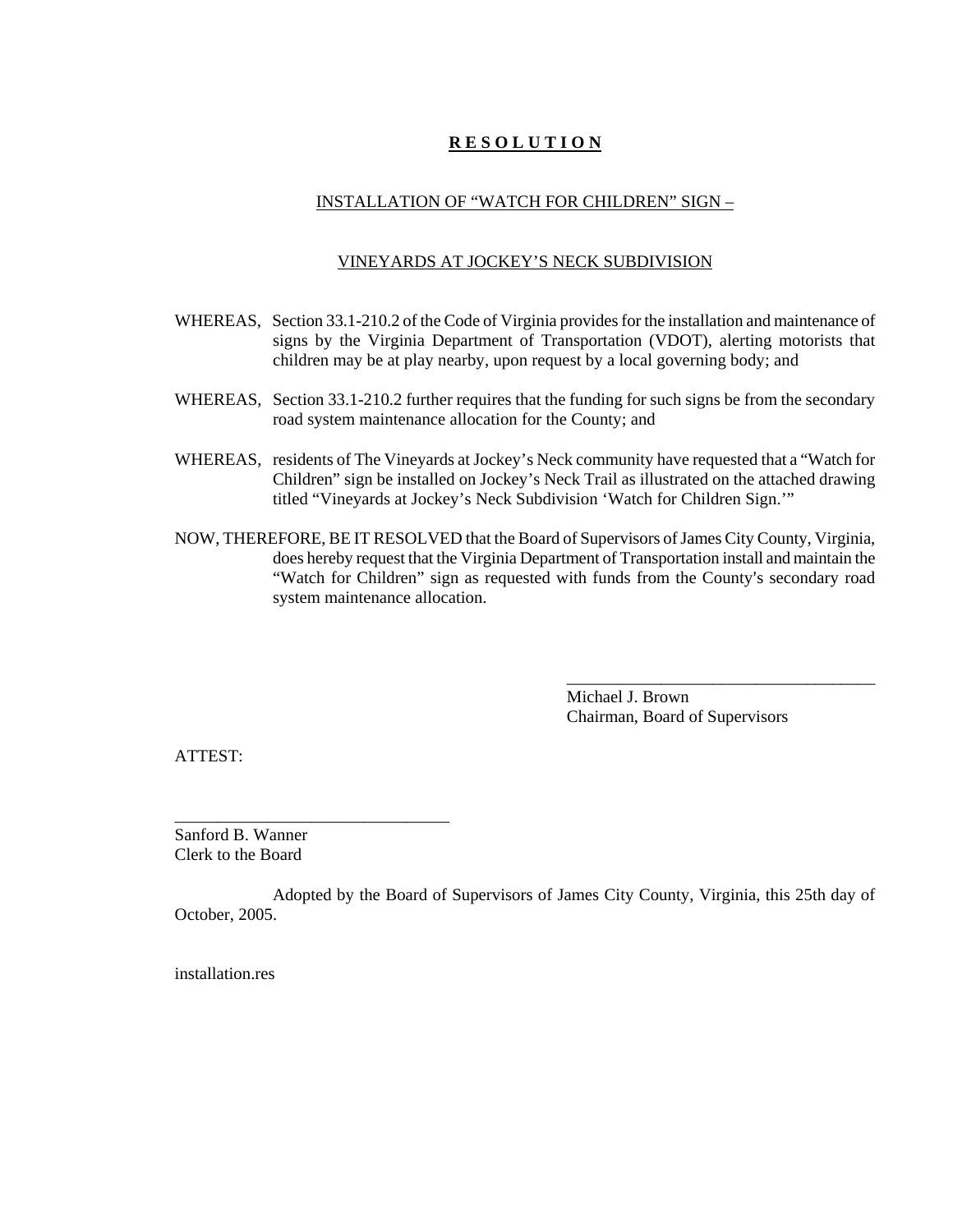

 $\sim$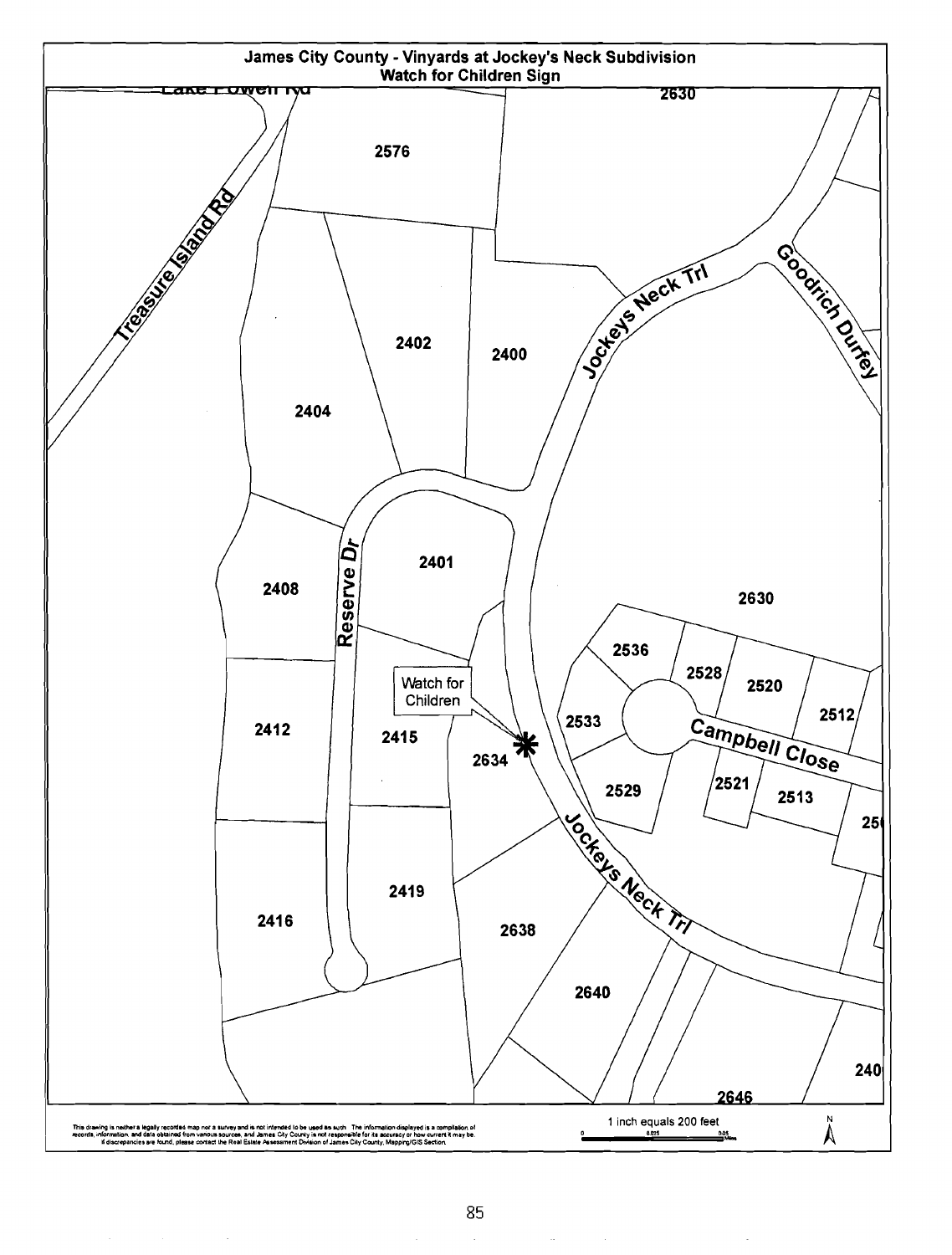DATE: October 25, 2005

TO: The Board of Supervisors

FROM: William T. Luton, Fire Chief

SUBJECT: Appointment of Local Fire Marshal

All localities enforcing the *Virginia Statewide Fire Prevention Code (VSFPC)* are required to have a fire official. The appointment of such shall be in a manner selected by the local governing body. The Code of James City County, *Section 9-2 Definitions*, defines the "fire official" as the "fire marshal of the county." For the purposes of fire code enforcement, the terms "fire official" and "fire marshal" mean the same.

The attached resolution appoints John Black as Fire Marshal for James City County. Captain John Black meets the training and experience requirements. He is a "Virginia Certified Fire Official" through the Virginia Department of Housing and Community Development.

Staff recommends approval of the attached resolution.

 $\overline{a}$ William T. Luton

WTL/tlc firemrshlappt.mem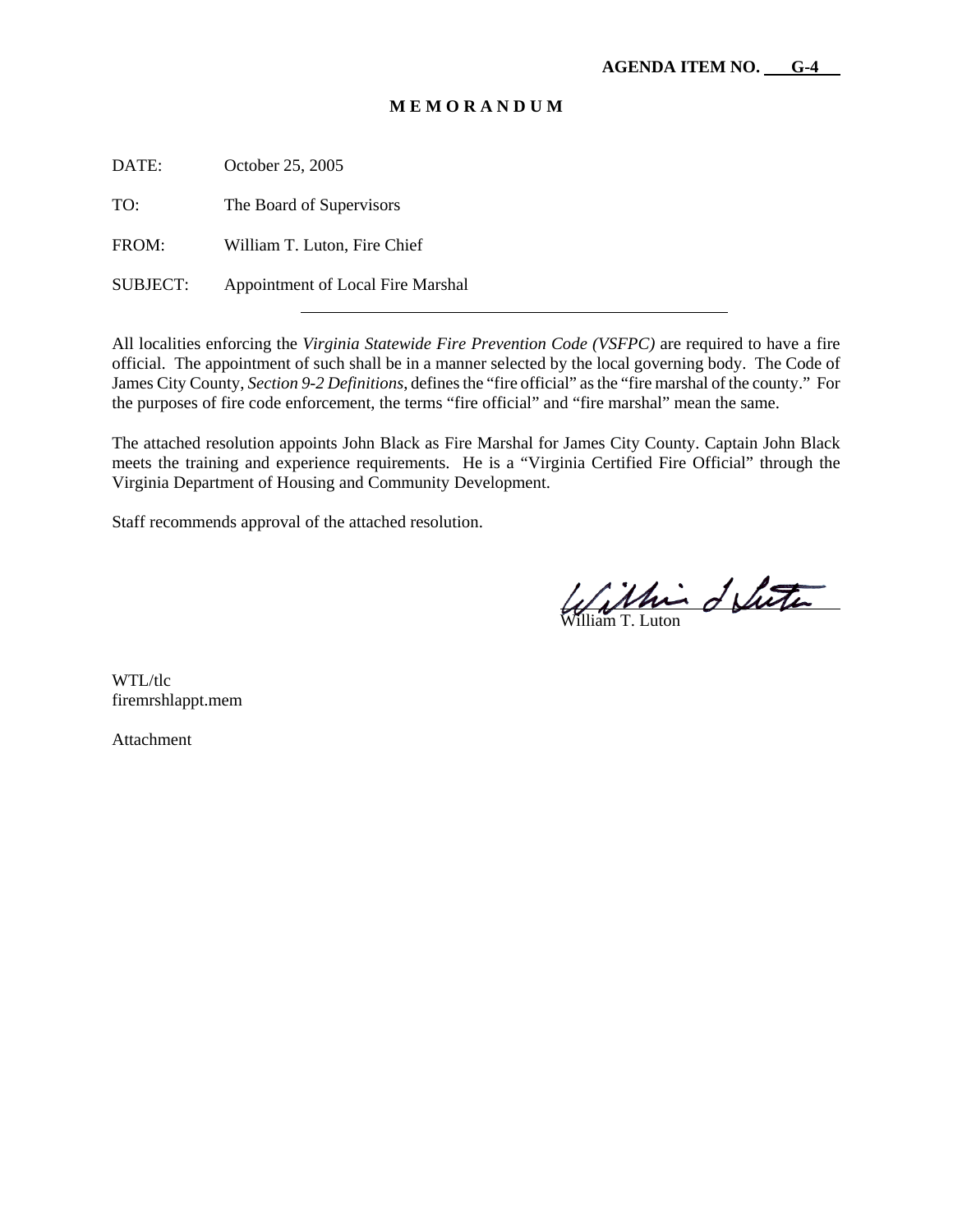### APPOINTMENT OF LOCAL FIRE MARSHAL

- WHEREAS, Section 27-30 et seq. of the Code of Virginia, 1950, as amended, provides that James City County may appoint a fire marshal to carry out certain duties as delineated thereunder; and
- WHEREAS, John T. Black, Jr., has met all the minimum requirements of the Virginia Department of Housing and Community Development, Virginia Department of Criminal Justice Services, and Virginia Department of Fire Programs; and
- WHEREAS, John T. Black, Jr., was previously appointed as Assistant Fire Marshal.
- NOW, THEREFORE, BE IT RESOLVED that the Board of Supervisors of James City County, Virginia, hereby appoints John T. Black, Jr., as James City County Fire Marshal as authorized in the Code of Virginia Section 27-30.

Michael J. Brown Chairman, Board of Supervisors

\_\_\_\_\_\_\_\_\_\_\_\_\_\_\_\_\_\_\_\_\_\_\_\_\_\_\_\_\_\_\_\_\_\_\_\_

ATTEST:

Sanford B. Wanner Clerk to the Board

\_\_\_\_\_\_\_\_\_\_\_\_\_\_\_\_\_\_\_\_\_\_\_\_\_\_\_\_\_\_\_\_

Adopted by the Board of Supervisors of James City County, Virginia, this 25th day of October, 2005.

firemrshlappt.res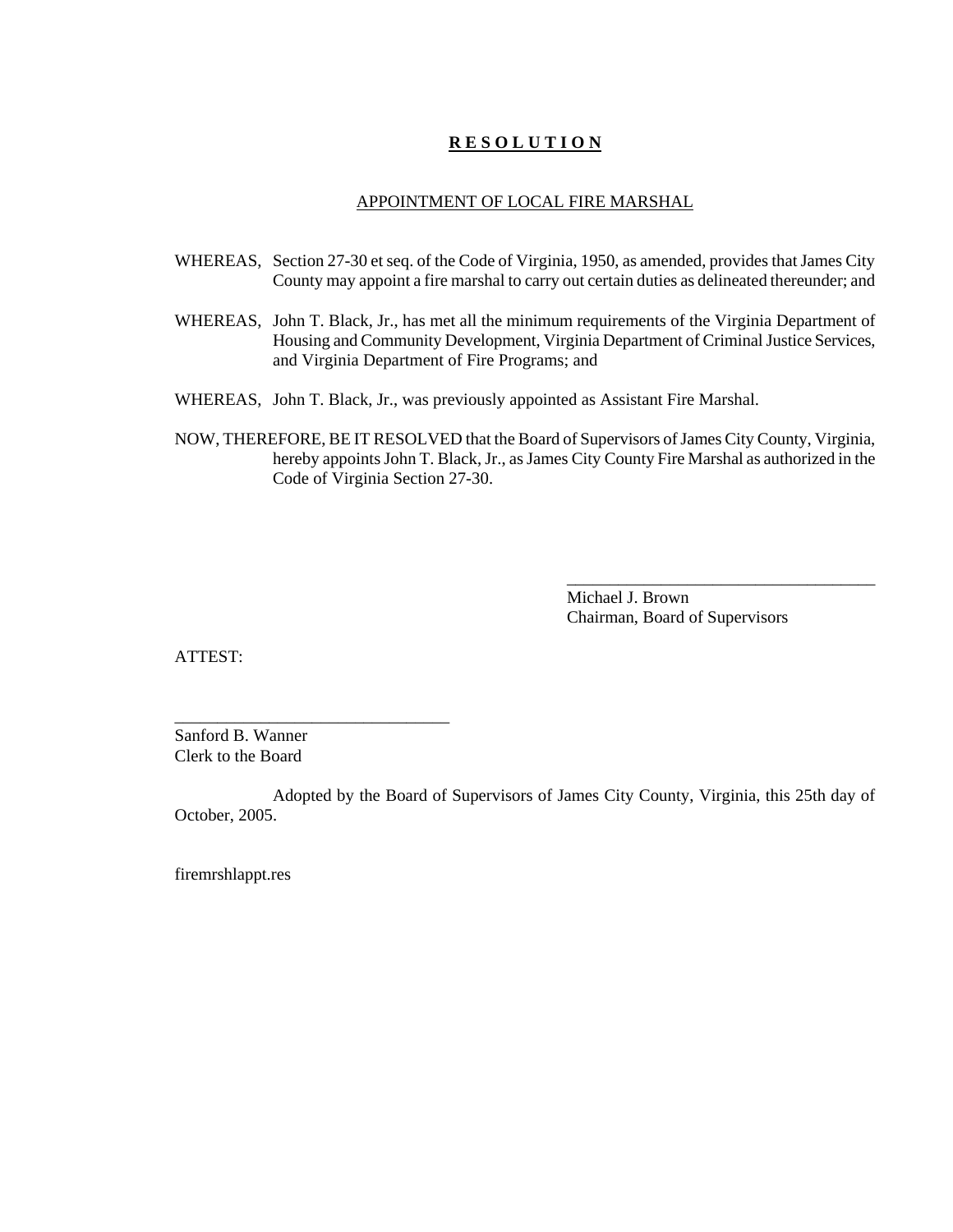DATE: October 25, 2005 TO: The Board of Supervisors FROM: Emmett H. Harmon, Chief of Police SUBJECT: Department of Motor Vehicles Grant Award - \$20,000

The Department of Motor Vehicles (DMV) has awarded a grant in the amount of \$20,000 to the James City County Police Department to address traffic problems to include DUI, speed, and occupancy restraint usage. The funds will also provide overtime hours for officers and equipment needed for traffic enforcement.

Staff recommends adoption of the attached resolution to appropriate funds.

 $T$   $H$ . Harmon

EHH/gs DMVhwygrant.mem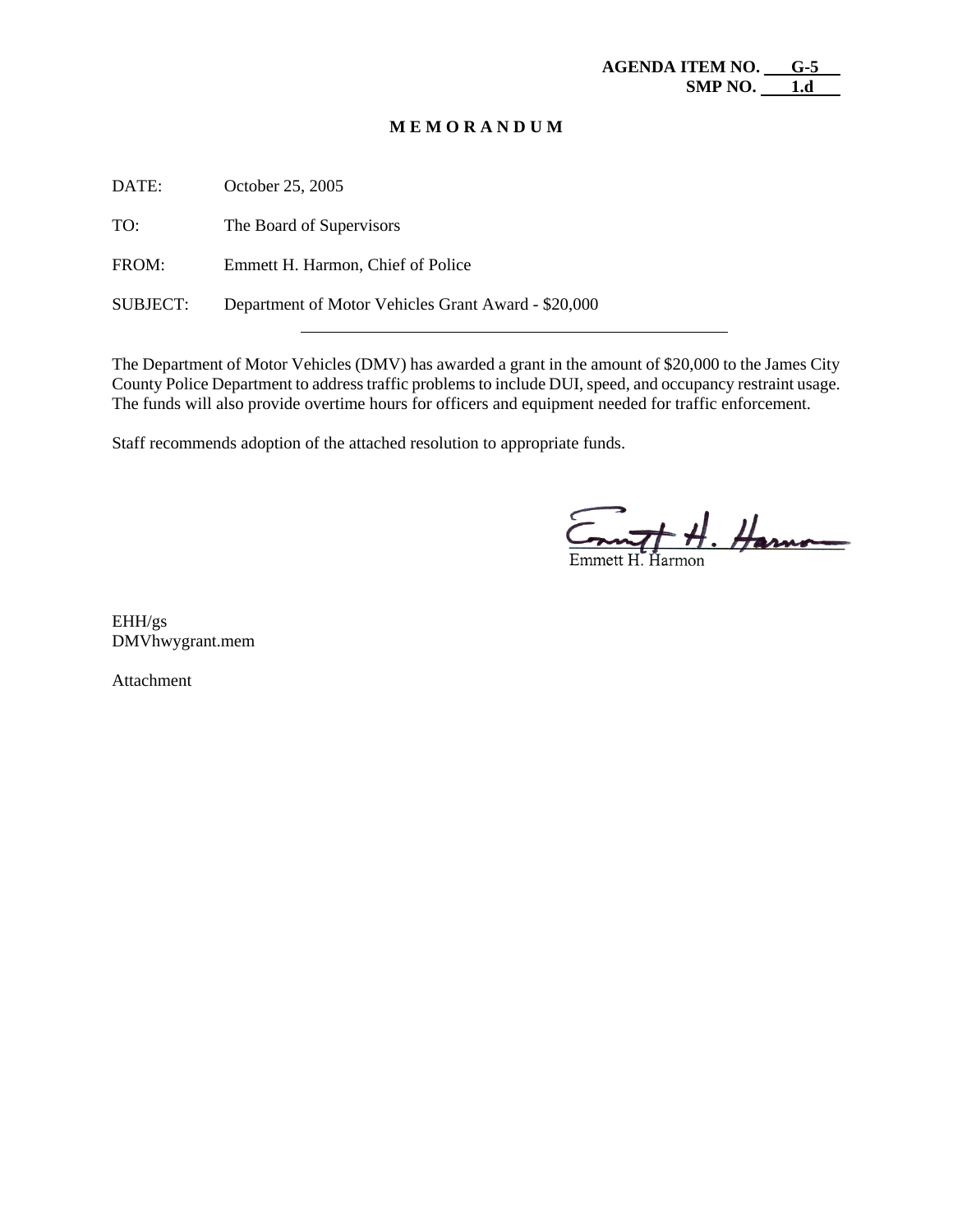### DEPARTMENT OF MOTOR VEHICLES GRANT AWARD - \$20,000

- WHEREAS, the Department of Motor Vehicles (DMV) has approved a grant in the amount of \$20,000 to the James City County Police Department for traffic enforcement overtime, and related equipment; and
- WHEREAS, the grant only requires a soft money local match, thus eliminating any additional spending by the Police Department, excluding Court overtime and equipment maintenance; and
- WHEREAS, the grant is administered by the DMV according to the Federal government fiscal year that runs from October 1 through September 30, thus allowing any unspent funds as of June 30, 2006, to be carried forward to James City County's next fiscal year.
- NOW, THEREFORE, BE IT RESOLVED that the Board of Supervisors of James City County, Virginia, hereby authorizes the following appropriation to the Special Projects/Grants Fund:

Revenue:

DMV - Highway Safety \$20,000

Expenditure:

\_\_\_\_\_\_\_\_\_\_\_\_\_\_\_\_\_\_\_\_\_\_\_\_\_\_\_\_\_\_\_\_

DMV - Highway Safety \$20,000

Michael J. Brown Chairman, Board of Supervisors

\_\_\_\_\_\_\_\_\_\_\_\_\_\_\_\_\_\_\_\_\_\_\_\_\_\_\_\_\_\_\_\_\_\_\_\_

ATTEST:

Sanford B. Wanner Clerk to the Board

Adopted by the Board of Supervisors of James City County, Virginia, this 25th day of October, 2005.

DMVhwygrant.res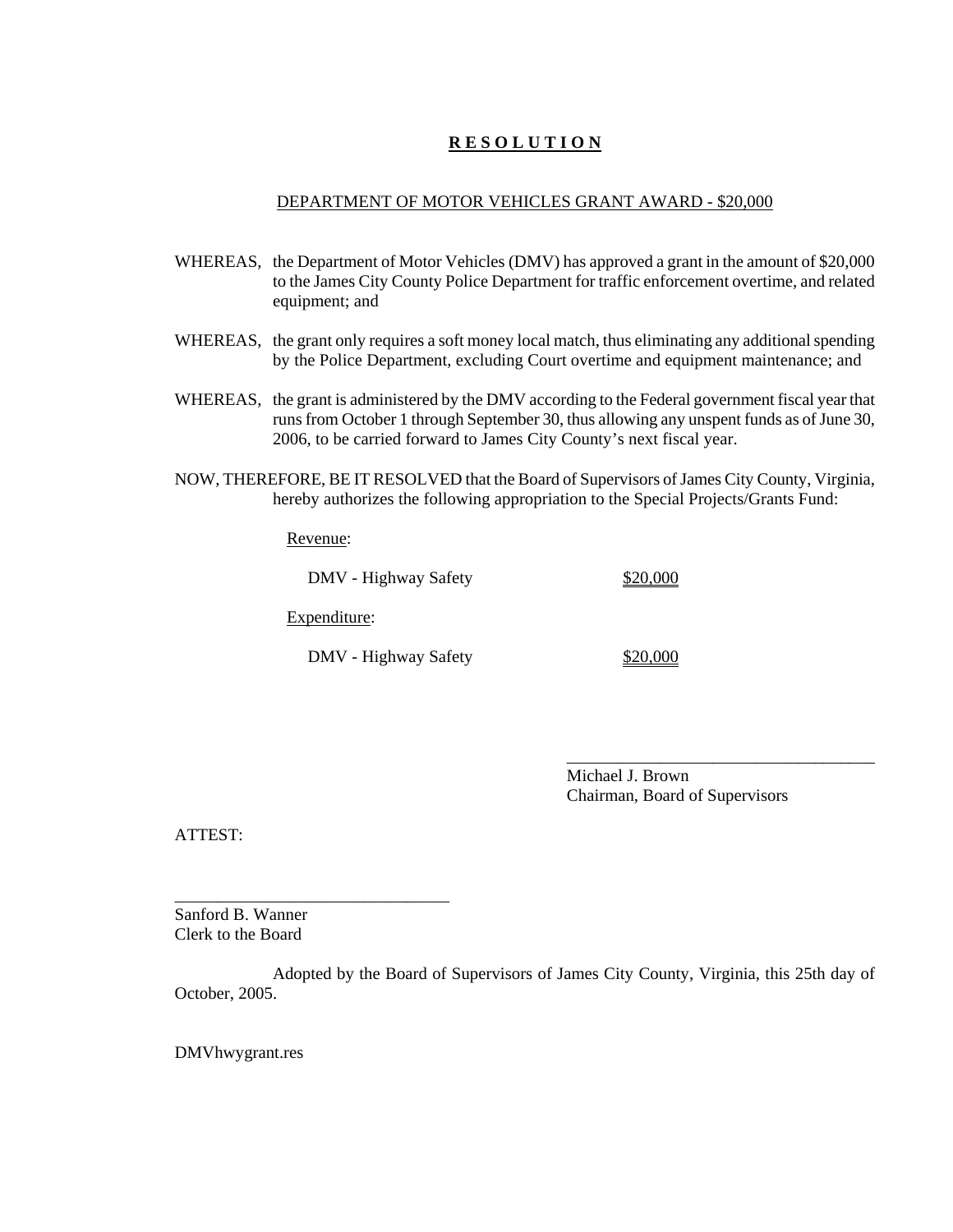| DATE:           | October 25, 2005                                        |
|-----------------|---------------------------------------------------------|
| TO:             | The Board of Supervisors                                |
| FROM:           | Jason Purse, Planner                                    |
| <b>SUBJECT:</b> | Budget Transfer - Toano Community Area Study - \$26,820 |

On July 26, 2005, the James City County Board of Supervisors decided to commence the Toano Community Character Area Study. Subsequently, on September 13, 2005, and October 11, 2005, the James City County Board of Supervisors nominated and appointed five citizens to serve as members of the Toano Community Character Area Study Steering Committee: Frederick W. Boelt, Gail Harding, Barry Bryant, Donnah Joyce, and Patricia Rowe. These five people have agreed to and will make up the Toano Community Character Area Study Steering Committee.

On September 1, 2005, the Planning Division began the process by preparing and submitting a request for proposal (RFP) to seven different consultants to assist with the Toano Community Character Area Study. Three consultants responded and the Planning Division staff selected the Renaissance Planning Group based out of Charlottesville, Virginia, as the most qualified consultant.

Since the money for this project was not appropriated during the regular budgeting process, the Planning Division would like to request that the amount of \$26,820 be transferred from the County Contingency Funds to the Planning Division Professional Services line item in order to support the Toano Community Character Area Study.

Staff recommends approval of the attached resolution.

Jason Purse

 $\overline{a}$ 

l

CONCUR:

John T. P. Horne

JP/gs toanobudg.mem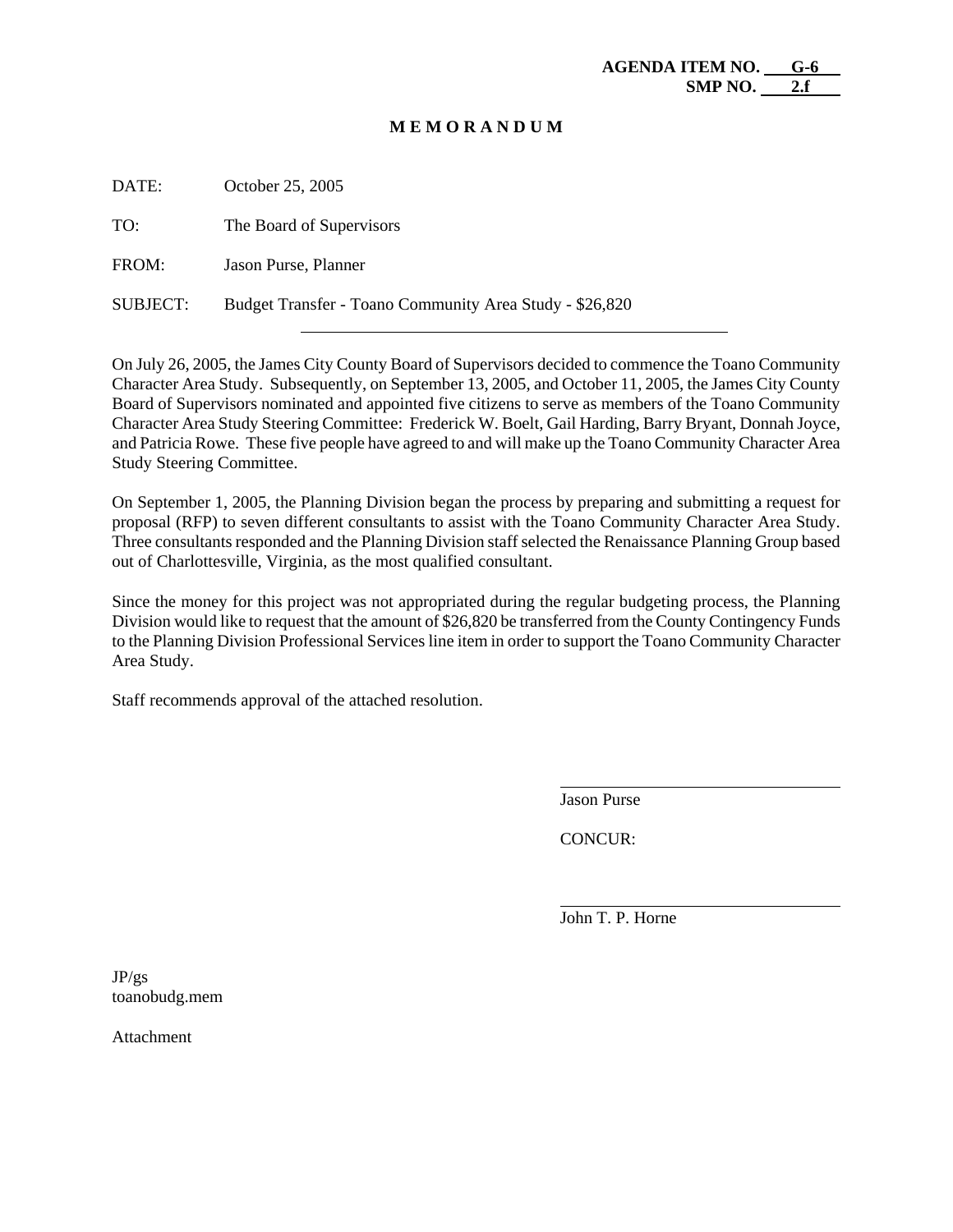### BUDGET TRANSFER - TOANO COMMUNITY AREA STUDY - \$26,820

- WHEREAS, the Board of Supervisors has been requested to commission a study of the community character of the Toano area; and
- WHEREAS, the Board has determined that such a study will benefit the citizens of the County; and
- WHEREAS, the Planning Division has selected Renaissance Planning Group to conduct the Toano Community Character Study; and
- WHEREAS, the Board has been requested to approve the transfer of funds from the Contingency Fund to the Planning Division professional services line item to pay for the study.
- NOW, THEREFORE, BE IT RESOLVED that the Board of Supervisors of James City County, Virginia, does hereby authorizes the following transfer to the Planning Division professional services line item:

Revenue:

Contingency Fund \$26,820 Expenditure: Planning Division \$26,820

> Michael J. Brown Chairman, Board of Supervisors

\_\_\_\_\_\_\_\_\_\_\_\_\_\_\_\_\_\_\_\_\_\_\_\_\_\_\_\_\_\_\_\_\_\_\_\_

ATTEST:

Sanford B. Wanner Clerk to the Board

\_\_\_\_\_\_\_\_\_\_\_\_\_\_\_\_\_\_\_\_\_\_\_\_\_\_\_\_\_\_\_\_

Adopted by the Board of Supervisors of James City County, Virginia, this 25th day of October, 2005.

toanobudg.res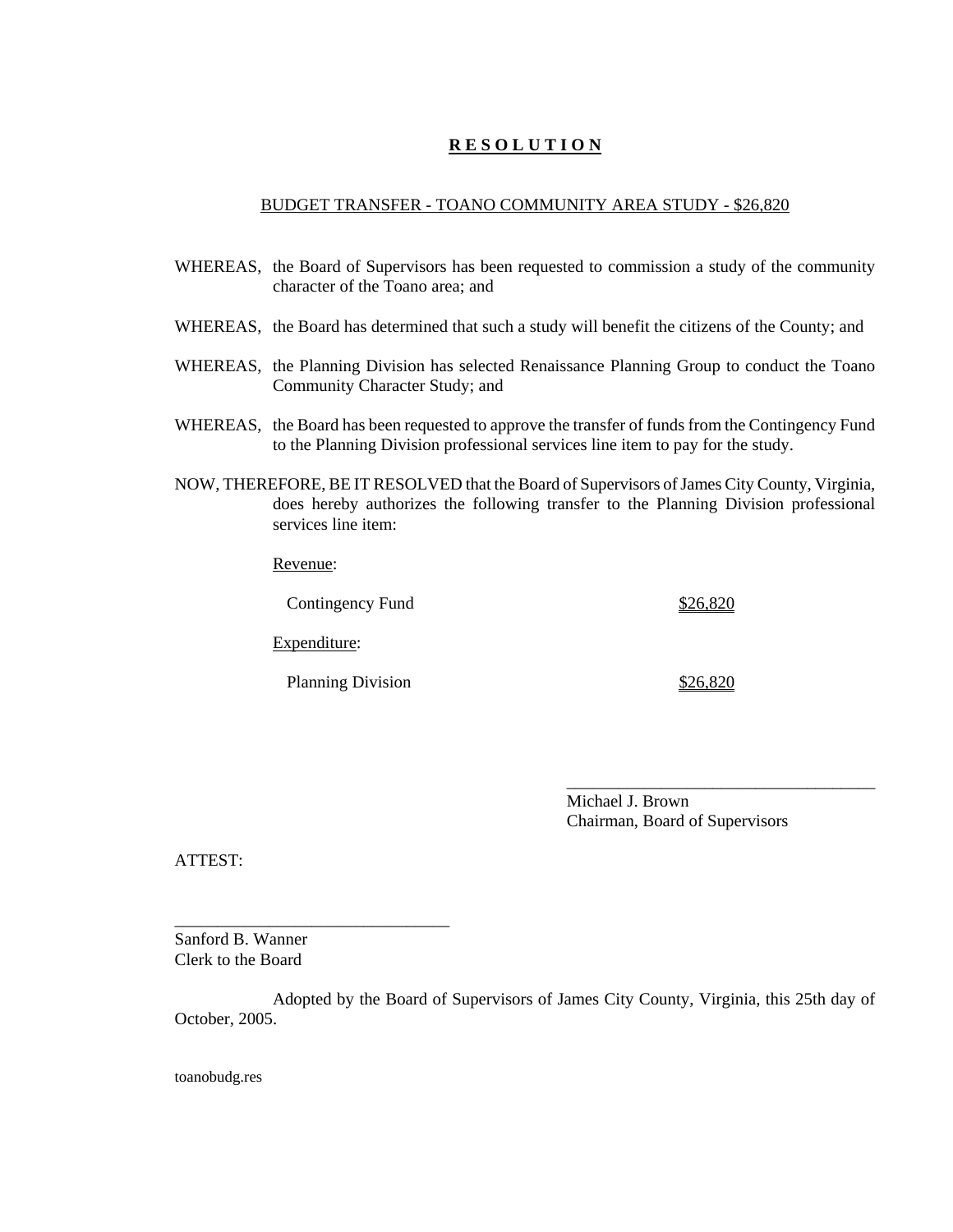| DATE:    | October 25, 2005                                                           |
|----------|----------------------------------------------------------------------------|
| TO:      | The Board of Supervisors                                                   |
| FROM:    | Richard B. Hanson, Housing and Community Development Administrator         |
| SUBJECT: | Condemnation in Ironbound Square - Watford Lane Stormwater Detention Basin |

An off-site detention basin is required to manage stormwater runoff from the Ironbound Square Elderly Housing Development. In accordance with the site plan which recently received preliminary approval from the Development Review Committee, this facility is to be constructed on a .455 acre vacant parcel located at 120 Watford Lane. This parcel is across Watford Lane from the Ironbound Square Redevelopment Area, as well as being adjacent to a JCSA sewage lift station. The northern portion of the site is impacted by the lift station, steep slopes, and a drainage way and cannot be developed, while the southern portion would require substantial clearing, regrading, and additional drainage controls in order to be developed.

The contract purchase price is \$22,500 which equals the appraised value of the property, as determined by Simmerlein Appraisals in 2004. Staff has obtained contracts to purchase approximately seventy percent (70%) of the ownership interests in this property from four of the property owners; however, several of the heirs of one owner live out of state and have been unresponsive to staff's numerous attempts to contact them.

The timeline for the acquisition of this property is critical as construction of the Ironbound Square Elderly Housing Development, which is projected to start in summer 2006, is contingent upon construction of the stormwater detention basin. Furthermore, it should be noted that the Watford Lane stormwater detention basin is being designed to be converted into a sediment forebay for the Ironbound Square regional storm drainage basin.

Staff recommends approval of the attached resolution authorizing the County to pursue the acquisition of the property through its right of condemnation.

CONCUR:

Leo P. Rogers

 $\overline{a}$ 

RBH/nb WatfordLne.mem2.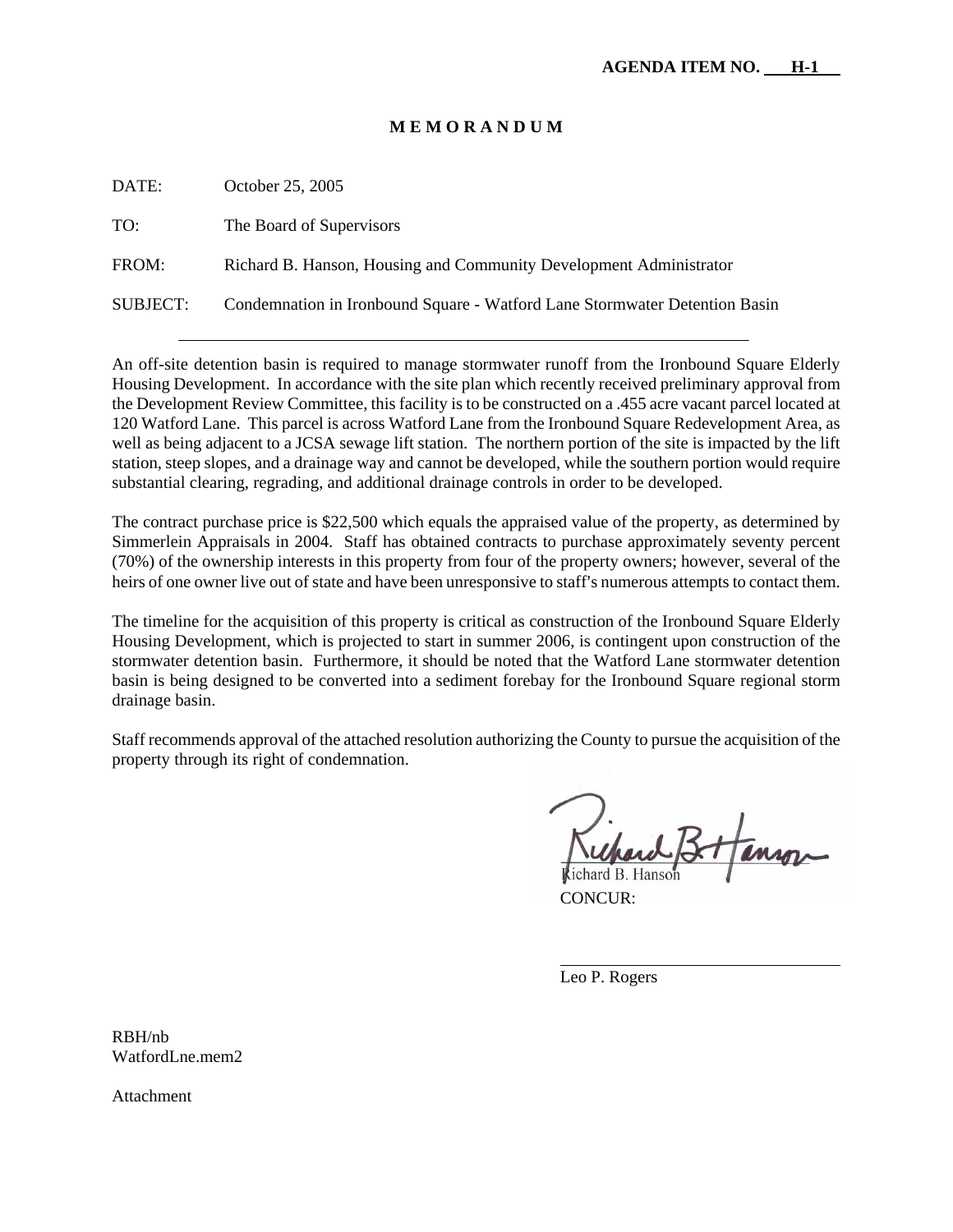#### CONDEMNATION IN IRONBOUND SQUARE -

#### WATFORD LANE STORMWATER DETENTION BASIN

- WHEREAS, a stormwater detention basin is needed for the Ironbound Square Elderly Housing Project; and
- WHEREAS, the detention basin needs to be located on the real property commonly known as120 Watford Lane and designated as Parcel No. (1-109) on James City County Real Estate Tax Map No.  $(39-2)$  (the "Property"); and
- WHEREAS, after holding a public hearing, in the opinion of the Board of Supervisors of James City County, Virginia, a public necessity exists for the acquisition of the Property for the construction of a stormwater detention basin for public purposes and for the preservation of the health, safety, peace, good order, comfort, convenience, morals, and welfare of James City County, Virginia.
- NOW, THEREFORE, BE IT RESOLVED by the Board of Supervisors of James City County, Virginia, that:
	- 1. The acquisition of the hereinafter described property for stormwater drainage purposes is declared to be a public necessity and to constitute an authorized public undertaking pursuant to  $$15.2-1901.1$ , Code of Virginia (1950), as amended; and it is further declared that the acquisition and use of such property by the County will constitute a public use as defined by  $\S$  15.2-1900, Code of Virginia (1950), as amended.
	- 2. The County elects to use the procedures set forth in  $\S$ § 25.1-300 et seq., as authorized by §15.2-1904A, Code of Virginia (1950), as amended.
	- 3. A public necessity exists that the County enter upon and take the hereinafter described property for the purposes described herein above before the conclusion of condemnation proceedings, and the County declares its intent to so enter and take the property under those powers granted pursuant to  $\S$ §15.2-1902, 15.2-1904 and 15.2-1905 Code of Virginia (1950), as amended.
	- 4. The County Attorney and/or the law firm of Randolph, Boyd, Cherry and Vaughan be, and they hereby are, authorized and directed to acquire by voluntary acquisition or, if necessary, by condemnation in the manner provided by Title 25, Code of Virginia (1950), as amended, and by Title 15 (§ 15.2-1900 *et seq.*), Code of Virginia (1950), as amended, the hereinafter-described property.
	- 5. The names of the present owners of the property to be acquired are: Jerome Randolph, Jr., Executor for the Estate of Eugene Robinson, deceased; the heirs of George Robinson, deceased, who are Carrie Robinson, Recia Lord, and Robin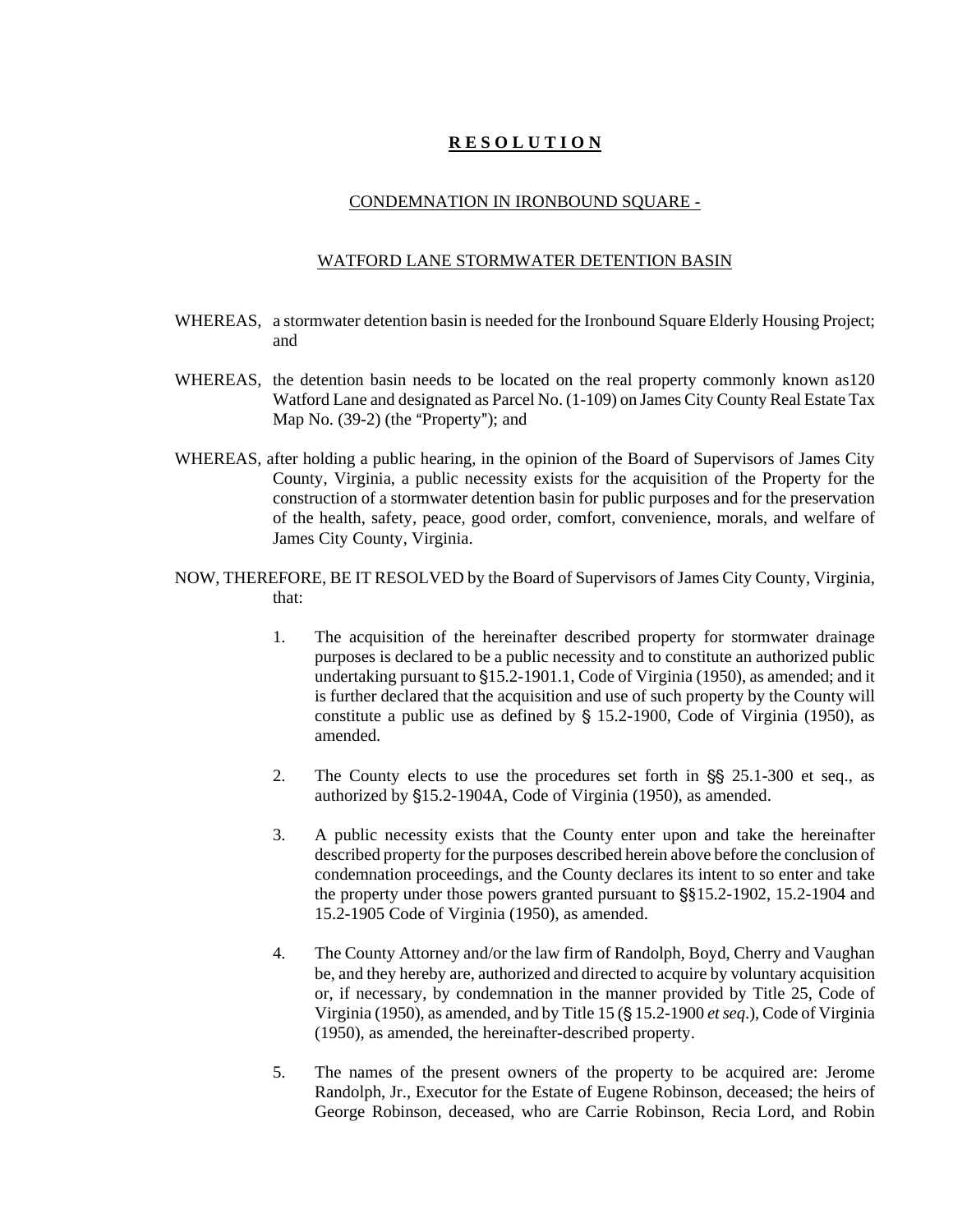Young; the heir of Willie Robinson, Jr., deceased, who is Leisa Robinson; and the heirs of Evelyn Robinson Randolph, deceased, who are Jerome Randolph, Jr., Lewis E. Randolph, the heirs of Jean Randolph Lewis, deceased, who are Marlon Lewis, Joey Nathan Lewis, and Benita Lewis, the heirs of Carolyn Randolph Copeland, deceased, who are James K. Copeland, Jr., and Eric G. Copeland, and the heirs of Joan Randolph Wallace, deceased, who are Kimberly Randolph, Michael D. Randolph, and Ramona Randolph, and other unknown heirs.

 6. A substantial description of the property is: A CERTAIN lot of land; situate in Jamestown District, James City County, Virginia, being a portion of the tract known as "Mill Neck", situate east of Ironbound Road, bounded and described as follows: Beginning at a point on the easterly side of a 14-foot alley, which point is 364 feet east of Ironbound Road and which point is the northwesterly corner of the lot of George Wallace; thence in a northerly direction along said alley the distance of 125 feet to the southerly line of the lot of Dorothy Bartlett; said lot then extends back in an easterly direction the distance of 175 feet, and is bounded on the north by the Bartlett lot, on the south by the lot of George Wallace, on the west by the said alley, and on the east by the remaining land of Wallace R. Parker; and is a portion of the same property as that conveyed to the said Wallace R. Parker by deed from Samuel Harris and wife, dated May 28, 1889, and recorded in James City Deed Book 5, Page 190.

 LESS AND EXCEPT all that certain tract situate in James City County, Virginia as shown and set forth on that plat entitled: "A Plat for Conveyance and Easement to James City County Sanitary District No 3," from: Willie and Eugene Robinson, dated February 18, 1975, Revised March 1, 1976, made by Deward M. Martin and Associates, Inc., Drawing No J02-11-0, under that certain Certificate of Take, recorded April 8,1976, in Deed Book 167, Page 725.

 LESS AND EXCEPT all that certain lot, piece or parcel of land lying and situate in Berkeley District, James City County, Virginia, shown and designated as Parcel A (New R/W 0.005 acre +), Parcel B (Exist. Private R/W) and Parcel C (Slope Easement) on that certain plat entitled "PLAT FOR CONVEYANCE AND DEDICATION OF RIGHT- OF-WAY, FROM: WILLIE AND EUGENE ROBINSON, TO: JAMES CITY COUNTY, BERKELEY DISTRICT, JAMES CITY COUNTY, VIRGINIA", dated January 1980, Job #J05-109, made by Small Engineering, Inc., Williamsburg, Virginia, under that certain Certificate of Take, dated August 12, 1980, recorded in Deed Book 205, Page 526.

 It being the same property conveyed to Willie Robinson and Eugene Robinson, by deed from Wallace R. Parker, single, dated May 2, 1949, recorded November 20, 1950, in Deed Book 44, Page 184.

- 7. Just compensation is estimated to be \$22,500 based upon an appraisal.
- 8. No condemnation proceedings shall be commenced until the preconditions of \$15.2-1903(A), Code of Virginia (1950), as amended, have been met.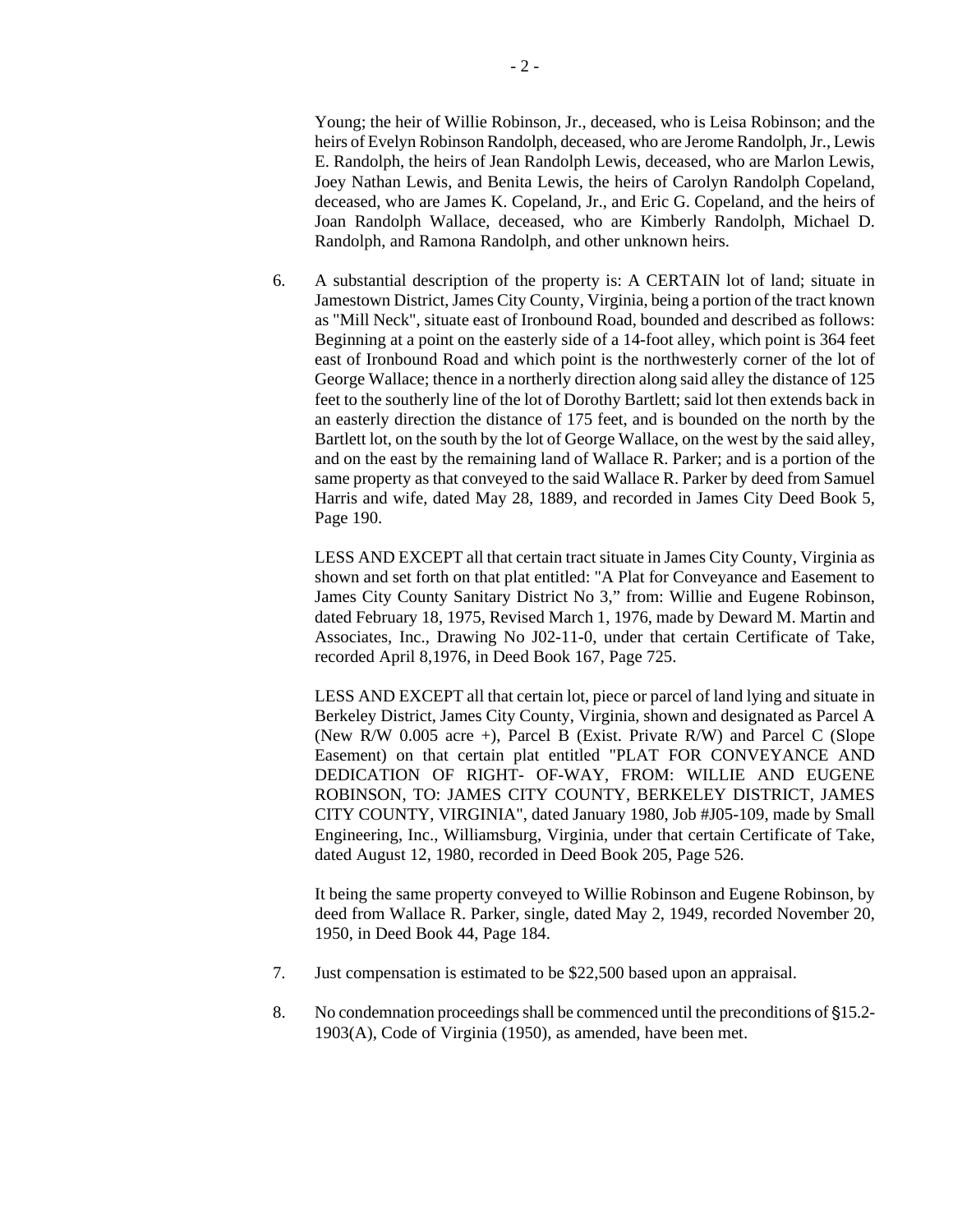- 9. In the event any of the property described in Paragraph 6 of this resolution has been conveyed, the County Attorney and/or the law firm of Randolph, Boyd, Cherry and Vaughan are authorized and directed to institute proceedings against the successors in title.
- 10. That an emergency is declared to exist, and this resolution shall be effect from the date of its passage.

Michael J. Brown Chairman, Board of Supervisors

\_\_\_\_\_\_\_\_\_\_\_\_\_\_\_\_\_\_\_\_\_\_\_\_\_\_\_\_\_\_\_\_\_\_\_\_

ATTEST:

Sanford B. Wanner Clerk to the Board

\_\_\_\_\_\_\_\_\_\_\_\_\_\_\_\_\_\_\_\_\_\_\_\_\_\_\_\_\_\_\_\_

Adopted by the Board of Supervisors of James City County, Virginia, this 25th day of October, 2005.

watfordlne2.res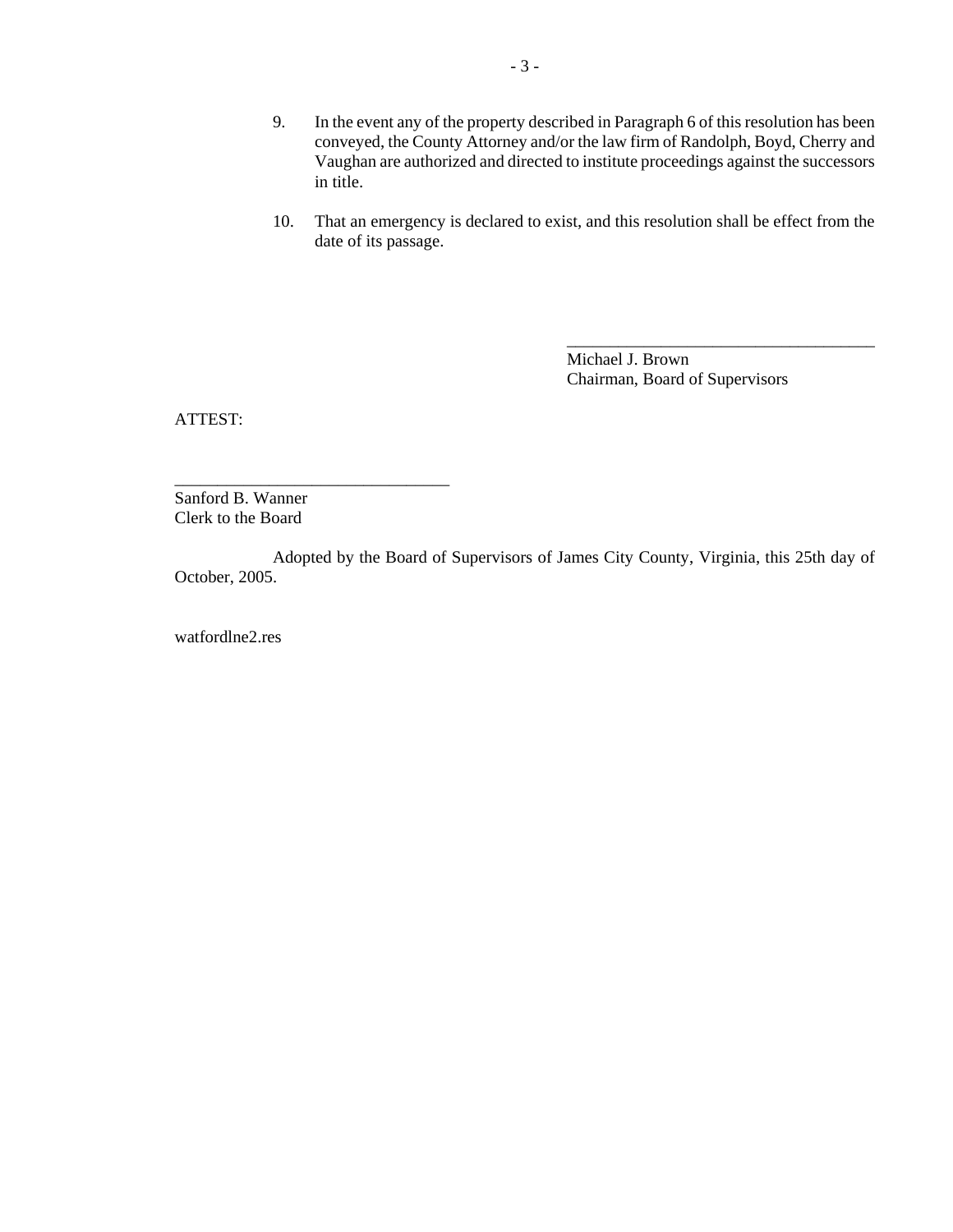| DATE:           | October 25, 2005                          |
|-----------------|-------------------------------------------|
| TO:             | The Board of Supervisors                  |
| FROM:           | Steven W. Hicks, General Services Manager |
| <b>SUBJECT:</b> | Norge Train Depot Restoration - Phase II  |

The James City County Historical Commission is applying for a Transportation Enhancement Program grant through the Transportation Equity Act for the 21st Century (TEA-21) to complete Phase II of the relocation of the Norge Train Depot. Phase II will include the hiring of a restoration architect as a consultant for the project, stabilization of the structure, and restoration of the exterior at its new location at the James City County Library site in Croaker, Virginia.

The Historical Commission is seeking funding through TEA-21 that would cover up to 80 percent of the cost, which total project cost is estimated to be \$100,000. The Historical Commission on behalf of James City County would be responsible for 20 percent or \$20,000 and is currently seeking funds and in-kind contributions to cover the 20 percent.

To be considered for review, the grant application requires a resolution by the local jurisdiction. The Board of Supervisors endorsed this application for Phase I on January 9, 2001. The Phase I grant was approved for funding and the Depot is scheduled to be relocated to its new location at the James City County Library site in Croaker, Virginia, December 2005. The Historical Commission is submitting another grant application for review in 2006 and requires the endorsed resolution.

Staff recommends your approval of the attached resolution.

terent tuto

SWH/gs norgedepotII.mem